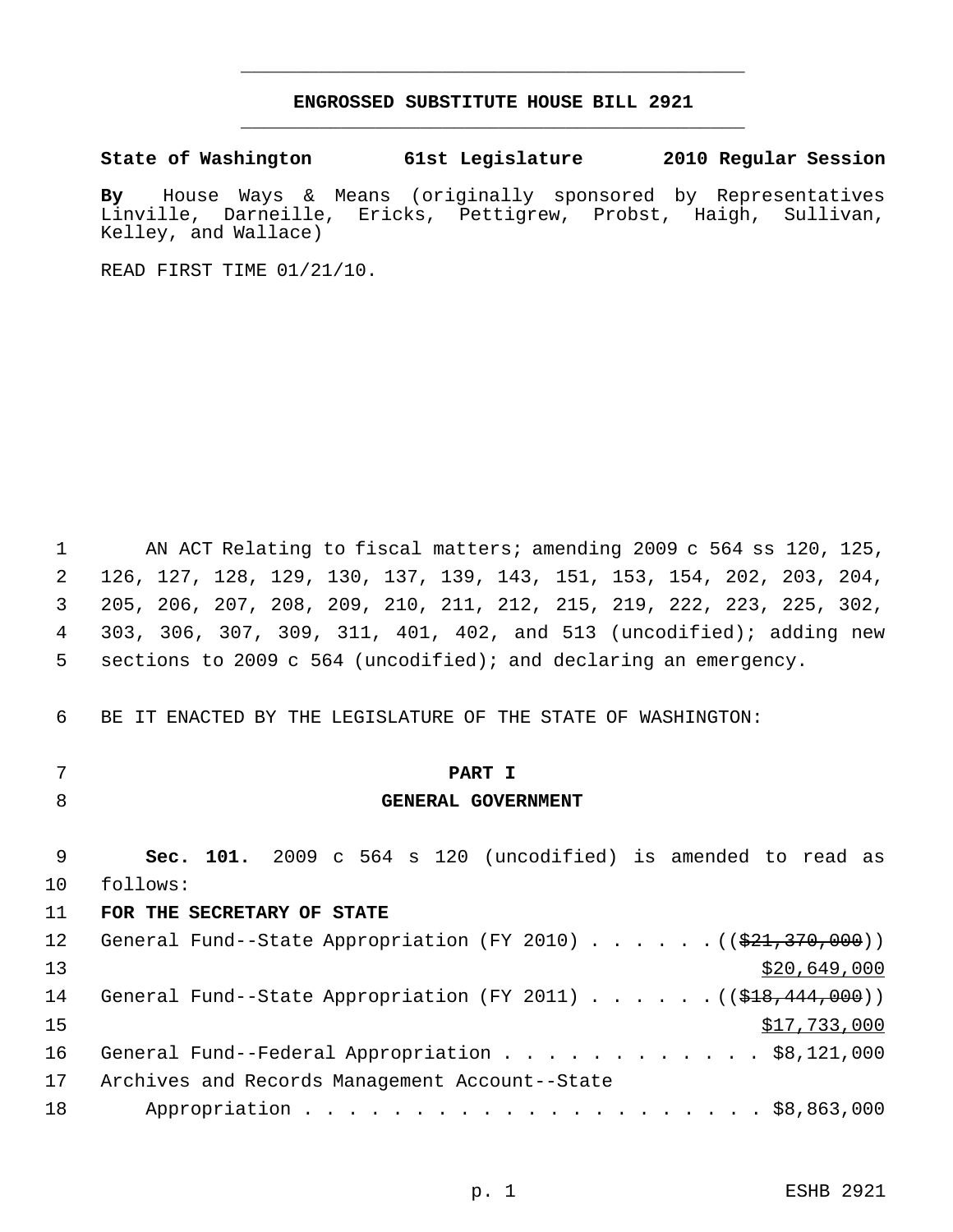Department of Personnel Service Account--State Appropriation . . . . . . . . . . . . . . . . . . . . . . \$760,000 Local Government Archives Account--State Appropriation . . \$11,777,000 4 Election Account--Federal Appropriation . . . . . . . . . . \$29,715,000 5 TOTAL APPROPRIATION . . . . . . . . . . . . . . ((\$99,050,000))  $$97,618,000$ 

 The appropriations in this section are subject to the following conditions and limitations:

 (1) \$4,101,000 of the general fund--state appropriation for fiscal year 2010 is provided solely to reimburse counties for the state's share of primary and general election costs and the costs of conducting mandatory recounts on state measures. Counties shall be reimbursed only for those odd-year election costs that the secretary of state validates as eligible for reimbursement.

 (2)(a) \$1,897,000 of the general fund--state appropriation for fiscal year 2010 and \$2,076,000 of the general fund--state appropriation for fiscal year 2011 are provided solely for contracting with a nonprofit organization to produce gavel-to-gavel television coverage of state government deliberations and other events of statewide significance during the 2009-2011 biennium. The funding level for each year of the contract shall be based on the amount provided in this subsection. The nonprofit organization shall be required to raise contributions or commitments to make contributions, in cash or in kind, in an amount equal to forty percent of the state contribution. The office of the secretary of state may make full or partial payment once all criteria in this subsection have been satisfactorily documented.

 (b) The legislature finds that the commitment of on-going funding is necessary to ensure continuous, autonomous, and independent coverage of public affairs. For that purpose, the secretary of state shall enter into a contract with the nonprofit organization to provide public affairs coverage.

 (c) The nonprofit organization shall prepare an annual independent audit, an annual financial statement, and an annual report, including benchmarks that measure the success of the nonprofit organization in meeting the intent of the program.

 (d) No portion of any amounts disbursed pursuant to this subsection may be used, directly or indirectly, for any of the following purposes: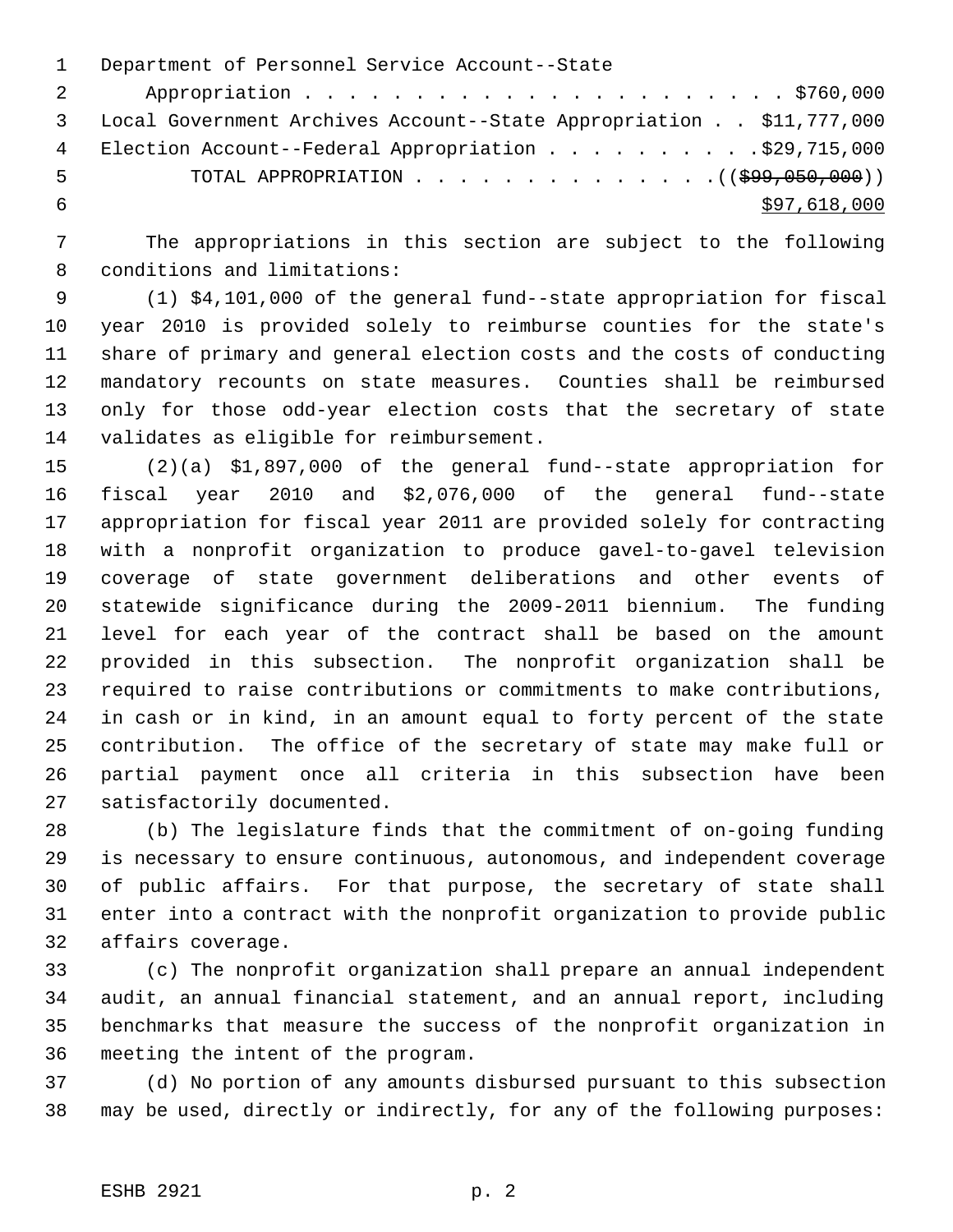(i) Attempting to influence the passage or defeat of any legislation by the legislature of the state of Washington, by any county, city, town, or other political subdivision of the state of Washington, or by the congress, or the adoption or rejection of any rule, standard, rate, or other legislative enactment of any state agency;

(ii) Making contributions reportable under chapter 42.17 RCW; or

 (iii) Providing any: (A) Gift; (B) honoraria; or (C) travel, lodging, meals, or entertainment to a public officer or employee.

 (3) The appropriations in this section are based upon savings assumed from the implementation of Senate Bill No. 6122 (election costs).

 (4) The secretary of state shall not reduce the services provided by the talking book and Braille library below the service level provided in fiscal year 2008.

 (5) In implementing budget reductions, the office of the secretary of state must make its first priority to maintain funding for the elections division.

 **Sec. 102.** 2009 c 564 s 125 (uncodified) is amended to read as follows:

 **FOR THE CITIZENS' COMMISSION ON SALARIES FOR ELECTED OFFICIALS** 22 General Fund--State Appropriation (FY 2010) . . . . . . ((\$171,000)) 24 General Fund--State Appropriation (FY 2011) . . . . . . ((\$212,000)) 26 TOTAL APPROPRIATION . . . . . . . . . . . . . . ((\$383,000)) 

 **Sec. 103.** 2009 c 564 s 126 (uncodified) is amended to read as follows:

#### **FOR THE ATTORNEY GENERAL**

| 31 |  | General Fund--State Appropriation (FY 2010) ( $(\frac{25}{325}, \frac{325}{900})$  |  |  |  |  |  |             |
|----|--|------------------------------------------------------------------------------------|--|--|--|--|--|-------------|
| 32 |  |                                                                                    |  |  |  |  |  | \$5,285,000 |
| 33 |  | General Fund--State Appropriation (FY 2011) ( $(\frac{25}{65}, \frac{654}{600})$ ) |  |  |  |  |  |             |
| 34 |  |                                                                                    |  |  |  |  |  | \$5,614,000 |
| 35 |  | General Fund--Federal Appropriation \$4,026,000                                    |  |  |  |  |  |             |
| 36 |  | New Motor Vehicle Arbitration Account--State                                       |  |  |  |  |  |             |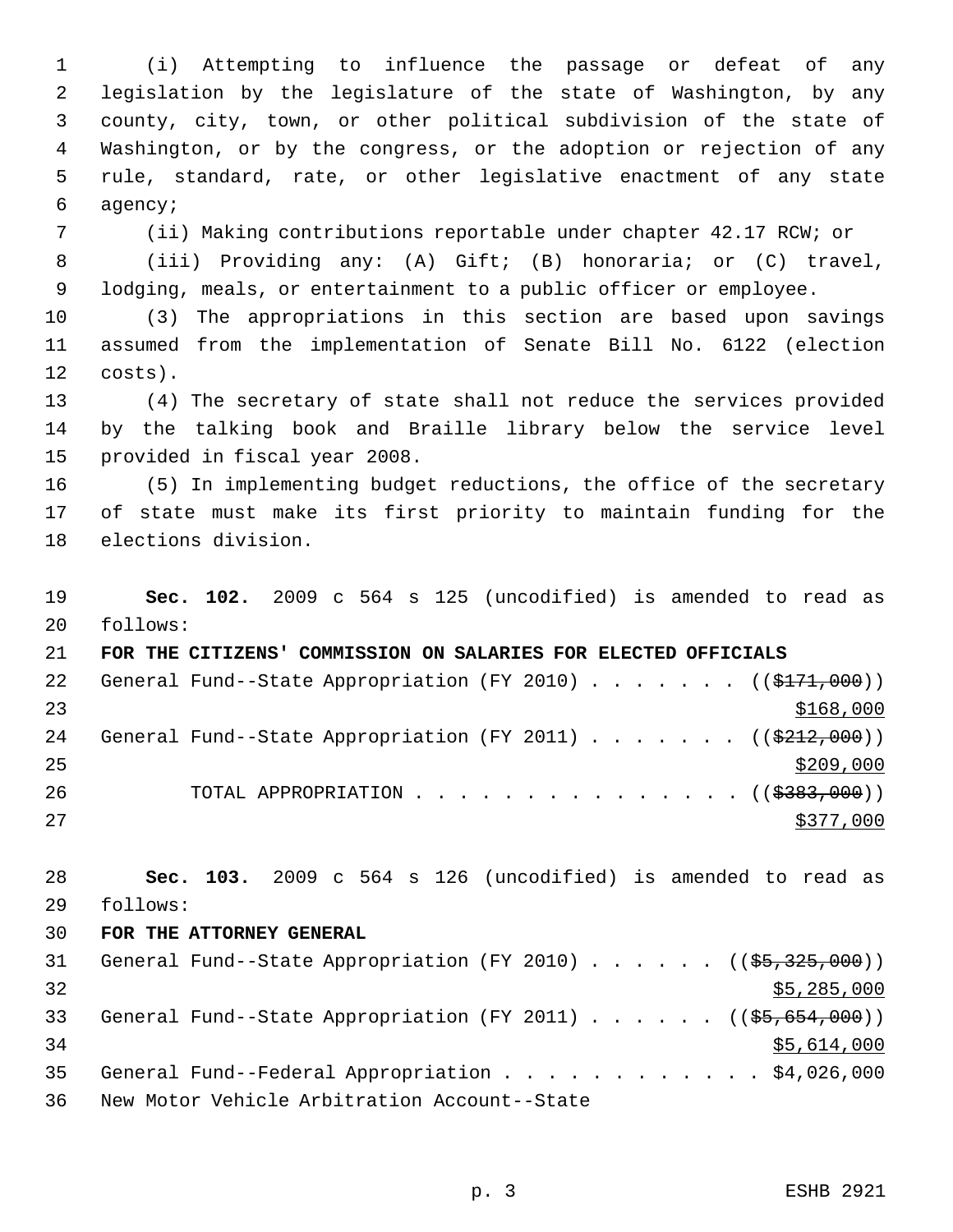| $\mathcal{L}$ | Legal Services Revolving Account--State           |
|---------------|---------------------------------------------------|
|               | Appropriation \$221,515,000                       |
| 4             | Tobacco Prevention and Control Account--State     |
| 5             |                                                   |
| 6             | TOTAL APPROPRIATION ( $(\frac{2238}{136}, 000)$ ) |
|               | \$238,056,000                                     |
|               |                                                   |

 The appropriations in this section are subject to the following conditions and limitations:

 (1) The attorney general shall report each fiscal year on actual legal services expenditures and actual attorney staffing levels for each agency receiving legal services. The report shall be submitted to the office of financial management and the fiscal committees of the senate and house of representatives no later than ninety days after the end of each fiscal year. As part of its by agency report to the legislative fiscal committees and the office of financial management, the office of the attorney general shall include information detailing the agency's expenditures for its agency-wide overhead and a breakdown by division of division administration expenses.

 (2) Prior to entering into any negotiated settlement of a claim against the state that exceeds five million dollars, the attorney general shall notify the director of financial management and the chairs of the senate committee on ways and means and the house of representatives committee on ways and means.

 (3) The office of the attorney general is authorized to expend \$2,100,000 from the Zyprexa and other cy pres awards towards consumer protection costs in accordance with uses authorized in the court orders.

 (4) The attorney general shall annually report to the fiscal committees of the legislature all new cy pres awards and settlements and all new accounts, disclosing their intended uses, balances, the nature of the claim or account, proposals, and intended timeframes for the expenditure of each amount. The report shall be distributed electronically and posted on the attorney general's web site. The report shall not be printed on paper or distributed physically.

 **Sec. 104.** 2009 c 564 s 127 (uncodified) is amended to read as follows: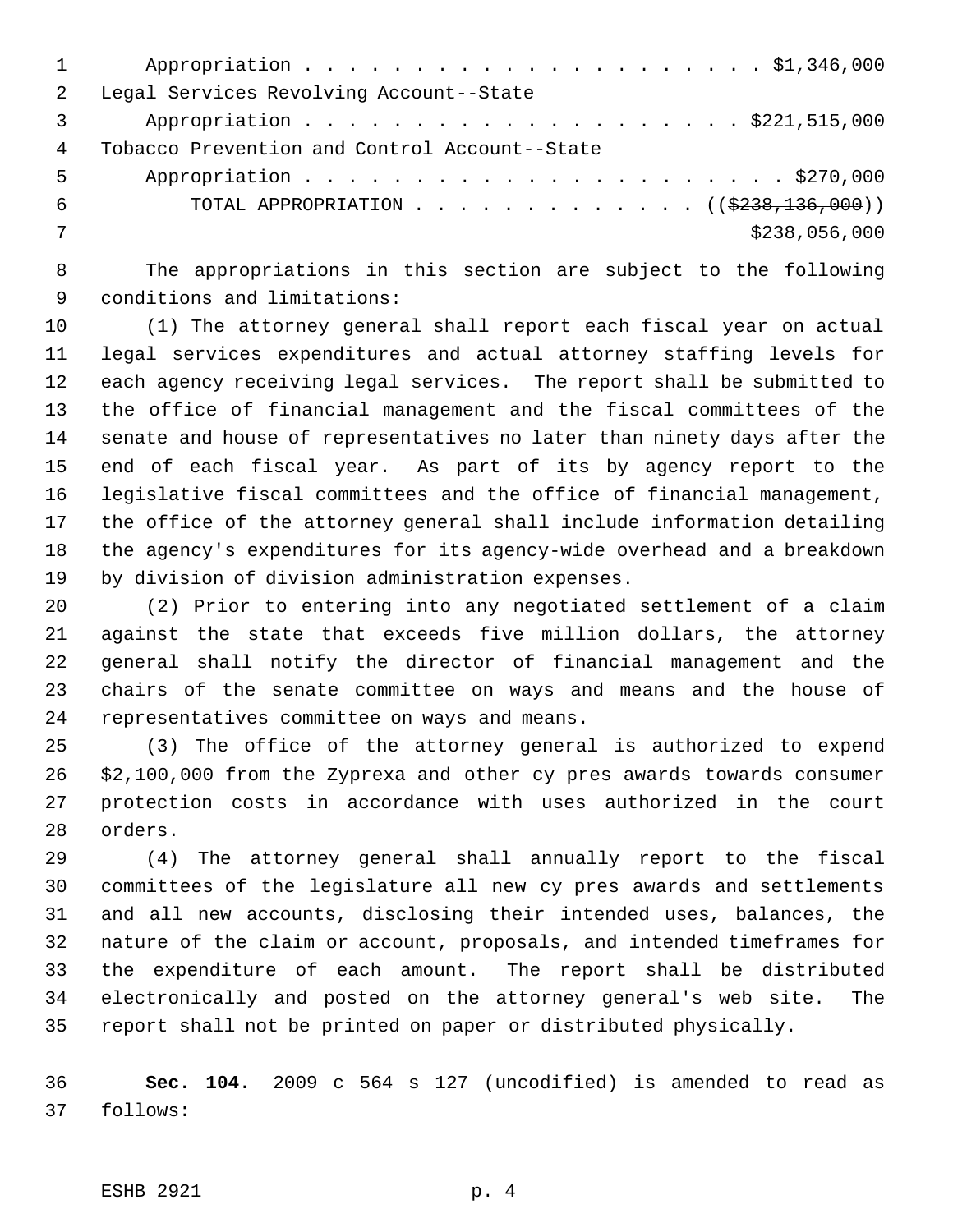**FOR THE CASELOAD FORECAST COUNCIL**

|   | General Fund--State Appropriation (FY 2010) ( $(\frac{2779}{000})$ ) |             |
|---|----------------------------------------------------------------------|-------------|
|   |                                                                      | \$766,000   |
| 4 | General Fund--State Appropriation (FY 2011) ( $(\frac{2772}{000})$   |             |
|   |                                                                      | \$759,000   |
| b | TOTAL APPROPRIATION $($ $(\frac{1}{21}, \frac{551}{1000})$           |             |
|   |                                                                      | \$1,525,000 |

 The appropriations in this section are subject to the following conditions and limitations: \$13,000 of the general fund--state appropriation for fiscal year 2010 and \$7,000 of the general fund-- state appropriation for fiscal year 2011 are for the implementation of Second Substitute House Bill No. 2106 (improving child welfare outcomes through the phased implementation of strategic and proven reforms). If the bill is not enacted by June 30, 2009, the amounts provided in this subsection shall lapse.

 **Sec. 105.** 2009 c 564 s 128 (uncodified) is amended to read as follows: **FOR THE DEPARTMENT OF ((COMMUNITY, TRADE, AND ECONOMIC DEVELOPMENT)) COMMERCE** 20 General Fund--State Appropriation (FY 2010) . . . . . . ((\$51,240,000))  $$51,015,000$ 22 General Fund--State Appropriation (FY 2011) . . . . . . ((\$51,938,000))  $\frac{$51,813,000}{51}$ 24 General Fund--Federal Appropriation . . . . . . . . . . \$384,540,000 25 General Fund--Private/Local Appropriation . . . . . . . . . \$16,266,000 Public Works Assistance Account--State Appropriation . . . . \$2,990,000 Tourism Development and Promotion Account--State Appropriation . . . . . . . . . . . . . . . . . . . . . \$1,003,000 Drinking Water Assistance Administrative 30 Account--State Appropriation . . . . . . . . . . . . . . . \$439,000 31 Lead Paint Account--State Appropriation . . . . . . . . . . . . \$18,000 Building Code Council Account--State Appropriation . . . . . \$1,286,000 Home Security Fund Account--State Appropriation . . . . . . \$23,498,000 Affordable Housing for All Account--State Appropriation . . \$11,900,000 Washington Auto Theft Prevention Authority 36 Account--State Appropriation . . . . . . . . . . . . . . . \$300,000 Independent Youth Housing Account--State Appropriation . . . . \$80,000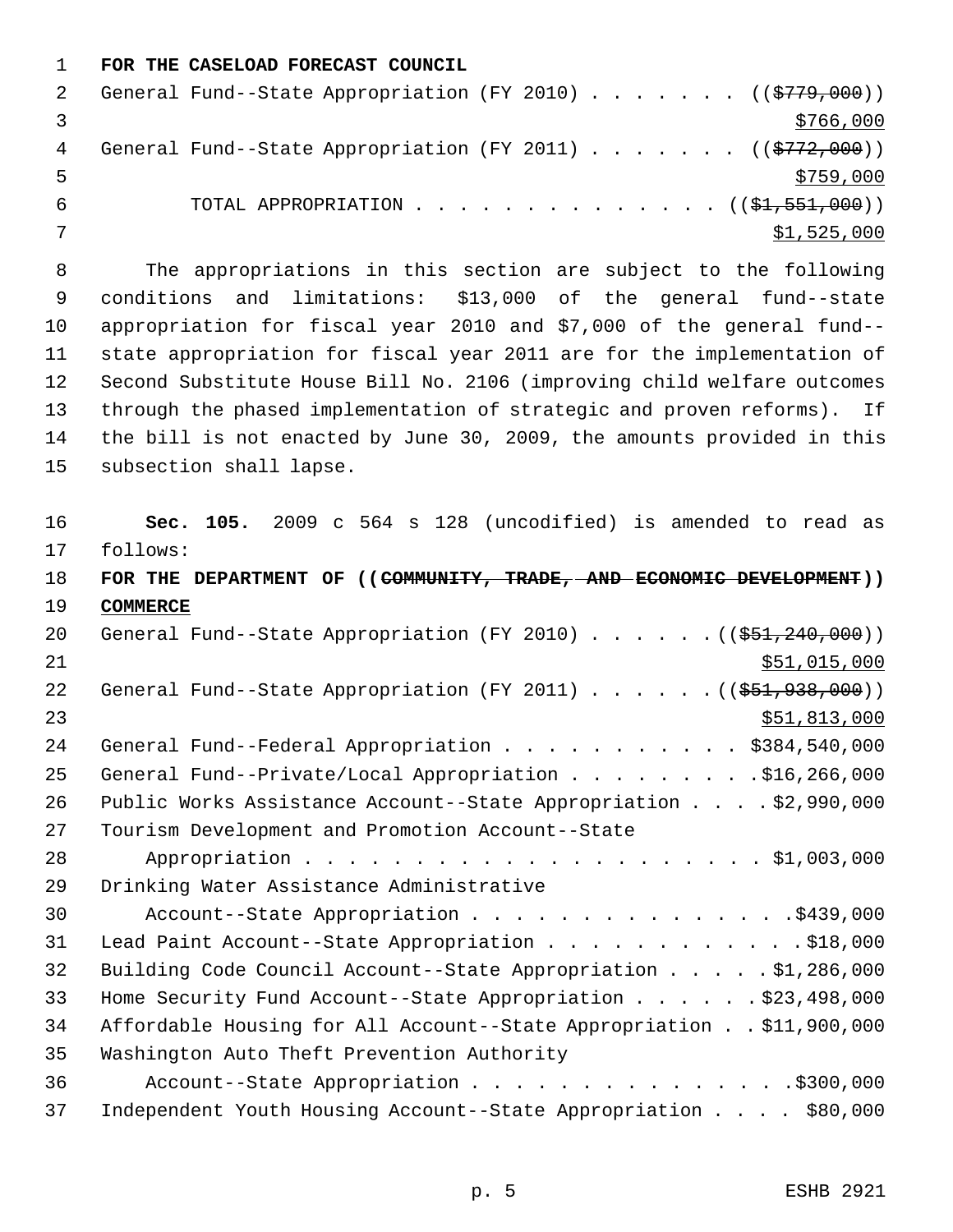| 1  | Community Preservation and Development Authority                   |
|----|--------------------------------------------------------------------|
| 2  | Account--State Appropriation \$350,000                             |
| 3  | Financial Fraud and Identity Theft Crimes Investigation            |
| 4  | and Prosecution Account--State Appropriation \$1,166,000           |
| 5  | Low-Income Weatherization Assistance Account--State                |
| 6  |                                                                    |
| 7  | Manufacturing Innovation and Modernization                         |
| 8  | Account--State Appropriation \$246,000                             |
| 9  | Community and Economic Development Fee                             |
| 10 | Account--State Appropriation \$1,833,000                           |
| 11 | Washington Housing Trust Account--State Appropriation \$15,372,000 |
| 12 | Public Facility Construction Loan Revolving                        |
| 13 |                                                                    |
| 14 | TOTAL APPROPRIATION ( $(\frac{2573}{602},000)$ )                   |
| 15 | \$573,252,000                                                      |
|    |                                                                    |

 The appropriations in this section are subject to the following conditions and limitations:

 (1) \$2,520,000 of the general fund--state appropriation for fiscal year 2010 and \$2,521,000 of the general fund--state appropriation for fiscal year 2011 are provided solely for a contract with the Washington technology center for work essential to the mission of the Washington technology center and conducted in partnership with universities.

 (2) Repayments of outstanding loans granted under RCW 43.63A.600, the mortgage and rental assistance program, shall be remitted to the department, including any current revolving account balances. The department shall collect payments on outstanding loans, and deposit them into the state general fund. Repayments of funds owed under the program shall be remitted to the department according to the terms included in the original loan agreements.

 (3) \$100,000 of the general fund--state appropriation for fiscal year 2010 and \$100,000 of the general fund--state appropriation for fiscal year 2011 are provided solely to implement section 2(7) of Engrossed Substitute House Bill No. 1959 (land use and transportation planning for marine container ports).

 (4) \$102,000 of the building code council account--state appropriation is provided solely for the implementation of sections 3 and 7 of Engrossed Second Substitute Senate Bill No. 5854 (built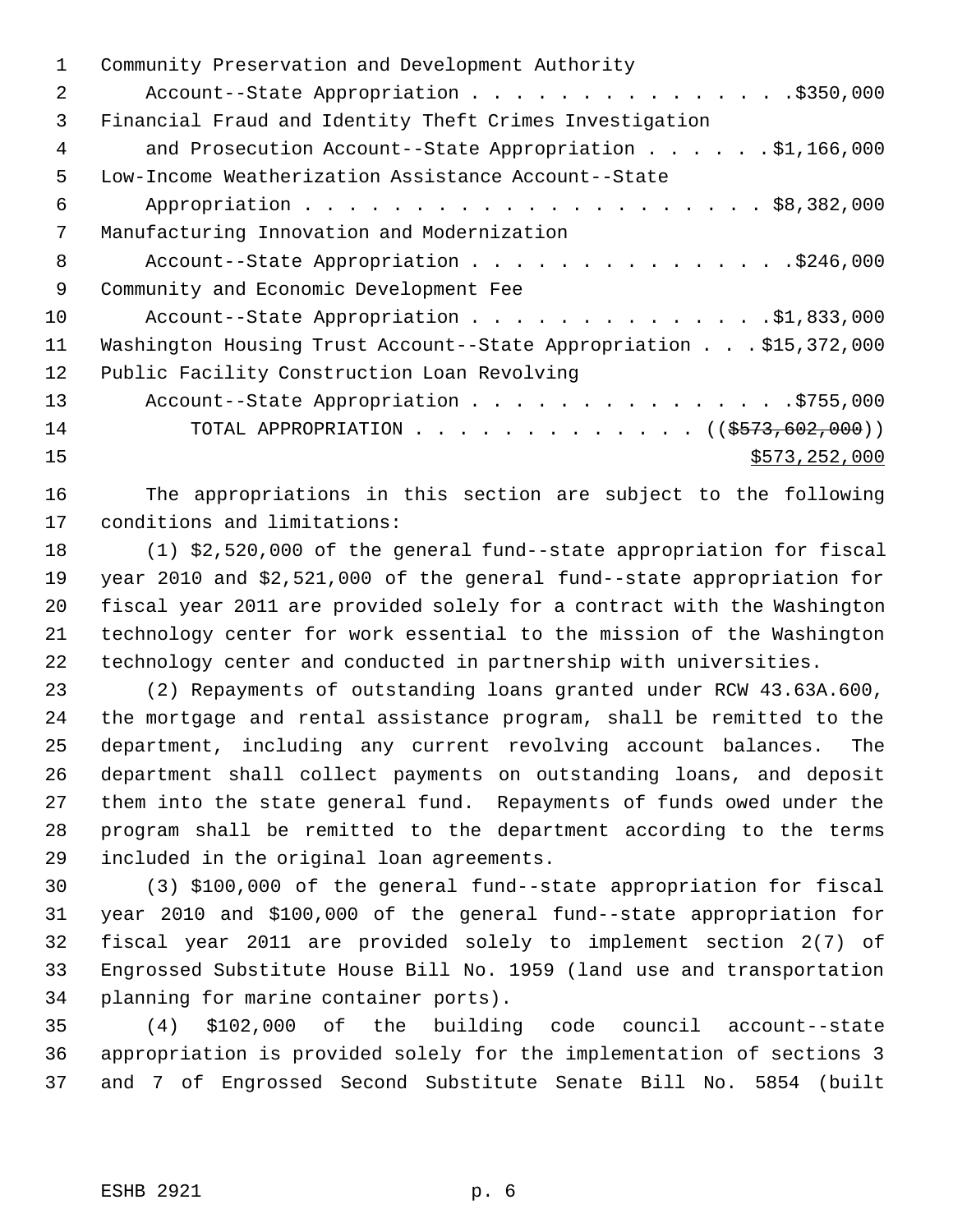environment pollution). If sections 3 and 7 of the bill are not enacted by June 30, 2009, the amounts provided in this subsection shall lapse.

 (5)(a) \$10,500,000 of the general fund--federal appropriation is provided for training and technical assistance associated with low income weatherization programs. Subject to federal requirements, the department shall provide: (i) Up to \$4,000,000 to the state board for community and technical colleges to provide workforce training related to weatherization and energy efficiency; (ii) up to \$3,000,000 to the Bellingham opportunity council to provide workforce training related to energy efficiency and weatherization; and (iii) up to \$3,500,000 to community-based organizations and to community action agencies consistent with the provisions of Engrossed Second Substitute House Bill No. 2227 (evergreen jobs act). Any funding remaining shall be expended in project 91000013, weatherization, in the omnibus capital appropriations act, Substitute House Bill No. 1216 (capital budget).

 (b) \$6,787,000 of the general fund--federal appropriation is provided solely for the state energy program, including not less than \$5,000,000 to provide credit enhancements consistent with the provisions of Engrossed Second Substitute Senate Bill No. 5649 (energy efficiency in buildings).

 (c) Of the general fund--federal appropriation the department shall provide: \$14,500,000 to the Washington State University for the purpose of making grants for pilot projects providing community-wide urban, residential, and commercial energy efficiency upgrades consistent with the provisions of Engrossed Second Substitute Senate Bill No. 5649 (energy efficiency in buildings); \$500,000 to Washington State University to conduct farm energy assessments. In contracting with the Washington State University for the provision of these services, the total administration of Washington State University and the department shall not exceed 3 percent of the amounts provided.

 (d) \$38,500,000 of the general fund--federal appropriation is provided for deposit in the energy recovery act account to establish a revolving loan program, consistent with the provisions of Engrossed Substitute House Bill No. 2289 (expanding energy freedom program).

 (e) \$10,646,000 of the general fund--federal appropriation is provided pursuant to the energy efficiency and conservation block grant under the American reinvestment and recovery act. The department may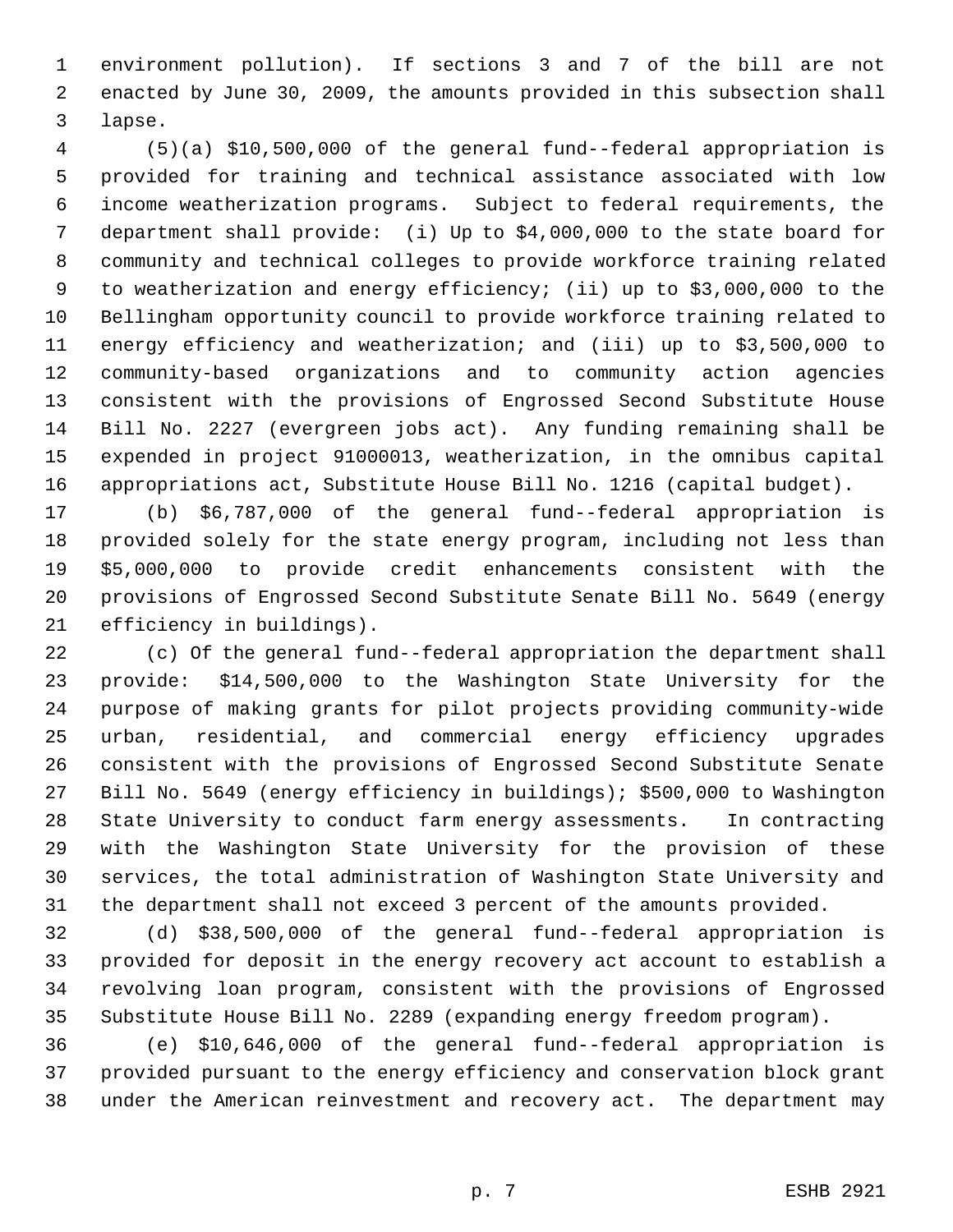use up to \$3,000,000 of the amount provided in this subsection to provide technical assistance for energy programs administered by the agency under the American reinvestment and recovery act.

 (6) \$14,000 of the general fund--state appropriation for fiscal year 2010 is provided solely for the implementation of Engrossed Second Substitute Senate Bill No. 5560 (state agency climate leadership). If the bill is not enacted by June 30, 2009, the amount provided in this subsection shall lapse.

 $((+8))$   $(7)$  \$22,400,000 of the general fund--federal appropriation is provided solely for the justice assistance grant program and is contingent upon the department transferring: \$1,200,000 to the department of corrections for security threat mitigation, \$2,336,000 to the department of corrections for offender reentry, \$1,960,000 to the Washington state patrol for law enforcement activities, \$2,087,000 to the department of social and health services, division of alcohol and substance abuse for drug courts, and \$428,000 to the department of social and health services for sex abuse recognition training. The remaining funds shall be distributed by the department to local jurisdictions.

 $((+9))$   $(8)$  \$20,000 of the general fund--state appropriation for fiscal year 2010 and \$20,000 of the general fund--state appropriation for fiscal year 2011 are provided solely for a grant to KCTS public television to support Spanish language programming and the V-me Spanish language channel.

 ( $(\overline{+10})$ )  $(9)$  \$500,000 of the general fund--state appropriation for fiscal year 2010 and \$500,000 of the general fund--state appropriation for fiscal year 2011 are provided solely for a grant to resolution Washington to building statewide capacity for alternative dispute resolution centers and dispute resolution programs that guarantee that citizens have access to low-cost resolution as an alternative to litigation.

 (( $(12)$ )) (10) \$30,000 of the general fund--state appropriation for fiscal year 2010 is provided solely for implementation of Engrossed Second Substitute Senate Bill No. 6015 (commercialization of technology). If the bill is not enacted by June 30, 2009, the amount provided in this subsection shall lapse.

37  $((+13))$   $(11)$  By June 30, 2011, the department shall request information that describes what jurisdictions have adopted, or are in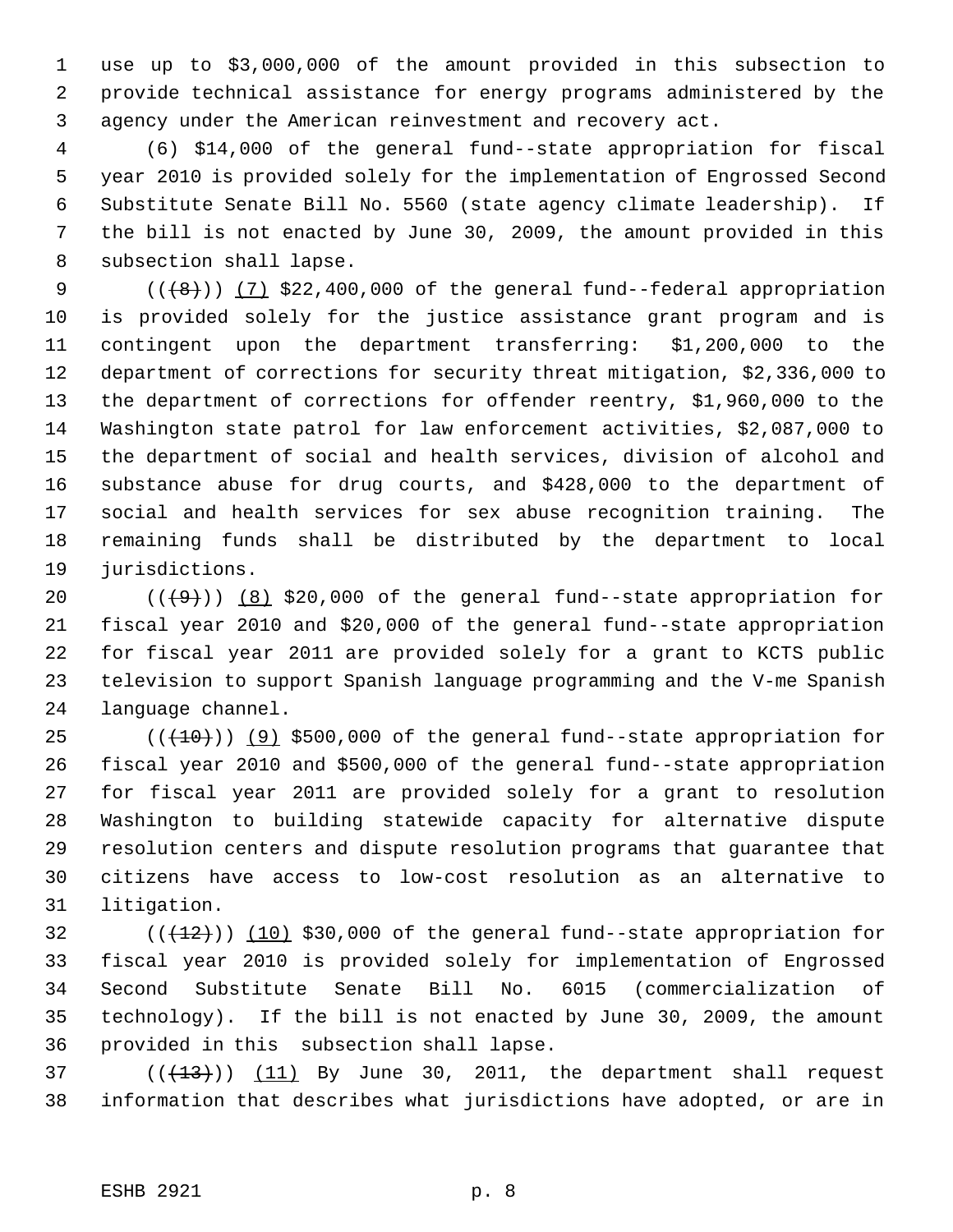the process of adopting, plans that address RCW 36.70A.020 and helps achieve the greenhouse gas emission reductions established in RCW 70.235.020. This information request in this subsection applies to jurisdictions that are required to review and if necessary revise their comprehensive plans by December 1, 2011, in accordance with RCW 36.70A.130.

 $((+14))$   $(12)$  During the 2009-11 fiscal biennium, the department shall allot all of its appropriations subject to allotment by object, account, and expenditure authority code to conform with the office of financial management's definition of an option 2 allotment. For those funds subject to allotment but not appropriation, the agency shall submit option 2 allotments to the office of financial management.

13 (( $(16)$ )) (13) \$50,000 of the general fund--state appropriation for fiscal year 2010 and \$50,000 of the general fund--state appropriation for fiscal year 2011 are provided solely for a grant for the state's participation in the Pacific Northwest economic region.

17 (( $(18)$ )) (14) \$712,000 of the general fund--state appropriation for fiscal year 2010 and \$712,000 of the general fund--state appropriation for fiscal year 2011 are provided solely to the office of crime victims advocacy. These funds shall be contracted with the 39 county prosecuting attorneys' offices to support victim-witness services. The funds must be prioritized to ensure a full-time victim-witness coordinator in each county. The office may retain only the amount currently allocated for this activity for administrative costs.

 ( $(\overline{+19})$ )  $(15)$  \$306,000 of the general fund--state appropriation for fiscal year 2010 and \$306,000 of the general fund--state appropriation for fiscal year 2011 are provided solely for a grant to the retired senior volunteer program.

 $((+20))$  (16) \$65,000 of the general fund--state appropriation for fiscal year 2010 and \$65,000 of the general fund--state appropriation for fiscal year 2011 are provided solely for a contract with a food distribution program for communities in the southwestern portion of the state and for workers impacted by timber and salmon fishing closures and reductions. The department may not charge administrative overhead or expenses to the funds provided in this subsection.

36  $((21))$  (17) \$371,000 of the general fund--state appropriation for fiscal year 2010 and \$371,000 of the general fund--state appropriation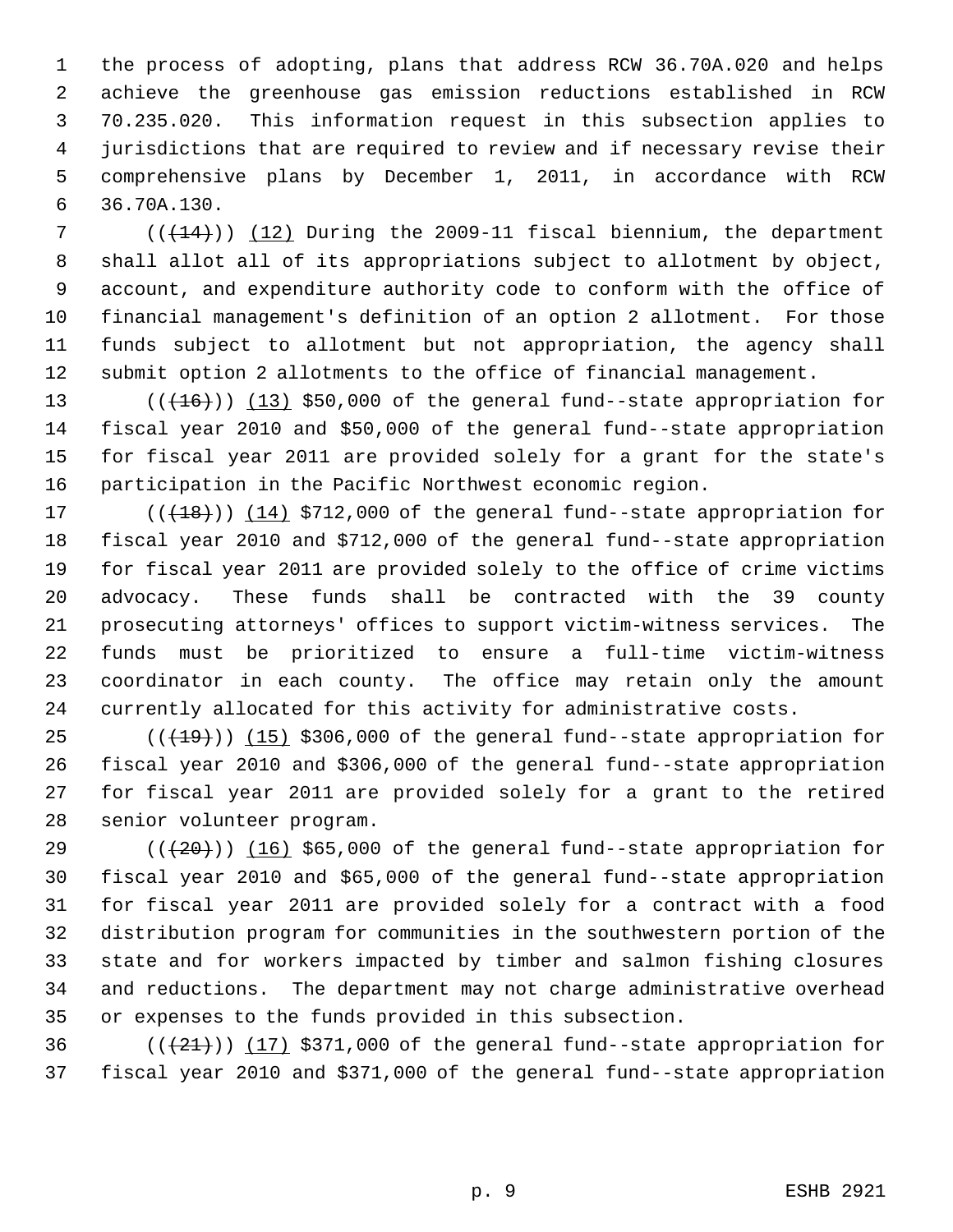for fiscal year 2011 are provided solely to the northwest agriculture business center.

 (( $(22)$ )) (18) The department shall administer its growth management act technical assistance so that smaller cities receive proportionately more assistance than larger cities or counties. Pass-through grants shall continue to be funded under 2007-09 policy.

 $((+23))$   $(19)$  \$212,000 of the general fund--federal appropriation is provided solely for implementation of Second Substitute House Bill No. 1172 (development rights transfer). If the bill is not enacted by June 30, 2009, the amount provided in this subsection shall lapse.

 $((+25))$   $(20)$  \$69,000 of the general fund--state appropriation for fiscal year 2010 and \$66,000 of the general fund--state appropriation for fiscal year 2011 are provided solely for implementation of Engrossed Second Substitute House Bill No. 2227 (evergreen jobs act). If the bill is not enacted by June 30, 2009, the amounts provided in this subsection shall lapse.

 $((+26))$   $(21)$  \$350,000 of the community development and preservation authority account--state appropriation is provided solely for a grant to a community development authority established under chapter 43.167 RCW. The community preservation and development's board of directors may contract with nonprofit community organizations to aid in mitigating the effects of increased public impact on urban neighborhoods due to events in stadia that have a capacity of over 50,000 spectators.

 $((+27))$   $(22)$  \$300,000 of the Washington auto theft prevention authority account--state appropriation is provided solely for a contract with a community group to build local community capacity and economic development within the state by strengthening political relationships between economically distressed communities and governmental institutions. The community group shall identify opportunities for collaboration and initiate activities and events that bring community organizations, local governments, and state agencies together to address the impacts of poverty, political disenfranchisement, and economic inequality on communities of color. These funds must be matched by other nonstate sources on an equal basis.

37  $((+28))$   $(23)$  \$1,800,000 of the home security fund--state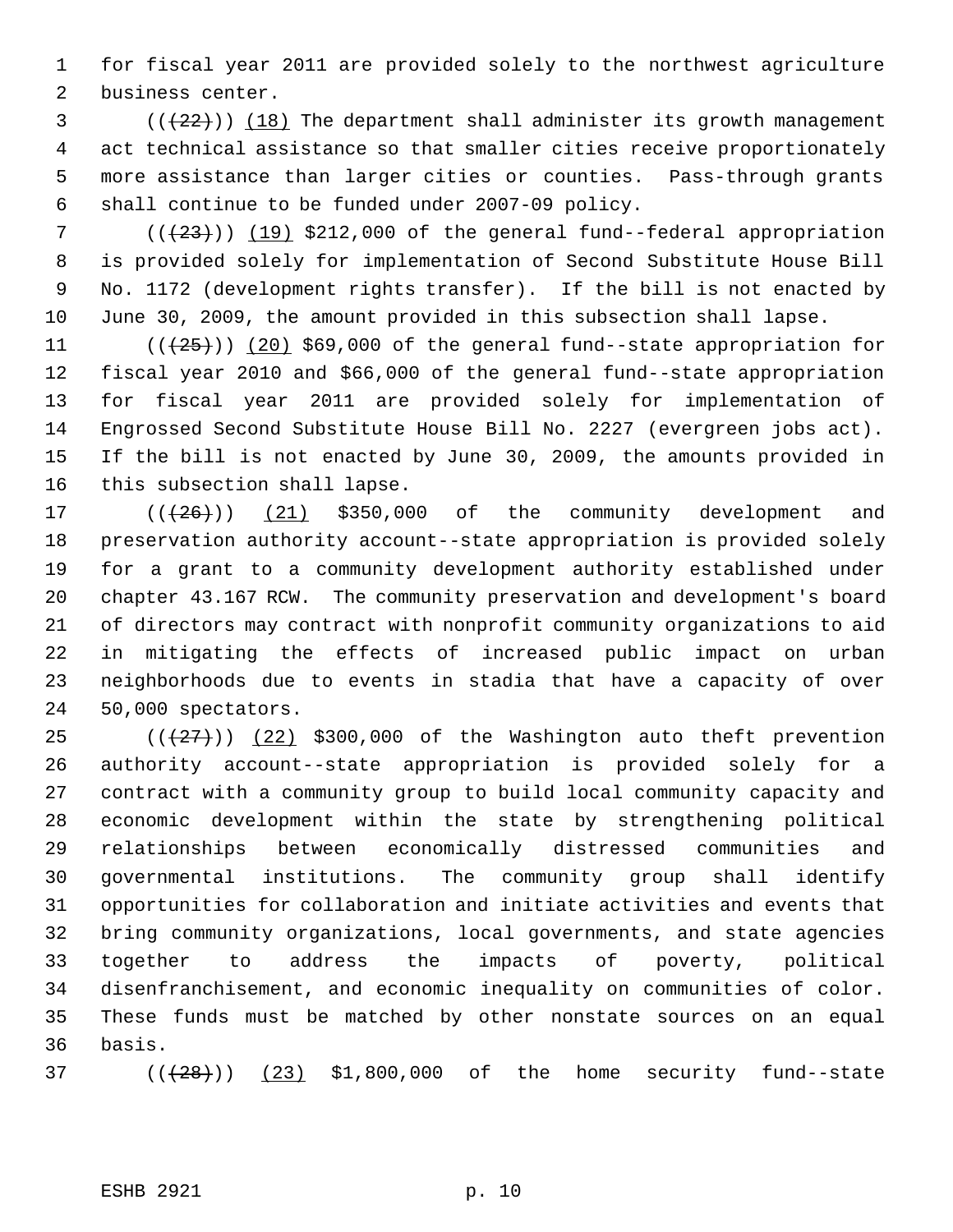appropriation is provided for transitional housing assistance or partial payments for rental assistance under the independent youth housing program. 4 (( $(29)$ )) (24) \$5,000,000 of the home security fund--state appropriation is provided solely for the operation, repair, and staffing of shelters in the homeless family shelter program. **Sec. 106.** 2009 c 564 s 129 (uncodified) is amended to read as follows: **FOR THE ECONOMIC AND REVENUE FORECAST COUNCIL** 10 General Fund--State Appropriation (FY 2010) . . . . . . ((\$727,000))  $\frac{$711,000}{}$ 12 General Fund--State Appropriation (FY 2011) . . . . . . ((\$793,000))  $\frac{13}{2785,000}$ 14 TOTAL APPROPRIATION . . . . . . . . . . . . . (  $(\frac{21}{21}, \frac{520}{100})$  )  $\frac{$1,496,000}{1}$  **Sec. 107.** 2009 c 564 s 130 (uncodified) is amended to read as follows: **FOR THE OFFICE OF FINANCIAL MANAGEMENT** 19 General Fund--State Appropriation (FY 2010) . . . . . . ((\$22,163,000)) \$21,599,000 21 General Fund--State Appropriation (FY 2011) . . . . . . ((\$20,792,000)) \$20,670,000 23 General Fund--Federal Appropriation . . . . . . . . . . . . \$23,597,000 24 General Fund--Private/Local Appropriation . . . . . . . . \$1,270,000 State Auditing Services Revolving 26 Account--State Appropriation . . . . . . . . . . . . . . \$25,000 Economic Development Strategic Reserve Account-- 28 State Appropriation . . . . . . . . . . . . . . . . . . \$280,000 29 TOTAL APPROPRIATION . . . . . . . . . . . . . . ((\$68,127,000))  $30 \,$  \$67,441,000 The appropriations in this section are subject to the following conditions and limitations: (1) \$188,000 of the general fund--state appropriation for fiscal year 2010 is provided solely for the implementation of Second Substitute Senate Bill No. 5945 (Washington health partnership plan).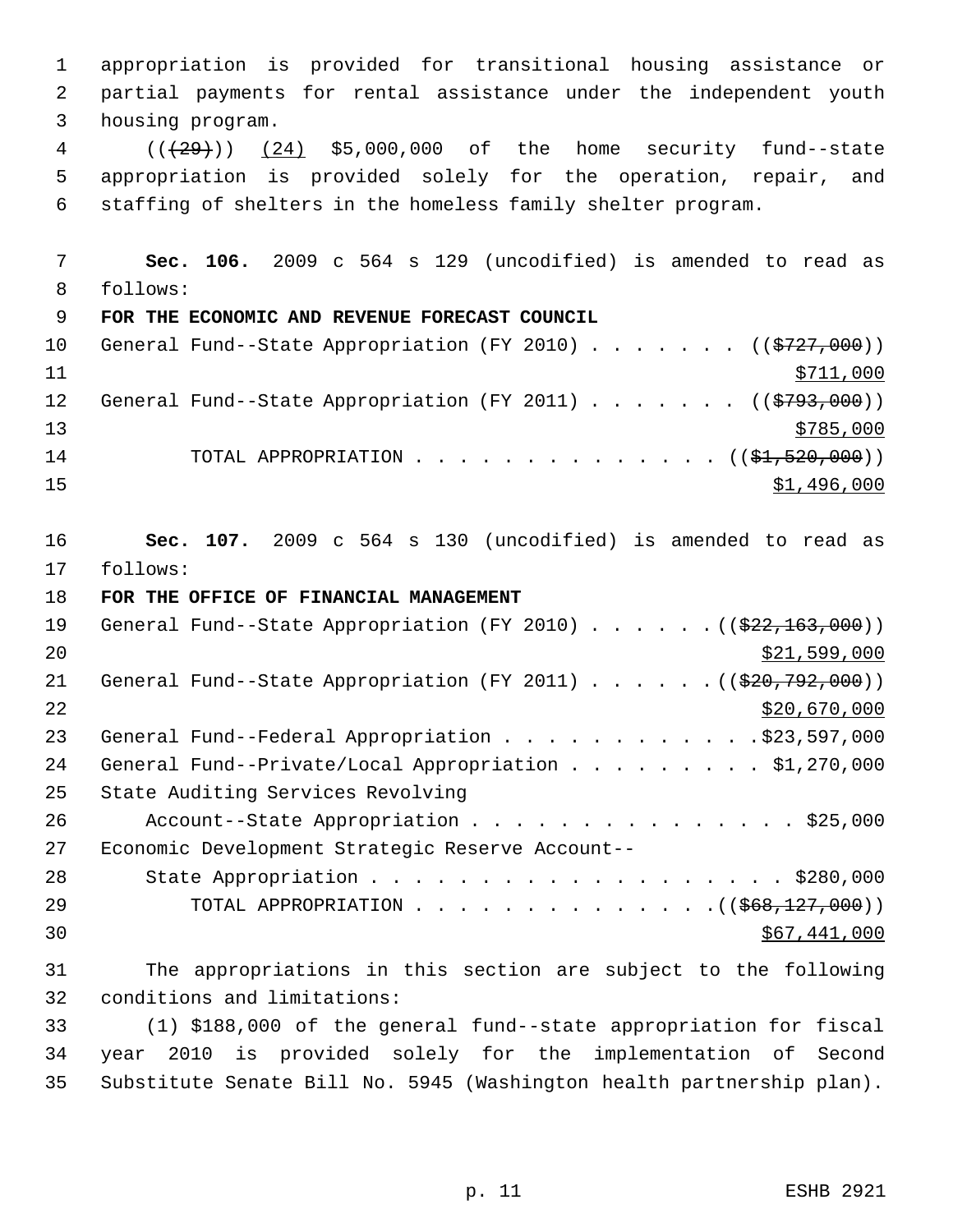1 If the bill is not enacted by June 30, 2009, the amount provided in this subsection shall lapse.

 (2) The office of financial management shall conduct a study on alternatives for consolidating or transferring activities and responsibilities of the state lottery commission, state horse racing commission, state liquor control board, and the state gambling commission to achieve cost savings and regulatory efficiencies. In conducting the study, the office of financial management shall consult with the legislative fiscal committees. Further, the office of financial management shall establish an advisory group to include, but not be limited to, representatives of affected businesses, state agencies or entities, local governments, and stakeholder groups. The office of financial management shall submit a final report to the governor and the legislative fiscal committees by November 15, 2009.

 (3) \$500,000 of the general fund--state appropriation for fiscal year 2010 is provided solely for a study of the feasibility of closing state institutional facilities and a plan on eliminating beds in the state institutional facility inventory. The office of financial management shall contract with consultants with expertise related to the subject matters included in this study. The office of financial management and the consultants shall consult with the department of social and health services, the department of corrections, stakeholder groups that represent the people served in these institutions, labor organizations that represent employees who work in these institutions and other persons or entities with expertise in the areas being studied.

 (a) For the purposes of this study, "state institutional facilities" means facilities operated by the department of corrections to house persons convicted of a criminal offense, Green Hill school and Maple Lane school operated by the department of social and health services juvenile rehabilitation administration, and residential habilitation centers operated by the department of social and health services.

 (b) In conducting this study, the consultants shall consider the following factors as appropriate:

 (i) The availability of alternate facilities including alternatives and opportunities for consolidation with other facilities, impacts on those alternate facilities, and any related capital costs;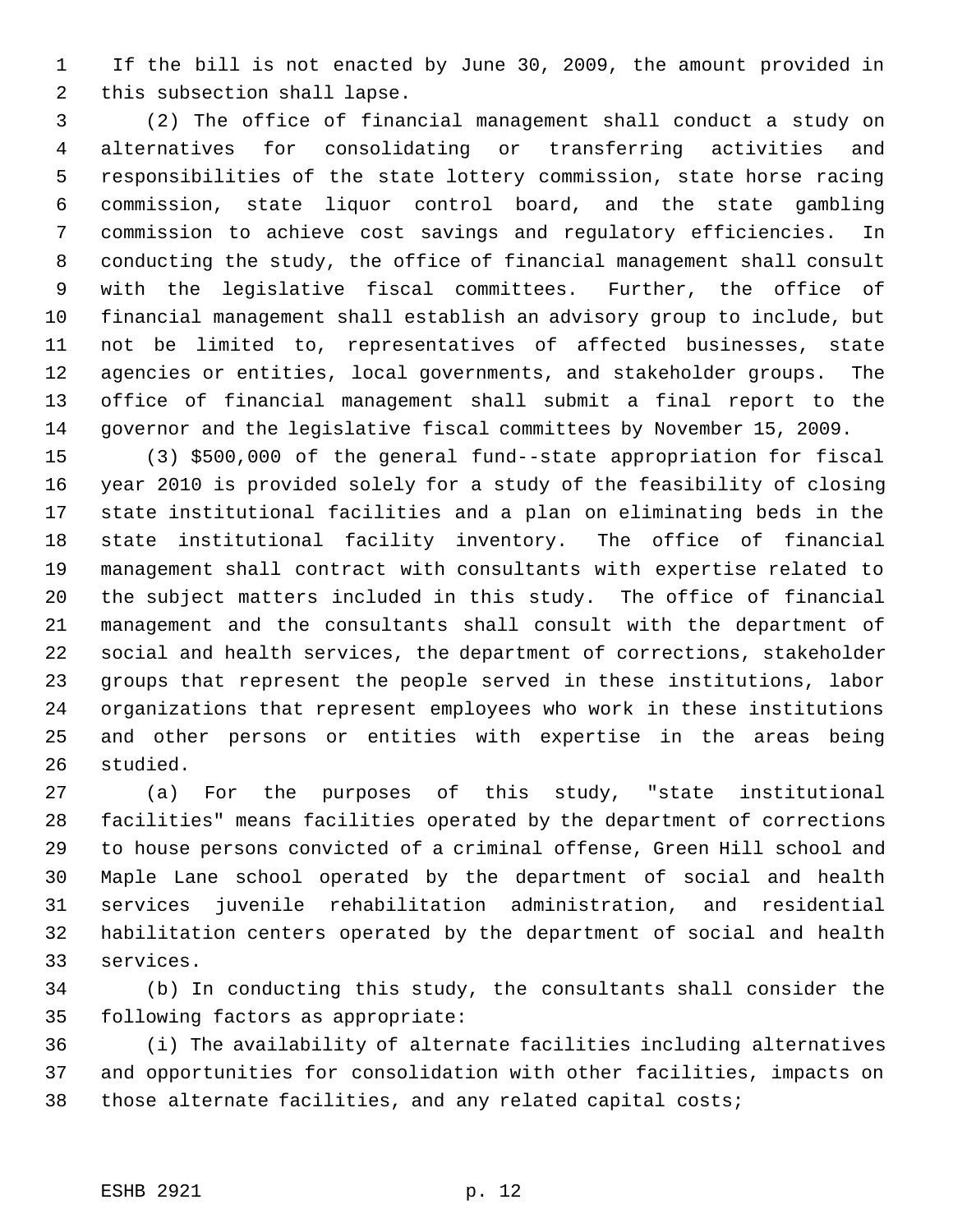(ii) The cost of operating the facility, including the cost of providing services and the cost of maintaining or improving the physical plant of the facility;

 (iii) The geographic factors associated with the facility, including the impact of the facility on the local economy and the economic impact of its closure, and alternative uses for a facility recommended for closure;

 (iv) The costs associated with closing the facility, including the continuing costs following the closure of the facility;

 (v) Number and type of staff and the impact on the facility staff including other employment opportunities if the facility is closed;

 (vi) The savings that will accrue to the state from closure or consolidation of a facility and the impact any closure would have on 14 funding the associated services; and

 (vii) For the residential habilitation centers, the impact on clients in the facility being recommended for closure and their families, including ability to get alternate services and impact on being moved to another facility.

 (c) The office of financial management shall submit a final report to the governor and the ways and means committees of the house of representatives and senate by November 1, 2009. The report shall provide a recommendation and a plan to eliminate 1,580 beds in the department of corrections facilities, 235 beds from juvenile rehabilitation facilities, and 250 funded beds in the residential habilitation centers through closure or consolidation of facilities. The report shall include an assessment of each facility studied, where and how the services should be provided, and any costs or savings associated with each recommendation. In considering the recommendations of the report, the governor and the legislature shall not consider closure of any state institutional facility unless the report recommended the facility for closure.

 **Sec. 108.** 2009 c 564 s 137 (uncodified) is amended to read as follows:

### **FOR THE DEPARTMENT OF REVENUE**

35 General Fund--State Appropriation (FY 2010) . . . . . ((\$109,412,000))  $$108,215,000$ 37 General Fund--State Appropriation (FY 2011) . . . . . ((\$108,505,000))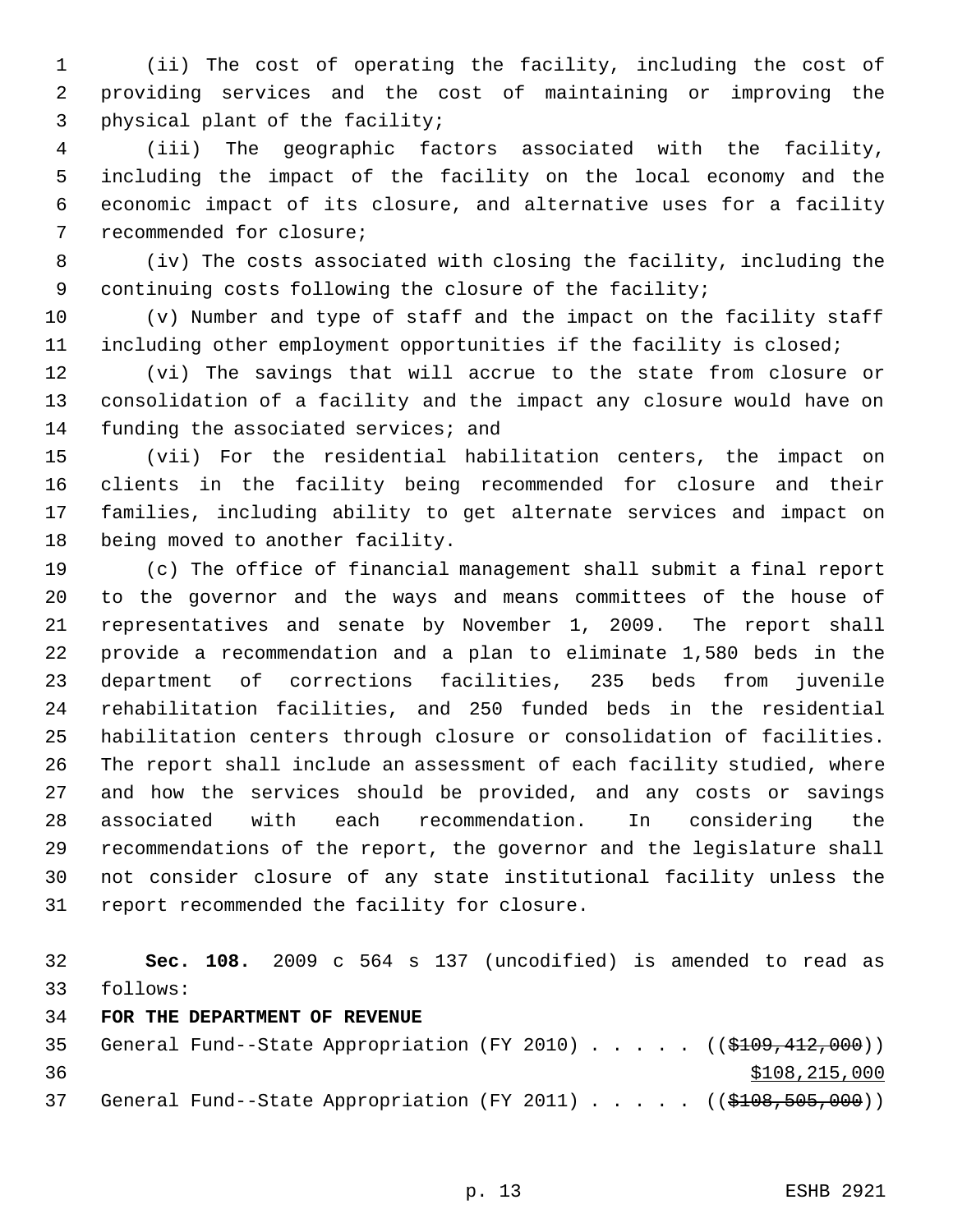$1 \quad$  \$106,995,000

| $\mathcal{L}$ | Timber Tax Distribution Account--State                     |
|---------------|------------------------------------------------------------|
| 3             |                                                            |
| 4             | Waste Reduction/Recycling/Litter                           |
| 5             | Control--State Appropriation \$130,000                     |
| 6             | Waste Tire Removal Account--State Appropriation \$2,000    |
| 7             | Real Estate Excise Tax Grant Account--State                |
| 8             |                                                            |
| - 9           | State Toxics Control Account--State Appropriation \$87,000 |
| 10            | Oil Spill Prevention Account--State Appropriation \$19,000 |
| 11            | TOTAL APPROPRIATION ( $(\frac{2225,109,000}{s})$ )         |
| 12            | \$222, 402, 000                                            |
|               |                                                            |

 The appropriations in this section are subject to the following conditions and limitations:

 (1) \$469,000 of the general fund--state appropriation for fiscal year 2010 and \$374,000 of the general fund--state appropriation for fiscal year 2011 are for the implementation of Substitute Senate Bill No. 5368 (annual property revaluation). If the bill is not enacted by June 30, 2009, the amounts in this subsection shall lapse.

20 (2) ((\$5,453,000)) \$4,653,000 of the general fund--state 21 appropriation for fiscal year 2010 and  $($   $(*5, 242, 000)$  )  $*4,424,000$  of the general fund--state appropriation for fiscal year 2011 are for the implementation of revenue enhancement strategies. The strategies must include increased out-of-state auditing and compliance, the purchase of third party data sources for enhanced audit selection, and increased traditional auditing and compliance efforts.

 (3) \$3,127,000 of the general fund--state appropriation for fiscal year 2010 and \$1,737,000 of the general fund--state appropriation for fiscal year 2011 are for the implementation of Senate Bill No. 6173 (sales tax compliance). If the bill is not enacted by June 30, 2009, the amounts provided in this subsection shall lapse.

 **Sec. 109.** 2009 c 564 s 139 (uncodified) is amended to read as follows:

**FOR THE BOARD OF TAX APPEALS**

35 General Fund--State Appropriation (FY 2010)  $\ldots$  . . . . ((\$1,364,000))  $\frac{$1,342,000}{9}$ 37 General Fund--State Appropriation (FY 2011)  $\ldots$  . . . . (( $\frac{2}{31}$ , 368, 000))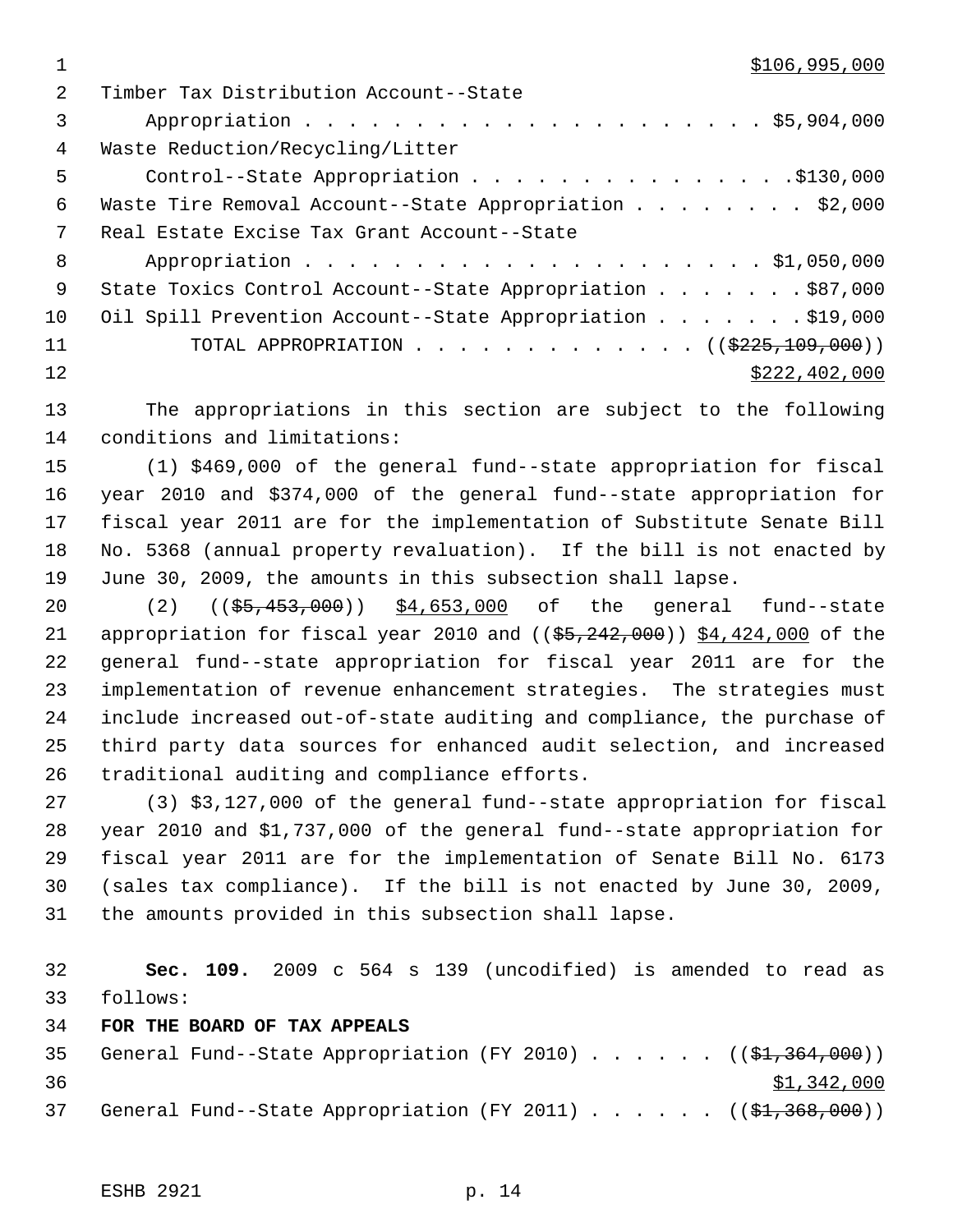1  $\frac{$1,346,000}{ }$ 

2 TOTAL APPROPRIATION . . . . . . . . . . . . . . ((\$2,732,000))  $3 \times 2,688,000$ 

 **Sec. 110.** 2009 c 564 s 143 (uncodified) is amended to read as follows:

## **FOR THE DEPARTMENT OF INFORMATION SERVICES**

7 General Fund--State Appropriation (FY 2010) . . . . . . ((\$1,104,000)) 8  $\text{S1,086,000}$ 9 General Fund--State Appropriation (FY 2011) . . . . . . ((\$1,104,000)) \$1,086,000 11 General Fund--Federal Appropriation . . . . . . . . . . . . . \$701,000 Data Processing Revolving Account--State Appropriation . . . \$7,824,000 13 TOTAL APPROPRIATION . . . . . . . . . . . . . ((<del>\$10,733,000</del>)) \$10,697,000

 The appropriations in this section are subject to the following conditions and limitations:

 (1) \$100,000 of the general fund--state appropriation for fiscal year 2010 and \$100,000 of the general fund--state appropriation for fiscal year 2011 are provided solely for the purposes of Engrossed Second Substitute House Bill No. 1701 (high-speed internet), including expenditure for deposit to the community technology opportunity account. If the bill is not enacted by June 30, 2009, the amounts provided in this subsection shall lapse.

 (2) The department shall implement some or all of the following strategies to achieve savings on information technology expenditures through: (a) Holistic virtualization strategies; (b) wide-area network optimization strategies; (c) replacement of traditional telephone communications systems with alternatives; and (d) migration of external voice mail systems to internal voice mail systems coordinated by the department. The department shall report to the office of financial management and the fiscal committees of the legislature semiannually on progress made towards the implementation of savings strategies and the savings realized to date. No later than June 30, 2011, the department shall submit a final report on its findings and savings realized to the office of financial management and the fiscal committees of the legislature.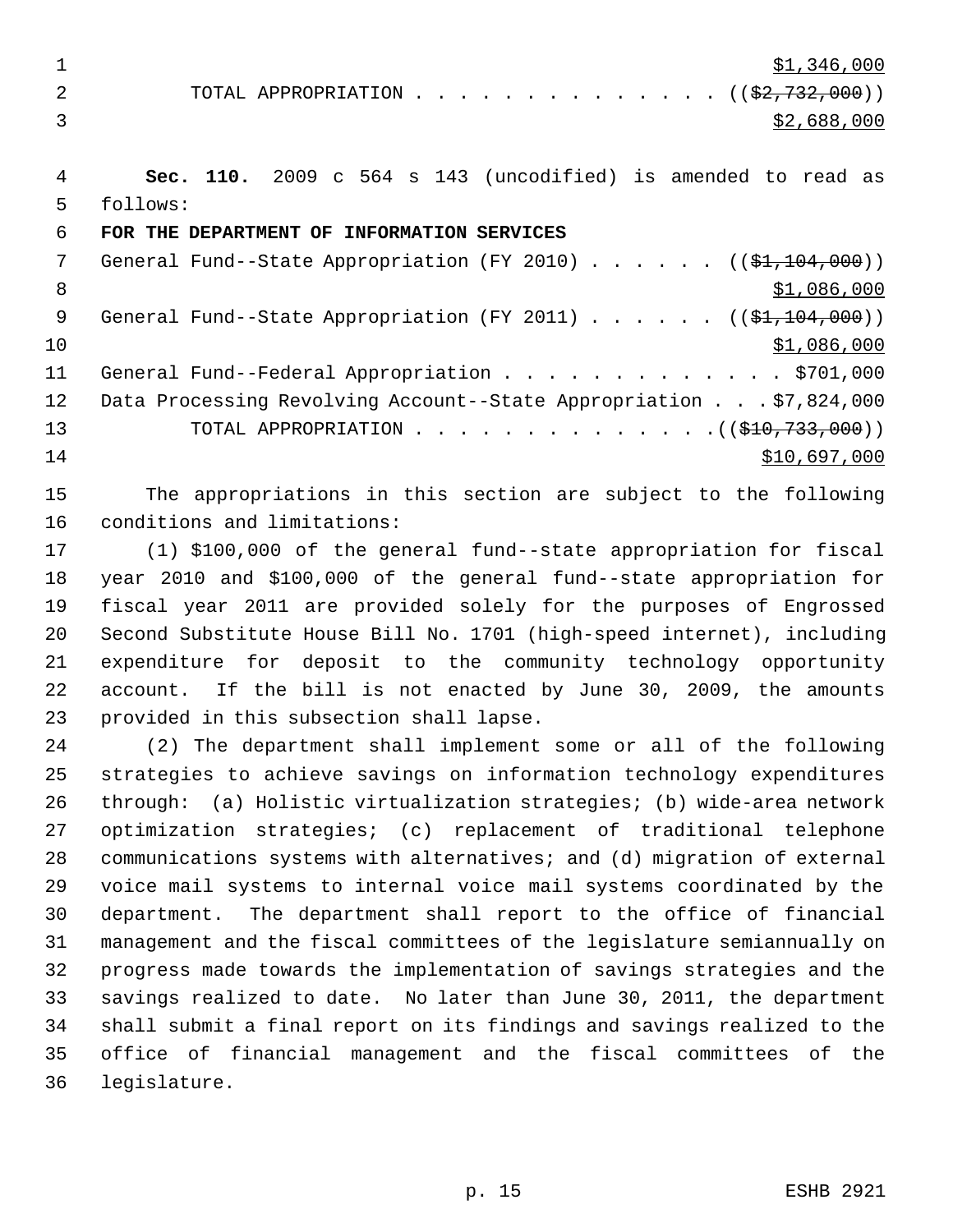**Sec. 111.** 2009 c 564 s 151 (uncodified) is amended to read as follows: **FOR THE MILITARY DEPARTMENT** 4 General Fund--State Appropriation (FY 2010) . . . . . . ((\$10,244,000))  $5 - 5$   $5 - 60$ 6 General Fund--State Appropriation (FY 2011) . . . . . . ((\$10,290,000)) \$10,190,000 8 General Fund--Federal Appropriation . . . . . . . . . . \$149,101,000 9 Enhanced 911 Account--State Appropriation . . . . . . . . \$39,598,000 10 Disaster Response Account--State Appropriation . . . . . \$28,194,000 Disaster Response Account--Federal Appropriation . . . . . \$91,263,000 Military Department Rent and Lease Account--State Appropriation . . . . . . . . . . . . . . . . . . . . . . \$615,000 Military Department Active State Service Account--Federal Appropriation . . . . . . . . . . . . . . . . . . . . . . \$200,000 Worker and Community Right-to-Know Account--State Appropriation . . . . . . . . . . . . . . . . . . . . . . \$341,000 Nisqually Earthquake Account--State Appropriation . . . . . . \$144,000 Nisqually Earthquake Account--Federal Appropriation . . . . . \$856,000 20 TOTAL APPROPRIATION . . . . . . . . . . . . ((\$330,846,000)) \$330,586,000

 The appropriations in this section are subject to the following conditions and limitations:

 (1) \$28,194,000 of the disaster response account--state appropriation and \$91,263,000 of the disaster response account--federal appropriation may be spent only on disasters declared by the governor and with the approval of the office of financial management. The military department shall submit a report quarterly to the office of financial management and the legislative fiscal committees detailing information on the disaster response account, including: (a) The amount and type of deposits into the account; (b) the current available fund balance as of the reporting date; and (c) the projected fund balance at the end of the 2009-2011 biennium based on current revenue and expenditure patterns.

 (2) \$144,000 of the Nisqually earthquake account--state appropriation and \$856,000 of the Nisqually earthquake account--federal appropriation are provided solely for response and recovery costs associated with the February 28, 2001, earthquake. The military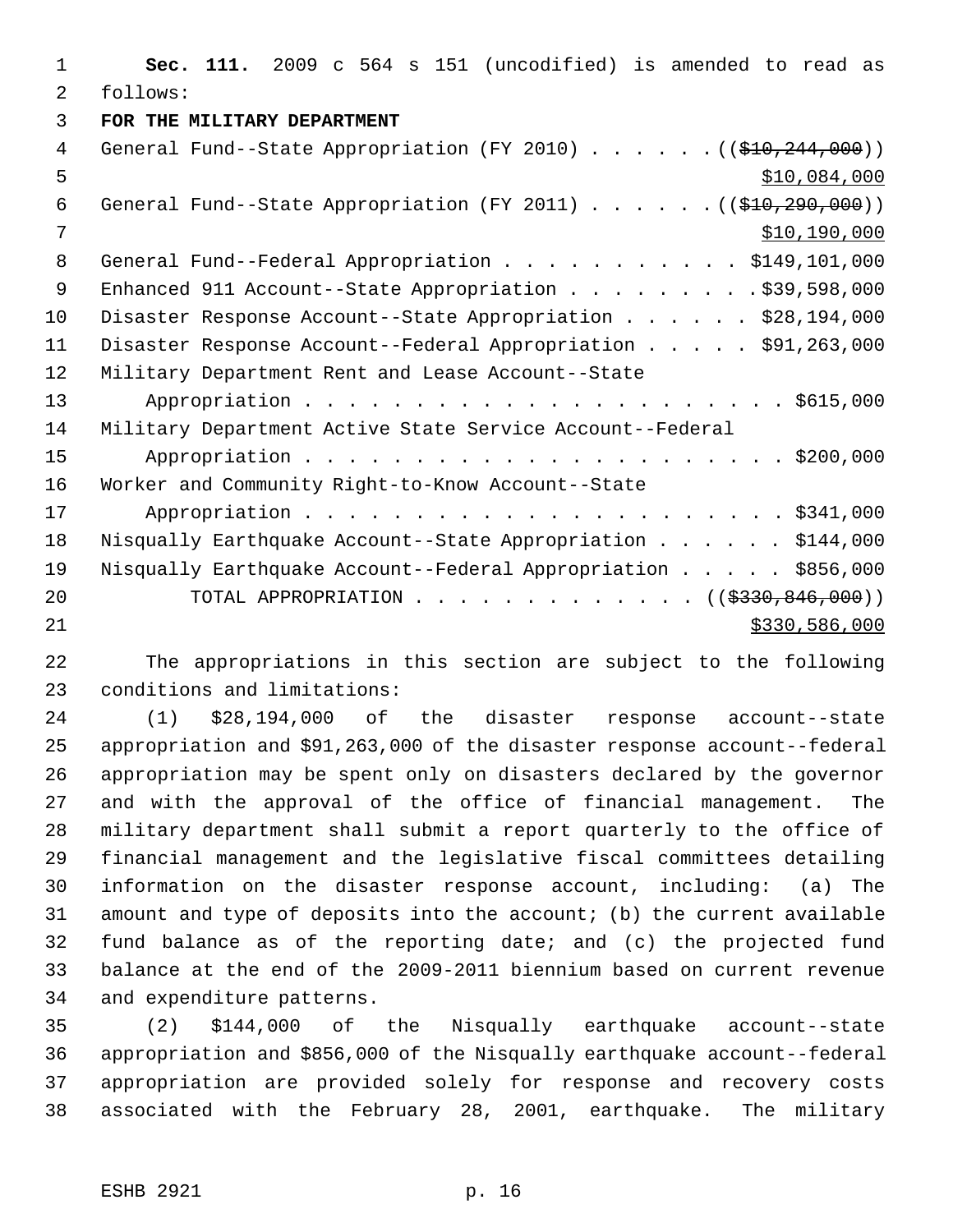department shall submit a report quarterly to the office of financial management and the legislative fiscal committees detailing earthquake recovery costs, including: (a) Estimates of total costs; (b) incremental changes from the previous estimate; (c) actual expenditures; (d) estimates of total remaining costs to be paid; and (e) estimates of future payments by biennium. This information shall be displayed by fund, by type of assistance, and by amount paid on behalf of state agencies or local organizations. The military department shall also submit a report quarterly to the office of financial management and the legislative fiscal committees detailing information on the Nisqually earthquake account, including: (a) The amount and type of deposits into the account; (b) the current available fund balance as of the reporting date; and (c) the projected fund balance at the end of the 2009-2011 biennium based on current revenue and expenditure patterns.

 (3) \$85,000,000 of the general fund--federal appropriation is provided solely for homeland security, subject to the following conditions:

 (a) Any communications equipment purchased by local jurisdictions or state agencies shall be consistent with standards set by the Washington state interoperability executive committee;

 (b) The department shall submit a quarterly report to the office of financial management and the legislative fiscal committees detailing 24 the governor's domestic security advisory group recommendations; homeland security revenues and expenditures, including estimates of total federal funding for the state; incremental changes from the previous estimate, planned and actual homeland security expenditures by the state and local governments with this federal funding; and matching or accompanying state or local expenditures; and

 (c) The department shall submit a report by December 1st of each year to the office of financial management and the legislative fiscal committees detailing homeland security revenues and expenditures for the previous fiscal year by county and legislative district.

 (4) \$500,000 of the general fund--state appropriation for fiscal year 2010 and \$500,000 of the general fund--state appropriation for fiscal year 2011 are provided solely for the military department to contract with the Washington information network 2-1-1 to operate a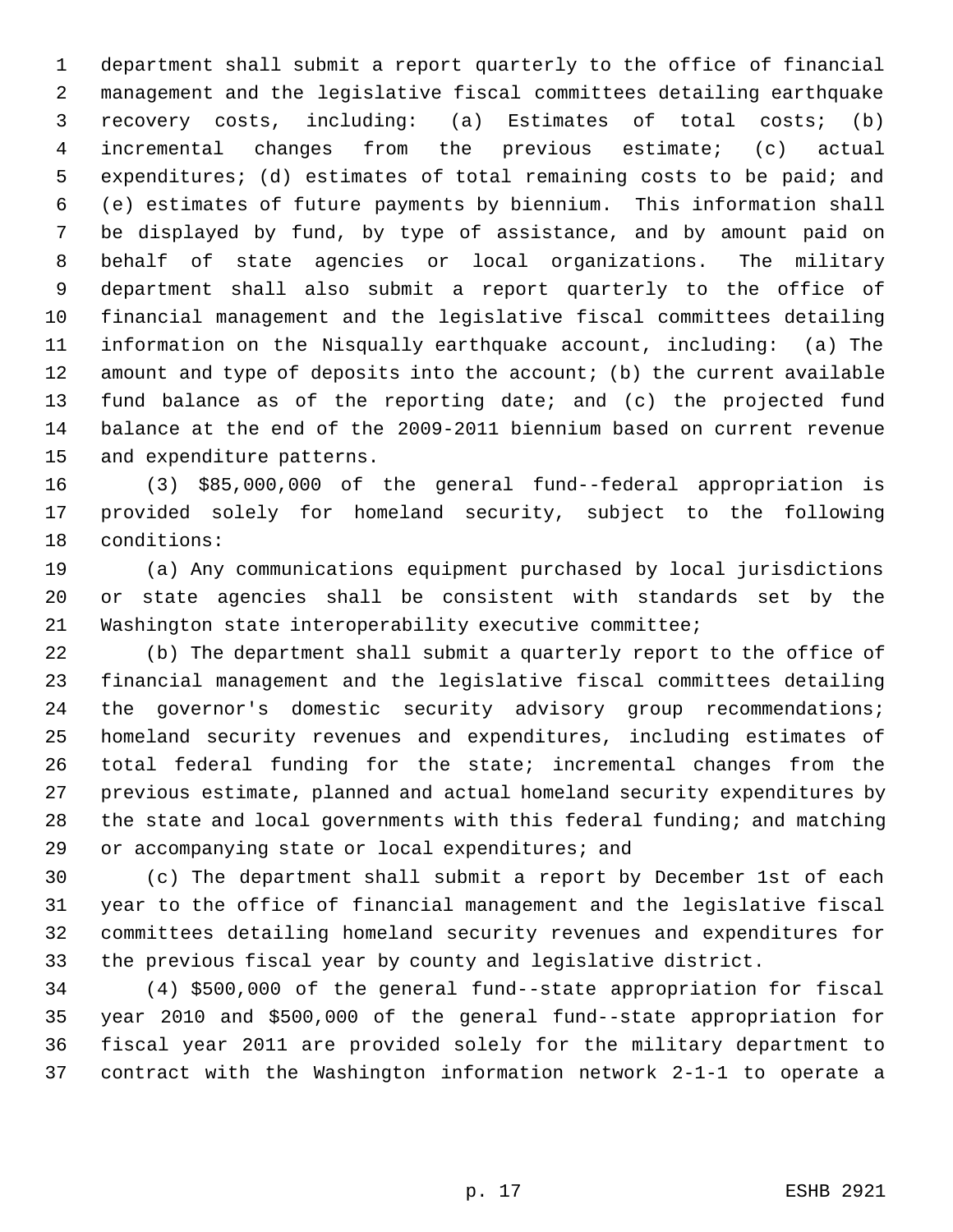1 statewide 2-1-1 system. The department shall provide the entire amount 2 for 2-1-1 and shall use any of the funds for administrative purposes.

 3 **Sec. 112.** 2009 c 564 s 153 (uncodified) is amended to read as 4 follows:

### 5 **FOR THE DEPARTMENT OF ARCHAEOLOGY AND HISTORIC PRESERVATION**

| 6            | General Fund--State Appropriation (FY 2010) $($ $($ \$1,418,000)) |
|--------------|-------------------------------------------------------------------|
| 7            | \$1,371,000                                                       |
| - 8          | General Fund--State Appropriation (FY 2011) $($ $($ \$1,380,000)) |
| <sup>o</sup> | \$1,349,000                                                       |
| 10           | General Fund--Federal Appropriation \$1,653,000                   |
| 11           | General Fund--Private/Local Appropriation \$14,000                |
| 12           | TOTAL APPROPRIATION $($ $($ \$4,465,000) $)$                      |
| 13           | \$4,387,000                                                       |

14 **Sec. 113.** 2009 c 564 s 154 (uncodified) is amended to read as 15 follows:

16 **FOR THE GROWTH MANAGEMENT HEARINGS BOARD**

| 17 |  | General Fund--State Appropriation (FY 2010) $($ $($ \$1,674,000)) |  |  |  |  |  |             |
|----|--|-------------------------------------------------------------------|--|--|--|--|--|-------------|
| 18 |  |                                                                   |  |  |  |  |  | \$1,623,000 |
| 19 |  | General Fund--State Appropriation (FY 2011) \$1,549,000           |  |  |  |  |  |             |
| 20 |  | TOTAL APPROPRIATION $($ $(\frac{23}{223}, \frac{223}{100})$       |  |  |  |  |  |             |
| 21 |  |                                                                   |  |  |  |  |  | \$3,172,000 |

(End of part)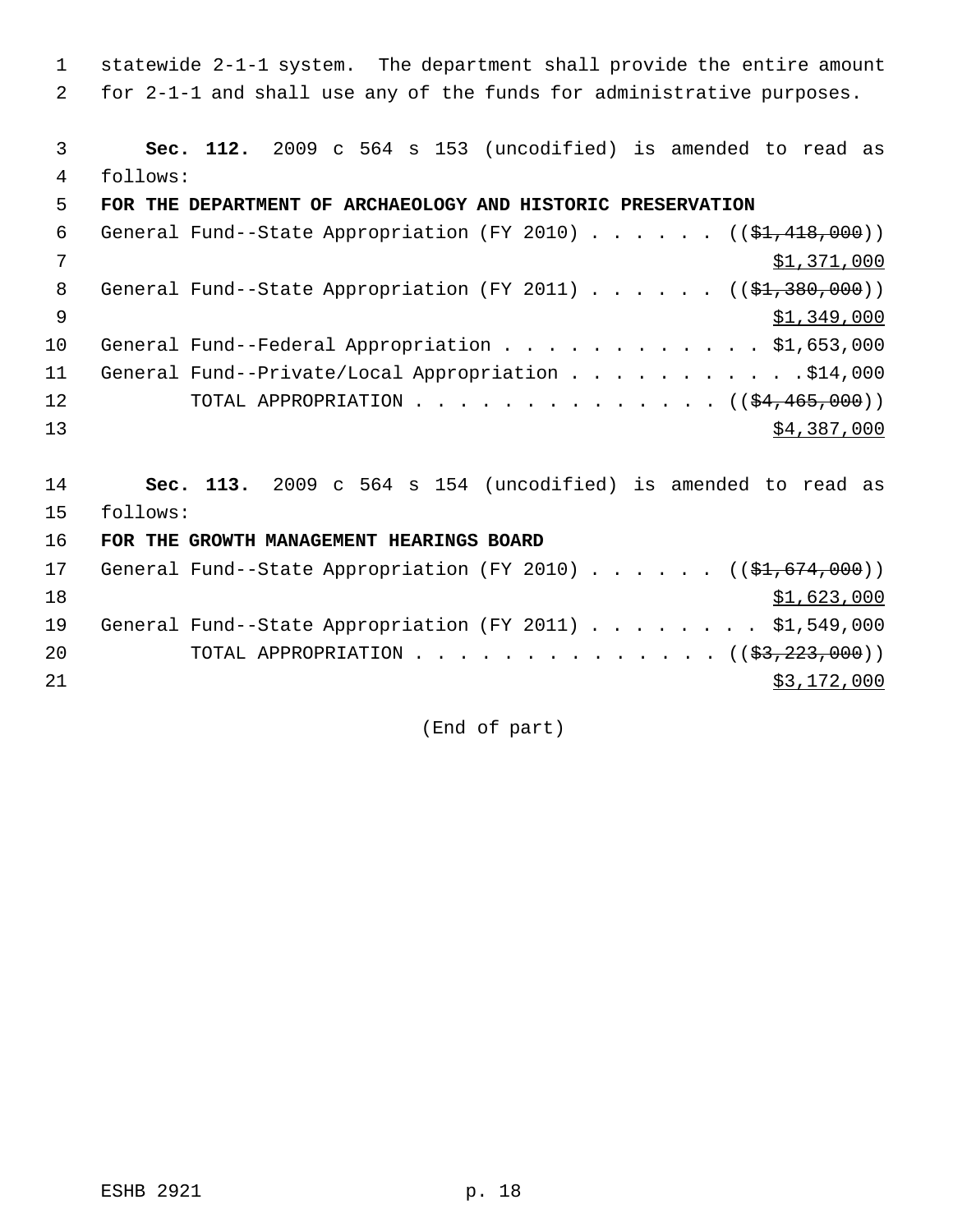| $\mathbf{1}$   | PART II                                                                                                             |
|----------------|---------------------------------------------------------------------------------------------------------------------|
| 2              | <b>HUMAN SERVICES</b>                                                                                               |
|                |                                                                                                                     |
| 3              | Sec. 201. 2009 c 564 s 202 (uncodified) is amended to read as                                                       |
| 4              | follows:                                                                                                            |
| 5              | FOR THE DEPARTMENT OF SOCIAL AND HEALTH SERVICES--CHILDREN AND FAMILY                                               |
| 6              | SERVICES PROGRAM                                                                                                    |
| 7              | General Fund--State Appropriation (FY 2010) $($ $($ \$315,241,000))                                                 |
| 8              | \$314,698,000                                                                                                       |
| $\overline{9}$ | General Fund--State Appropriation (FY 2011) $($ $($ \$317,248,000))                                                 |
| 10             | \$316,181,000                                                                                                       |
| 11             | General Fund--Federal Appropriation ( $(\frac{2496}{509}, \frac{509}{100})$ )                                       |
| 12             | \$494,889,000                                                                                                       |
| 13             | General Fund--Private/Local Appropriation \$828,000                                                                 |
| 14             | Home Security Fund Appropriation \$8,389,000                                                                        |
| 15             | Domestic Violence Prevention Account--State                                                                         |
| 16             |                                                                                                                     |
| 17             | Education Legacy Trust Account--State Appropriation \$725,000                                                       |
| 18             | TOTAL APPROPRIATION ( $(\frac{1}{2}, 140, 094, 000)$ )                                                              |
| 19             | \$1,136,864,000                                                                                                     |
| $\cap$         | no de la constitución de la constitución de la constitución de la constitución de la constitución de la constitució |

 The appropriations in this section are subject to the following conditions and limitations:

 (1) \$5,563,000 of the general fund--state appropriation for fiscal year 2010 and \$5,563,000 of the general fund--state appropriation for fiscal year 2011 are provided solely for intensive family preservation services as defined in RCW 74.14C.010 and for evidence-based services that prevent out-of-home placement and reduce length of stay in the child welfare system.

 (2) \$993,000 of the general fund--state appropriation for fiscal year 2010 and \$993,000 of the general fund--state appropriation for fiscal year 2011 are provided solely to contract for the operation of one pediatric interim care facility. The facility shall provide residential care for up to seventeen children through two years of age. Seventy-five percent of the children served by the facility must be in need of special care as a result of substance abuse by their mothers. The facility shall also provide on-site training to biological, adoptive, or foster parents. The facility shall provide at least three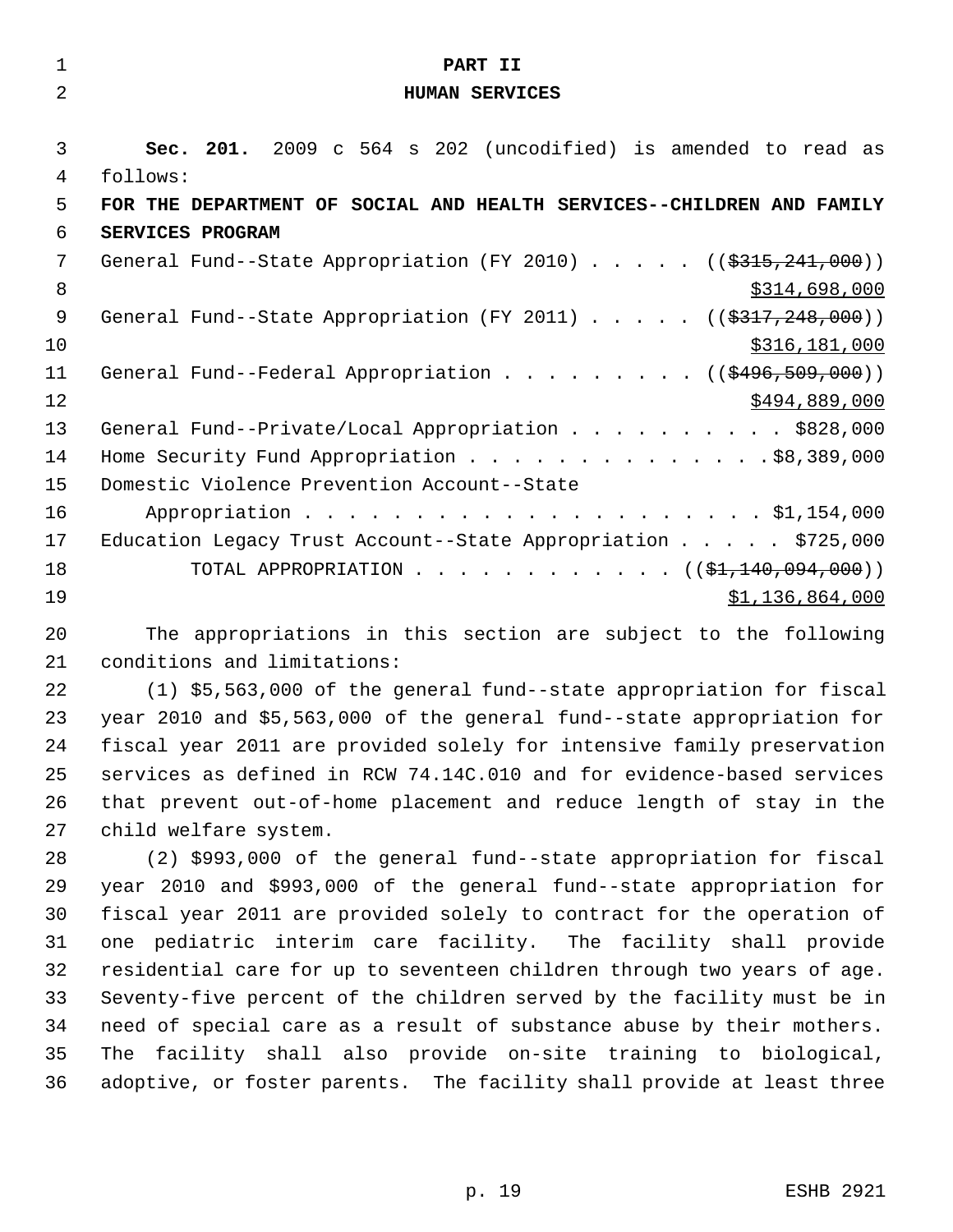months of consultation and support to parents accepting placement of children from the facility. The facility may recruit new and current foster and adoptive parents for infants served by the facility. The department shall not require case management as a condition of the contract.

 (3) \$375,000 of the general fund--state appropriation for fiscal year ((2008)) 2010, \$375,000 of the general fund--state appropriation for fiscal year ((2009)) 2011, and \$322,000 of the general fund-- federal appropriation are provided solely for up to three nonfacility- based programs for the training, consultation, support, and recruitment of biological, foster, and adoptive parents of children through age three in need of special care as a result of substance abuse by their mothers, except that each program may serve up to three medically fragile nonsubstance-abuse-affected children. In selecting nonfacility-based programs, preference shall be given to programs whose federal or private funding sources have expired or that have successfully performed under the existing pediatric interim care program.

 (4) \$2,500,000 of the general fund--state appropriation for fiscal year 2010 and \$2,500,000 of the general fund--state appropriation for fiscal year 2011 are provided solely for secure crisis residential centers. Within appropriated amounts, the department shall collaborate with providers to maintain no less than forty-five beds that are geographically representative of the state. The department shall examine current secure crisis residential staffing requirements, flexible payment options, center specific waivers, and other appropriate methods to accomplish this outcome.

 (5) A maximum of \$76,831,000 of the general fund--state appropriations and \$56,901,000 of the general fund--federal appropriations for the 2009-11 biennium shall be expended for behavioral rehabilitative services and these amounts are provided solely for this purpose. The department shall work with behavioral rehabilitative service providers to decrease the length of stay through improved emotional, behavioral, or medical outcomes for children in behavioral rehabilitative services in order to achieve the appropriated levels.

(a) Contracted providers shall act in good faith and accept the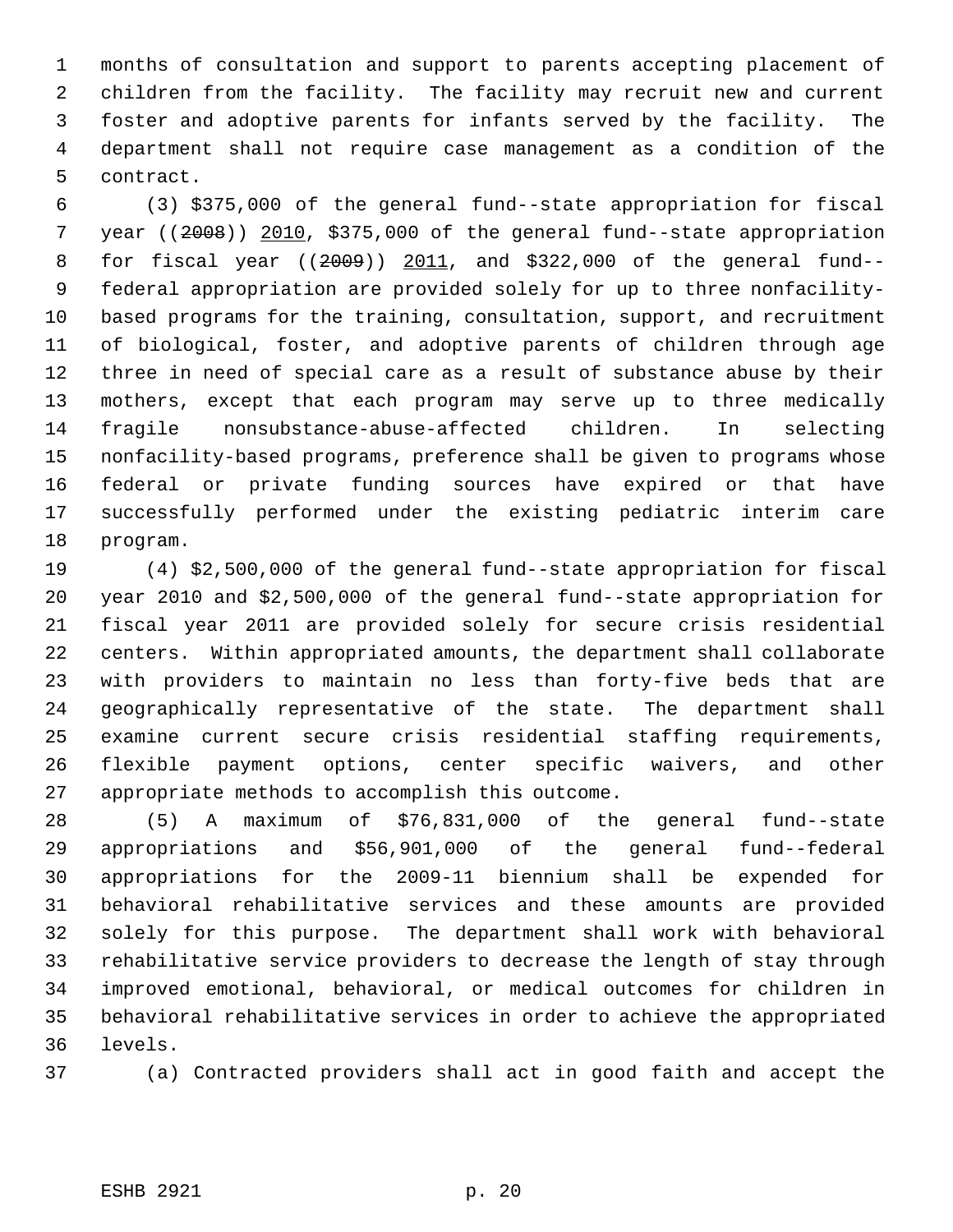hardest to place children, to the greatest extent possible, in order to improve their emotional, behavioral, or medical conditions.

 (b) The department and the contracted provider shall mutually agree and establish an exit date for when the child is to exit the behavioral rehabilitative service provider. The department and the contracted provider should mutually agree, to the greatest extent possible, on a viable placement for the child to go to once the child's treatment process has been completed. The child shall exit only when the emotional, behavioral, or medical condition has improved or if the provider has not shown progress toward the outcomes specified in the signed contract at the time of exit. This subsection (b) does not prevent or eliminate the department's responsibility for removing the child from the provider if the child's emotional, behavioral, or medical condition worsens or is threatened.

 (c) The department is encouraged to use performance-based contracts with incentives directly tied to outcomes described in this section. The contracts should incentivize contracted providers to accept the hardest to place children and incentivize improvement in children's emotional, mental, and medical well-being within the established exit date. The department is further encouraged to increase the use of behavioral rehabilitative service group homes, wrap around services to facilitate and support placement of youth with relatives, and other means to control expenditures.

 (d) The total foster care per capita amount shall not increase more than four percent in the 2009-11 biennium and shall not include behavioral rehabilitative service.

 (6) Within amounts provided for the foster care and adoption support programs, the department shall control reimbursement decisions for foster care and adoption support cases such that the aggregate average cost per case for foster care and for adoption support does not exceed the amounts assumed in the projected caseload expenditures.

 (7) Within amounts appropriated in this section, priority shall be given to proven intervention models, including evidence-based prevention and early intervention programs identified by the Washington state institute for public policy and the department. The department shall include information on the number, type, and outcomes of the evidence-based programs being implemented in its reports on child welfare reform efforts.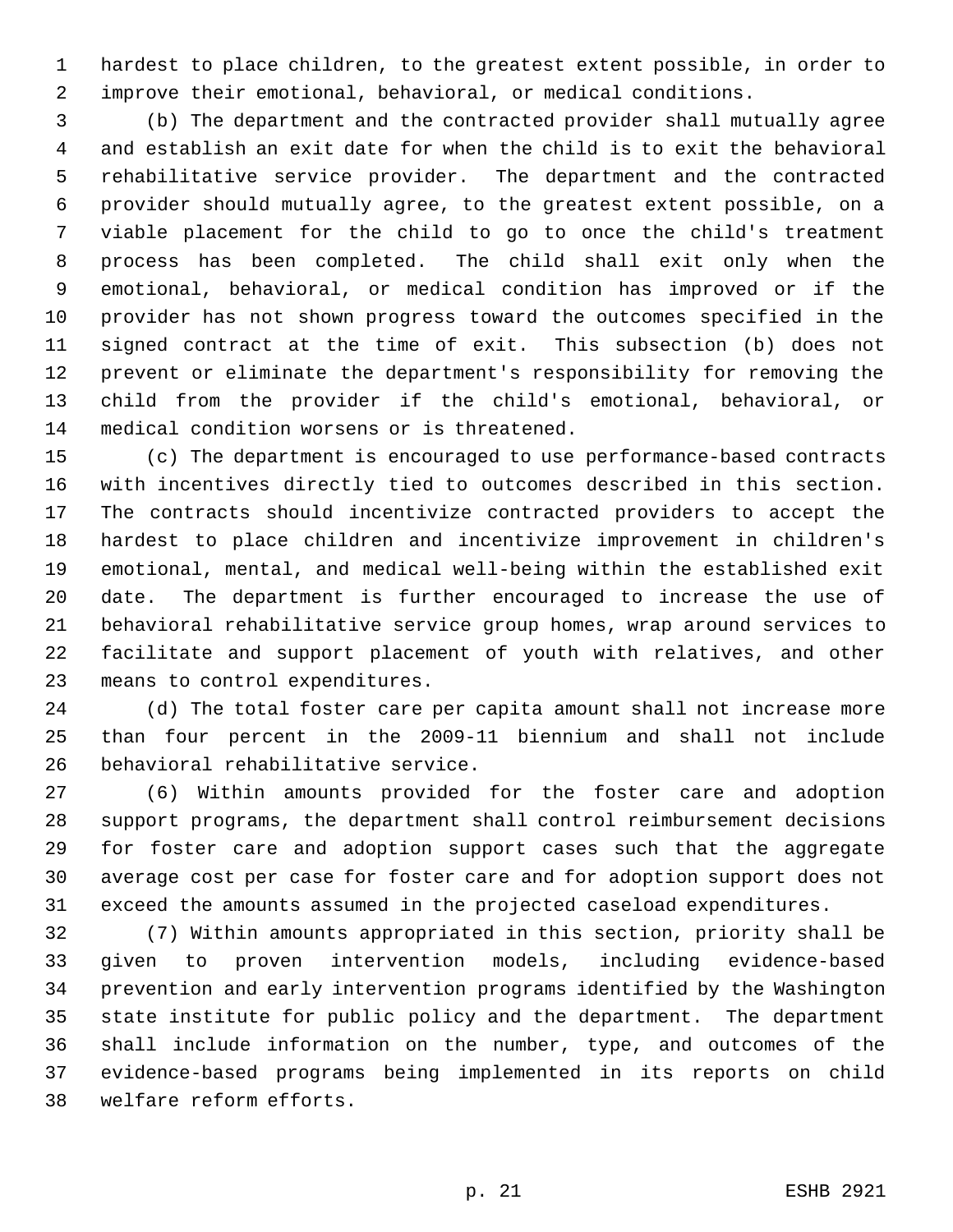(8) \$37,000 of the general fund--state appropriation for fiscal year 2010, \$37,000 of the general fund--state appropriation for fiscal year 2011, and \$32,000 of the general fund--federal appropriation are provided solely for the implementation of chapter 465, Laws of 2007 (child welfare).

 (9) \$125,000 of the general fund--state appropriation for fiscal year 2010 and \$125,000 of the general fund--state appropriation for fiscal year 2011 are provided solely for continuum of care services. \$100,000 of this amount is for Casey family partners and \$25,000 of this amount is for volunteers of America crosswalk in fiscal year 2010. \$100,000 of this amount is for Casey family partners and \$25,000 of this amount is for volunteers of America crosswalk in fiscal year 2011.

 (10) \$616,000 of the general fund--state appropriation for fiscal year 2010, \$616,000 of the general fund--state appropriation for fiscal year 2011, and \$368,000 of the general fund--federal appropriation are provided solely to contract with medical professionals for comprehensive safety assessments of high-risk families. The safety assessments will use validated assessment tools to guide intervention decisions through the identification of additional safety and risk factors. \$800,000 of this amount is for comprehensive safety assessments for families receiving in-home child protective services or family voluntary services. \$800,000 of this amount is for comprehensive safety assessments of families with an infant age birth to fifteen days where the infant was, at birth, diagnosed as substance exposed and the department received an intake referral related to the infant due to the substance exposure.

 (11) \$7,970,000 of the general fund--state appropriation for fiscal year 2010, \$7,711,000 of the general fund--state appropriation for fiscal year 2011, and \$5,177,000 of the general fund--federal appropriation are provided solely for court-ordered supervised visits between parents and dependent children and for sibling visits. The department shall work collaboratively with the juvenile dependency courts to stay within appropriations without impeding reunification outcomes between parents and dependent children. The department shall report to the legislative fiscal committees quarterly, the number of children in foster care who receive supervised visits, their frequency, length of time of each visit, and whether reunification is attained.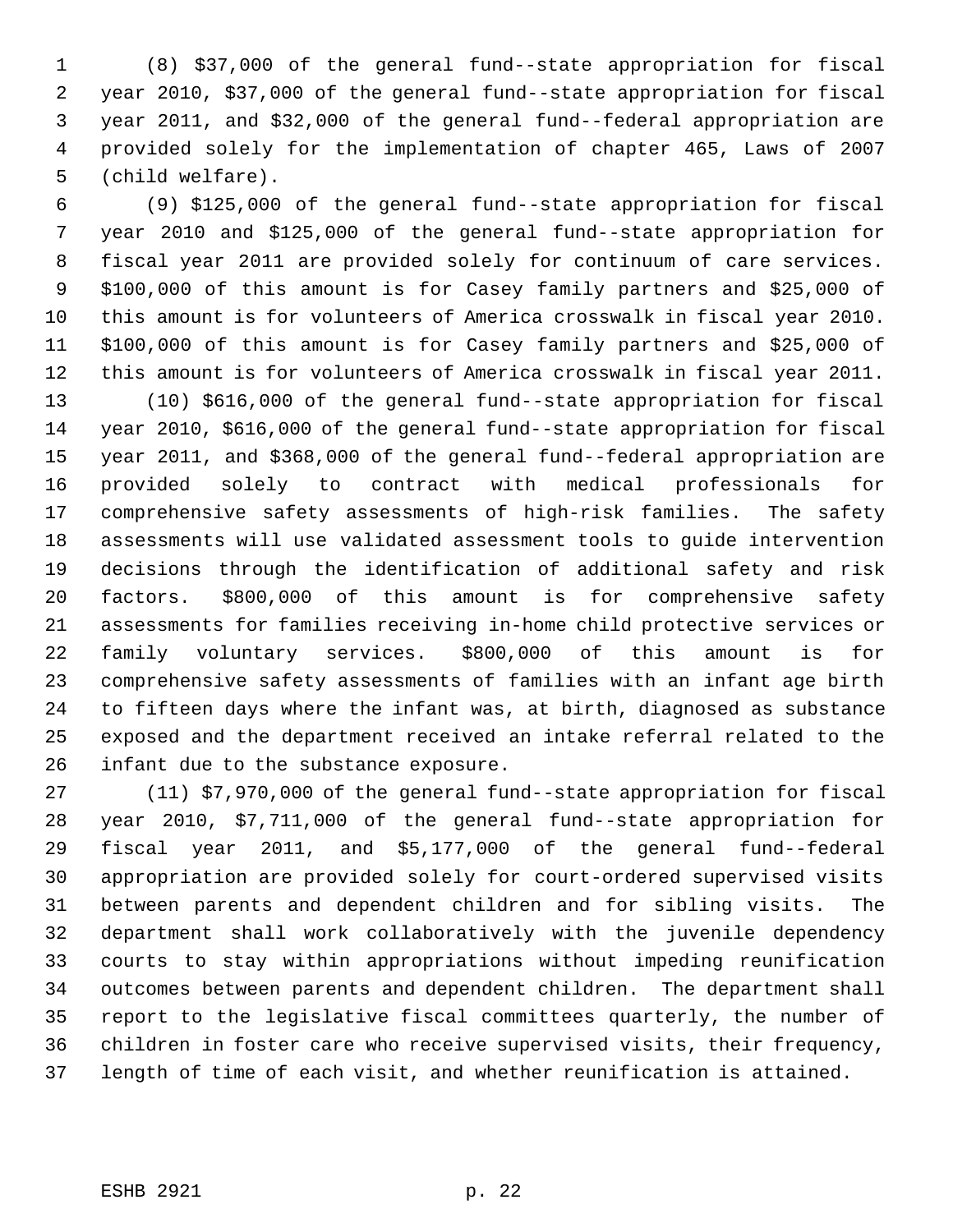(12) \$1,789,000 of the home security fund--state appropriation is provided solely for street youth program services.

 (13) \$1,584,000 of the general fund--state appropriation for fiscal year 2010, \$1,584,000 of the general fund--state appropriation for fiscal year 2011, and \$1,586,000 of the general fund--federal appropriation are provided solely for the department to recruit foster parents. The recruitment efforts shall include collaborating with community-based organizations and current or former foster parents to recruit foster parents.

 (14) \$725,000 of the education legacy trust account--state appropriation is provided solely for children's administration to contract with an educational advocacy provider with expertise in foster care educational outreach. Funding is provided solely for contracted education coordinators to assist foster children in succeeding in K-12 and higher education systems. Funding shall be prioritized to regions with high numbers of foster care youth and/or regions where backlogs of youth that have formerly requested educational outreach services exist. (15) \$1,300,000 of the home security fund account--state

appropriation is provided solely for HOPE beds.

 (16) \$5,300,000 of the home security fund account--state appropriation is provided solely for the crisis residential centers.

 (17) The appropriations in this section reflect reductions in the appropriations for the children's administration administrative expenses. It is the intent of the legislature that these reductions shall be achieved, to the greatest extent possible, by reducing those administrative costs that do not affect direct client services or direct service delivery or programs.

 (18) Within the amounts appropriated in this section, the department shall contract for a pilot project with family and community networks in Whatcom county and up to four additional counties to provide services. The pilot project shall be designed to provide a continuum of services that reduce out-of-home placements and the lengths of stay for children in out-of-home placement. The department and the community networks shall collaboratively select the additional counties for the pilot project and shall collaboratively design the contract. Within the framework of the pilot project, the contract shall seek to maximize federal funds. The pilot project in each county shall include the creation of advisory and management teams which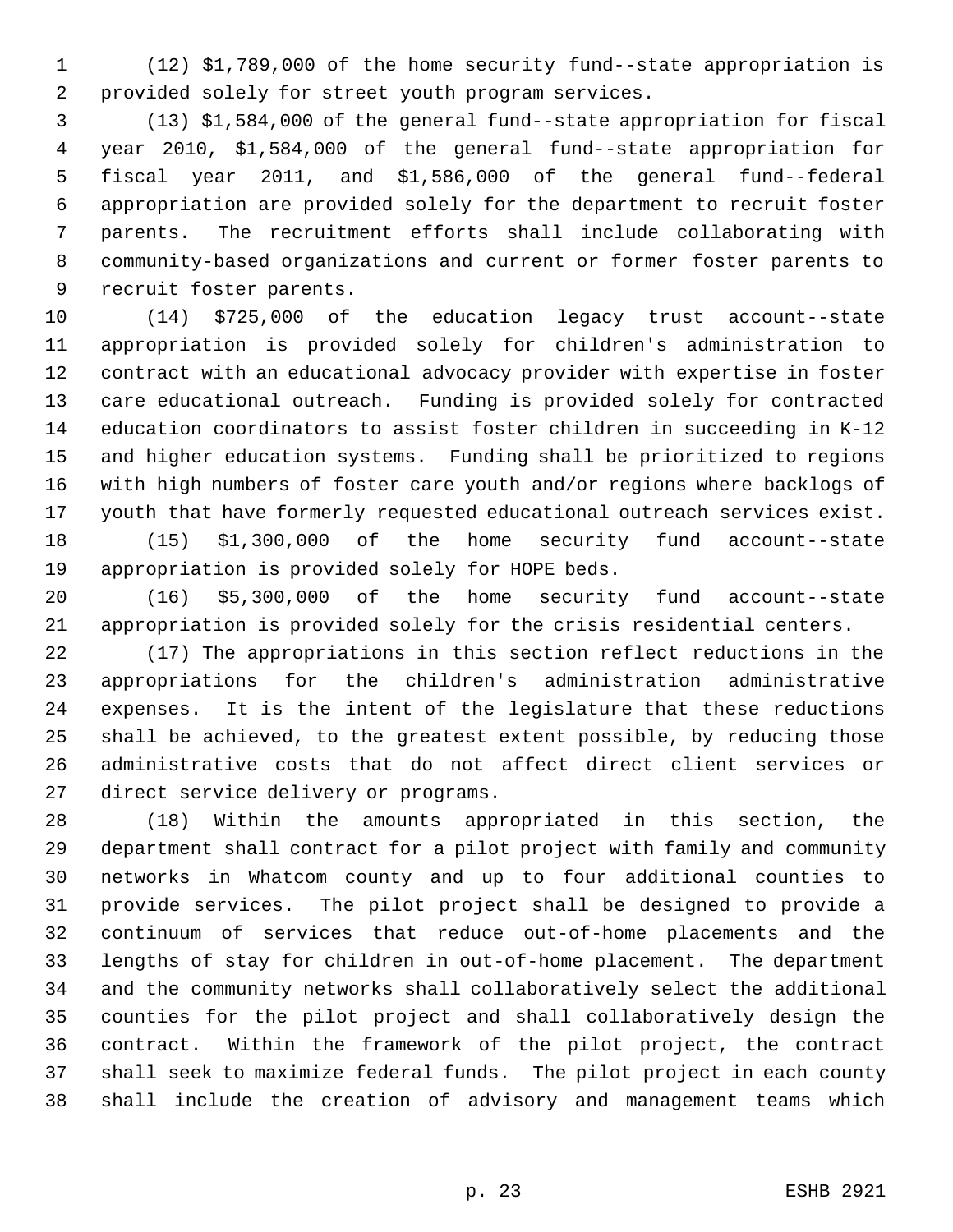include members from neighborhood-based family advisory committees, residents, parents, youth, providers, and local and regional department staff. The Whatcom county team shall facilitate the development of outcome-based protocols and policies for the pilot project and develop a structure to oversee, monitor, and evaluate the results of the pilot projects. The department shall report the costs and savings of the pilot project to the appropriate committees of the legislature by November 1 of each year.

 (19) \$157,000 of the general fund--state appropriation for fiscal year 2010 and \$157,000 of the general fund--state appropriation for fiscal year 2011 are provided solely for the department to contract with a nonprofit entity for a reunification pilot project in Whatcom and Skagit counties. The contract for the reunification pilot project shall include a rate of \$46.16 per hour for evidence-based interventions, in combination with supervised visits, to provide 3,564 hours of services to reduce the length of stay for children in the child welfare system. The contract shall also include evidence-based intensive parenting skills building services and family support case management services for 38 families participating in the reunification pilot project. The contract shall include the flexibility for the nonprofit entity to subcontract with trained providers.

 (20) \$303,000 of the general fund--state appropriation for fiscal year 2010, \$418,000 of the general fund--state appropriation for fiscal year 2011, and \$257,000 of the general fund--federal appropriation are provided solely to implement Engrossed Substitute House Bill No. 1961 (increasing adoptions act). If the bill is not enacted by June 30, 2009, the amounts provided in this subsection shall lapse.

 (21) \$100,000 of the general fund--state appropriation for fiscal year 2010 and \$100,000 of the general fund--state appropriation for fiscal year 2011 are provided solely for the department to contract with an agency that is working in partnership with, and has been evaluated by, the University of Washington school of social work to implement promising practice constellation hub models of foster care support.

 (22) The legislature intends for the department to reduce the time a child remains in the child welfare system. The department shall establish a measurable goal and report progress toward meeting that goal to the legislature by January 15 of each fiscal year of the 2009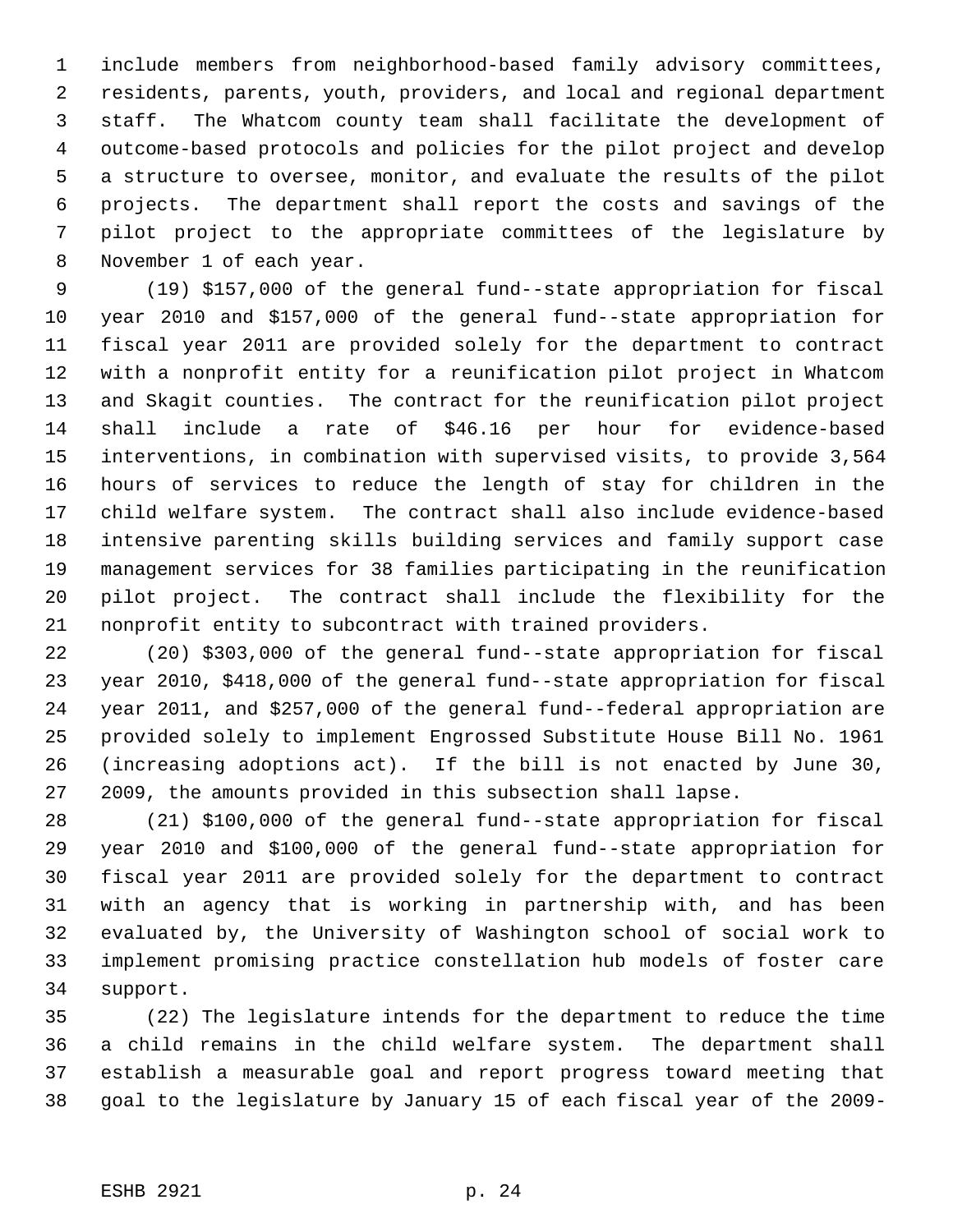11 fiscal biennium. To the extent that actual caseloads exceed those assumed in this section, it is the intent of the legislature to address those issues in a manner similar to all other caseload programs.

 **Sec. 202.** 2009 c 564 s 203 (uncodified) is amended to read as follows: **FOR THE DEPARTMENT OF SOCIAL AND HEALTH SERVICES--JUVENILE REHABILITATION PROGRAM** 8 General Fund--State Appropriation (FY 2010) . . . . . ((\$104,870,000)) \$104,185,000 10 General Fund--State Appropriation (FY 2011) . . . . . . ((\$93,081,000))  $\frac{11}{292,392,000}$ 12 General Fund--Federal Appropriation . . . . . . . . . . . \$6,565,000 13 General Fund--Private/Local Appropriation . . . . . . . . \$1,900,000 Washington Auto Theft Prevention Authority Account-- 15 State Appropriation . . . . . . . . . . . . . . . . . \$3,896,000 Juvenile Accountability Incentive Account--Federal Appropriation . . . . . . . . . . . . . . . . . . . . . \$2,801,000 18 TOTAL APPROPRIATION . . . . . . . . . . . . ((\$213,113,000))  $\frac{$211,739,000}{2}$ 

 The appropriations in this section are subject to the following conditions and limitations:

 (1) \$353,000 of the general fund--state appropriation for fiscal year 2010 and \$353,000 of the general fund--state appropriation for fiscal year 2011 are provided solely for deposit in the county criminal justice assistance account for costs to the criminal justice system associated with the implementation of chapter 338, Laws of 1997 (juvenile code revisions). The amounts provided in this subsection are intended to provide funding for county adult court costs associated with the implementation of chapter 338, Laws of 1997 and shall be distributed in accordance with RCW 82.14.310.

 (2) \$3,578,000 of the general fund--state appropriation for fiscal year 2010 and \$3,578,000 of the general fund--state appropriation for fiscal year 2011 are provided solely for the implementation of chapter 338, Laws of 1997 (juvenile code revisions). The amounts provided in this subsection are intended to provide funding for county impacts associated with the implementation of chapter 338, Laws of 1997 and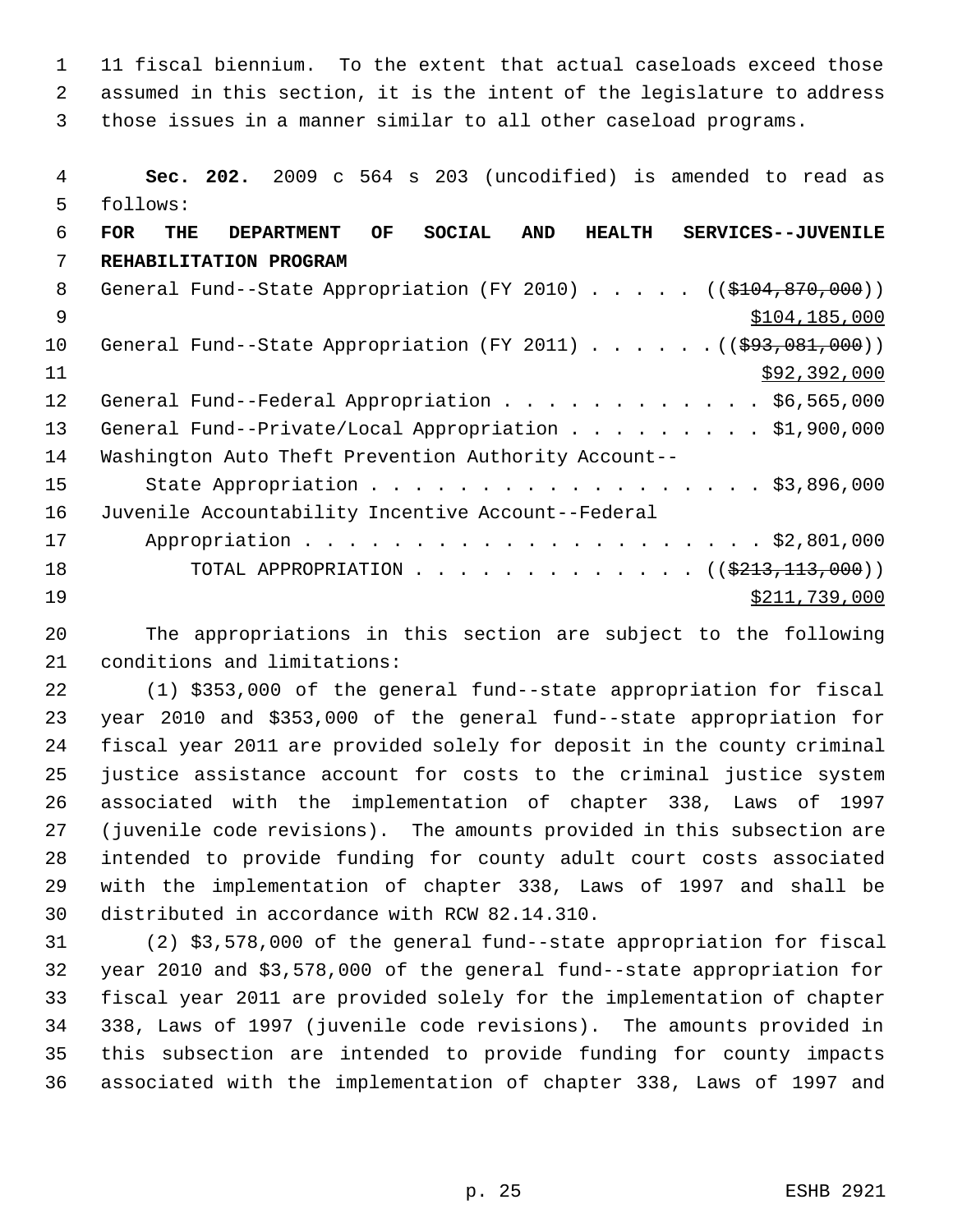shall be distributed to counties as prescribed in the current consolidated juvenile services (CJS) formula.

 (3) \$3,716,000 of the general fund--state appropriation for fiscal year 2010 and \$3,716,000 of the general fund--state appropriation for fiscal year 2011 are provided solely to implement community juvenile accountability grants pursuant to chapter 338, Laws of 1997 (juvenile code revisions). Funds provided in this subsection may be used solely for community juvenile accountability grants, administration of the grants, and evaluations of programs funded by the grants.

 (4) \$1,506,000 of the general fund--state appropriation for fiscal year 2010 and \$1,506,000 of the general fund--state appropriation for fiscal year 2011 are provided solely to implement alcohol and substance abuse treatment programs for locally committed offenders. The juvenile rehabilitation administration shall award these moneys on a competitive basis to counties that submitted a plan for the provision of services approved by the division of alcohol and substance abuse. The juvenile rehabilitation administration shall develop criteria for evaluation of plans submitted and a timeline for awarding funding and shall assist counties in creating and submitting plans for evaluation.

 (5) \$3,066,000 of the general fund--state appropriation for fiscal year 2010 and \$3,066,000 of the general fund--state appropriation for fiscal year 2011 are provided solely for grants to county juvenile courts for the following programs identified by the Washington state institute for public policy (institute) in its October 2006 report: "Evidence-Based Public Policy Options to Reduce Future Prison Construction, Criminal Justice Costs and Crime Rates": Functional family therapy, multi-systemic therapy, aggression replacement training and interagency coordination programs, or other programs with a positive benefit-cost finding in the institute's report. County juvenile courts shall apply to the juvenile rehabilitation administration for funding for program-specific participation and the administration shall provide grants to the courts consistent with the per-participant treatment costs identified by the institute.

 (6) \$1,287,000 of the general fund--state appropriation for fiscal year 2010 and \$1,287,000 of the general fund--state appropriation for fiscal year 2011 are provided solely for expansion of the following treatments and therapies in juvenile rehabilitation administration programs identified by the Washington state institute for public policy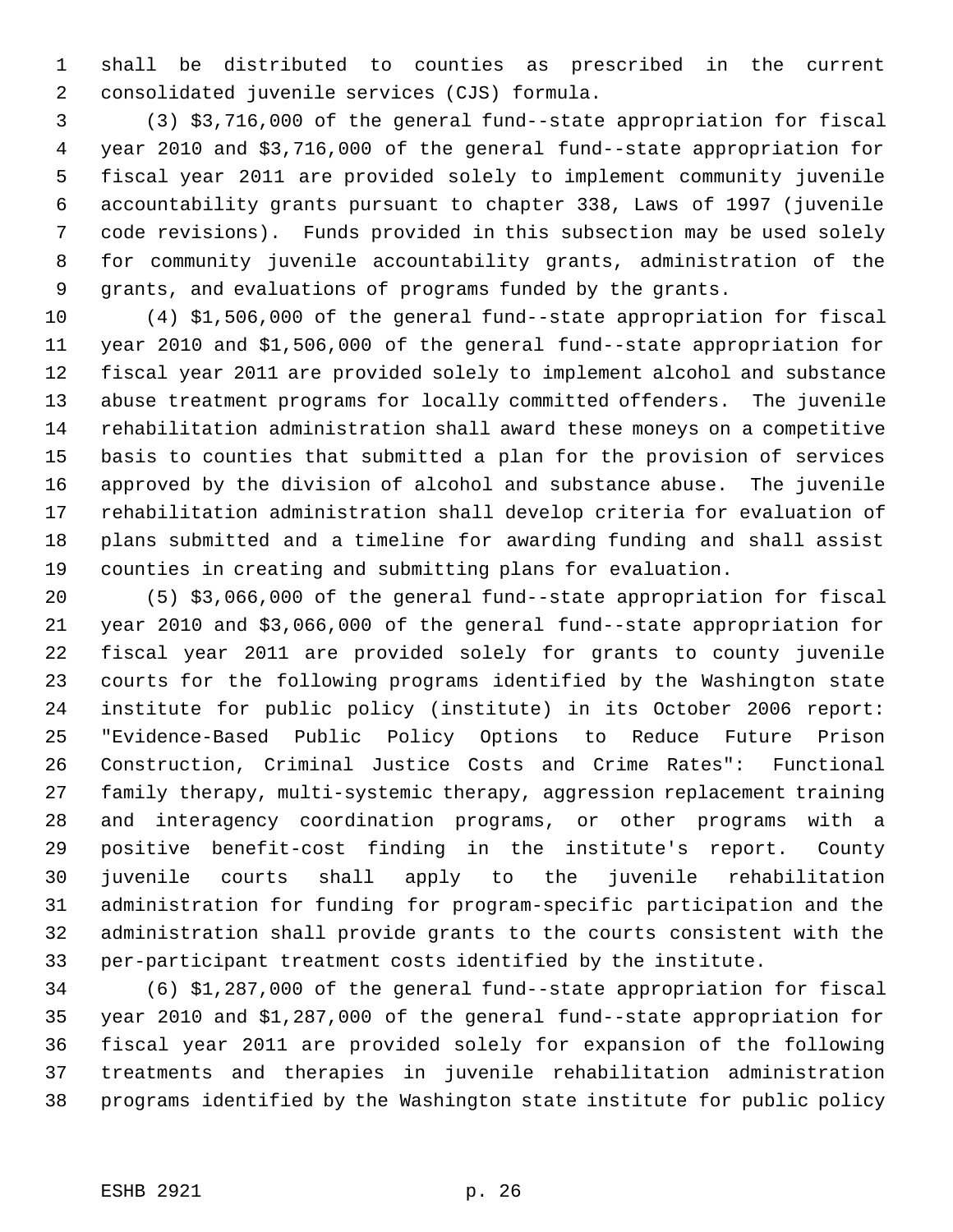in its October 2006 report: "Evidence-Based Public Policy Options to Reduce Future Prison Construction, Criminal Justice Costs and Crime Rates": Multidimensional treatment foster care, family integrated transitions, and aggression replacement training. The administration may concentrate delivery of these treatments and therapies at a limited number of programs to deliver the treatments in a cost-effective manner.

 (7)(a) For the fiscal year ending June 30, 2010, the juvenile rehabilitation administration shall administer a block grant, rather than categorical funding, of consolidated juvenile service funds, community juvenile accountability act grants, the chemical dependency disposition alternative funds, the special sex offender disposition alternative funds, the mental health disposition alternative, sentencing disposition alternative, and evidence-based program expansion grants to juvenile courts for the purpose of serving youth adjudicated in the juvenile justice system. Evidence-based programs, based on the criteria established by the Washington state institute for public policy, and disposition alternatives will be funding priorities. Funds may be used for promising practices when approved by juvenile rehabilitation administration, based on criteria established in consultation with Washington state institute for public policy and the juvenile courts.

 By September 1, 2009, a committee with four members, in consultation with Washington state institute for public policy, shall develop a funding formula that takes into account the juvenile courts average daily population of program eligible youth in conjunction with the number of youth served in each approved evidence-based program or disposition alternative. The committee shall have one representative from the juvenile rehabilitation administration, one representative from the office of financial management, one representative from the office of the administrator of the courts, and one representative from the juvenile courts. Decision making will be by majority rule.

 By September 1, 2010, the Washington state institute for public policy shall provide a report to the office of financial management and the legislature on the administration of the block grant authorized in this subsection. The report shall include the criteria used for allocating the funding as a block grant and the participation targets and actual participation in the programs subject to the block grant.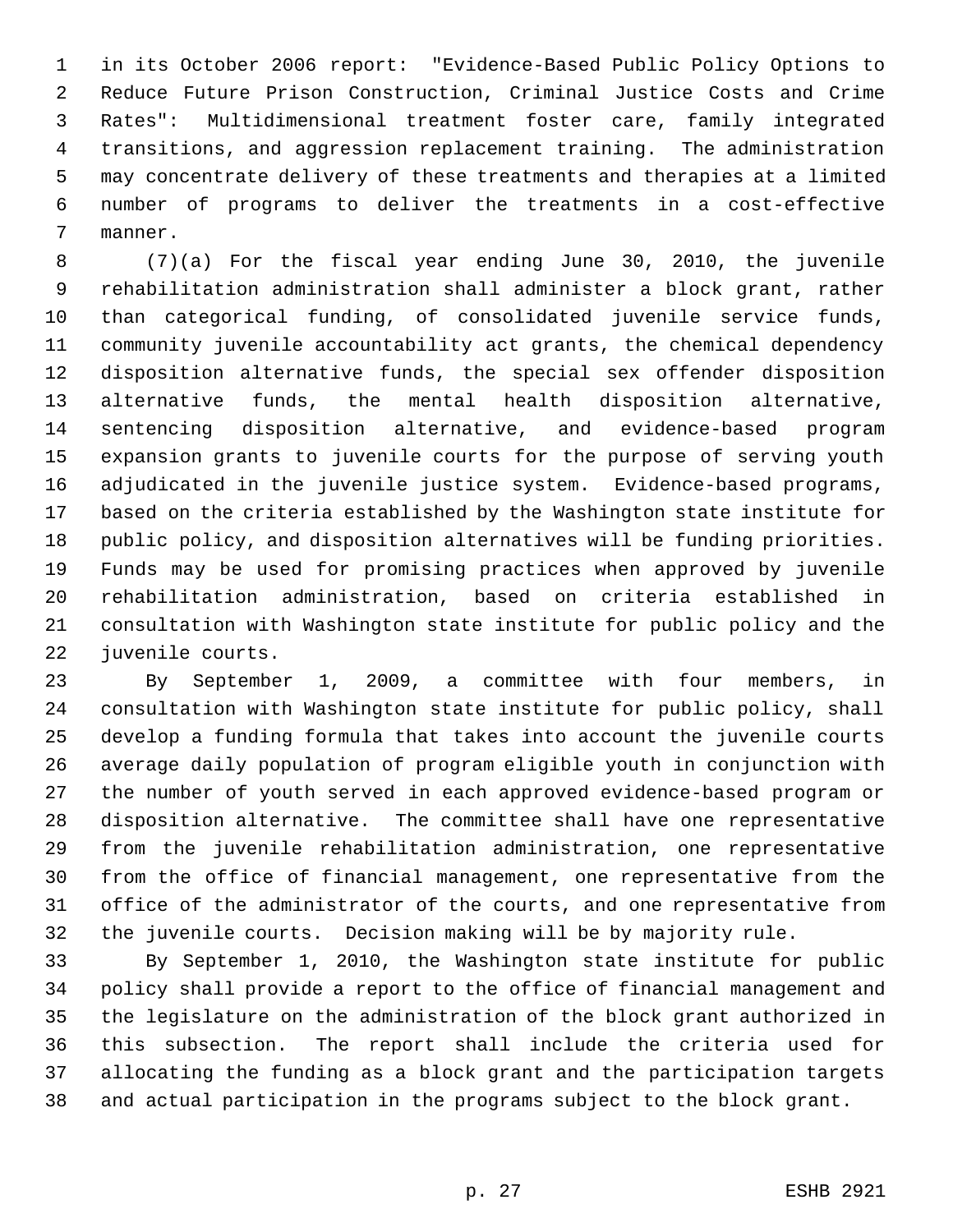(b) By December 1, 2009, the committee established in (a) of this subsection, in consultation with Washington state institute for public policy, shall propose to the office of financial management and the legislature changes in the process of funding and managing, including accountability and information collection and dissemination, grants to juvenile courts for serving youth adjudicated in the juvenile court system use in the fiscal year ending June 30, 2011. The proposal shall include, but is not limited to: A process of making a block grant of funds consistent with (a) of this subsection; a program of data collection and measurement criteria for receiving the funds which will include targets of the number of youth served in identified evidence- based programs and disposition alternatives in which the juvenile courts and office of the administrator of the courts will have responsibility for collecting and distributing information and providing access to the data systems to the juvenile rehabilitation administration and the Washington state institute for public policy 17 related to program and outcome data; and necessary changes to the Washington administrative code.

 (c) Within the funds provided for criminal justice analysis in section 610(4) of this act, the Washington state institute for public policy shall conduct an analysis of the costs per participant of evidence-based programs by the juvenile courts and by December 1, 2009, shall report the results of this analysis to the juvenile rehabilitation administration, the juvenile courts, office of the administrator of the courts, the office of financial management, and the fiscal committees of the legislature.

 (8) \$3,700,000 of the Washington auto theft prevention authority account--state appropriation is provided solely for competitive grants to community-based organizations to provide at-risk youth intervention services, including but not limited to, case management, employment services, educational services, and street outreach intervention programs. Projects funded should focus on preventing, intervening, and suppressing behavioral problems and violence while linking at-risk youth to pro-social activities. The department may not expend more than \$1,850,000 per fiscal year. The costs of administration must not exceed four percent of appropriated funding for each grant recipient. Each entity receiving funds must report to the juvenile rehabilitation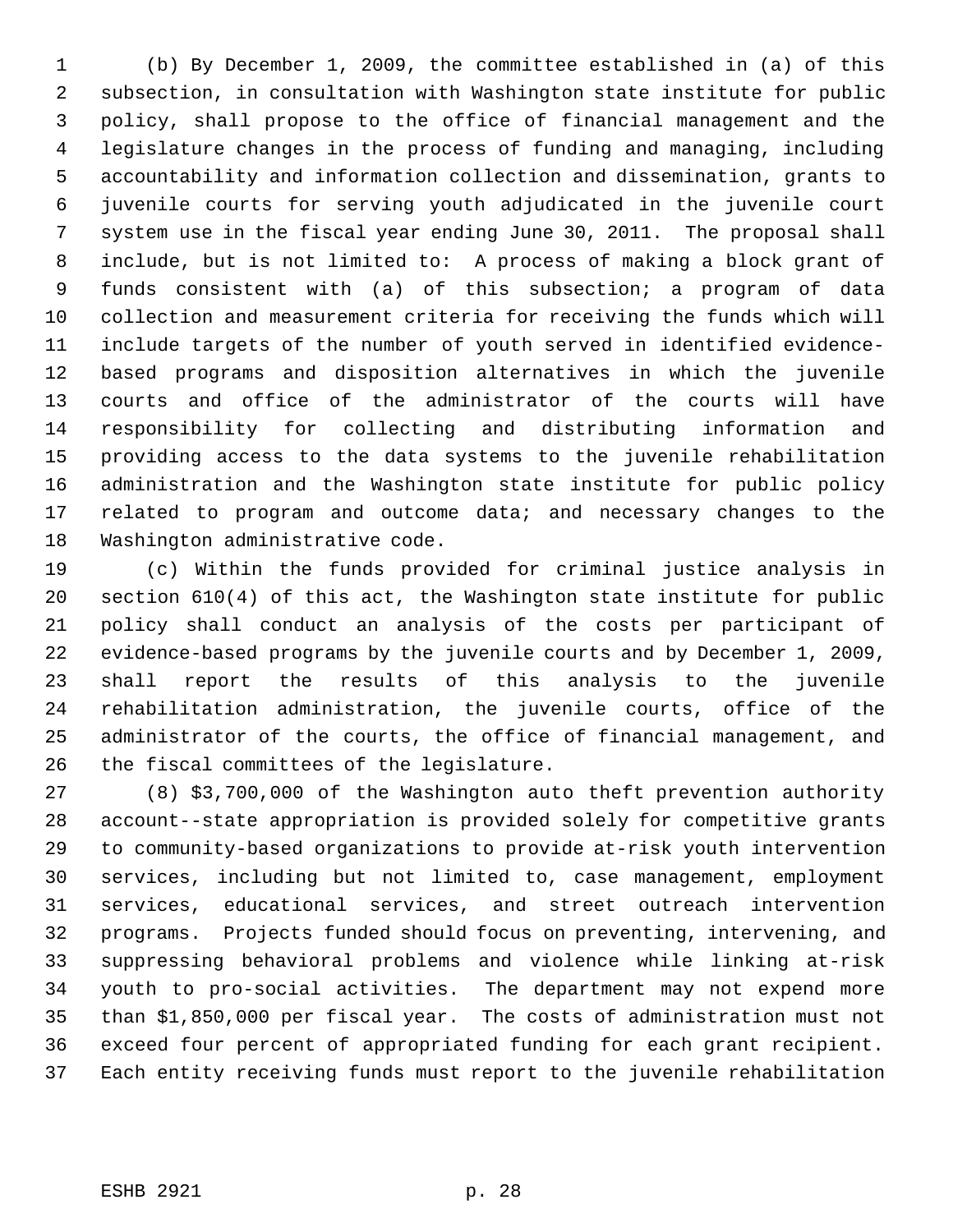administration on the number and types of youth served, the services provided, and the impact of those services upon the youth and the community.

 **Sec. 203.** 2009 c 564 s 204 (uncodified) is amended to read as follows:

# **FOR THE DEPARTMENT OF SOCIAL AND HEALTH SERVICES--MENTAL HEALTH PROGRAM**

(1) COMMUNITY SERVICES/REGIONAL SUPPORT NETWORKS

| 9 General Fund--State Appropriation (FY 2010) \$266,677,000  |
|--------------------------------------------------------------|
| 10 General Fund--State Appropriation (FY 2011) \$296,619,000 |
| 11 General Fund--Federal Appropriation \$463,180,000         |
| 12 General Fund--Private/Local Appropriation \$14,868,000    |
| TOTAL APPROPRIATION \$1,041,344,000                          |
|                                                              |

 The appropriations in this subsection are subject to the following conditions and limitations:

 (a) \$113,689,000 of the general fund--state appropriation for fiscal year 2010 and \$113,689,000 of the general fund--state appropriation for fiscal year 2011 are provided solely for persons and services not covered by the medicaid program. This is a reduction of \$11,606,000 each fiscal year from the nonmedicaid funding that was allocated for expenditure by regional support networks during fiscal year 2009 prior to supplemental budget reductions. This \$11,606,000 reduction shall be distributed among regional support networks proportional to each network's share of the total state population. To the extent possible, levels of regional support network spending shall be maintained in the following priority order: (i) Crisis and commitment services; (ii) community inpatient services; and (iii) residential care services, including personal care and emergency housing assistance.

 (b) \$16,900,000 of the general fund--state appropriation for fiscal year 2010 and \$16,900,000 of the general fund--state appropriation for fiscal year 2011 are provided solely for the department and regional support networks to contract for implementation of high-intensity program for active community treatment (PACT) teams, and other proven program approaches that the department concurs will enable the regional support network to achieve significant reductions in the number of beds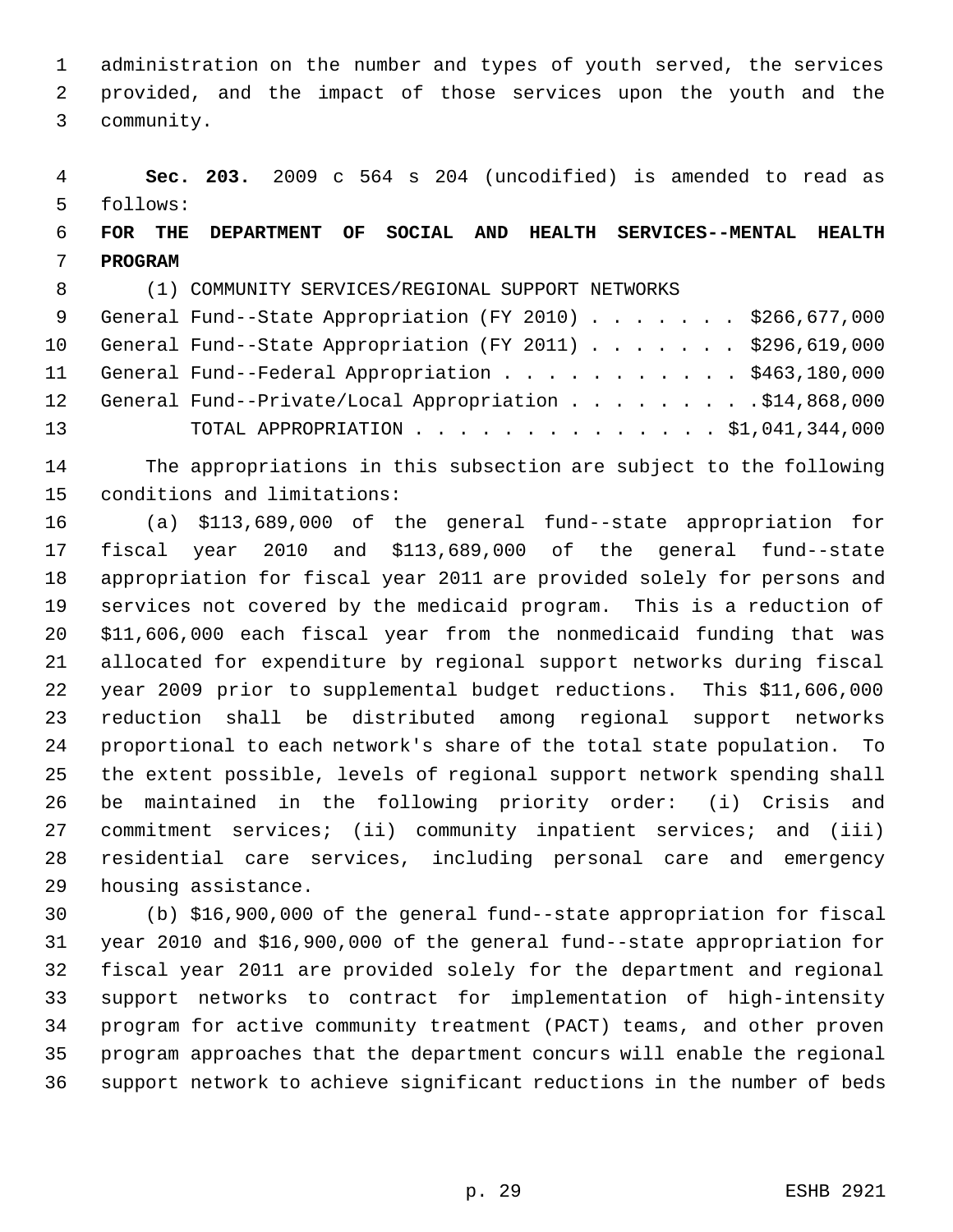the regional support network would otherwise need to use at the state hospitals.

 (c) The number of nonforensic beds allocated for use by regional support networks at eastern state hospital shall be 192 per day. The number of nonforensic beds allocated for use by regional support networks at western state hospital shall be 617 per day during the first quarter of fiscal year 2010, and 587 per day thereafter. Beds in the program for adaptive living skills (PALS) are not included in the preceding bed allocations. The department shall separately charge regional support networks for persons served in the PALS program.

 (d) From the general fund--state appropriations in this subsection, the secretary of social and health services shall assure that regional support networks reimburse the aging and disability services administration for the general fund--state cost of medicaid personal care services that enrolled regional support network consumers use because of their psychiatric disability.

 (e) \$4,582,000 of the general fund--state appropriation for fiscal year 2010 and \$4,582,000 of the general fund--state appropriation for fiscal year 2011 are provided solely for mental health services for mentally ill offenders while confined in a county or city jail and for facilitating access to programs that offer mental health services upon release from confinement.

 (f) The department is authorized to continue to contract directly, rather than through contracts with regional support networks, for children's long-term inpatient facility services.

 (g) \$750,000 of the general fund--state appropriation for fiscal year 2010 and \$750,000 of the general fund--state appropriation for fiscal year 2011 are provided solely to continue performance-based incentive contracts to provide appropriate community support services for individuals with severe mental illness who were discharged from the state hospitals as part of the expanding community services initiative. These funds will be used to enhance community residential and support services provided by regional support networks through other state and federal funding.

 (h) \$1,500,000 of the general fund--state appropriation for fiscal year 2010 and \$1,500,000 of the general fund--state appropriation for fiscal year 2011 are provided solely for the Spokane regional support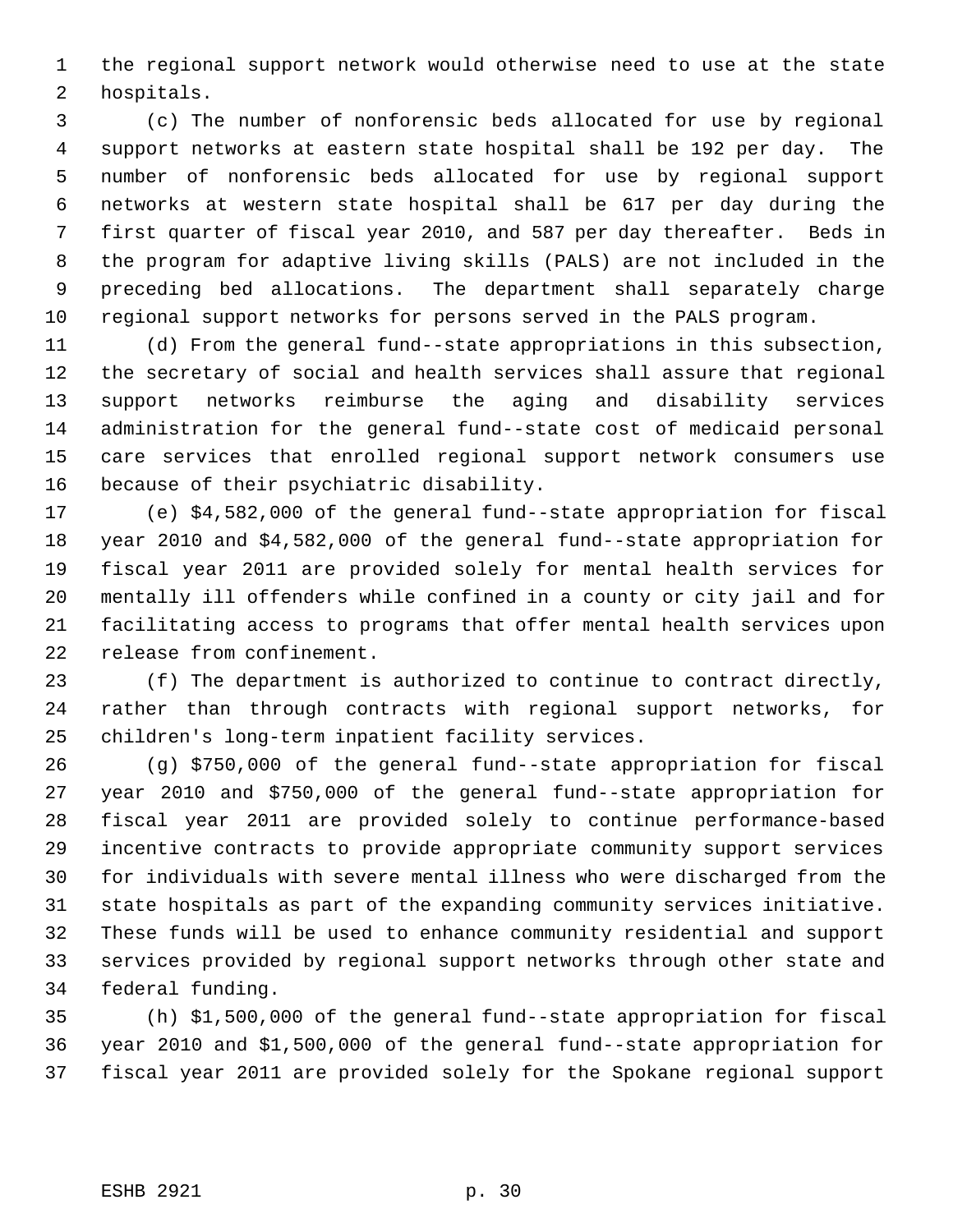network to implement services to reduce utilization and the census at eastern state hospital. Such services shall include:

 (i) High intensity treatment team for persons who are high utilizers of psychiatric inpatient services, including those with co- occurring disorders and other special needs;

 (ii) Crisis outreach and diversion services to stabilize in the community individuals in crisis who are at risk of requiring inpatient care or jail services;

 (iii) Mental health services provided in nursing facilities to individuals with dementia, and consultation to facility staff treating those individuals; and

 (iv) Services at the sixteen-bed evaluation and treatment facility. At least annually, the Spokane regional support network shall assess the effectiveness of these services in reducing utilization at eastern state hospital, identify services that are not optimally effective, and modify those services to improve their effectiveness.

 (i) The department shall return to the Spokane regional support network fifty percent of the amounts assessed against the network during the last six months of calendar year 2009 for state hospital utilization in excess of its contractual limit. The regional support network shall use these funds for operation during its initial months of a new sixteen-bed evaluation and treatment facility that will enable the network to reduce its use of the state hospital, and for diversion and community support services for persons with dementia who would likely otherwise require care at the state hospital.

 (j) The department is directed to identify and implement program efficiencies and benefit changes in its delivery of medicaid managed- care services that are sufficient to operate within the state and federal appropriations in this section. Such actions may include but 30 are not limited to methods such as adjusting the care access standards; improved utilization management of ongoing, recurring, and high- intensity services; and increased uniformity in provider payment rates. The department shall ensure that the capitation rate adjustments necessary to accomplish these efficiencies and changes are distributed uniformly and equitably across all regional support networks statewide. The department is directed to report to the relevant legislative fiscal and policy committees at least thirty days prior to implementing rate adjustments reflecting these changes.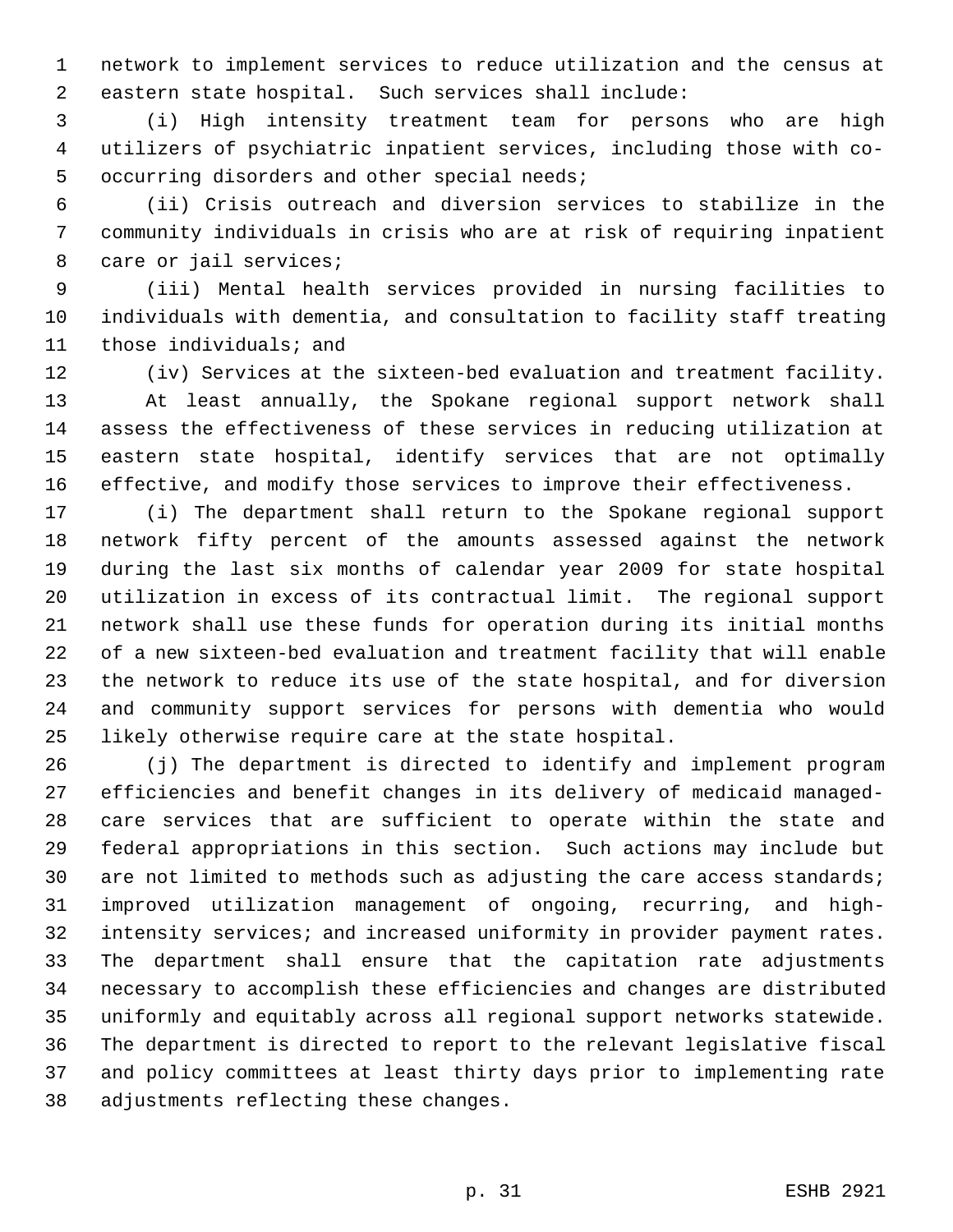(k) In developing the new medicaid managed care rates under which the public mental health managed care system will operate during the five years beginning in fiscal year 2011, the department should seek to estimate the reasonable and necessary cost of efficiently and effectively providing a comparable set of medically necessary mental health benefits to persons of different acuity levels regardless of where in the state they live. Actual prior period spending in a regional administrative area shall not be a key determinant of future payment rates. The department shall report to the office of financial management and to the relevant fiscal and policy committees of the legislature on its proposed new waiver and mental health managed care rate-setting approach by October 1, 2009, and again at least sixty days prior to implementation of new capitation rates.

 (l) \$1,529,000 of the general fund--state appropriation for fiscal year 2010 and \$1,529,000 of the general fund--state appropriation for fiscal year 2011 are provided solely to reimburse Pierce and Spokane counties for the cost of conducting 180-day commitment hearings at the state psychiatric hospitals.

 (m) The legislature intends and expects that regional support networks and contracted community mental health agencies shall make all possible efforts to, at a minimum, maintain current compensation levels of direct care staff. Such efforts shall include, but not be limited to, identifying local funding that can preserve client services and staff compensation, achieving administrative reductions at the regional support network level, and engaging stakeholders on cost-savings ideas that maintain client services and staff compensation. For purposes of this section, "direct care staff" means persons employed by community mental health agencies whose primary responsibility is providing direct treatment and support to people with mental illness, or whose primary responsibility is providing direct support to such staff in areas such as client scheduling, client intake, client reception, client records-keeping, and facilities maintenance.

(2) INSTITUTIONAL SERVICES

| 34 |  |  |  |  |  | General Fund--State Appropriation (FY 2010) $($ $($ \$120,679,000))              |
|----|--|--|--|--|--|----------------------------------------------------------------------------------|
| 35 |  |  |  |  |  | \$120,637,000                                                                    |
| 36 |  |  |  |  |  | General Fund--State Appropriation (FY 2011) $($ $($ \$125,017,000))              |
| 37 |  |  |  |  |  | \$124,995,000                                                                    |
| 38 |  |  |  |  |  | General Fund--Federal Appropriation ( $(\frac{15151}{1000}, \frac{300}{1000})$ ) |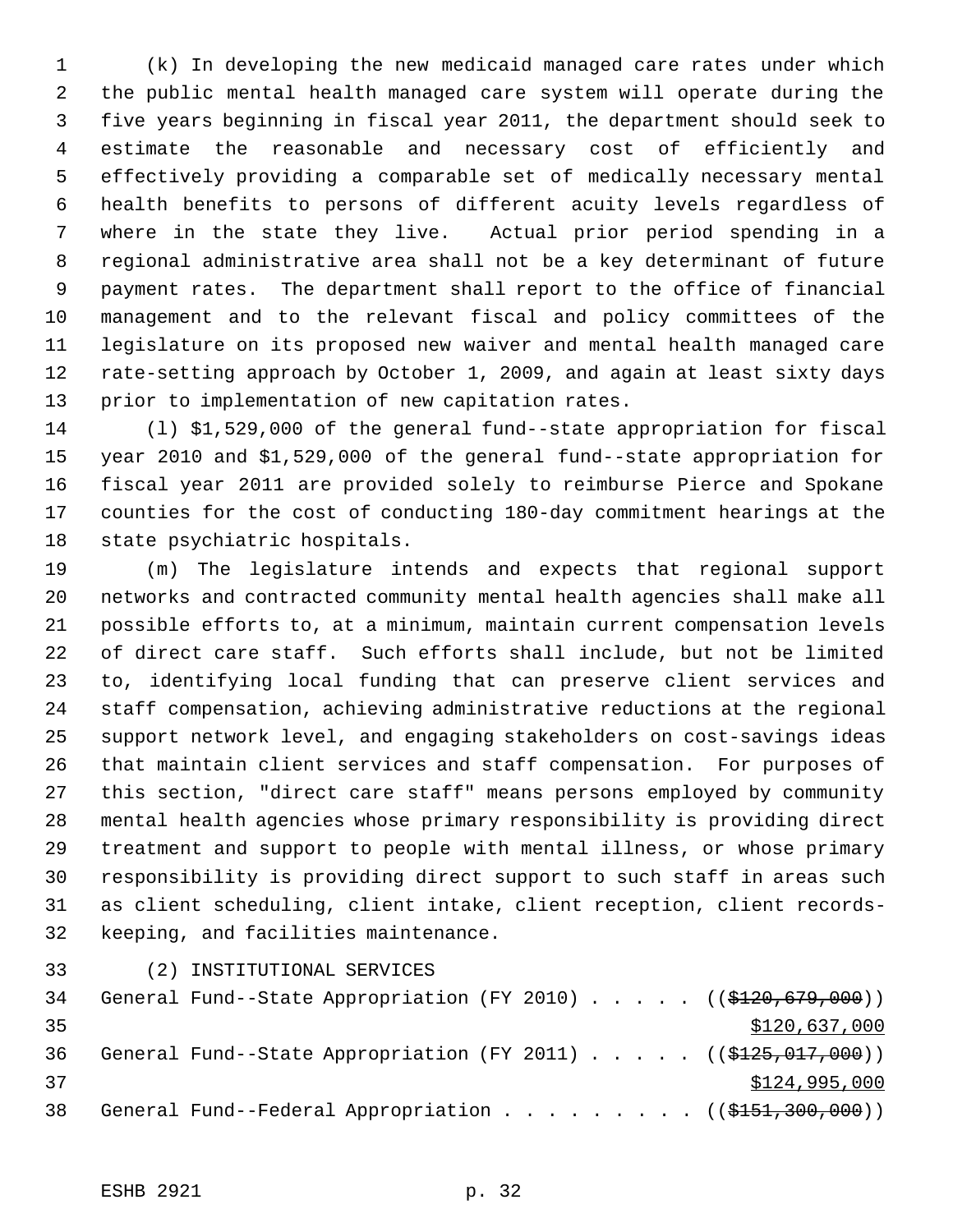$\frac{$151,160,000}{2}$ 2 General Fund--Private/Local Appropriation . . . . . . . ((\$65,870,000))  $3 \times 565,868,000$ 4 TOTAL APPROPRIATION . . . . . . . . . . . . . ((\$462,866,000))  $5 - 5$   $\frac{1}{2}$   $\frac{1}{2}$   $\frac{1}{2}$   $\frac{1}{2}$   $\frac{1}{2}$   $\frac{1}{2}$   $\frac{1}{2}$   $\frac{1}{2}$   $\frac{1}{2}$   $\frac{1}{2}$   $\frac{1}{2}$   $\frac{1}{2}$   $\frac{1}{2}$   $\frac{1}{2}$   $\frac{1}{2}$   $\frac{1}{2}$   $\frac{1}{2}$   $\frac{1}{2}$   $\frac{1}{2}$   $\frac{1}{2}$   $\frac{1}{2}$   $\frac{$ 

 The appropriations in this subsection are subject to the following conditions and limitations:

 (a) The state psychiatric hospitals may use funds appropriated in this subsection to purchase goods and supplies through hospital group purchasing organizations when it is cost-effective to do so.

 (b) \$231,000 of the general fund--state appropriation for fiscal year 2008 and \$231,000 of the general fund--state appropriation for fiscal year 2009 are provided solely for a community partnership between western state hospital and the city of Lakewood to support community policing efforts in the Lakewood community surrounding western state hospital. The amounts provided in this subsection (2)(b) are for the salaries, benefits, supplies, and equipment for one full- time investigator, one full-time police officer, and one full-time community service officer at the city of Lakewood.

 (c) \$45,000 of the general fund--state appropriation for fiscal year 2010 and \$45,000 of the general fund--state appropriation for fiscal year 2011 are provided solely for payment to the city of Lakewood for police services provided by the city at western state hospital and adjacent areas.

(3) SPECIAL PROJECTS

|    | 26 General Fund--State Appropriation (FY 2010) \$1,819,000 |  |
|----|------------------------------------------------------------|--|
|    | 27 General Fund--State Appropriation (FY 2011) \$1,812,000 |  |
|    | 28 General Fund--Federal Appropriation \$2,142,000         |  |
| 29 | TOTAL APPROPRIATION $\ldots$ \$5,773,000                   |  |

 The appropriations in this subsection are subject to the following conditions and limitations: \$1,511,000 of the general fund--state appropriation for fiscal year 2010 and \$1,511,000 of the general fund-- state appropriation for fiscal year 2011 are provided solely for children's evidence based mental health services. Funding is sufficient to continue serving children at the same levels as fiscal year 2009.

(4) PROGRAM SUPPORT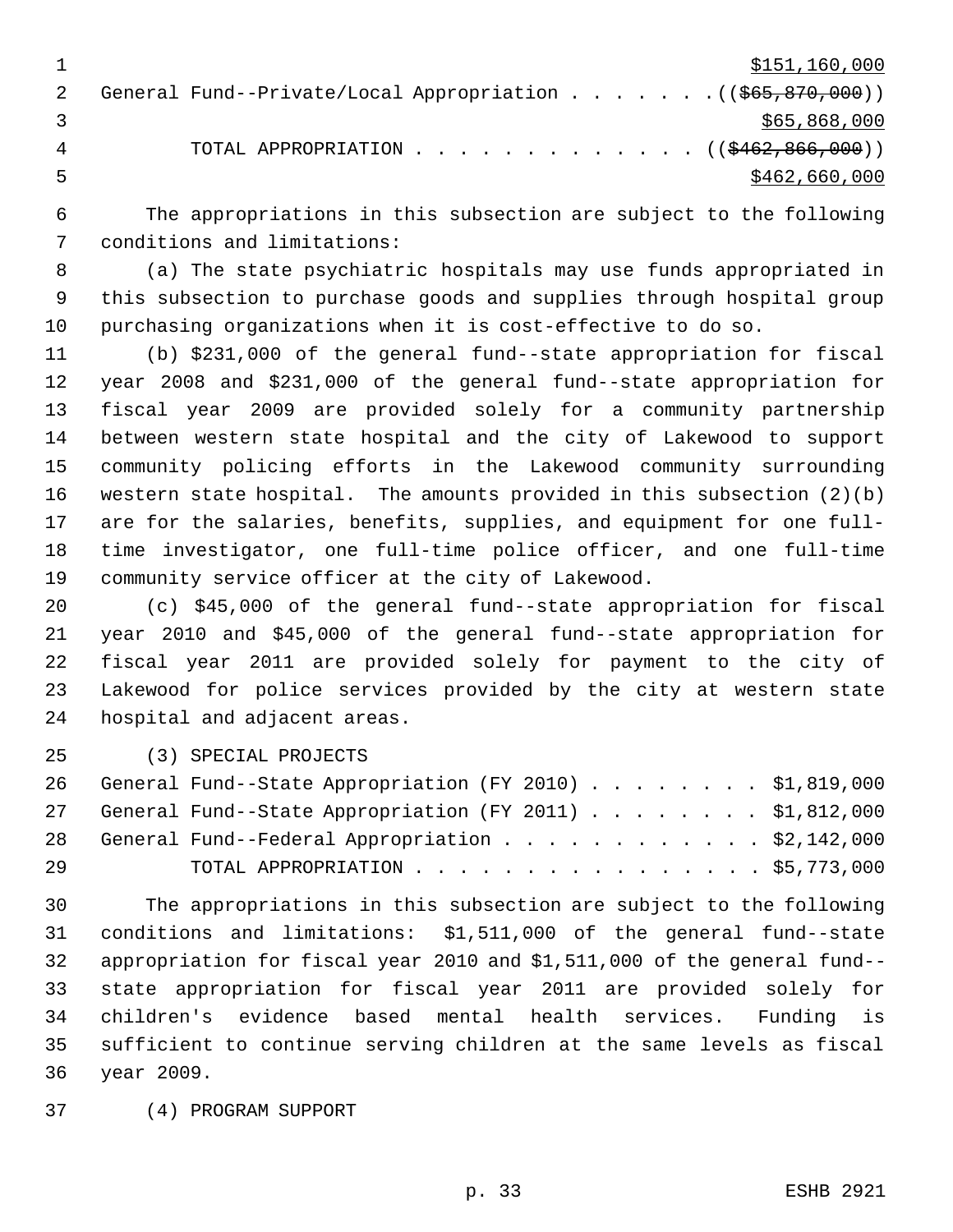|   | General Fund--State Appropriation (FY 2010) $($ $($ $\frac{23}{123},000)$ ) |
|---|-----------------------------------------------------------------------------|
|   | \$4,077,000                                                                 |
| 3 | General Fund--State Appropriation (FY 2011) ( $(\frac{24,155,000}{2})$      |
| 4 | \$4,094,000                                                                 |
| 5 | General Fund--Federal Appropriation ( $(\frac{27}{330}, 000)$ )             |
| 6 | \$7,227,000                                                                 |
|   | TOTAL APPROPRIATION $($ $($ $\frac{215,608,000)}{1000})$                    |
| 8 | \$15,398,000                                                                |
|   |                                                                             |

 $((+b))$  The department is authorized and encouraged to continue its contract with the Washington state institute for public policy to provide a longitudinal analysis of long-term mental health outcomes as directed in chapter 334, Laws of 2001 (mental health performance audit); to build upon the evaluation of the impacts of chapter 214, Laws of 1999 (mentally ill offenders); and to assess program outcomes and cost effectiveness of the children's mental health pilot projects as required by chapter 372, Laws of 2006.

 **Sec. 204.** 2009 c 564 s 205 (uncodified) is amended to read as follows:

 **FOR THE DEPARTMENT OF SOCIAL AND HEALTH SERVICES--DEVELOPMENTAL DISABILITIES PROGRAM**

(1) COMMUNITY SERVICES

| 22 | General Fund--State Appropriation (FY 2010) $($ $($ \$313,050,000)) |
|----|---------------------------------------------------------------------|
| 23 | \$311,589,000                                                       |
| 24 | General Fund--State Appropriation (FY 2011) $($ $($ \$368,549,000)) |
| 25 | \$366, 489, 000                                                     |
| 26 | General Fund--Federal Appropriation ( $(\frac{18851,610,000}{2})$ ) |
| 27 | \$849,263,000                                                       |
| 28 | TOTAL APPROPRIATION ( $(\frac{1}{2}, 533, 209, 000)$ )              |
| 29 | \$1,527,341,000                                                     |

 The appropriations in this subsection are subject to the following conditions and limitations:

 (a) Individuals receiving services as supplemental security income (SSI) state supplemental payments shall not become eligible for medical assistance under RCW 74.09.510 due solely to the receipt of SSI state supplemental payments.

 (b) Amounts appropriated in this section reflect a reduction to funds appropriated for in-home care. The department shall reduce the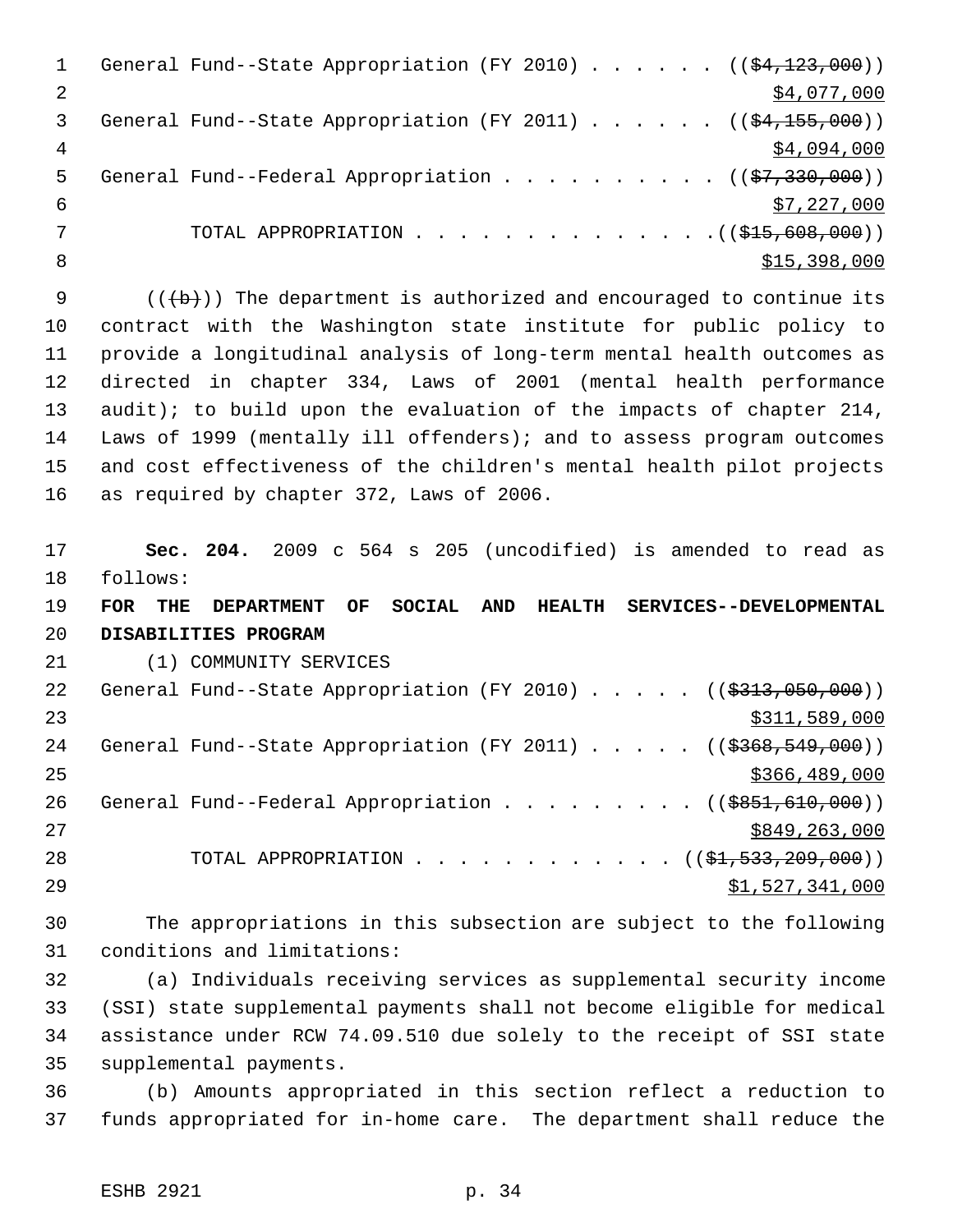number of in-home hours authorized. The reduction shall be scaled based on the acuity level of care recipients. The largest hour reductions shall be to lower acuity patients and the smallest hour reductions shall be to higher acuity patients. In doing so, the department shall comply with all maintenance of effort requirements contained in the American reinvestment and recovery act.

 (c) Amounts appropriated in this section are sufficient to develop and implement the use of a consistent, statewide outcome-based vendor contract for employment and day services by April 1, 2011. The rates paid to vendors under this contract shall also be made consistent. In its description of activities the agency shall include activity listings and dollars appropriated for: Employment services, day services, child development services and county administration of services to the developmentally disabled. The department shall begin reporting to the office of financial management on these activities beginning in fiscal year 2010.

 (d) \$5,593,000 of the general fund--state appropriation for fiscal year 2010, \$4,002,000 of the general fund--state appropriation for fiscal year 2011, and \$14,701,000 of the general fund--federal appropriation are provided solely for community residential and support services. Funding in this subsection shall be prioritized for (i) residents of residential habilitation centers who are able to be adequately cared for in community settings and who choose to live in those community settings; (ii) clients without residential services who are at immediate risk of institutionalization or in crisis; (iii) children who are at risk of institutionalization or who are aging out of other state services; and (iv) current home and community-based waiver program clients who have been assessed as having an immediate need for increased services. First priority shall be given to children who are at risk of institutionalization. The department shall ensure that the average cost per day for all program services other than start-up costs shall not exceed \$300. In order to maximize the number of clients served and ensure the cost-effectiveness of the waiver programs, the department will strive to limit new client placement expenditures to 90 percent of the budgeted daily rate. If this can be accomplished, additional clients may be served with excess funds, provided the total projected carry-forward expenditures do not exceed the amounts estimated. The department shall electronically report to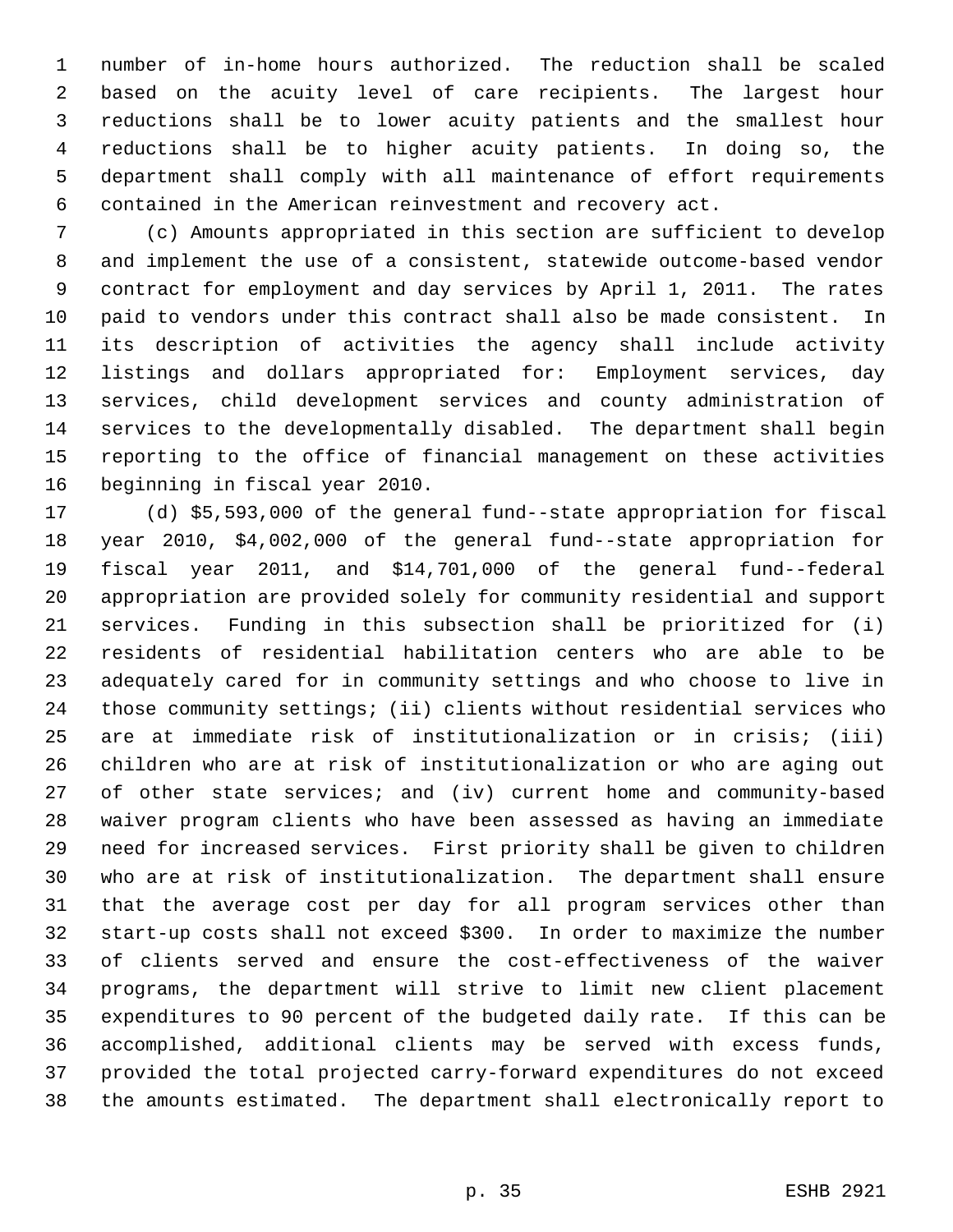the appropriate committees of the legislature, within 45 days following each fiscal year quarter, the number of persons served with these additional community services, where they were residing, what kinds of services they were receiving prior to placement, and the actual expenditures for all community services to support these clients.

 (e)(i) \$493,000 of the general fund--state appropriation for fiscal year 2010, \$1,463,000 of the general fund--state appropriation for fiscal year 2011, and \$2,741,000 of the general fund--federal appropriation are provided solely for community services for persons with developmental disabilities who also have community protection issues. Funding in this subsection shall be prioritized for (A) clients being diverted or discharged from the state psychiatric hospitals; (B) clients participating in the dangerous mentally ill offender program; (C) clients participating in the community protection program; and (D) mental health crisis diversion outplacements. The department shall ensure that the average cost per day for all program services other than start-up costs shall not exceed \$349 per day in fiscal year 2010 and \$356 per day in fiscal year 2011. In order to maximize the number of clients served and ensure the cost-effectiveness of the waiver programs, the department will strive to limit new client placement expenditures to 90 percent of the budgeted daily rate. If this can be accomplished, additional clients may be served with excess funds if the total projected carry-forward expenditures do not exceed the amounts estimated.

 (ii) The department shall electronically report to the appropriate committees of the legislature, within 45 days following each fiscal year quarter, the number of persons served with these additional community services, where they were residing, what kinds of services they were receiving prior to placement, and the actual expenditures for all community services to support these clients.

 (f) \$302,000 of the general fund--state appropriation for fiscal year 2010, \$831,000 of the general fund--state appropriation for fiscal year 2011, and \$1,592,000 of the general fund--federal appropriation are provided solely for health care benefits pursuant to a collective bargaining agreement negotiated with the exclusive bargaining representative of individual providers established under RCW 74.39A.270.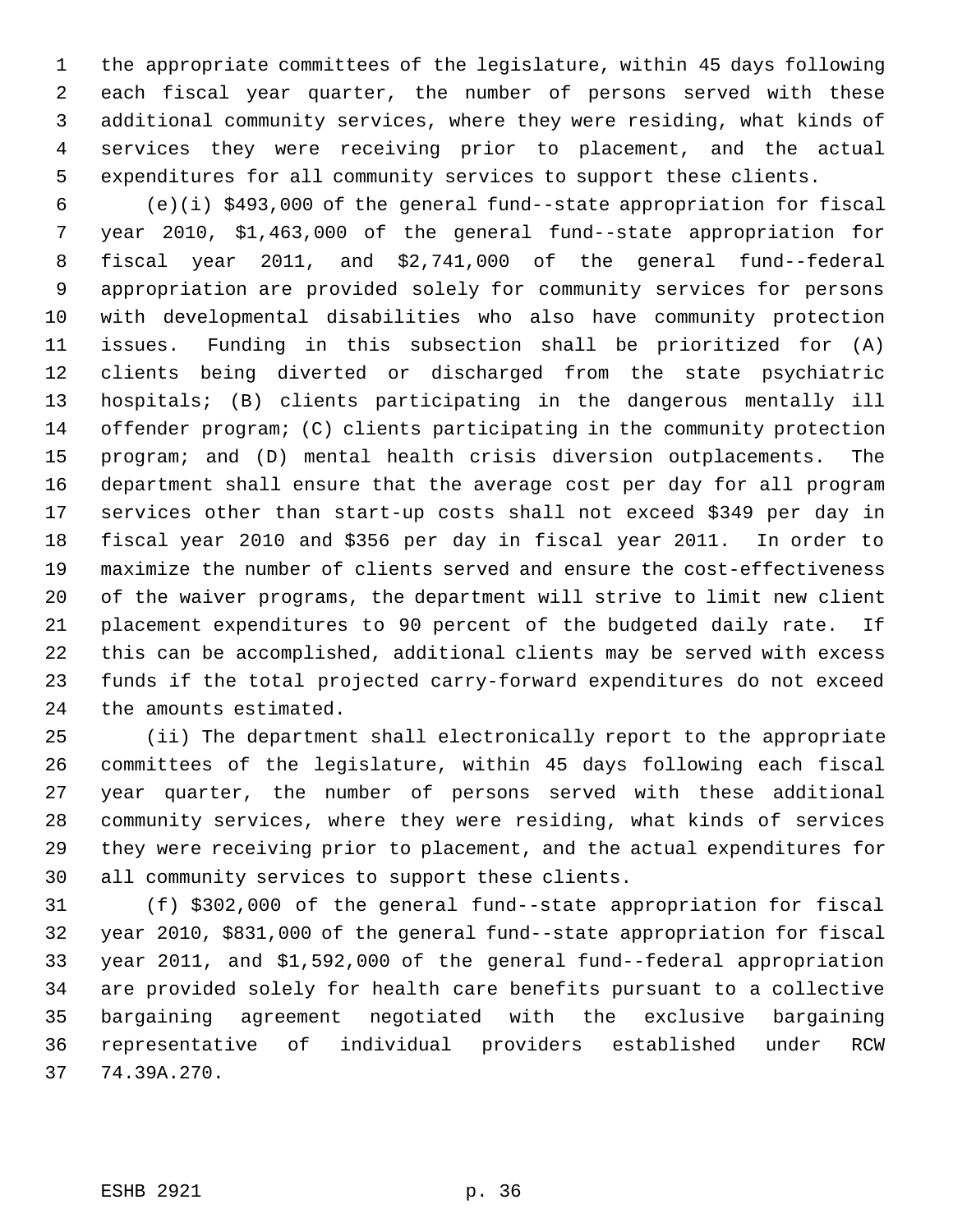(g)(i) \$682,000 of the general fund--state appropriation for fiscal year 2010, \$1,651,000 of the general fund--state appropriation for fiscal year 2011, and \$1,678,000 of the general fund--federal appropriation are provided solely for the state's contribution to the training partnership, as provided in RCW 74.39A.360, pursuant to a collective bargaining agreement negotiated with the exclusive bargaining representative of individual providers established under RCW 74.39A.270.

 (ii) The federal portion of the amounts in this subsection (g) is contingent upon federal approval of participation in contributions to the trust and shall remain unallotted and placed in reserve status until the office of financial management and the department of social and health services receive federal approval.

 (iii) Expenditures for the purposes specified in this subsection (g) shall not exceed the amounts provided in this subsection.

16 ( $(\frac{1}{i})$ ) (h) Within the amounts appropriated in this subsection (1), the department shall implement all necessary rules to facilitate the transfer to a department home and community-based services (HCBS) waiver of all eligible individuals who (i) currently receive services under the existing state-only employment and day program or the existing state-only residential program, and (ii) otherwise meet the waiver eligibility requirements. The amounts appropriated are sufficient to ensure that all individuals currently receiving services under the state-only employment and day and state-only residential programs who are not transferred to a department HCBS waiver will continue to receive services.

27 ( $(\{\dagger\})$ ) (i) Adult day health services shall only be authorized for in-home clients.

29 ( $(\overline{+k})$ ) (j) In addition to other reductions, the appropriations in this subsection reflect reductions targeted specifically to state government administrative costs. These administrative reductions shall be achieved, to the greatest extent possible, by reducing those administrative costs that do not affect direct client services or direct service delivery or programs.

 $((+1))$   $(k)$  The department shall not pay a home care agency licensed under chapter 70.127 RCW for personal care services provided by a family member, pursuant to Substitute House Bill No. 2361 (modifying state payments for in-home care).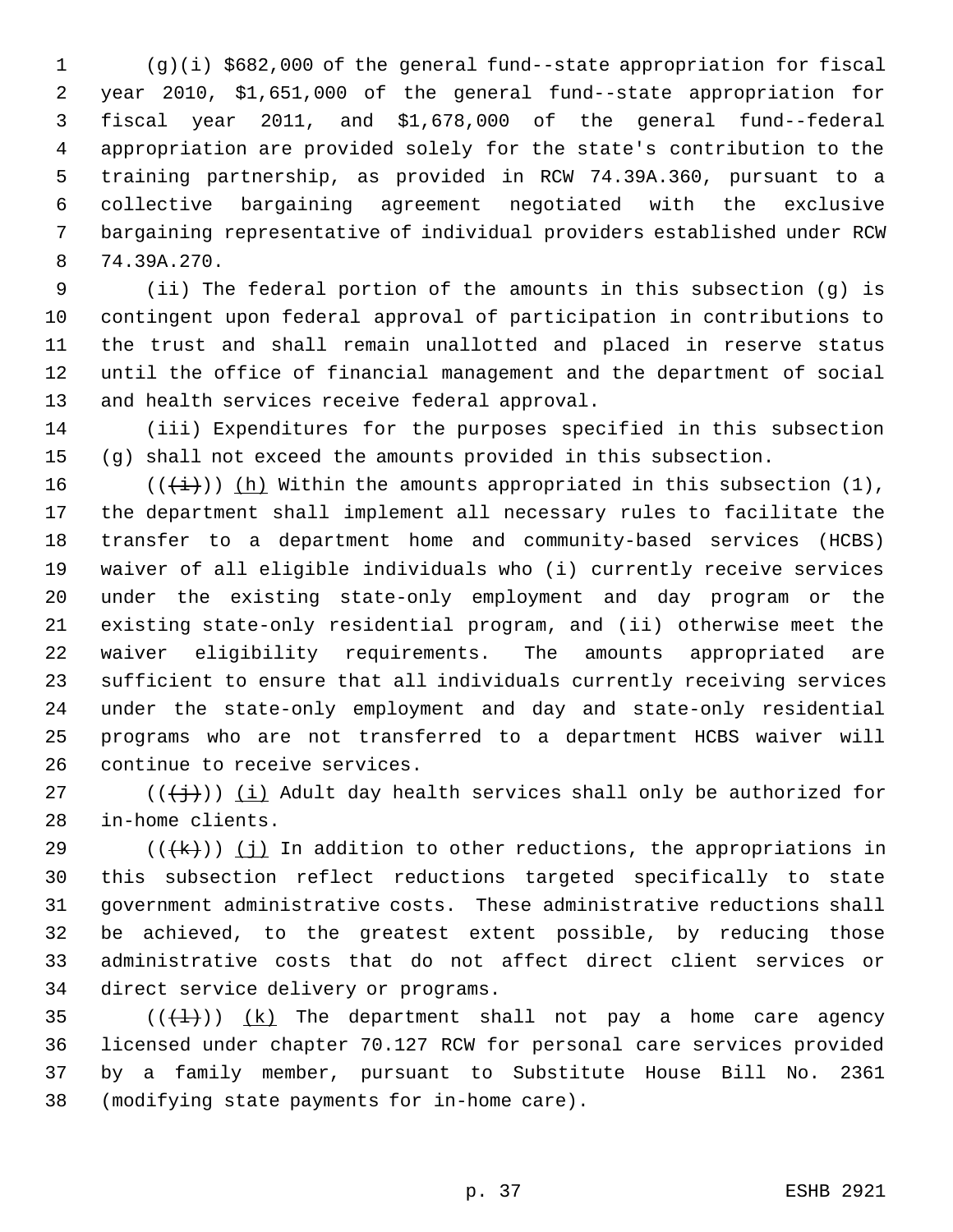$((+m))$   $(1)$  Within the appropriations of this section, the department shall reduce all seventeen payment levels of the seventeen- level payment system from the fiscal year 2009 levels for boarding homes, boarding homes contracted as assisted living, and adult family homes. Excluded from the reductions are exceptional care rate add-ons. The long-term care program may develop add-ons to pay exceptional care rates to adult family homes and boarding homes with specialty contracts to provide support for the following specifically eligible clients:

 (i) Persons with AIDS or HIV-related diseases who might otherwise 10 require nursing home or hospital care;

 (ii) Persons with Alzheimer's disease and related dementia who 12 might otherwise require nursing home care; and

 (iii) Persons with co-occurring mental illness and long-term care needs who are eligible for expanded community services and who might otherwise require state and local psychiatric hospital care.

 Within amounts appropriated, exceptional add-on rates for AIDS/HIV, dementia specialty care, and expanded community services may be standardized within each program.

19 ( $(\overline{+n})$ )  $(m)$  The amounts appropriated in this subsection reflect a reduction in funds available for employment and day services. In administering this reduction the department shall negotiate with counties and their vendors so that this reduction, to the greatest extent possible, is achieved by reducing vendor rates and allowable contract administrative charges (overhead) and not through reductions to direct client services or direct service delivery or programs.

26 ( $(\overline{\left\langle 0+\right\rangle})$ ) (n) Within the amounts allotted for employment and day services in this section, the department shall prioritize the funding of employment services for students graduating from high school during fiscal years 2010 and 2011. However, nothing in this subsection is intended to displace services for other recipients of employment services.

 ( $(\overline{\mathcal{P}})$ ) (o) As part of the needs assessment instrument, the department may collect data on family income for minor children with developmental disabilities and all individuals who are receiving state- only funded services. The department may ensure that this information is collected as part of the client assessment process.

(2) INSTITUTIONAL SERVICES

General Fund--State Appropriation (FY 2010) . . . . . . . . \$61,612,000

## ESHB 2921 p. 38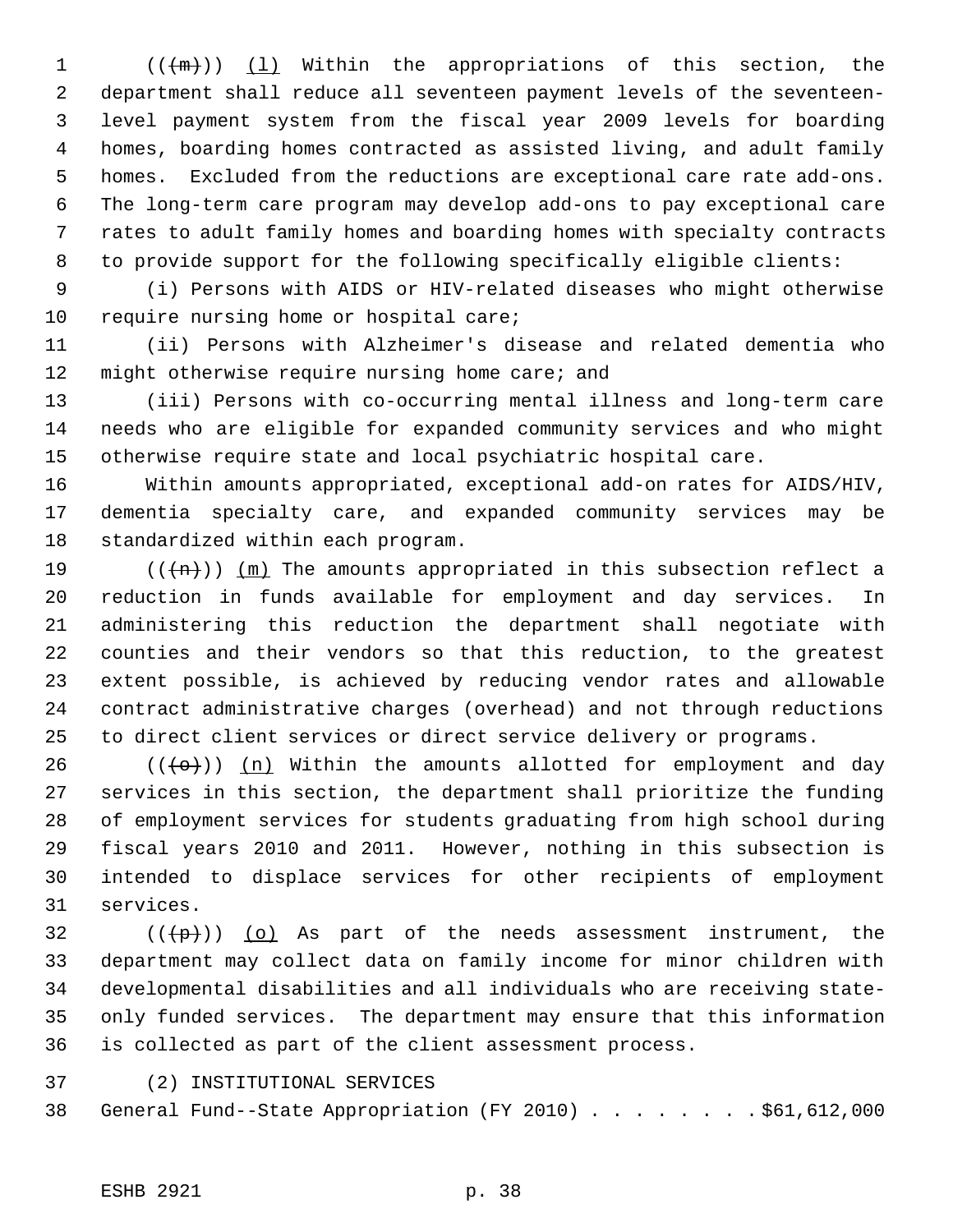|    | 1 General Fund--State Appropriation (FY 2011) \$74,185,000 |
|----|------------------------------------------------------------|
|    | 2 General Fund--Federal Appropriation \$202,160,000        |
|    | 3 General Fund--Private/Local Appropriation \$22,441,000   |
| -4 | TOTAL APPROPRIATION $\ldots$ , \$360,398,000               |

 The appropriations in this subsection are subject to the following conditions and limitations:

 (a) Individuals receiving services as supplemental security income (SSI) state supplemental payments shall not become eligible for medical assistance under RCW 74.09.510 due solely to the receipt of SSI state supplemental payments.

 (b) The developmental disabilities program is authorized to use funds appropriated in this subsection to purchase goods and supplies through direct contracting with vendors when the program determines it is cost-effective to do so.

 (c) \$721,000 of the general fund--state appropriation for fiscal year 2010 and \$721,000 of the general fund--state appropriation for fiscal year 2011 are provided solely for the department to fulfill its contracts with the school districts under chapter 28A.190 RCW to provide transportation, building space, and other support services as are reasonably necessary to support the educational programs of students living in residential habilitation centers.

 (d) In addition to other reductions, the appropriations in this subsection reflect reductions targeted specifically to state government administrative costs. These administrative reductions shall be achieved, to the greatest extent possible, by reducing those administrative costs that do not affect direct client services or direct service delivery or programs.

(3) PROGRAM SUPPORT

| 29 | General Fund--State Appropriation (FY 2010) $($ $($ \$1,428,000)) |
|----|-------------------------------------------------------------------|
| 30 | \$1,420,000                                                       |
| 31 | General Fund--State Appropriation (FY 2011) $($ $($ \$1,388,000)) |
| 32 | \$1,372,000                                                       |
| 33 | General Fund--Federal Appropriation $($ $($ \$1,372,000) $)$      |
| 34 | \$1,360,000                                                       |
| 35 | TOTAL APPROPRIATION $\ldots$ , ( $(\frac{64,188,000}{2})$ )       |
| 36 | \$4,152,000                                                       |
|    |                                                                   |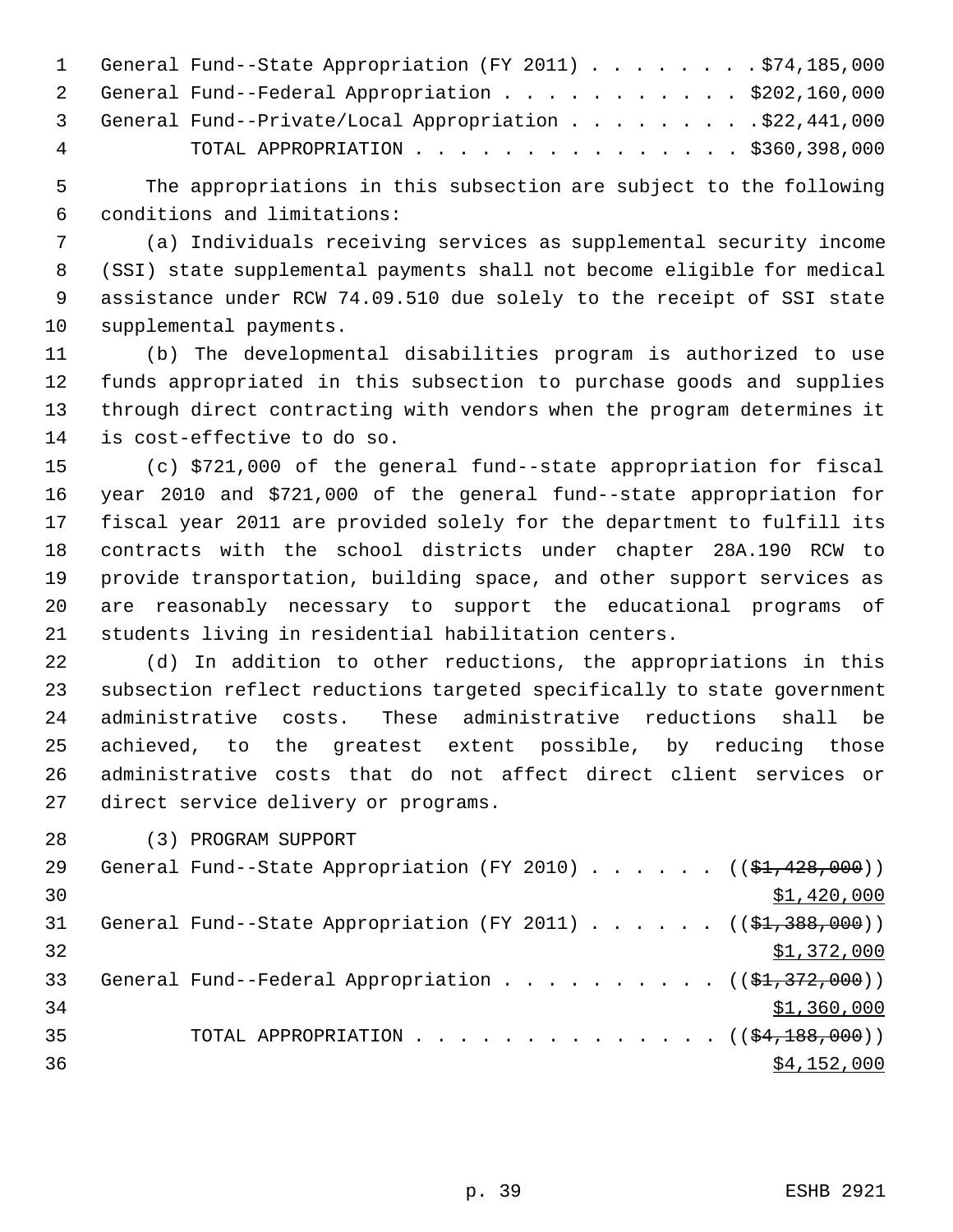The appropriations in this subsection are subject to the following conditions and limitations: In addition to other reductions, the appropriations in this subsection reflect reductions targeted specifically to state government administrative costs. These administrative reductions shall be achieved, to the greatest extent possible, by reducing those administrative costs that do not affect direct client services or direct service delivery or programs. (4) SPECIAL PROJECTS 9 General Fund--State Appropriation (FY 2010) . . . . . . . . . \$15,000 10 General Fund--State Appropriation (FY 2011) . . . . . . . . . . \$15,000 11 General Fund--Federal Appropriation . . . . . . . . . . . \$21,066,000 12 TOTAL APPROPRIATION . . . . . . . . . . . . . . . . \$21,096,000 The appropriations in this subsection are subject to the following conditions and limitations: The appropriations in this subsection are available solely for the infant toddler early intervention program. **Sec. 205.** 2009 c 564 s 206 (uncodified) is amended to read as follows: **FOR THE DEPARTMENT OF SOCIAL AND HEALTH SERVICES--AGING AND ADULT SERVICES PROGRAM** 20 General Fund--State Appropriation (FY 2010) . . . . . ((\$585,667,000)) \$584,741,000 22 General Fund--State Appropriation (FY 2011) . . . . . ((\$698,622,000))  $$693,325,000$ 24 General Fund--Federal Appropriation . . . . . . . ((\$1,814,099,000))  $\frac{$1,805,958,000}{25}$ 26 General Fund--Private/Local Appropriation . . . . . . . ((\$20,373,000)) \$19,973,000 Traumatic Brain Injury Account--State Appropriation . . . . \$1,816,000 29 TOTAL APPROPRIATION . . . . . . . . . . . . ((\$3,120,577,000)) 30 \$3,105,813,000 The appropriations in this section are subject to the following

conditions and limitations:

 (1) For purposes of implementing chapter 74.46 RCW, the weighted average nursing facility payment rate shall not exceed \$156.37 for fiscal year 2010 and shall not exceed \$158.74 for fiscal year 2011, including the rate add-on described in subsection (12) of this section.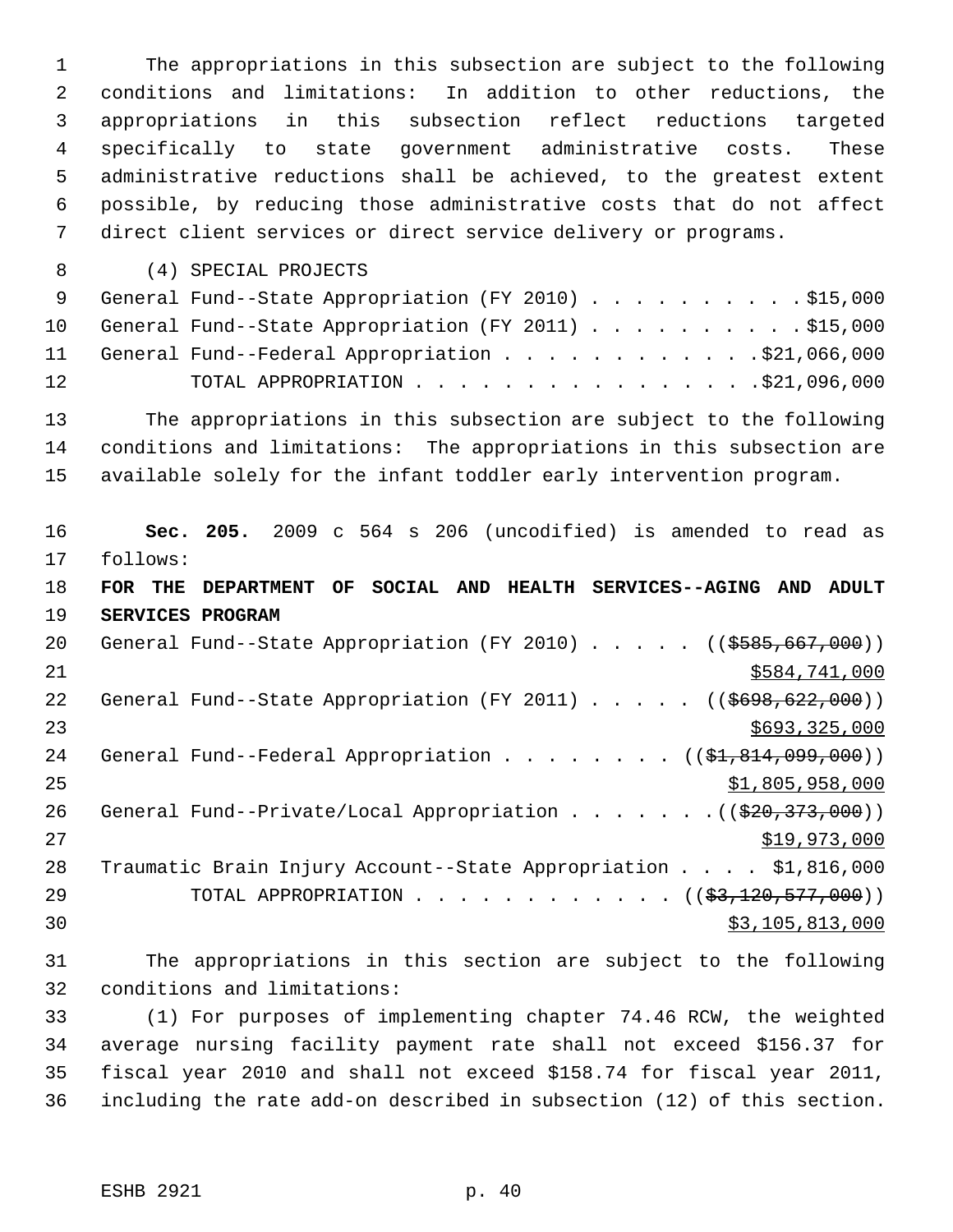There will be no adjustments for economic trends and conditions in fiscal years 2010 and 2011. The economic trends and conditions factor or factors defined in the biennial appropriations act shall not be compounded with the economic trends and conditions factor or factors defined in any other biennial appropriations acts before applying it to the component rate allocations established in accordance with chapter 74.46 RCW. When no economic trends and conditions factor for either fiscal year is defined in a biennial appropriations act, no economic trends and conditions factor or factors defined in any earlier biennial appropriations act shall be applied solely or compounded to the component rate allocations established in accordance with chapter 74.46 RCW.

 (2) In accordance with chapter 74.46 RCW, the department shall issue no additional certificates of capital authorization for fiscal year 2010 and no new certificates of capital authorization for fiscal year 2011.

 (3) The long-term care program may develop and pay enhanced rates for exceptional care to nursing homes for persons with traumatic brain injuries who are transitioning from hospital care. The cost per patient day for caring for these clients in a nursing home setting may be equal to or less than the cost of caring for these clients in a hospital setting.

 (4) Within the appropriations of this section, the department shall reduce all seventeen payment levels of the seventeen-level payment system from the fiscal year 2009 levels for boarding homes, boarding homes contracted as assisted living, and adult family homes. Excluded from the reductions are exceptional care rate add-ons. The long-term care program may develop add-ons to pay exceptional care rates to adult family homes and boarding homes with specialty contracts to provide support for the following specifically eligible clients:

 (a) Persons with AIDS or HIV-related diseases who might otherwise require nursing home or hospital care;

 (b) Persons with Alzheimer's disease and related dementia who might 34 otherwise require nursing home care; and

 (c) Persons with co-occurring mental illness and long-term care needs who are eligible for expanded community services and who might otherwise require state and local psychiatric hospital care.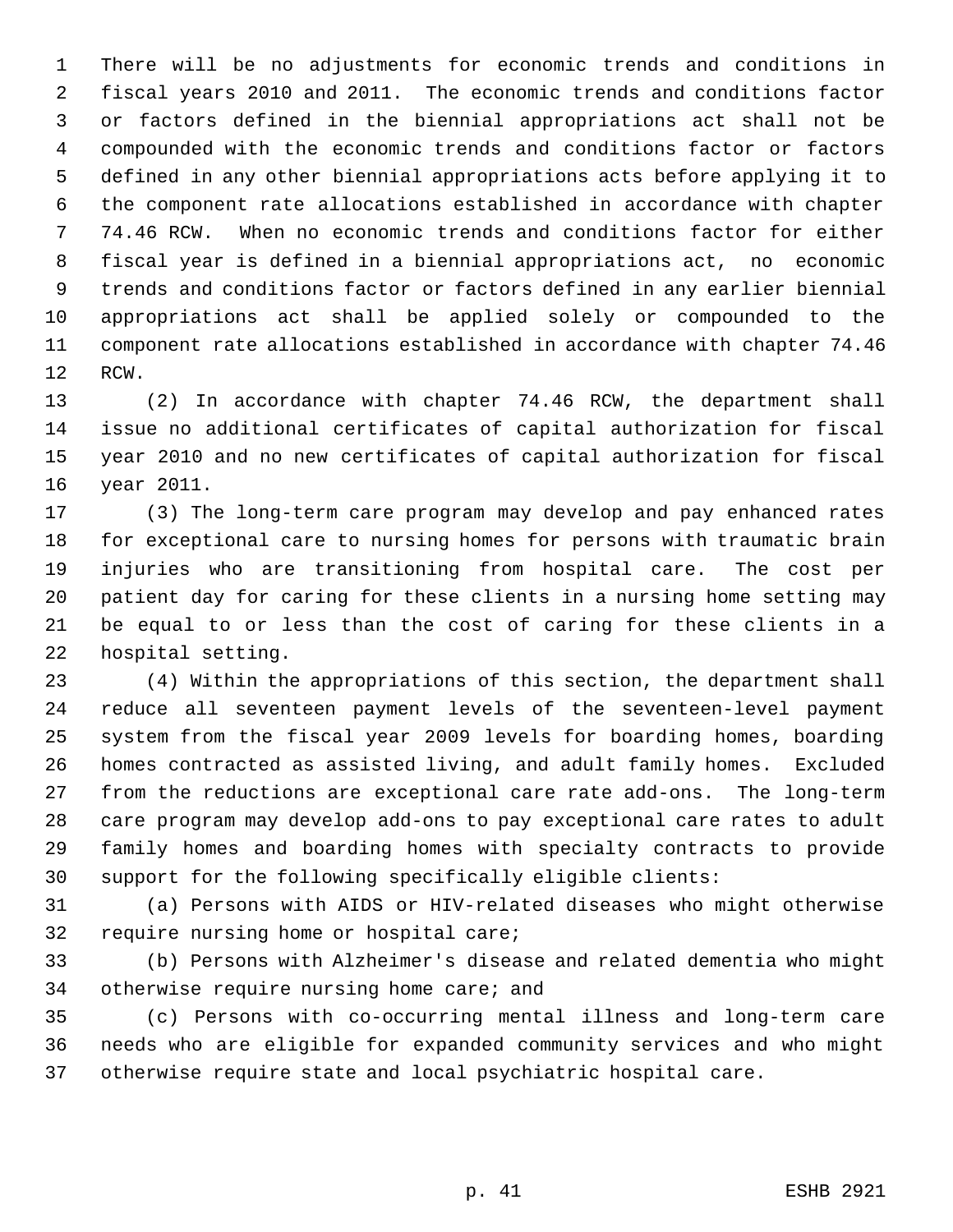Within amounts appropriated, exceptional add-on rates for AIDS/HIV, dementia specialty care, and expanded community services may be standardized within each program.

 (5) Amounts appropriated in this section reflect a reduction to funds appropriated for in-home care. The department shall reduce the number of in-home hours authorized. The reduction shall be scaled based on the acuity level of care recipients. The largest hour reductions shall be to lower acuity patients and the smallest hour reductions shall be to higher acuity patients. In doing so, the department shall comply with all maintenance of effort requirements contained in the American reinvestment and recovery act.

 (6) \$536,000 of the general fund--state appropriation for fiscal year 2010, \$1,477,000 of the general fund--state appropriation for fiscal year 2011, and \$2,830,000 of the general fund--federal appropriation are provided solely for health care benefits pursuant to a collective bargaining agreement negotiated with the exclusive bargaining representative of individual providers established under RCW 74.39A.270.

 (7)(a) \$1,212,000 of the general fund--state appropriation for fiscal year 2010, \$2,934,000 of the general fund--state appropriation for fiscal year 2011, and \$2,982,000 of the general fund--federal appropriation are provided solely for the state's contribution to the training partnership, as provided in RCW 74.39A.360, pursuant to a collective bargaining agreement negotiated with the exclusive bargaining representative of individual providers established under RCW 74.39A.270.

 (b) \$330,000 of the general fund--state appropriation for fiscal year 2010, \$660,000 of the general fund-state appropriation for fiscal year 2011, and \$810,000 of the general fund--federal appropriation are provided solely for transfer from the department to the training partnership, as provided in RCW 74.39A.360, for infrastructure and instructional costs associated with training of individual providers, pursuant to a collective bargaining agreement negotiated with the exclusive bargaining representative of individual providers established under RCW 74.39A.270.

 (c) The federal portion of the amounts in this subsection is contingent upon federal approval of participation in contributions to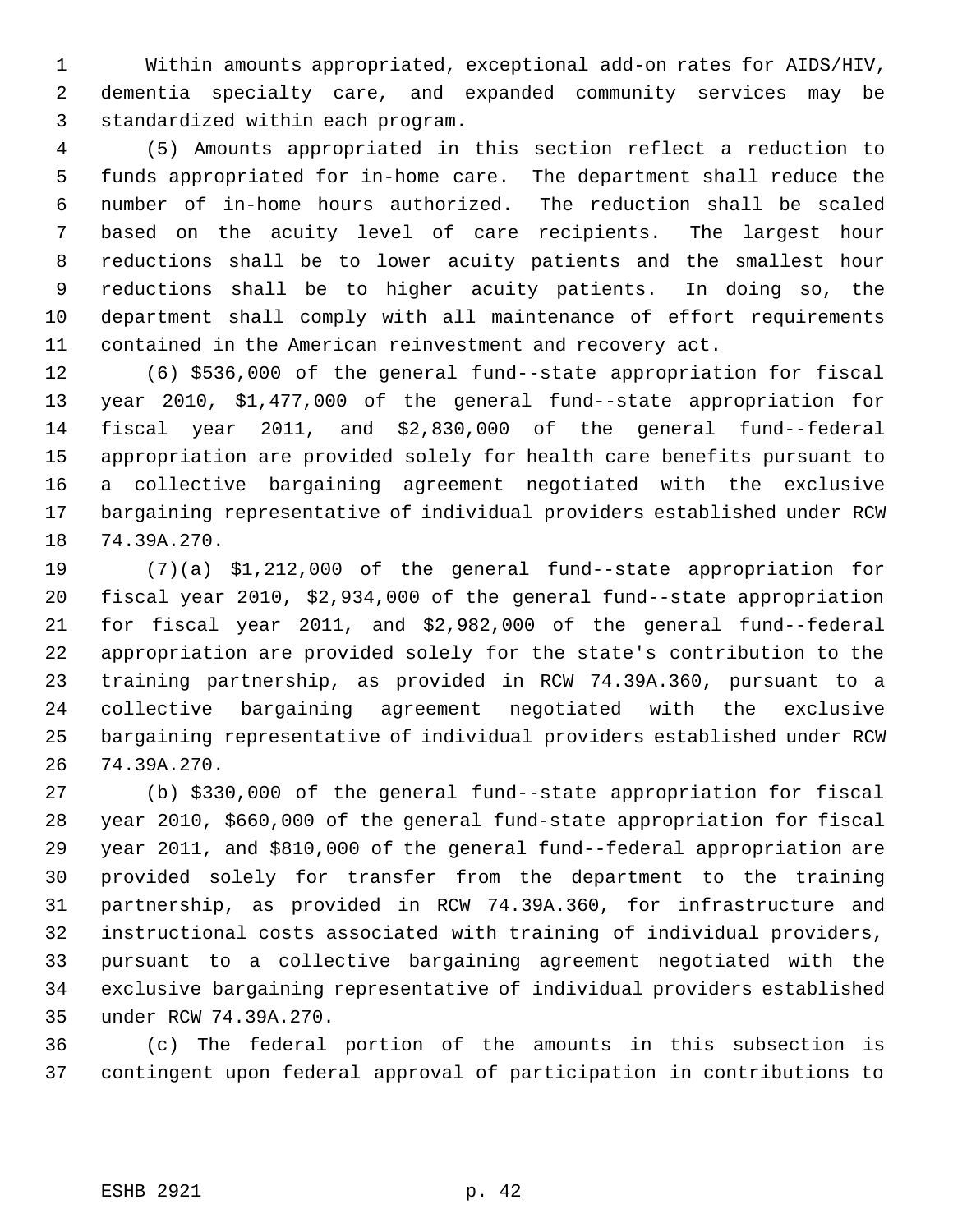the trust and shall remain unallotted and placed in reserve status until the office of financial management and the department of social and health services receive federal approval.

 (d) Expenditures for the purposes specified in this subsection shall not exceed the amounts provided in this subsection.

 (8) Within the amounts appropriated in this section, the department may expand the new freedom waiver program to accommodate new waiver recipients throughout the state. As possible, and in compliance with current state and federal laws, the department shall allow current waiver recipients to transfer to the new freedom waiver.

 (9) Individuals receiving services as supplemental security income (SSI) state supplemental payments shall not become eligible for medical assistance under RCW 74.09.510 due solely to the receipt of SSI state supplemental payments.

 (10) Adult day health services shall only be authorized for in-home clients.

 (11) \$3,955,000 of the general fund--state appropriation for fiscal year 2010, \$4,239,000 of the general fund--state appropriation for fiscal year 2011, and \$10,190,000 of the general fund--federal appropriation are provided solely for the continued operation of community residential and support services for persons who are older adults or who have co-occurring medical and behavioral disorders and who have been discharged or diverted from a state psychiatric hospital. These funds shall be used to serve individuals whose treatment needs constitute substantial barriers to community placement, who no longer require active psychiatric treatment at an inpatient hospital level of care, and who no longer meet the criteria for inpatient involuntary commitment. Coordination of these services will be done in partnership between the mental health program and the aging and disability services administration.

 (12) Within the funds provided, the department shall continue to provide an add-on per medicaid resident day per facility not to exceed \$1.57. The add-on shall be used to increase wages, benefits, and/or staffing levels for certified nurse aides; or to increase wages and/or benefits for dietary aides, housekeepers, laundry aides, or any other category of worker whose statewide average dollars-per-hour wage was less than \$15 in calendar year 2008, according to cost report data. The add-on may also be used to address resulting wage compression for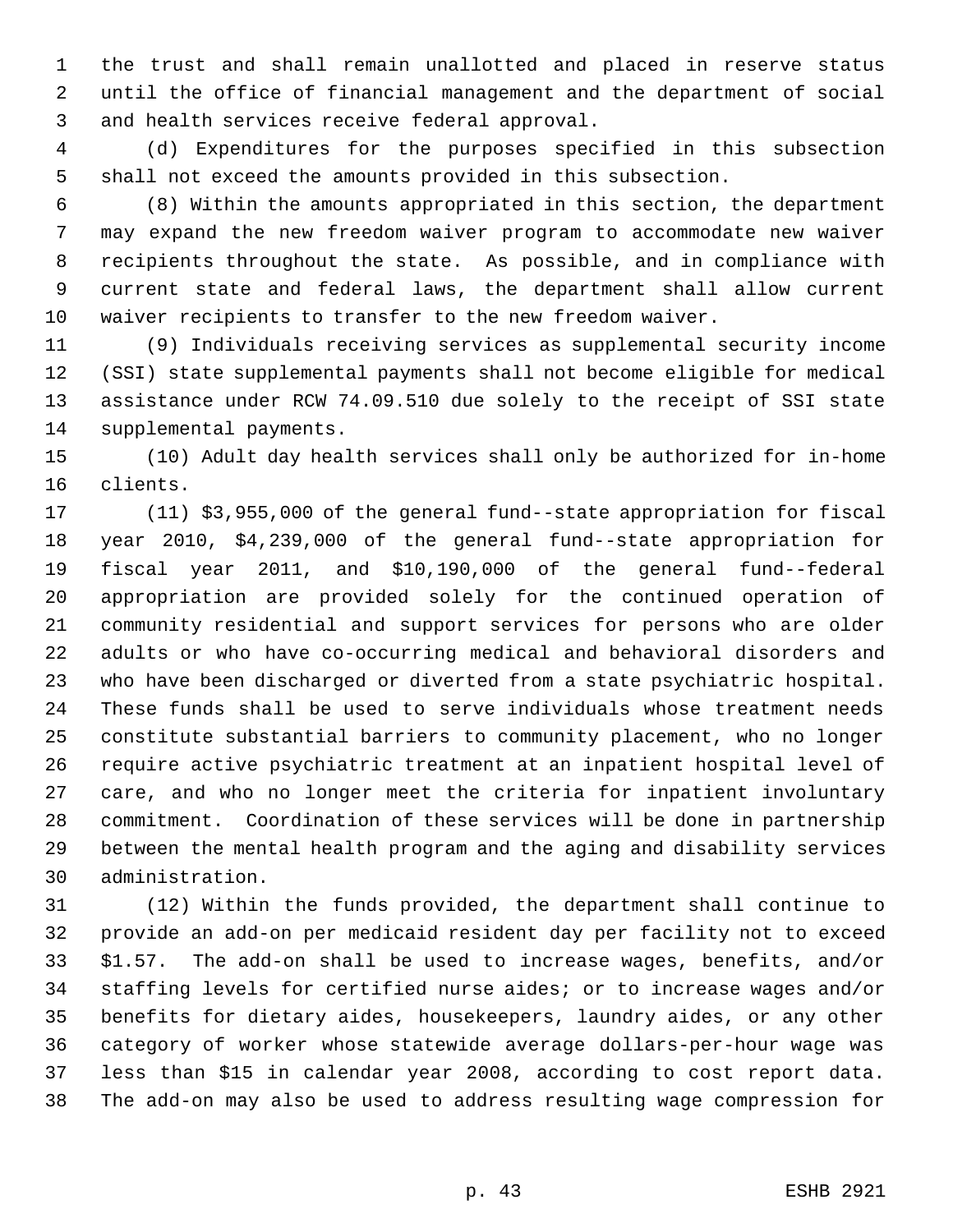related job classes immediately affected by wage increases to low-wage workers. The department shall continue reporting requirements and a settlement process to ensure that the funds are spent according to this subsection. The department shall adopt rules to implement the terms of this subsection.

 (13) \$1,840,000 of the general fund--state appropriation for fiscal year 2010 and \$1,877,000 of the general fund--state appropriation for fiscal year 2011 are provided solely for operation of the volunteer chore services program.

 (14) In accordance with chapter 74.39 RCW, the department may implement two medicaid waiver programs for persons who do not qualify for such services as categorically needy, subject to federal approval and the following conditions and limitations:

 (a) One waiver program shall include coverage of care in community residential facilities. Enrollment in the waiver shall not exceed 600 persons at any time.

 (b) The second waiver program shall include coverage of in-home care. Enrollment in this second waiver shall not exceed 200 persons at any time.

 (c) The department shall identify the number of medically needy nursing home residents, and enrollment and expenditures on each of the two medically needy waivers, on monthly management reports.

 (d) If it is necessary to establish a waiting list for either waiver because the budgeted number of enrollment opportunities has been reached, the department shall track how the long-term care needs of applicants assigned to the waiting list are met.

 (15) The department shall establish waiting lists to the extent necessary to assure that annual expenditures on the community options program entry systems (COPES) program do not exceed appropriated levels. In establishing and managing any such waiting list, the department shall assure priority access to persons with the greatest unmet needs, as determined by department assessment processes.

 (16) The department shall contract for housing with service models, such as cluster care, to create efficiencies in service delivery and responsiveness to unscheduled personal care needs by clustering hours for clients that live in close proximity to each other.

(17) The department shall not pay a home care agency licensed under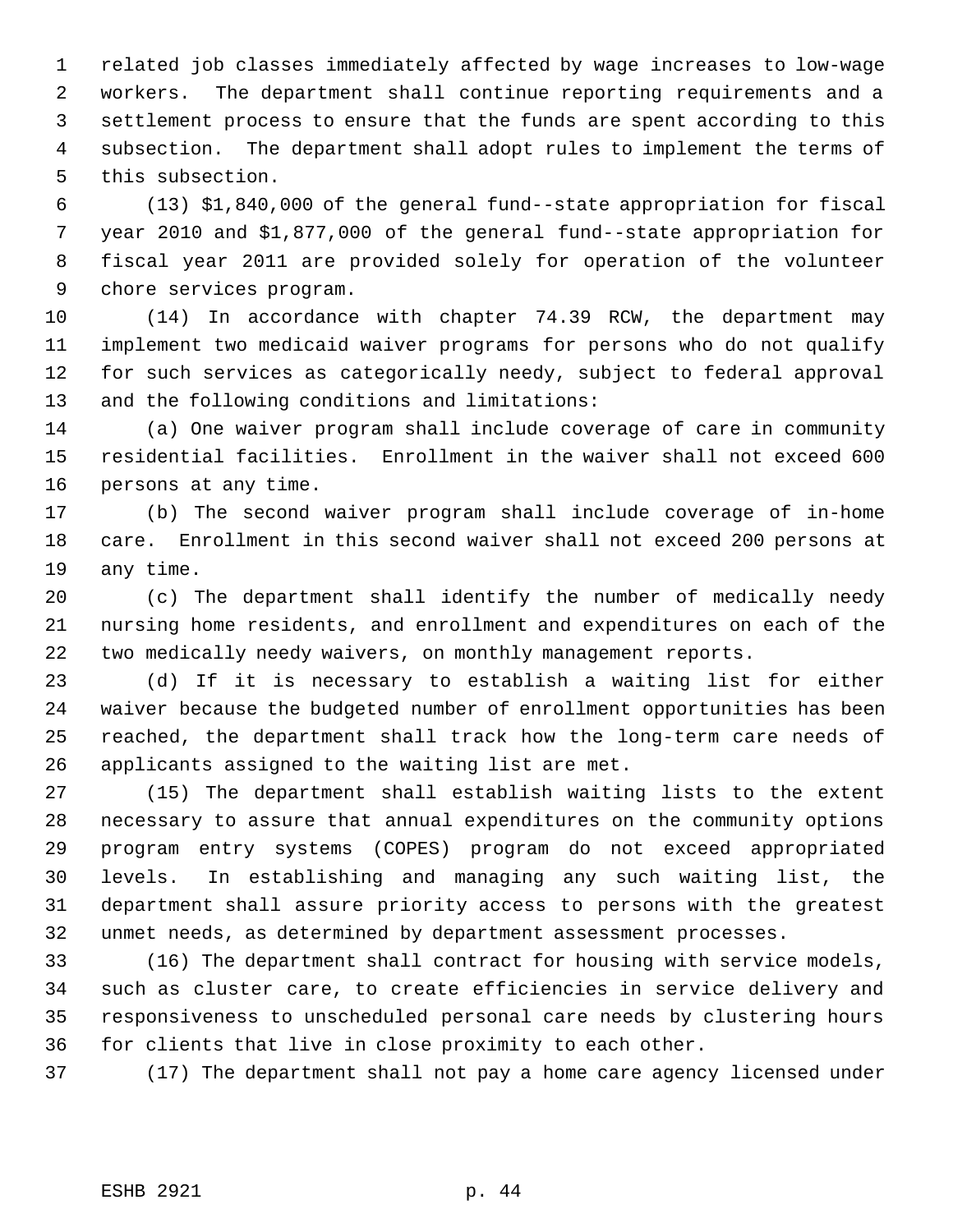chapter 70.127 RCW for personal care services provided by a family member, pursuant to Substitute House Bill No. 2361 (modifying state payments for in-home care).

 (18) \$204,000 of the general fund--state appropriation for fiscal year 2010, \$1,099,000 of the general fund--state appropriation for fiscal year 2011, and \$1,697,000 of the general fund--federal appropriation are provided solely to implement Engrossed House Bill No. 2194 (extraordinary medical placement for offenders). The department shall work in partnership with the department of corrections to identify services and find placements for offenders who are released through the extraordinary medical placement program. The department shall collaborate with the department of corrections to identify and track cost savings to the department of corrections, including medical cost savings and to identify and track expenditures incurred by the aging and disability services program for community services and by the medical assistance program for medical expenses. A joint report regarding the identified savings and expenditures shall be provided to the office of financial management and the appropriate fiscal committees of the legislature by November 30, 2010. If this bill is not enacted by June 30, 2009, the amounts provided in this subsection shall lapse.

 (19) Sufficient funding is provided in this section for the department to implement Engrossed Second Substitute House Bill No. 1935 (adult family homes). During the 2009-11 biennium, the initial licensing fee for an adult family home shall be set at \$900.00. During the 2009-11 biennium, the annual licensing renewal fee shall be set at \$100.00.

 **Sec. 206.** 2009 c 564 s 207 (uncodified) is amended to read as follows: **FOR THE DEPARTMENT OF SOCIAL AND HEALTH SERVICES--ECONOMIC SERVICES PROGRAM** 32 General Fund--State Appropriation (FY 2010) . . . . . ((\$557,621,000))  $\frac{1}{2}$  33  $\frac{1}{2}$  33 34 General Fund--State Appropriation (FY 2011) . . . . . ((\$588,286,000))  $35 \times 587,973,000$ 36 General Fund--Federal Appropriation . . . . . . . ((\$1,140,367,000))  $\frac{1}{2}$   $\frac{1}{39}$ , 899, 000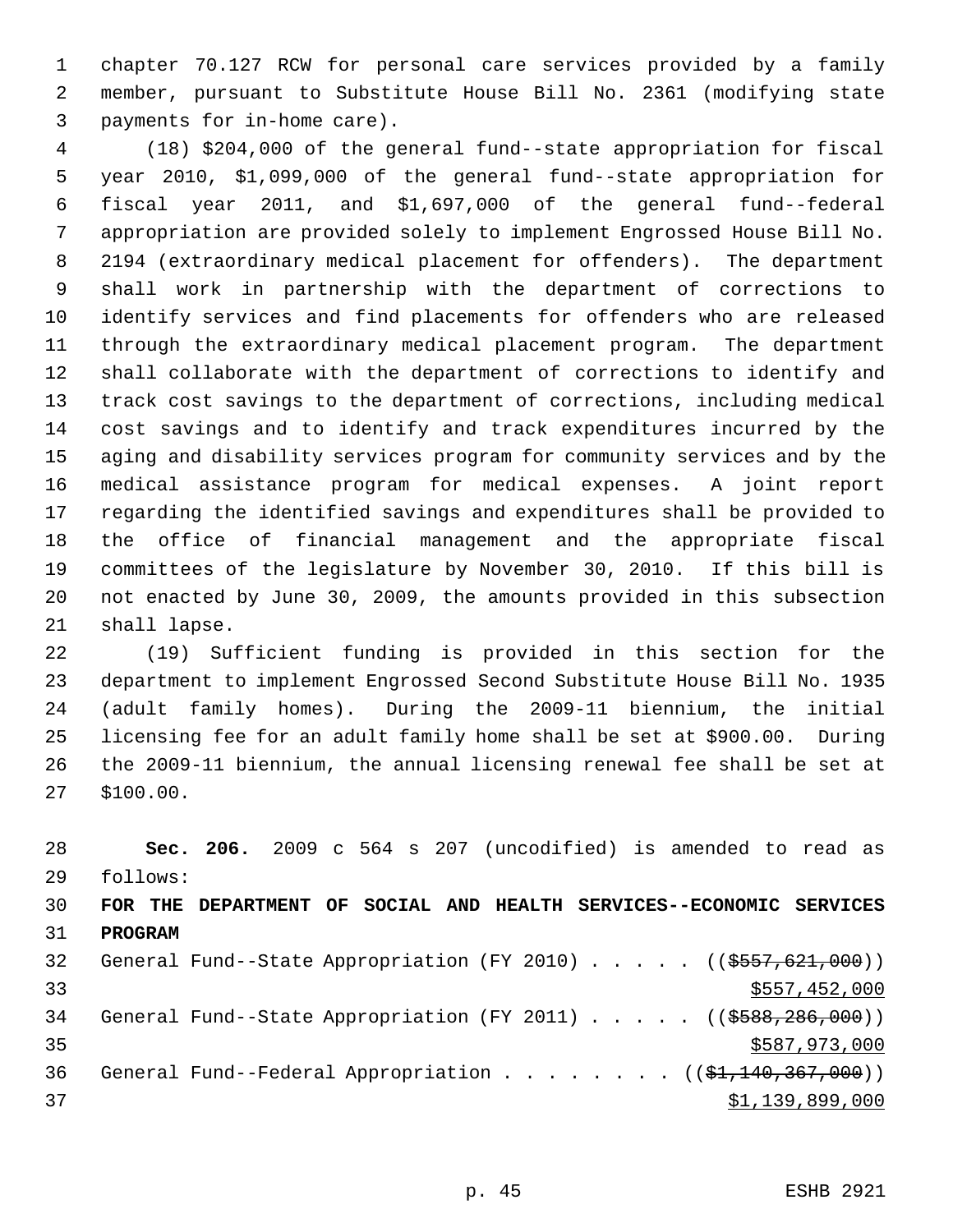|                | 1 General Fund--Private/Local Appropriation \$27,920,000                 |
|----------------|--------------------------------------------------------------------------|
|                | 2 Administrative Contingency Account--State                              |
| $\overline{3}$ | Appropriation \$29,136,000                                               |
| 4              | TOTAL APPROPRIATION ( $(\frac{2}{2}, \frac{343}{330}, \frac{300}{90})$ ) |
| - 5            | \$2,342,380,000                                                          |

 The appropriations in this section are subject to the following conditions and limitations:

 (1) \$303,196,000 of the general fund--state appropriation for fiscal year 2010, \$309,755,000 of the general fund--state appropriation for fiscal year 2011, \$29,136,000 of the administrative contingency account--state appropriation, and \$778,606,000 of the general fund-- federal appropriation are provided solely for all components of the WorkFirst program. The department shall use moneys from the administrative contingency account for WorkFirst job placement services provided by the employment security department. Within the amounts provided for the WorkFirst program, the department may provide assistance using state-only funds for families eligible for temporary assistance for needy families. In addition, within the amounts provided for WorkFirst the department shall:

(a) Establish a career services work transition program;

 (b) Continue to implement WorkFirst program improvements that are designed to achieve progress against outcome measures specified in RCW 74.08A.410. Outcome data regarding job retention and wage progression shall be reported quarterly to appropriate fiscal and policy committees of the legislature for families who leave assistance, measured after 12 months, 24 months, and 36 months. The department shall also report the percentage of families who have returned to temporary assistance for needy families after 12 months, 24 months, and 36 months;

 (c) Submit a report electronically by October 1, 2009, to the fiscal committees of the legislature containing a spending plan for the WorkFirst program. The plan shall identify how spending levels in the 2009-2011 biennium will be adjusted to stay within available federal grant levels and the appropriated state-fund levels;

 (d) Provide quarterly fiscal reports to the office of financial management and the legislative fiscal committees detailing information on the amount expended from general fund--state and general fund-- federal by activity;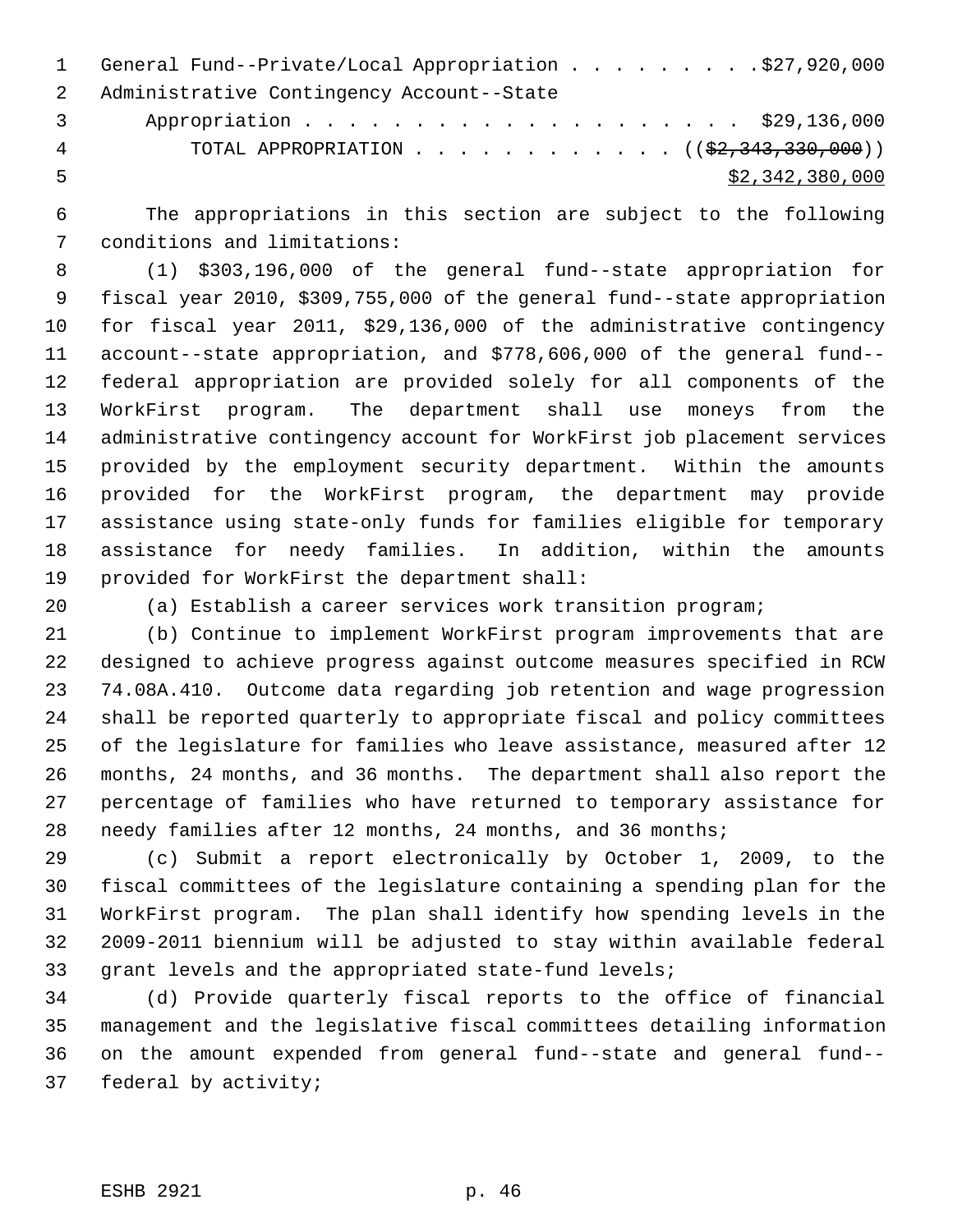(e) Maintain the fiscal year 2009 grant standard for the temporary assistance for needy families grant.

 (2) The department and the office of financial management shall electronically report quarterly the expenditures, maintenance of effort allotments, expenditure amounts, and caseloads for the WorkFirst program to the legislative fiscal committees.

 (3) \$84,856,000 of the general fund--state appropriation for fiscal year 2010 and \$95,173,000 of the general fund--state appropriation for fiscal year 2011 are provided solely for cash assistance and other services to recipients in the general assistance--unemployable program. Within these amounts:

 (a) The department shall aggressively pursue opportunities to transfer general assistance unemployable clients to general assistance expedited coverage and to facilitate client applications for federal supplemental security income when the client's incapacities indicate that he or she would be likely to meet the federal disability criteria for supplemental security income. The department shall initiate and file the federal supplemental security income interim agreement as 19 quickly as possible in order to maximize the recovery of federal funds;

 (b) The department shall review the general assistance caseload to identify recipients that would benefit from assistance in becoming naturalized citizens, and thus be eligible to receive federal supplemental security income benefits. Those cases shall be given high priority for naturalization funding through the department;

 (c) The department shall actively coordinate with local workforce development councils to expedite access to worker retraining programs for general assistance unemployable clients in those regions of the state with the greatest number of such clients;

 (d) By July 1, 2009, the department shall enter into an interagency agreement with the department of veterans' affairs to establish a process for referral of veterans who may be eligible for veteran's services. This agreement must include outstationing department of veterans' affairs staff in selected community service office locations in King and Pierce counties to facilitate applications for veterans' services; and

 (e) In addition to any earlier evaluation that may have been conducted, the department shall intensively evaluate those clients who have been receiving general assistance unemployable benefits for twelve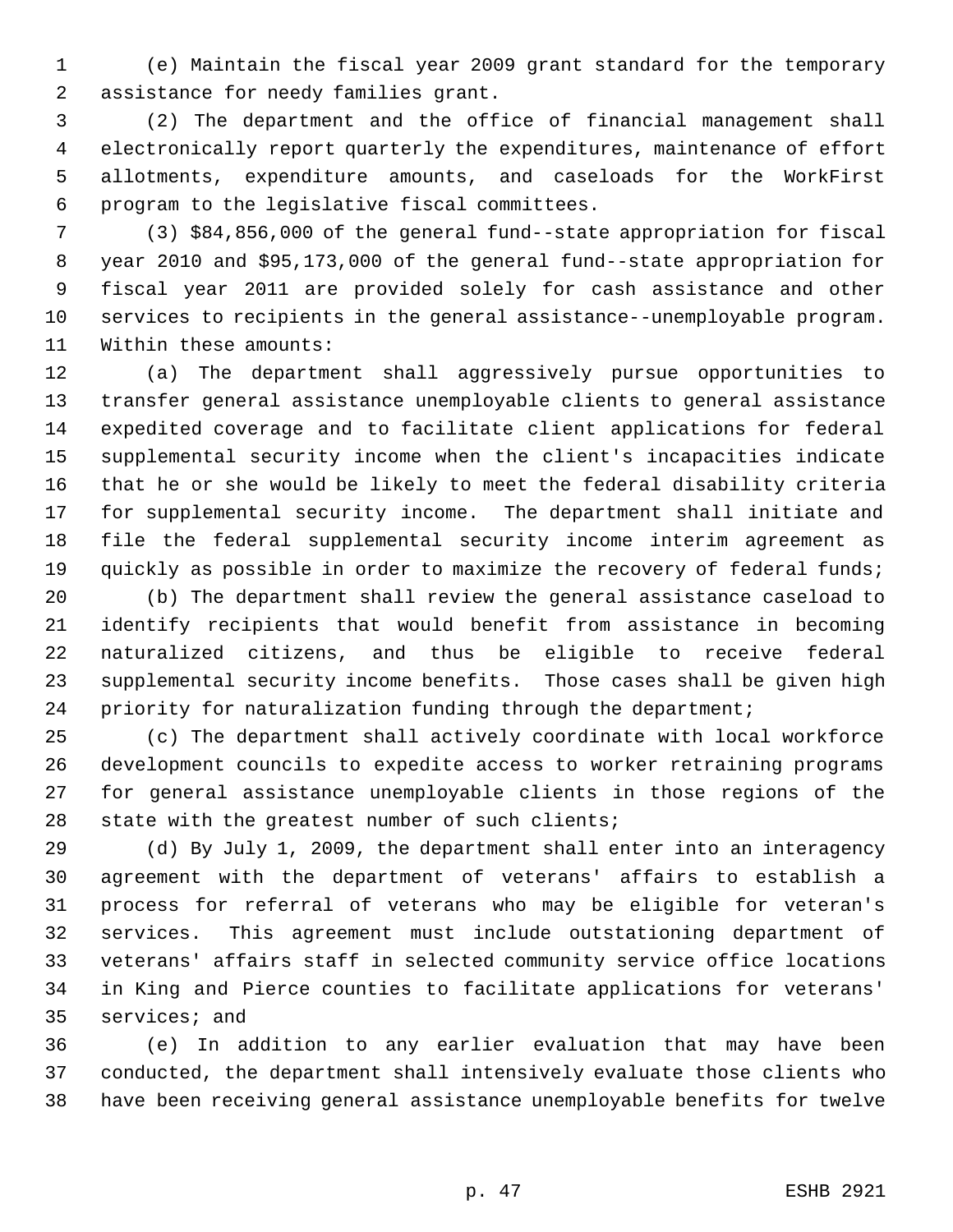months or more as of July 1, 2009, or thereafter, if the available medical and incapacity related evidence indicates that the client is unlikely to meet the disability standard for federal supplemental security income benefits. The evaluation shall identify services necessary to eliminate or minimize barriers to employment, including mental health treatment, substance abuse treatment and vocational rehabilitation services. The department shall expedite referrals to chemical dependency treatment, mental health and vocational rehabilitation services for these clients.

 (f) The appropriations in this subsection reflect a change in the earned income disregard policy for general assistance unemployable clients. It is the intent of the legislature that the department shall adopt the temporary assistance for needy families earned income policy for general assistance unemployable.

15  $((+5))$   $(4)$  \$750,000 of the general fund--state appropriation for fiscal year 2010 and \$750,000 of the general fund--state appropriation for fiscal year 2011 are provided solely for naturalization services.

 $((\text{(+6)}))$  (5)(a) \$3,550,000 of the general fund--state appropriation for fiscal year 2010 is provided solely for refugee employment services, of which \$2,650,000 is provided solely for the department to pass through to statewide refugee assistance organizations for limited English proficiency pathway services; and \$3,550,000 of the general fund--state appropriation for fiscal year 2011 is provided solely for refugee employment services, of which \$2,650,000 is provided solely for the department to pass through to statewide refugee assistance organizations for limited English proficiency pathway services.

 (b) The legislature intends that the appropriation in this subsection for the 2009-11 fiscal biennium will maintain funding for refugee programs at a level at least equal to expenditures on these programs in the 2007-09 fiscal biennium.

 $((+7))$  (6) The appropriations in this section reflect reductions in the appropriations for the economic services administration's administrative expenses. It is the intent of the legislature that these reductions shall be achieved, to the greatest extent possible, by reducing those administrative costs that do not affect direct client services or direct service delivery or program.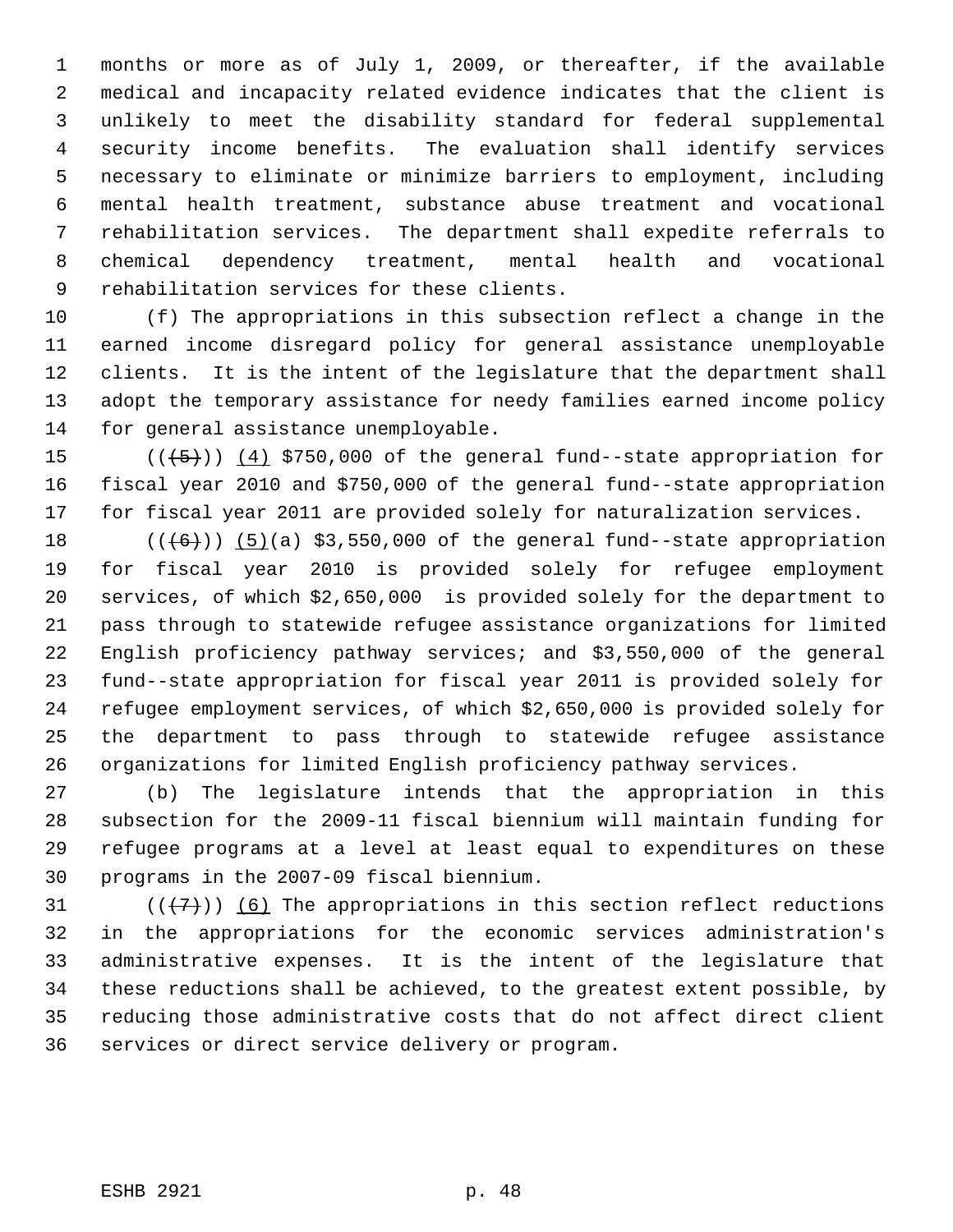**Sec. 207.** 2009 c 564 s 208 (uncodified) is amended to read as follows: **FOR THE DEPARTMENT OF SOCIAL AND HEALTH SERVICES--ALCOHOL AND SUBSTANCE ABUSE PROGRAM** 5 General Fund--State Appropriation (FY 2010) . . . . . . ((\$82,117,000))  $\frac{$82,028,000}{ }$ 7 General Fund--State Appropriation (FY 2011) . . . . . . ((\$84,772,000)) 8 \$84,682,000 \$84,682,000 9 General Fund--Federal Appropriation . . . . . . . . ((\$145,671,000)) \$145,604,000 11 General Fund--Private/Local Appropriation . . . . . . . . \$2,719,000 Criminal Justice Treatment Account--State 13 Appropriation . . . . . . . . . . . . . . . . . . \$17,747,000 Problem Gambling Account--State Appropriation . . . . . . . \$1,459,000 15 TOTAL APPROPRIATION . . . . . . . . . . . . ((\$<del>334,485,000</del>)) 16 \$334,239,000

 The appropriations in this section are subject to the following conditions and limitations:

 (1) Within the amounts appropriated in this section, the department may contract with the University of Washington and community-based providers for the provision of the parent-child assistance program. For all contractors, indirect charges for administering the program shall not exceed ten percent of the total contract amount.

 (2) Within the amounts appropriated in this section, the department shall continue to provide for chemical dependency treatment services for adult medicaid eligible and general assistance-unemployable patients.

 (3) In addition to other reductions, the appropriations in this section reflect reductions targeted specifically to state government administrative costs. These administrative reductions shall be achieved, to the greatest extent possible, by reducing those administrative costs that do not affect direct client services or direct service delivery or programs.

 **Sec. 208.** 2009 c 564 s 209 (uncodified) is amended to read as follows:

**FOR THE DEPARTMENT OF SOCIAL AND HEALTH SERVICES--MEDICAL ASSISTANCE**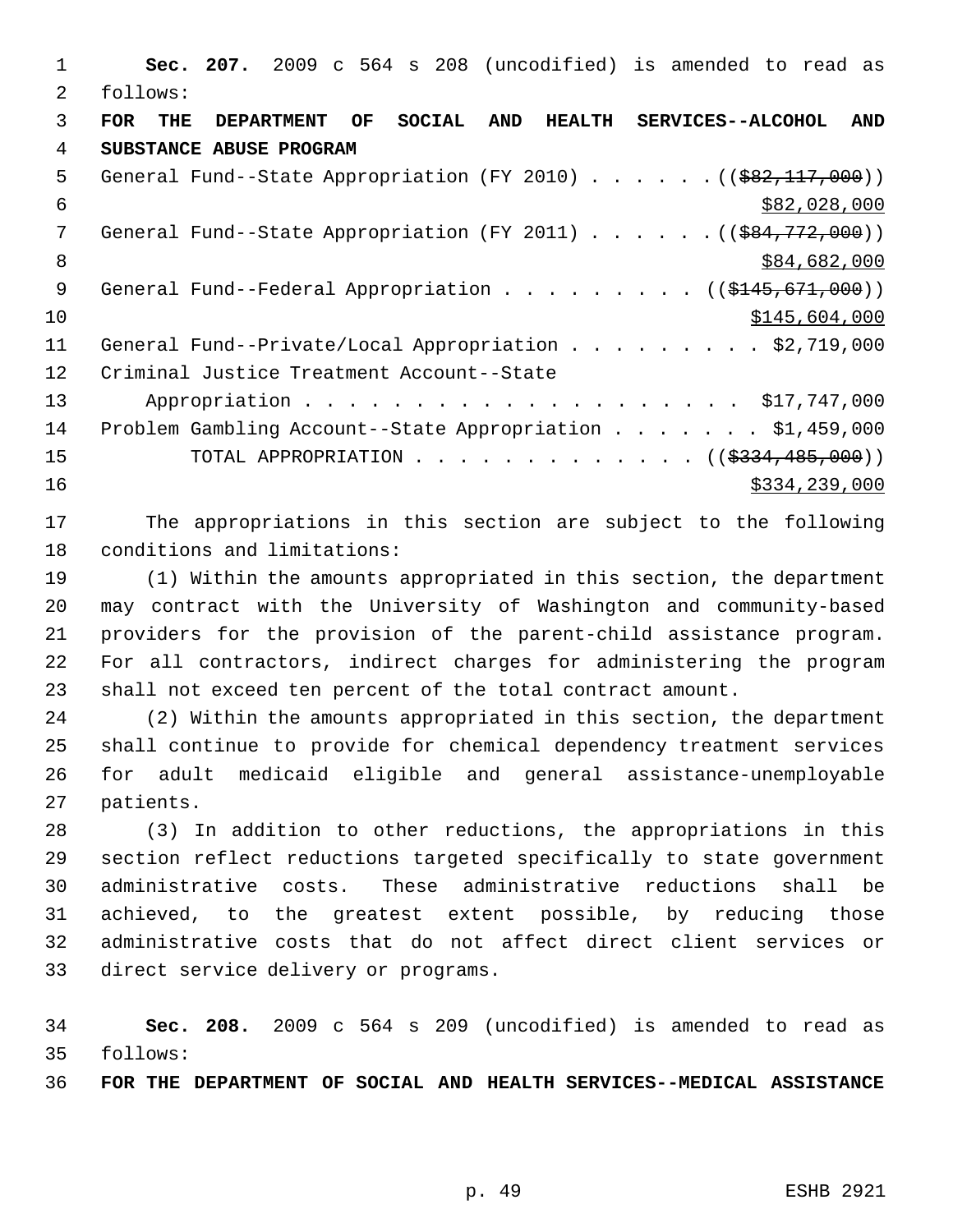**PROGRAM** 2 General Fund--State Appropriation (FY 2010) . . . . ((\$1,597,387,000))  $3 \hspace{2.5cm}$   $\frac{1}{3}$ ,598,043,000 4 General Fund--State Appropriation (FY 2011) . . . . ((\$1,984,797,000))  $5 - 5$   $\frac{1}{2}$ ,985,797,000 6 General Fund--Federal Appropriation . . . . . . .  $($   $($ \$5,210,672,000)) \$5,212,855,000 8 General Fund--Private/Local Appropriation . . . . . . . . . \$12,903,000 Emergency Medical Services and Trauma Care Systems 10 Trust Account--State Appropriation . . . . . . . . . \$15,076,000 Tobacco Prevention and Control Account-- 12 State Appropriation . . . . . . . . . . . . . . . . . \$3,766,000 13 TOTAL APPROPRIATION . . . . . . . . . . . . ((\$8,824,601,000)) \$8,828,440,000

 The appropriations in this section are subject to the following conditions and limitations:

 (1) Based on quarterly expenditure reports and caseload forecasts, if the department estimates that expenditures for the medical assistance program will exceed the appropriations, the department shall take steps including but not limited to reduction of rates or elimination of optional services to reduce expenditures so that total program costs do not exceed the annual appropriation authority.

 (2) In determining financial eligibility for medicaid-funded services, the department is authorized to disregard recoveries by Holocaust survivors of insurance proceeds or other assets, as defined in RCW 48.104.030.

 (3) The legislature affirms that it is in the state's interest for Harborview medical center to remain an economically viable component of the state's health care system.

 (4) When a person is ineligible for medicaid solely by reason of residence in an institution for mental diseases, the department shall provide the person with the same benefits as he or she would receive if eligible for medicaid, using state-only funds to the extent necessary.

 (5) In accordance with RCW 74.46.625, \$6,000,000 of the general fund--federal appropriation is provided solely for supplemental payments to nursing homes operated by public hospital districts. The public hospital district shall be responsible for providing the required nonfederal match for the supplemental payment, and the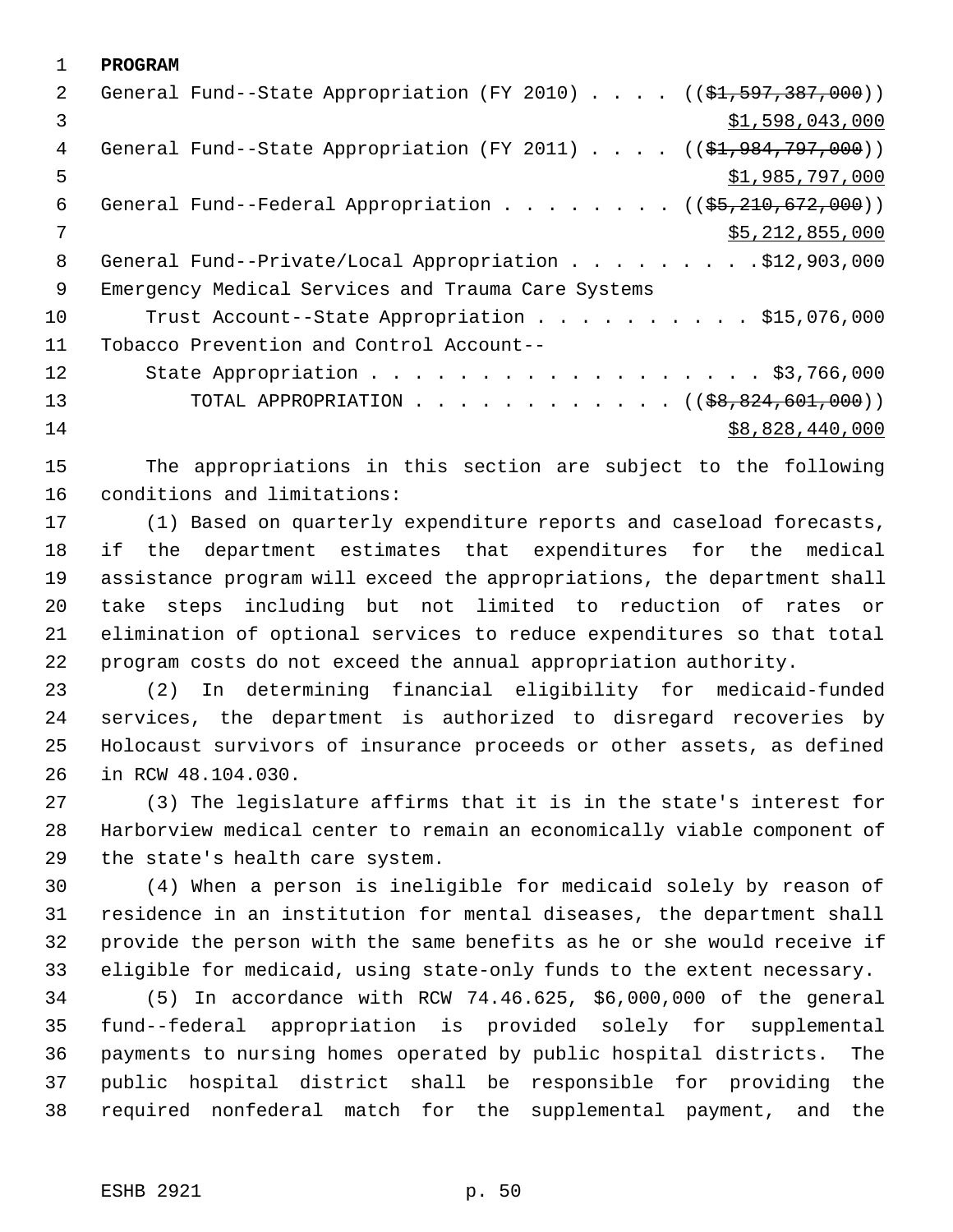payments shall not exceed the maximum allowable under federal rules. It is the legislature's intent that the payments shall be supplemental to and shall not in any way offset or reduce the payments calculated and provided in accordance with part E of chapter 74.46 RCW. It is the legislature's further intent that costs otherwise allowable for rate- setting and settlement against payments under chapter 74.46 RCW shall not be disallowed solely because such costs have been paid by revenues retained by the nursing home from these supplemental payments. The supplemental payments are subject to retrospective interim and final cost settlements based on the nursing homes' as-filed and final medicare cost reports. The timing of the interim and final cost settlements shall be at the department's discretion. During either the interim cost settlement or the final cost settlement, the department shall recoup from the public hospital districts the supplemental payments that exceed the medicaid cost limit and/or the medicare upper payment limit. The department shall apply federal rules for identifying the eligible incurred medicaid costs and the medicare upper payment limit.

 (6) \$1,110,000 of the general fund--federal appropriation and \$1,105,000 of the general fund--state appropriation for fiscal year 2011 are provided solely for grants to rural hospitals. The department shall distribute the funds under a formula that provides a relatively larger share of the available funding to hospitals that (a) serve a disproportionate share of low-income and medically indigent patients, and (b) have relatively smaller net financial margins, to the extent allowed by the federal medicaid program.

 (7) \$9,818,000 of the general fund--state appropriation for fiscal year 2011, and \$9,865,000 of the general fund--federal appropriation are provided solely for grants to nonrural hospitals. The department shall distribute the funds under a formula that provides a relatively larger share of the available funding to hospitals that (a) serve a disproportionate share of low-income and medically indigent patients, and (b) have relatively smaller net financial margins, to the extent allowed by the federal medicaid program.

 (8) The department shall continue the inpatient hospital certified public expenditures program for the 2009-11 biennium. The program shall apply to all public hospitals, including those owned or operated by the state, except those classified as critical access hospitals or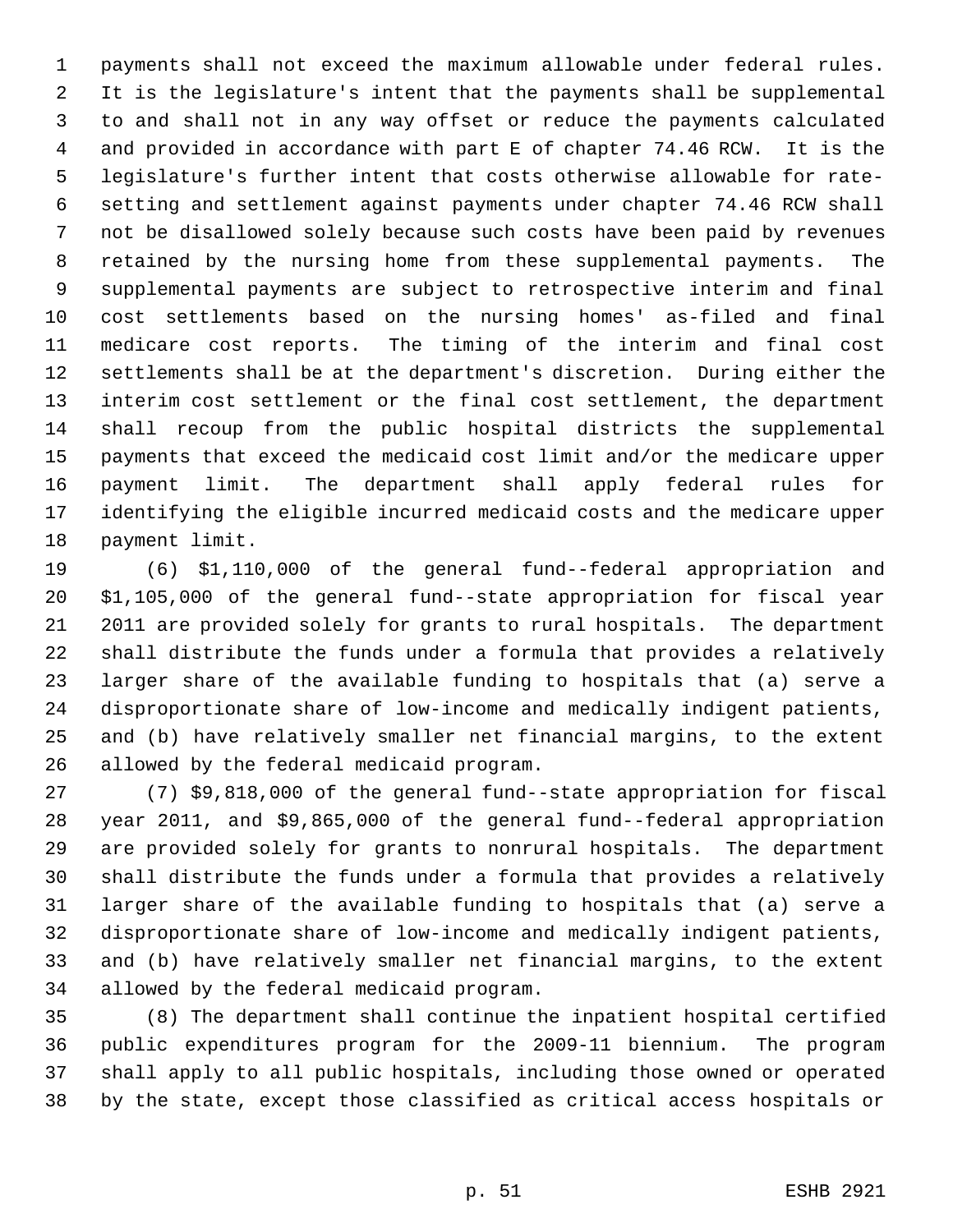state psychiatric institutions. The department shall submit reports to the governor and legislature by November 1, 2009, and by November 1, 2010, that evaluate whether savings continue to exceed costs for this program. If the certified public expenditures (CPE) program in its current form is no longer cost-effective to maintain, the department shall submit a report to the governor and legislature detailing cost-effective alternative uses of local, state, and federal resources as a replacement for this program. During fiscal year 2010 and fiscal year 2011, hospitals in the program shall be paid and shall retain one hundred percent of the federal portion of the allowable hospital cost for each medicaid inpatient fee-for-service claim payable by medical assistance and one hundred percent of the federal portion of the maximum disproportionate share hospital payment allowable under federal regulations. Inpatient medicaid payments shall be established using an allowable methodology that approximates the cost of claims submitted by the hospitals. Payments made to each hospital in the program in each fiscal year of the biennium shall be compared to a baseline amount. The baseline amount will be determined by the total of (a) the inpatient claim payment amounts that would have been paid during the fiscal year had the hospital not been in the CPE program, (b) one half of the indigent assistance disproportionate share hospital payment amounts paid to and retained by each hospital during fiscal year 2005, and (c) all of the other disproportionate share hospital payment amounts paid to and retained by each hospital during fiscal year 2005 to the extent the same disproportionate share hospital programs exist in the 2009-11 biennium. If payments during the fiscal year exceed the hospital's baseline amount, no additional payments will be made to the hospital except the federal portion of allowable disproportionate share hospital payments for which the hospital can certify allowable match. If payments during the fiscal year are less than the baseline amount, the hospital will be paid a state grant equal to the difference between payments during the fiscal year and the applicable baseline amount. Payment of the state grant shall be made in the applicable fiscal year and distributed in monthly payments. The grants will be recalculated and redistributed as the baseline is updated during the fiscal year. The grant payments are subject to an interim settlement within eleven months after the end of the fiscal year. A final settlement shall be performed. To the extent that either settlement determines that a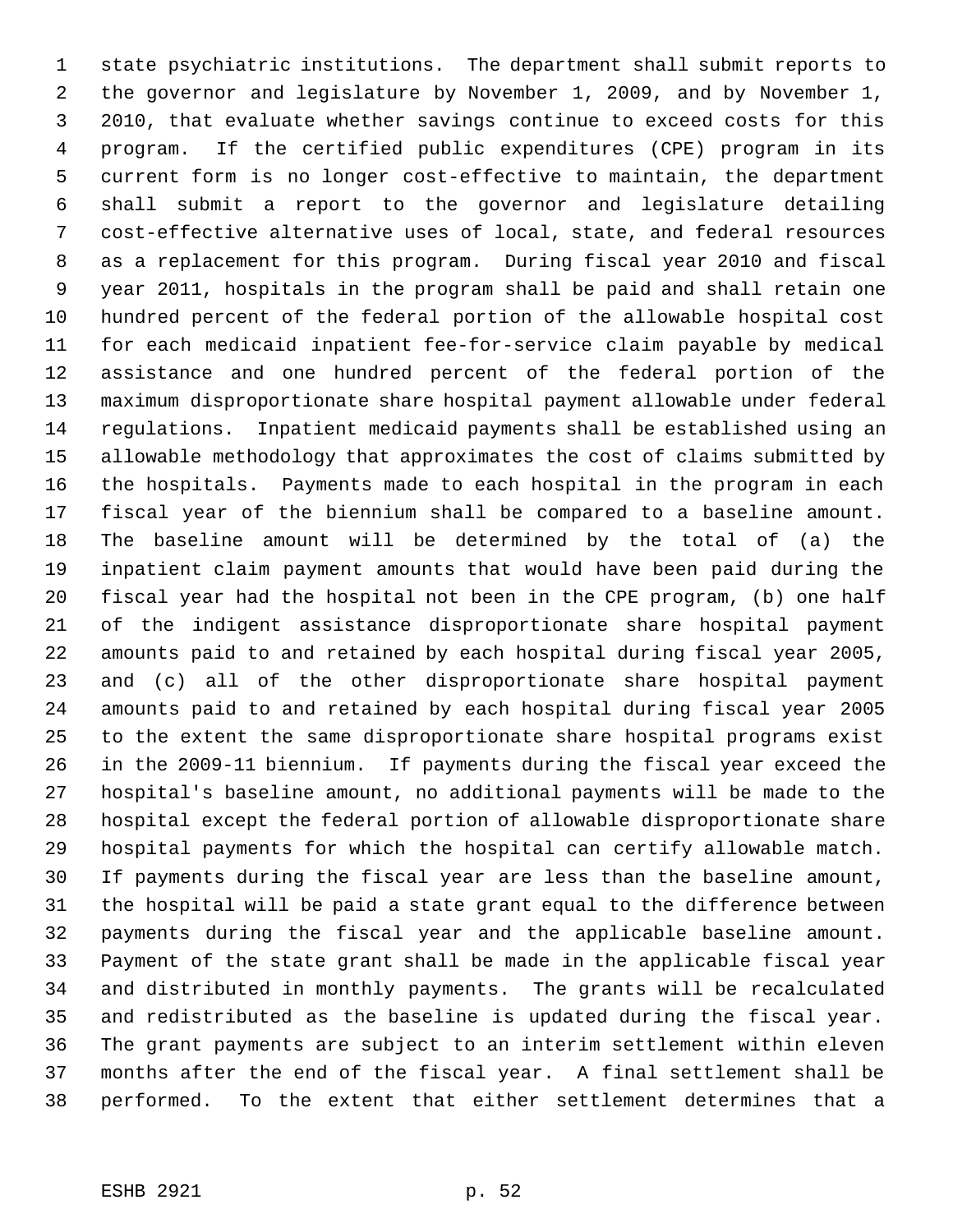hospital has received funds in excess of what it would have received as described in this subsection, the hospital must repay the excess amounts to the state when requested. \$6,570,000 of the general fund-- state appropriation for fiscal year 2010, which is appropriated in section 204(1) of this act, and \$1,500,000 of the general fund--state appropriation for fiscal year 2011, which is appropriated in section 204(1) of this act, are provided solely for state grants for the participating hospitals. Sufficient amounts are appropriated in this section for the remaining state grants for the participating hospitals.

 (9) The department is authorized to use funds appropriated in this section to purchase goods and supplies through direct contracting with vendors when the department determines it is cost-effective to do so.

13 (( $(12)$ )) (10) \$93,000 of the general fund--state appropriation for fiscal year 2010 and \$93,000 of the general fund--federal appropriation are provided solely for the department to pursue a federal Medicaid waiver pursuant to Second Substitute Senate Bill No. 5945 (Washington health partnership plan). If the bill is not enacted by June 30, 2009, the amounts provided in this subsection shall lapse.

19 (((13))) (11) The department shall require managed health care systems that have contracts with the department to serve medical assistance clients to limit any reimbursements or payments the systems make to providers not employed by or under contract with the systems to no more than the medical assistance rates paid by the department to providers for comparable services rendered to clients in the fee-for-service delivery system.

26 (( $(16)$ )) (12) A maximum of \$166,875,000 of the general fund--state appropriation and \$38,389,000 of the general fund--federal appropriation may be expended in the fiscal biennium for the general assistance-unemployable medical program, and these amounts are provided solely for this program. Of these amounts, \$10,749,000 of the general fund--state appropriation for fiscal year 2010 and \$10,892,000 of the general fund--federal appropriation are provided solely for payments to hospitals for providing outpatient services to low income patients who are recipients of general assistance-unemployable. Pursuant to RCW 74.09.035, the department shall not expend for the general assistance medical care services program any amounts in excess of the amounts provided in this subsection.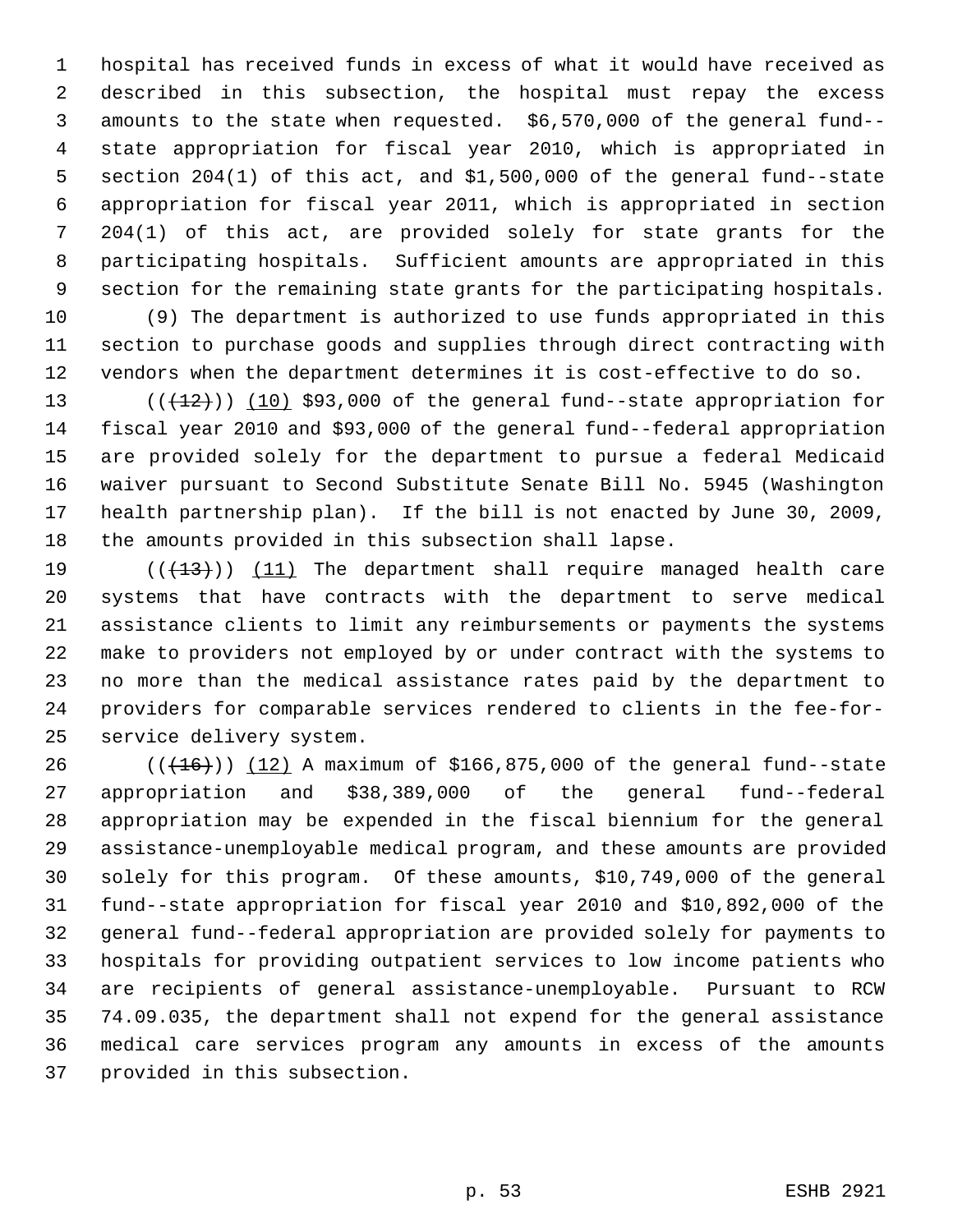(( $\left(\frac{17}{17}\right)$ ) (13) If the department determines that it is feasible within the amounts provided in subsection (16) of this section, and without the loss of federal disproportionate share hospital funds, the department shall contract with the carrier currently operating a managed care pilot project for the provision of medical care services to general assistance-unemployable clients. Mental health services shall be included in the services provided through the managed care system. If the department determines that it is feasible, effective October 1, 2009, in addition to serving clients in the pilot counties, the carrier shall expand managed care services to clients residing in at least the following counties: Spokane, Yakima, Chelan, Kitsap, and Cowlitz. If the department determines that it is feasible, the carrier shall complete implementation into the remaining counties. Total per person costs to the state, including outpatient and inpatient services and any additional costs due to stop loss agreements, shall not exceed the per capita payments projected for the general assistance- unemployable eligibility category, by fiscal year, in the February 2009 medical assistance expenditures forecast. The department, in collaboration with the carrier, shall seek to improve the transition rate of general assistance clients to the federal supplemental security income program.

 $((+18))$   $(14)$  The department shall evaluate the impact of the use of a managed care delivery and financing system on state costs and outcomes for general assistance medical clients. Outcomes measured shall include state costs, utilization, changes in mental health status and symptoms, and involvement in the criminal justice system.

 $((+19))$   $(15)$  The department shall report to the governor and the fiscal committees of the legislature by June 1, 2010, on its progress toward achieving a twenty percentage point increase in the generic prescription drug utilization rate.

31  $((+20))$   $(16)$  State funds shall not be used by hospitals for advertising purposes.

 $((+21))$   $(17)$  The department shall seek a medicaid state plan amendment to create a professional services supplemental payment program for University of Washington medicine professional providers no later than July 1, 2009. The department shall apply federal rules for identifying the shortfall between current fee-for-service medicaid payments to participating providers and the applicable federal upper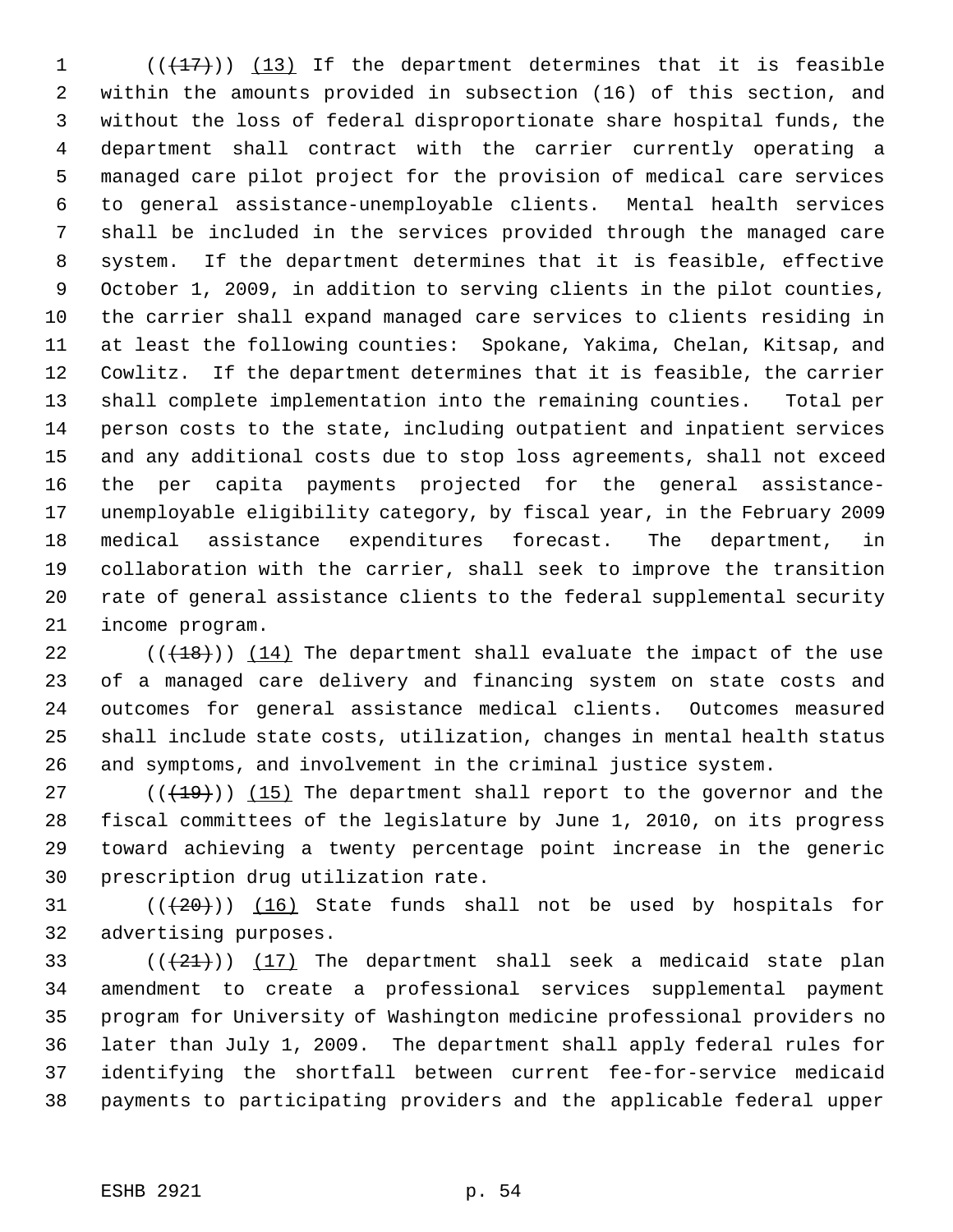payment limit. Participating providers shall be solely responsible for providing the local funds required to obtain federal matching funds. Any incremental costs incurred by the department in the development, implementation, and maintenance of this program will be the responsibility of the participating providers. Participating providers will retain the full amount of supplemental payments provided under this program, net of any potential costs for any related audits or litigation brought against the state. The department shall report to the governor and the legislative fiscal committees on the prospects for expansion of the program to other qualifying providers as soon as feasibility is determined but no later than December 31, 2009. The report will outline estimated impacts on the participating providers, the procedures necessary to comply with federal guidelines, and the administrative resource requirements necessary to implement the program. The department will create a process for expansion of the program to other qualifying providers as soon as it is determined feasible by both the department and providers but no later than June 30, 2010.

 $((+22))$   $(18)$  \$9,350,000 of the general fund--state appropriation for fiscal year 2010, \$8,313,000 of the general fund--state appropriation for fiscal year 2011, and \$20,371,000 of the general fund--federal appropriation are provided solely for development and implementation of a replacement system for the existing medicaid management information system. The amounts provided in this subsection are conditioned on the department satisfying the requirements of section 902 of this act.

 $((+23))$   $(19)$  \$506,000 of the general fund--state appropriation for fiscal year 2011 and \$657,000 of the general fund--federal appropriation are provided solely for the implementation of Second Substitute House Bill No. 1373 (children's mental health). If the bill is not enacted by June 30, 2009, the amounts provided in this subsection shall lapse.

33 ( $(\frac{24}{2})$ ) (20) Pursuant to 42 U.S.C. Sec. 1396(a)(25), the department shall pursue insurance claims on behalf of medicaid children served through its in-home medically intensive child program under WAC 388-551-3000. The department shall report to the Legislature by December 31, 2009, on the results of its efforts to recover such claims.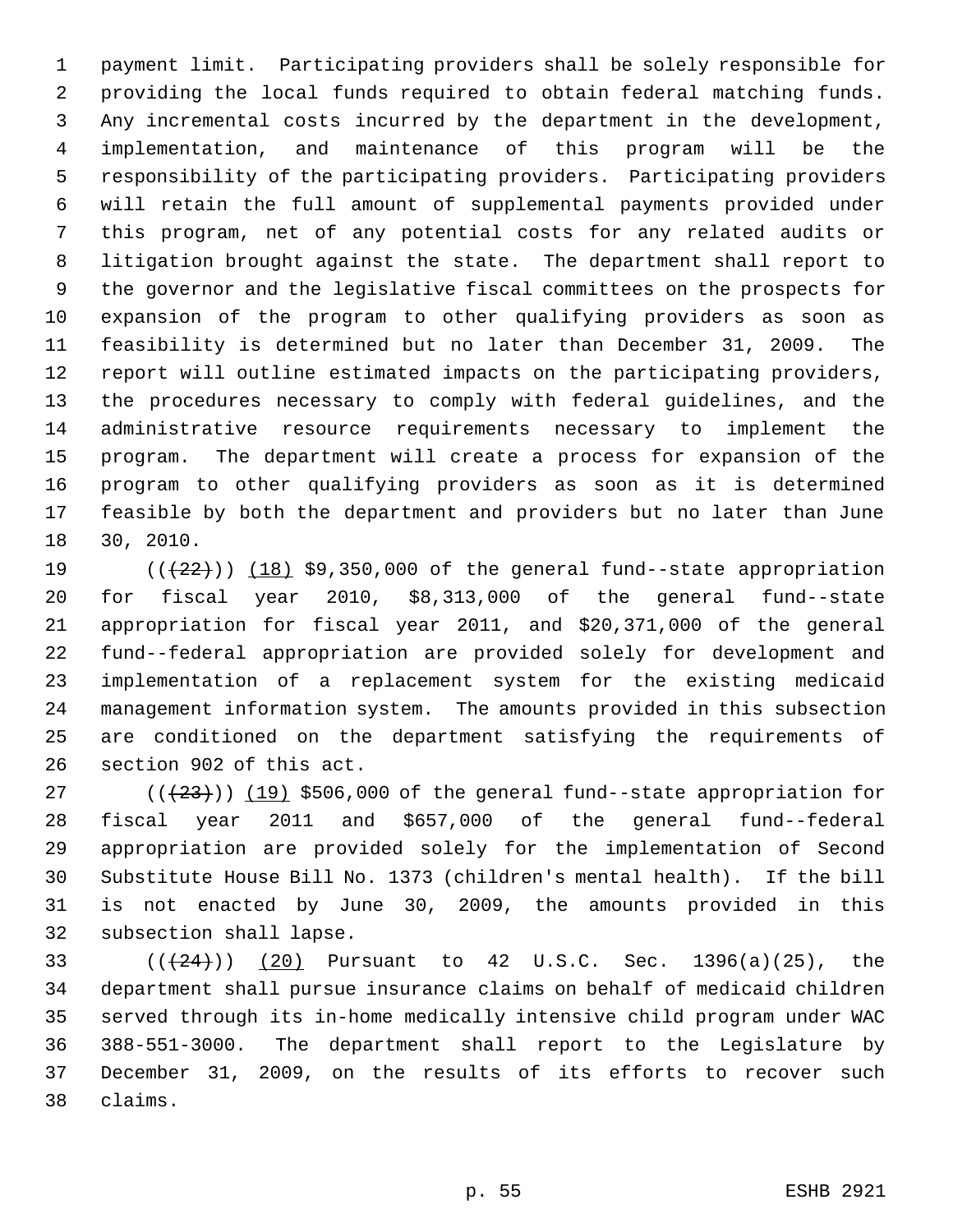( $(\frac{25}{1})$ ) (21) The department may, on a case-by-case basis and in the best interests of the child, set payment rates for medically intensive home care services to promote access to home care as an alternative to hospitalization. Expenditures related to these increased payments shall not exceed the amount the department would otherwise pay for hospitalization for the child receiving medically intensive home care services.

 $((+26))$   $(22)$  \$425,000 of the general fund--state appropriation for fiscal year 2010, \$425,000 of the general fund--state appropriation for fiscal year 2011, and \$1,580,000 of the general fund--federal appropriation are provided solely to continue children's health coverage outreach and education efforts under RCW 74.09.470. These efforts shall rely on existing relationships and systems developed with local public health agencies, health care providers, public schools, the women, infants, and children program, the early childhood education and assistance program, child care providers, newborn visiting nurses, and other community-based organizations. The department shall seek public-private partnerships and federal funds that are or may become available to provide on-going support for outreach and education efforts under the federal children's health insurance program reauthorization act of 2009.

 $((+27))$  (23) The department, in conjunction with the office of financial management, shall reduce outpatient and inpatient hospital rates and implement a prorated inpatient payment policy. In determining the level of reductions needed, the department shall include in its calculations services paid under fee-for-service, managed care, and certified public expenditure payment methods; but reductions shall not apply to payments for psychiatric inpatient services or payments to critical access hospitals.

 $((+28))$   $(24)$  The department will pursue a competitive procurement process for antihemophilic products, emphasizing evidence-based medicine and protection of patient access without significant disruption in treatment.

 (( $(29)$ )) (25) The department will pursue several strategies towards reducing pharmacy expenditures including but not limited to increasing generic prescription drug utilization by 20 percentage points and promoting increased utilization of the existing mail-order pharmacy program.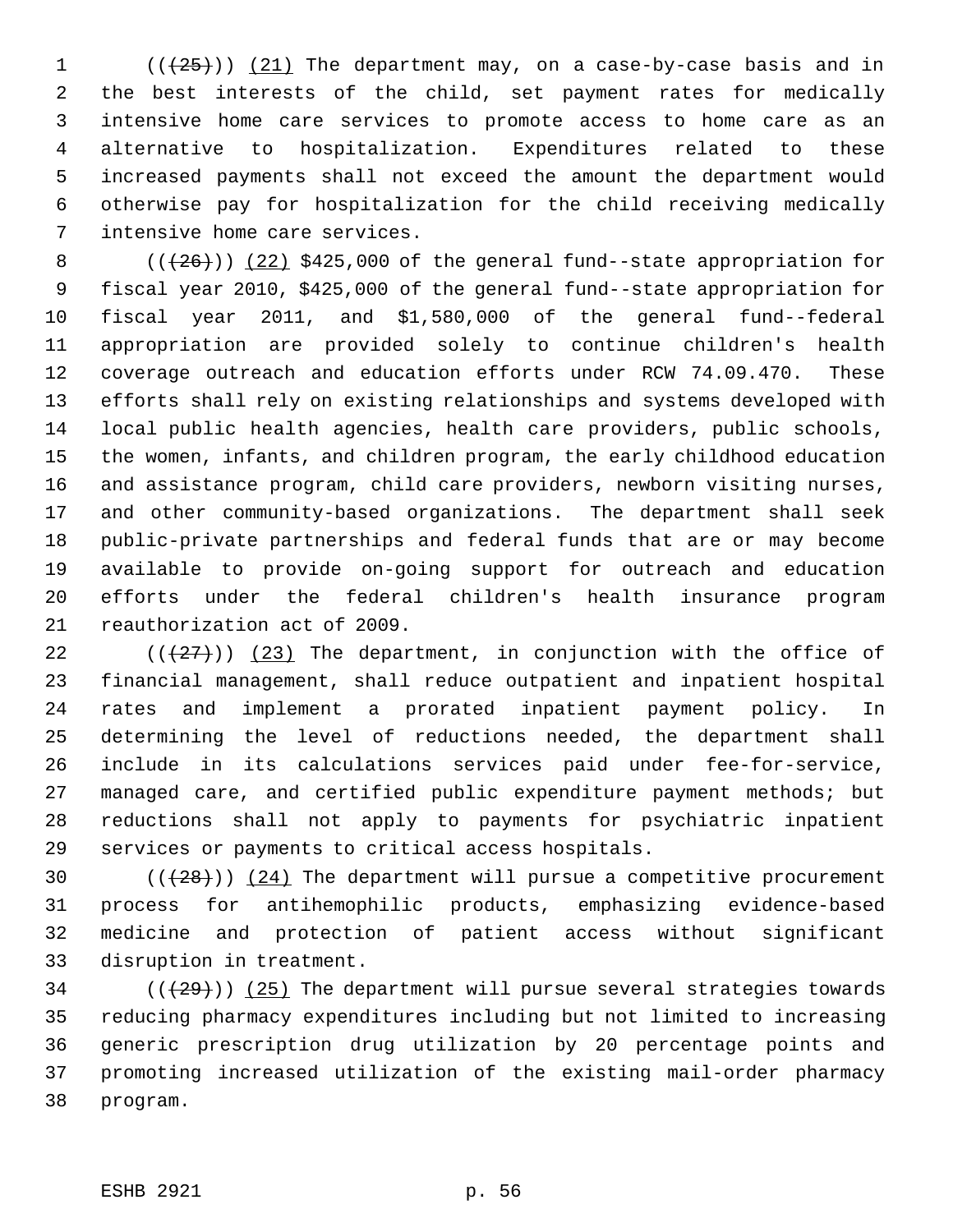1 (( $(30)$ )) (26) The department shall reduce reimbursement for over- the-counter medications while maintaining reimbursement for those over- the-counter medications that can replace more costly prescription medications.

 $((+31))$   $(27)$  The department shall seek public-private partnerships and federal funds that are or may become available to implement health information technology projects under the federal American recovery and reinvestment act of 2009.

9 (( $\left(\frac{1}{32}\right)$ ) (28) The department shall target funding for maternity support services towards pregnant women with factors that lead to higher rates of poor birth outcomes, including hypertension, a preterm or low birth weight birth in the most recent previous birth, a cognitive deficit or developmental disability, substance abuse, severe mental illness, unhealthy weight or failure to gain weight, tobacco use, or African American or Native American race.

 $((+34))$   $(29)$  \$79,000 of the general fund--state appropriation for fiscal year 2010 and \$53,000 of the general fund--federal appropriation are provided solely to implement Substitute House Bill No. 1845 (medical support obligations).

 $((+35))$   $(30)$  \$63,000 of the general fund--state appropriation for fiscal year 2010, \$583,000 of the general fund--state appropriation for fiscal year 2011, and \$864,000 of the general fund--federal appropriation are provided solely to implement Engrossed House Bill No. 2194 (extraordinary medical placement for offenders). The department shall work in partnership with the department of corrections to identify services and find placements for offenders who are released through the extraordinary medical placement program. The department shall collaborate with the department of corrections to identify and track cost savings to the department of corrections, including medical cost savings, and to identify and track expenditures incurred by the aging and disability services program for community services and by the medical assistance program for medical expenses. A joint report regarding the identified savings and expenditures shall be provided to the office of financial management and the appropriate fiscal committees of the legislature by November 30, 2010. If this bill is not enacted by June 30, 2009, the amounts provided in this subsection shall lapse.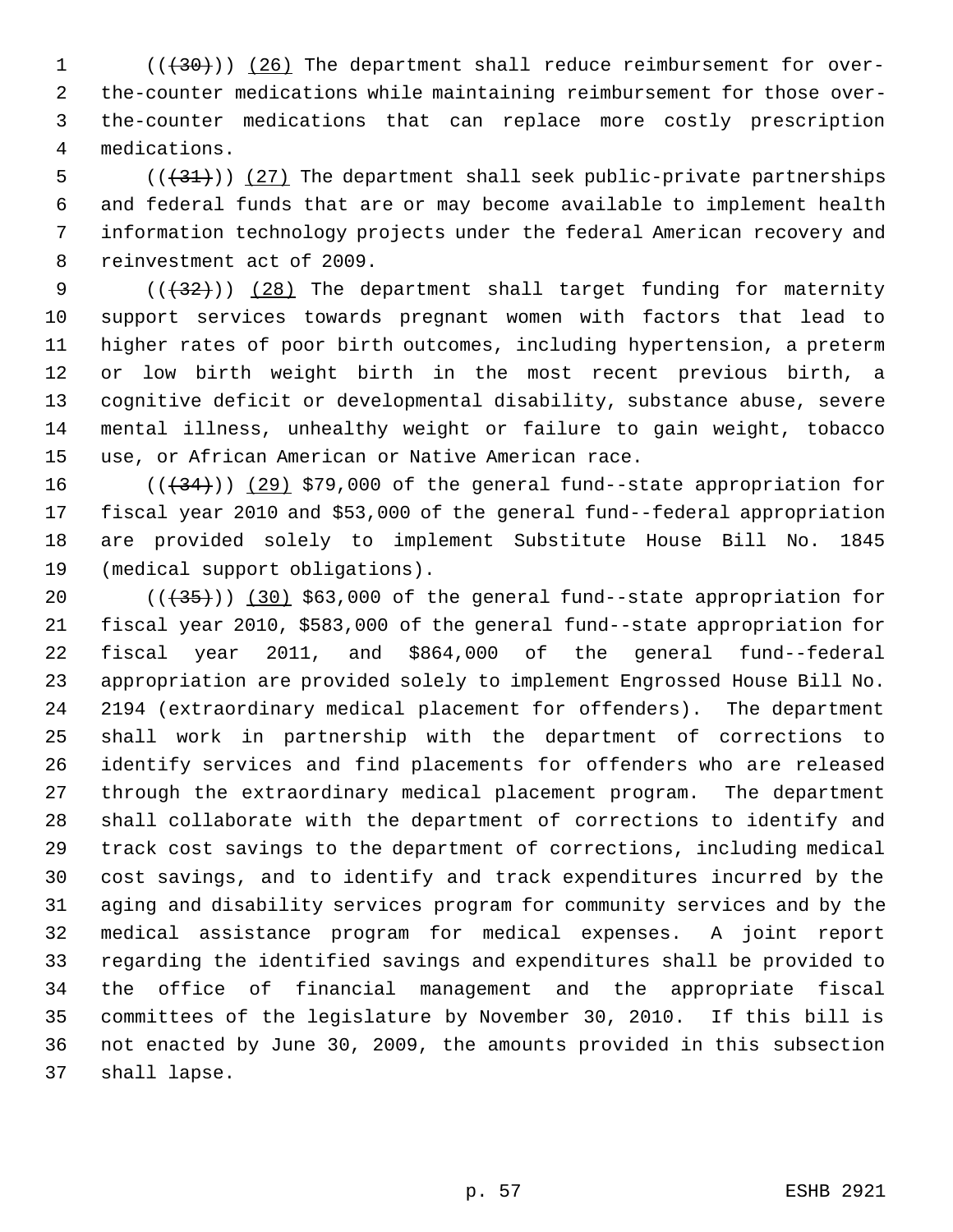1 (( $(36)$ )) (31) Sufficient amounts are provided in this section to provide full benefit dual eligible beneficiaries with medicare part D prescription drug copayment coverage in accordance with RCW 74.09.520.

 **Sec. 209.** 2009 c 564 s 210 (uncodified) is amended to read as follows: **FOR THE DEPARTMENT OF SOCIAL AND HEALTH SERVICES--VOCATIONAL REHABILITATION PROGRAM** 8 General Fund--State Appropriation (FY 2010) . . . . . . ((\$10,452,000)) \$10,451,000 10 General Fund--State Appropriation (FY 2011) . . . . . . ((\$10,127,000))  $$10,125,000$ 12 General Fund--Federal Appropriation . . . . . . . . . . ((\$83,553,000)) \$83,534,000 Telecommunications Devices for the Hearing and 15 Speech Impaired--State Appropriation . . . . . . . . . \$1,979,000 16 TOTAL APPROPRIATION . . . . . . . . . . . . ((\$<del>106,111,000</del>)) \$106,089,000

 The appropriations in this section are subject to the following conditions and limitations: The vocational rehabilitation program shall coordinate closely with the economic services program to serve general assistance unemployable clients who are referred for eligibility determination and vocational rehabilitation services, and shall make every effort, within the requirements of the federal rehabilitation act of 1973, to serve these clients.

 **Sec. 210.** 2009 c 564 s 211 (uncodified) is amended to read as follows: **FOR THE DEPARTMENT OF SOCIAL AND HEALTH SERVICES--SPECIAL COMMITMENT PROGRAM** 29 General Fund--State Appropriation (FY 2010) . . . . . . ((\$54,027,000))  $\frac{1}{20}$  \$49,818,000 31 General Fund--State Appropriation (FY 2011) . . . . . . ((\$53,137,000)) \$47,259,000 33 TOTAL APPROPRIATION . . . . . . . . . . . . . ((\$107,164,000)) \$97,077,000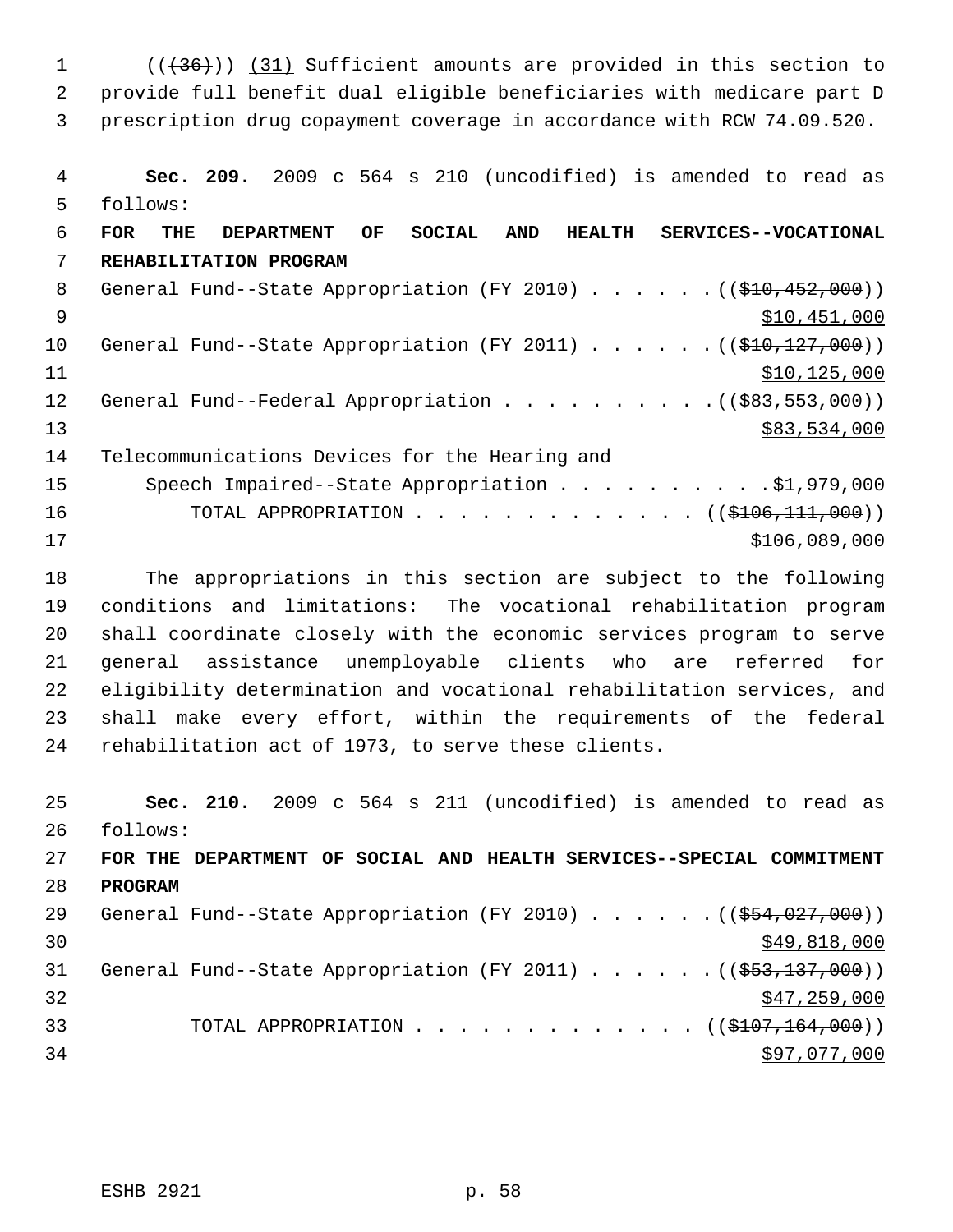|               | Sec. 211. 2009 c 564 s 212 (uncodified) is amended to read as                     |
|---------------|-----------------------------------------------------------------------------------|
| $\mathcal{L}$ | follows:                                                                          |
| 3             | FOR THE DEPARTMENT OF SOCIAL AND HEALTH SERVICES--ADMINISTRATION AND              |
| 4             | SUPPORTING SERVICES PROGRAM                                                       |
| 5             | General Fund--State Appropriation (FY 2010) $($ $($ $\frac{24}{534}, 549, 000)$ ) |
| 6             | \$34,425,000                                                                      |
| 7             | General Fund--State Appropriation (FY 2011) $($ $($ \$34,843,000))                |
| 8             | \$34,627,000                                                                      |
| 9             |                                                                                   |
| 10            | \$55,169,000                                                                      |
| 11            | General Fund--Private/Local Appropriation \$1,526,000                             |
| 12            | TOTAL APPROPRIATION ( $(\frac{$126}{,325},000)$ )                                 |
| 13            | \$125,747,000                                                                     |

 The appropriations in this section are subject to the following conditions and limitations: In addition to other reductions, the appropriations in this section reflect reductions targeted specifically to state government administrative costs. These administrative reductions shall be achieved, to the greatest extent possible, by reducing those administrative costs that do not affect direct client services or direct service delivery or programs.

 (1) \$150,000 of the general fund--state appropriation for fiscal year 2010 and \$150,000 of the general fund--state appropriation for fiscal year 2011 are provided solely for the Washington state mentors program to continue its public-private partnerships to provide technical assistance and training to mentoring programs that serve at-risk youth.

 (2) \$445,000 of the general fund--state appropriation for fiscal year 2010 and \$445,000 of the general fund--state appropriation for fiscal year 2011 are provided solely for funding of the teamchild project through the governor's juvenile justice advisory committee.

 (3) \$178,000 of the general fund--state appropriation for fiscal year 2010 and \$178,000 of the general fund--state appropriation for fiscal year 2011 are provided solely for the juvenile detention alternatives initiative.

 (4) Amounts appropriated in this section reflect a reduction to the family policy council. The family policy council shall reevaluate staffing levels and administrative costs to ensure to the extent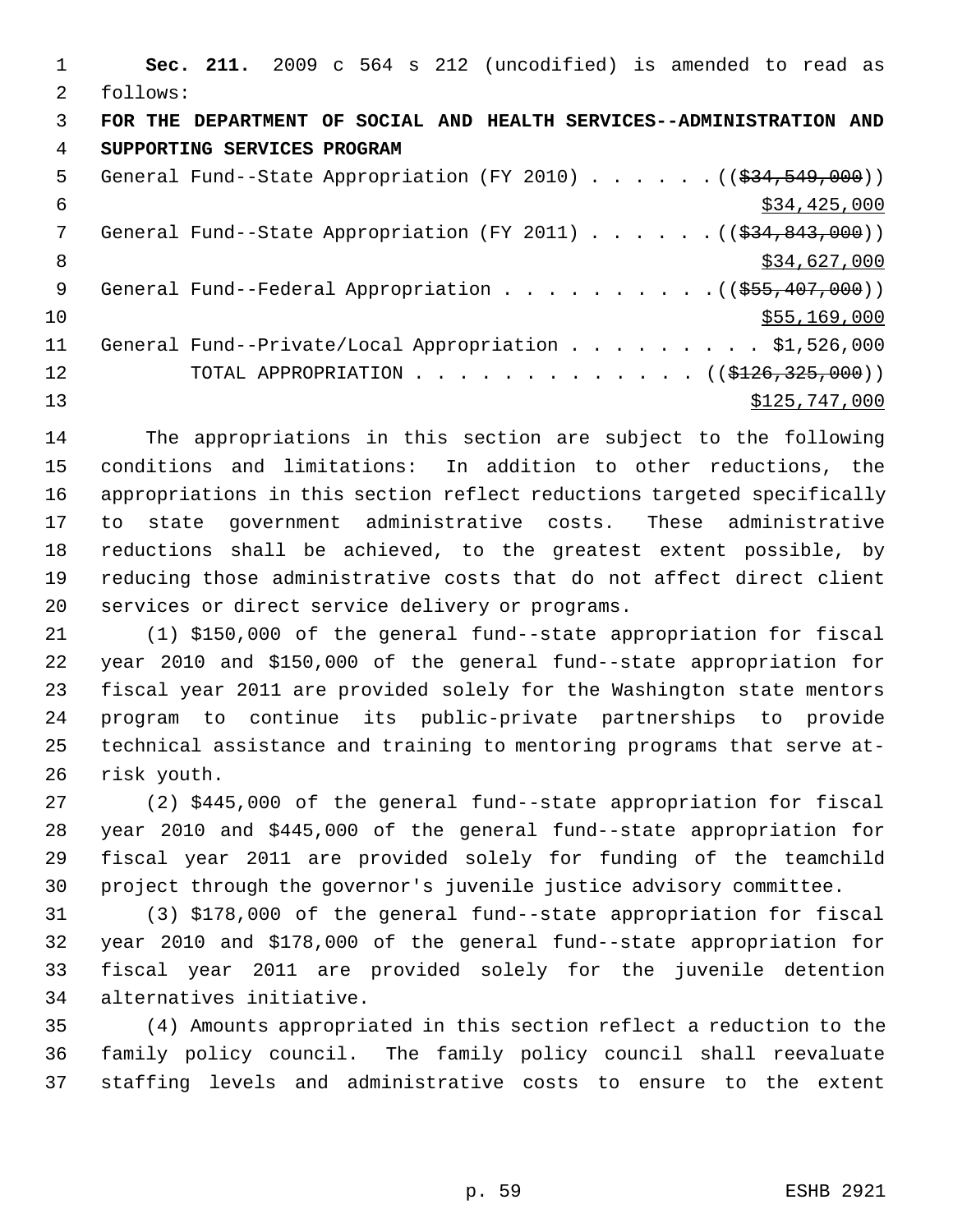possible a maximum ratio of grant moneys provided and administrative costs.

 (5) Amounts appropriated in this section reflect a reduction to the council on children and families. The council on children and families shall reevaluate staffing levels and administrative costs to ensure to the extent possible a maximum ratio of grant moneys provided and administrative costs.

 **Sec. 212.** 2009 c 564 s 215 (uncodified) is amended to read as follows: **FOR THE HUMAN RIGHTS COMMISSION** 11 General Fund--State Appropriation (FY 2010) . . . . . ((\$2,802,000))  $\frac{12}{2}$   $\frac{12}{2}$   $\frac{12}{2}$   $\frac{12}{2}$   $\frac{12}{2}$   $\frac{12}{2}$   $\frac{12}{2}$   $\frac{12}{2}$   $\frac{12}{2}$   $\frac{12}{2}$   $\frac{12}{2}$   $\frac{12}{2}$   $\frac{12}{2}$   $\frac{12}{2}$   $\frac{12}{2}$   $\frac{12}{2}$   $\frac{12}{2}$   $\frac{12}{2}$   $\frac{12}{2}$   $\frac{12}{2}$  13 General Fund--State Appropriation (FY 2011) . . . . . . ((\$2,814,000))

 \$2,533,000 15 General Fund--Federal Appropriation . . . . . . . . . . . \$1,299,000 16 TOTAL APPROPRIATION . . . . . . . . . . . . . ((<del>\$6,915,000</del>)) \$6,470,000

 **Sec. 213.** 2009 c 564 s 219 (uncodified) is amended to read as follows:

**FOR THE INDETERMINATE SENTENCE REVIEW BOARD**

| 21 |  |  |  |  |  | General Fund--State Appropriation (FY 2010) $($ $($ \$1,913,000)) |
|----|--|--|--|--|--|-------------------------------------------------------------------|
| 22 |  |  |  |  |  | \$1,882,000                                                       |
| 23 |  |  |  |  |  | General Fund--State Appropriation (FY 2011) $($ $($ \$1,917,000)) |
| 24 |  |  |  |  |  | \$1,886,000                                                       |
| 25 |  |  |  |  |  | TOTAL APPROPRIATION $($ $(\frac{27}{2}, \frac{830}{100})$         |
| 26 |  |  |  |  |  | \$3,768,000                                                       |

 **Sec. 214.** 2009 c 564 s 222 (uncodified) is amended to read as follows:

**FOR THE DEPARTMENT OF HEALTH**

30 General Fund--State Appropriation (FY 2010) . . . . . ((\$108,879,000)) \$107,413,000 32 General Fund--State Appropriation (FY 2011) . . . . . . ((\$84,169,000)) \$82,806,000 General Fund--Federal Appropriation . . . . . . . . . . . \$480,871,000 General Fund--Private/Local Appropriation . . . . . . . . \$138,846,000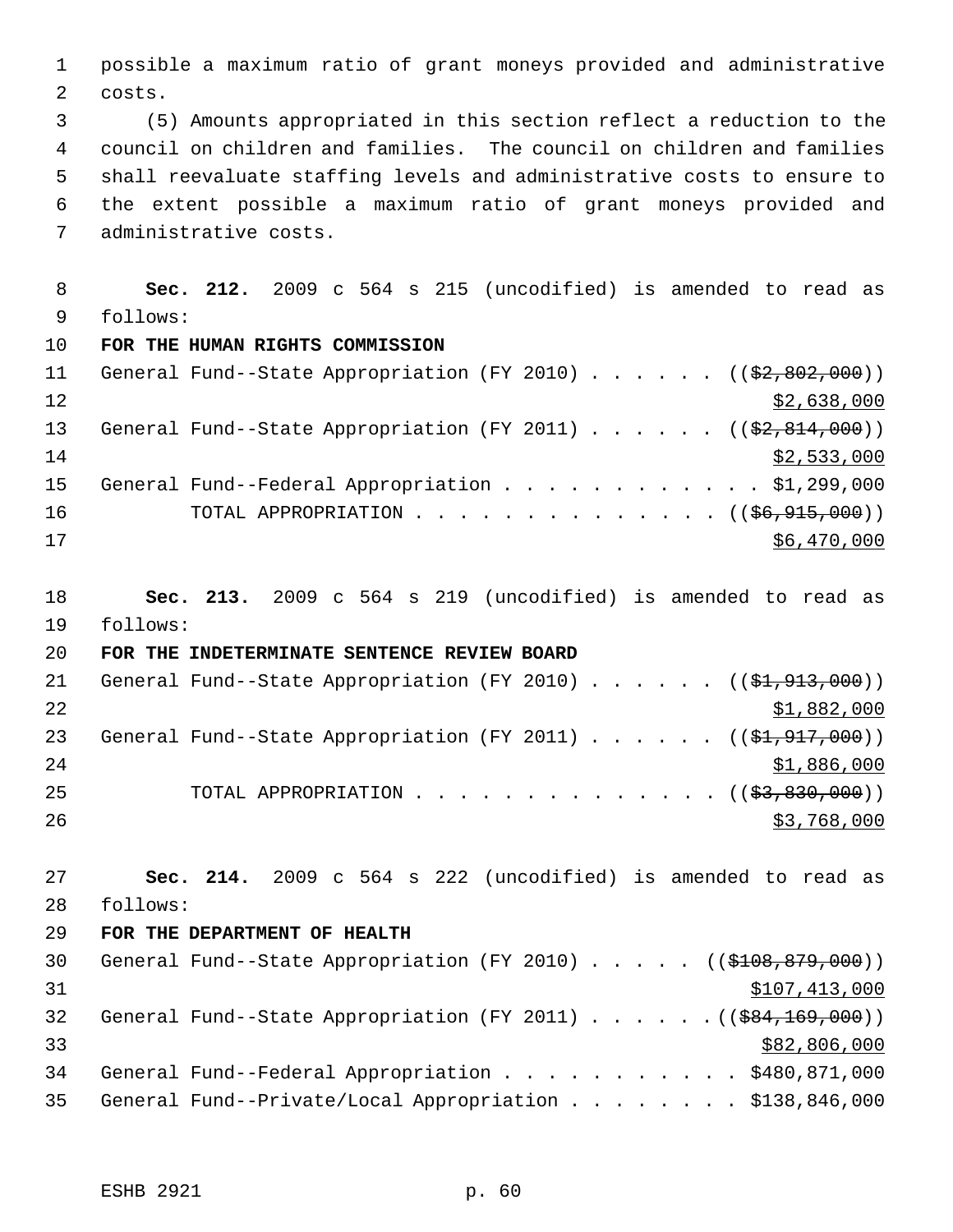| $\mathbf{1}$   | Hospital Data Collection Account--State Appropriation \$326,000      |
|----------------|----------------------------------------------------------------------|
| 2              | Health Professions Account--State Appropriation \$76,218,000         |
| $\mathbf{3}$   | Aquatic Lands Enhancement Account--State Appropriation \$603,000     |
| $\overline{4}$ | Emergency Medical Services and Trauma Care Systems                   |
| 5              | Trust Account--State Appropriation \$13,531,000                      |
| 6              | Safe Drinking Water Account--State Appropriation \$2,723,000         |
| 7              | Drinking Water Assistance Account--Federal                           |
| 8              | Appropriation \$22,817,000                                           |
| $\overline{9}$ | Waterworks Operator Certification--State Appropriation \$1,519,000   |
| 10             | Drinking Water Assistance Administrative Account--                   |
| 11             |                                                                      |
| 12             | State Toxics Control Account--State Appropriation \$3,600,000        |
| 13             | Medical Test Site Licensure Account--State Appropriation \$2,117,000 |
| 14             | Youth Tobacco Prevention Account--State Appropriation \$1,512,000    |
| 15             | Public Health Supplemental Account--Private/Local                    |
| 16             |                                                                      |
| 17             | Accident Account--State Appropriation \$295,000                      |
| 18             | Medical Aid Account--State Appropriation \$48,000                    |
| 19             | Tobacco Prevention and Control Account--                             |
| 20             | State Appropriation $($ $($ $$46, 884, 000)$ $)$                     |
| 21             | \$46,852,000                                                         |
| 22             | Biotoxin Account--State Appropriation \$1,165,000                    |
| 23             | TOTAL APPROPRIATION ( $(\frac{1989}{1000}, \frac{974}{1000})$ )      |
| 24             | \$987,113,000                                                        |
|                |                                                                      |

 The appropriations in this section are subject to the following conditions and limitations:

 (1) The department of health shall not initiate any services that will require expenditure of state general fund moneys unless expressly authorized in this act or other law. The department of health and the state board of health shall not implement any new or amended rules pertaining to primary and secondary school facilities until the rules and a final cost estimate have been presented to the legislature, and the legislature has formally funded implementation of the rules through the omnibus appropriations act or by statute. The department may seek, receive, and spend, under RCW 43.79.260 through 43.79.282, federal moneys not anticipated in this act as long as the federal funding does not require expenditure of state moneys for the program in excess of amounts anticipated in this act. If the department receives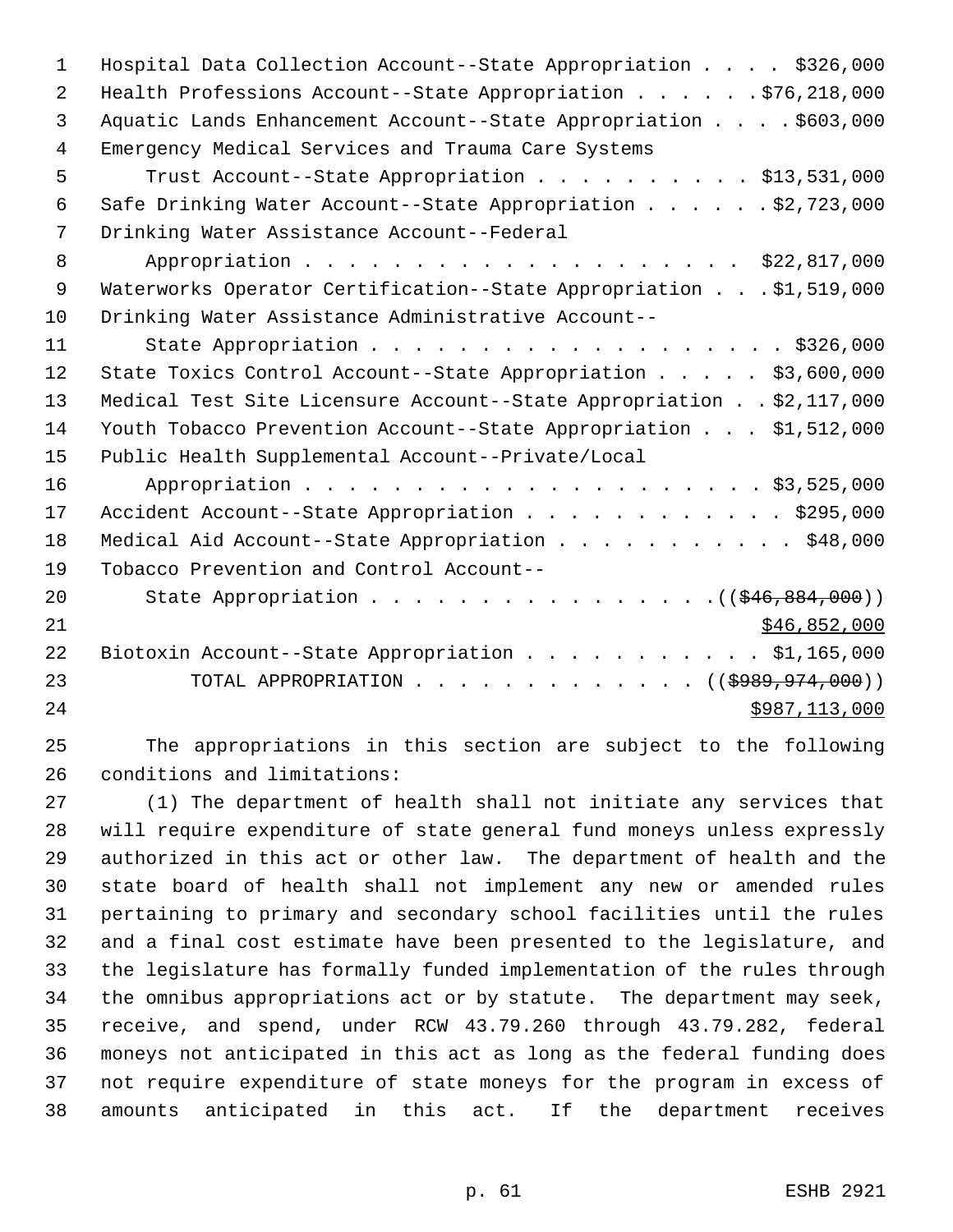unanticipated unrestricted federal moneys, those moneys shall be spent for services authorized in this act or in any other legislation that provides appropriation authority, and an equal amount of appropriated state moneys shall lapse. Upon the lapsing of any moneys under this subsection, the office of financial management shall notify the legislative fiscal committees. As used in this subsection, "unrestricted federal moneys" includes block grants and other funds that federal law does not require to be spent on specifically defined projects or matched on a formula basis by state funds.

 (2) Pursuant to RCW 43.135.055 and RCW 43.70.250, the department is authorized to establish fees by the amount necessary to fully support the cost of activities related to the administration of long-term care worker certification. The department is further authorized to increase fees by the amount necessary to implement the regulatory requirements of the following bills: House Bill No. 1414 (health care assistants), House Bill No. 1740 (dental residency licenses), and House Bill No. 1899 (retired active physician licenses).

 $((+4))$   $(3)$  \$764,000 of the health professions account--state appropriation is provided solely for the medical quality assurance commission to maintain disciplinary staff and associated costs sufficient to reduce the backlog of disciplinary cases and to continue to manage the disciplinary caseload of the commission.

 $((+5))$   $(4)$  \$57,000 of the general fund--state appropriation for fiscal year 2010 and \$58,000 of the general fund--state appropriation for fiscal year 2011 are provided solely for the midwifery licensure and regulatory program to offset a reduction in revenue from fees. There shall be no change to the current annual fees for new or renewed licenses for the midwifery program. The department shall convene the midwifery advisory committee on a quarterly basis to address issues related to licensed midwifery.

 $((+6))$  (5) Funding for the human papillomavirus vaccine shall not be included in the department's universal vaccine purchase program in fiscal year 2010. Remaining funds for the universal vaccine purchase program shall be used to continue the purchase of all other vaccines included in the program until May 1, 2010, or until state funds are exhausted, at which point state funding for the universal vaccine purchase program shall be discontinued. Funds from section 317 of the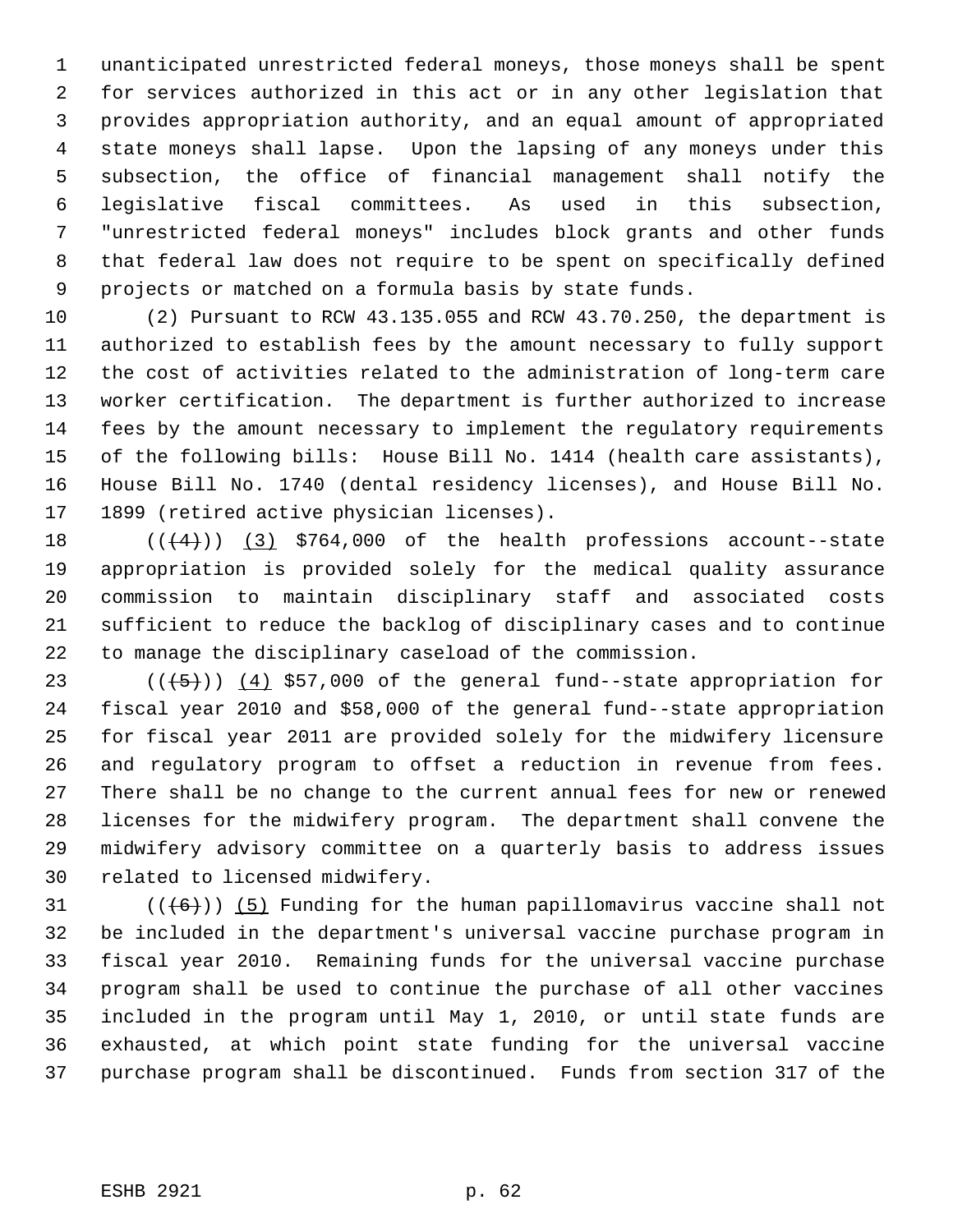federal public health services act direct assistance shall not be used in lieu of state funds.

  $((\overline{7})$  (6) Beginning July 1, 2010, the department, in collaboration with the department of social and health services, shall maximize the use of existing federal funds, including section 317 of the federal public health services act direct assistance as well as federal funds that may become available under the American recovery and reinvestment act, in order to continue to provide immunizations for low-income, nonmedicaid eligible children up to three hundred percent of the federal poverty level in state-sponsored health programs.

 $((\{8\})$  (7) The department shall eliminate outreach activities for the health care directives registry and use the remaining amounts to maintain the contract for the registry and minimal staffing necessary to administer the basic entry functions for the registry.

15  $((+9))$   $(8)$  Funding in this section reflects a temporary reduction of resources for the 2009-11 fiscal biennium for the state board of health to conduct health impact reviews.

18 (( $(410)$ ) (9) Pursuant to RCW 43.135.055 and 43.70.125, the department is authorized to adopt rules to establish a fee schedule to apply to applicants for initial certification surveys of health care facilities for purposes of receiving federal health care program reimbursement. The fees shall only apply when the department has determined that federal funding is not sufficient to compensate the department for the cost of conducting initial certification surveys. The fees for initial certification surveys may be established as follows: Up to \$1,815 for ambulatory surgery centers, up to \$2,015 for critical access hospitals, up to \$980 for end stage renal disease facilities, up to \$2,285 for home health agencies, up to \$2,285 for hospice agencies, up to \$2,285 for hospitals, up to \$520 for rehabilitation facilities, up to \$690 for rural health clinics, and up to \$7,000 for transplant hospitals.

 (( $(11)$ )) (10) Funding for family planning grants for fiscal year 2011 is reduced in the expectation that federal funding shall become available to expand coverage of services for individuals through programs at the department of social and health services. In the event that such funding is not provided, the legislature intends to continue funding through a supplemental appropriation at fiscal year 2010 levels.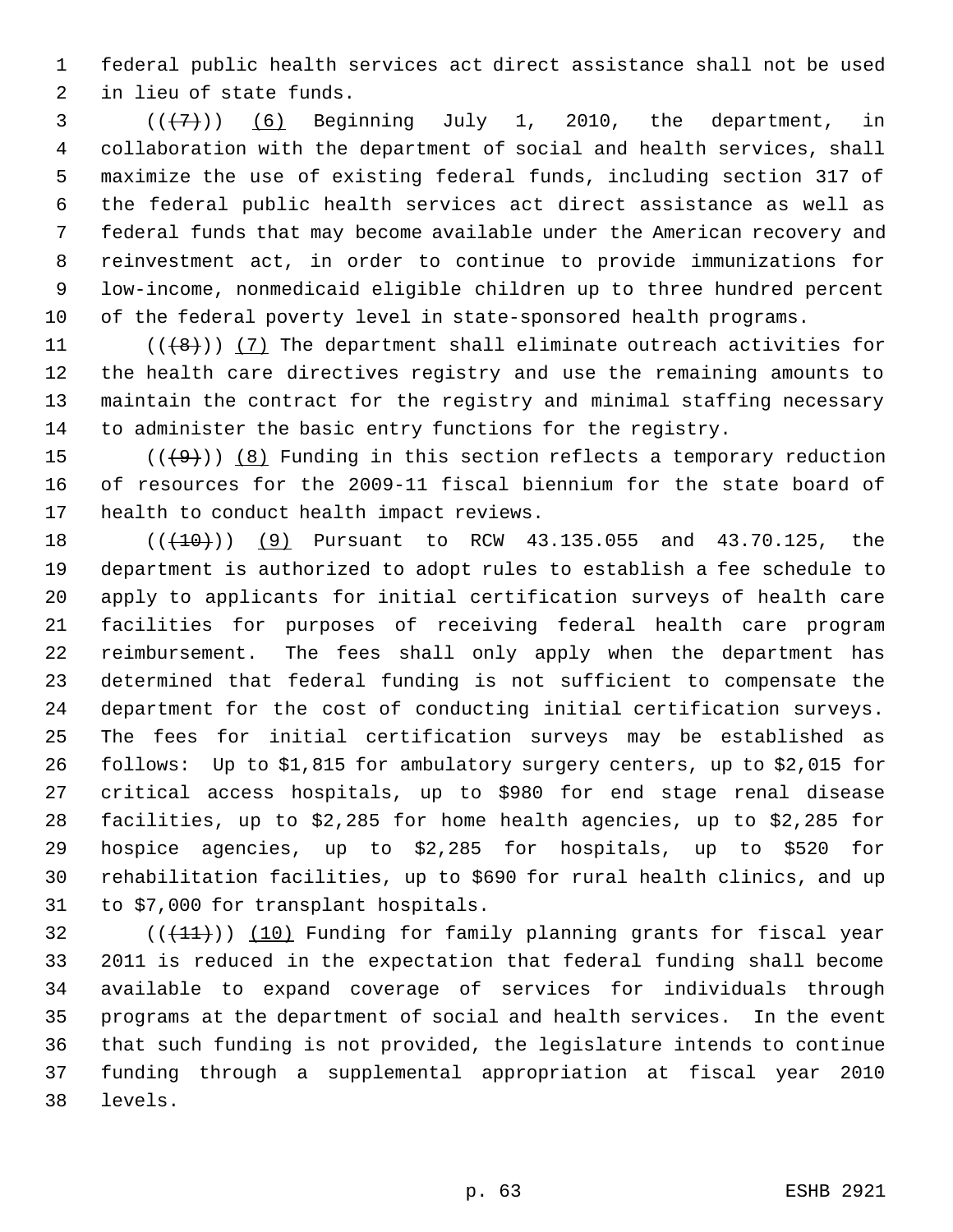$((+12))$   $(11)$  \$16,000,000 of the tobacco prevention and control account--state appropriation is provided solely for local health jurisdictions to conduct core public health functions as defined in RCW 43.70.514.

 $((+13))$   $(12)$  \$100,000 of the health professions account appropriation is provided solely for implementation of Substitute House Bill No. 1414 (health care assistants). If the bill is not enacted by June 30, 2009, the amount provided in this subsection shall lapse.

 $((+14))$   $(13)$  \$42,000 of the health professions account--state appropriation is provided solely to implement Substitute House Bill No. 1740 (dentistry license issuance). If the bill is not enacted by June 30, 2009, the amount provided in this section shall lapse.

 $((+15))$   $(14)$  \$23,000 of the health professions account--state appropriation is provided solely to implement Second Substitute House Bill No. 1899 (retired active physician licenses). If the bill is not enacted by June 30, 2009, the amount provided in this section shall lapse.

18 (( $(16)$ )) (15) \$12,000 of the general fund--state appropriation for fiscal year 2010 and \$67,000 of the general fund--private/local appropriation are provided solely to implement House Bill No. 1510 (birth certificates). If the bill is not enacted by June 30, 2009, the amount provided in this section shall lapse.

 $((+17))$   $(16)$  \$31,000 of the health professions account is provided for the implementation of Second Substitute Senate Bill No. 5850 (human trafficking). If the bill is not enacted by June 2009, the amount provided in this subsection shall lapse.

 ( $(\overline{+18})$ )  $(17)$  \$282,000 of the health professions account is provided for the implementation of Substitute Senate Bill No. 5752 (dentists cost recovery). If the bill is not enacted by June 2009, the amount provided in this subsection shall lapse.

 $((+19))$   $(18)$  \$106,000 of the health professions account is provided for the implementation of Substitute Senate Bill No. 5601 (speech language assistants). If the bill is not enacted by June 2009, the amount provided in this subsection shall lapse.

 **Sec. 215.** 2009 c 564 s 223 (uncodified) is amended to read as follows:

ESHB 2921 p. 64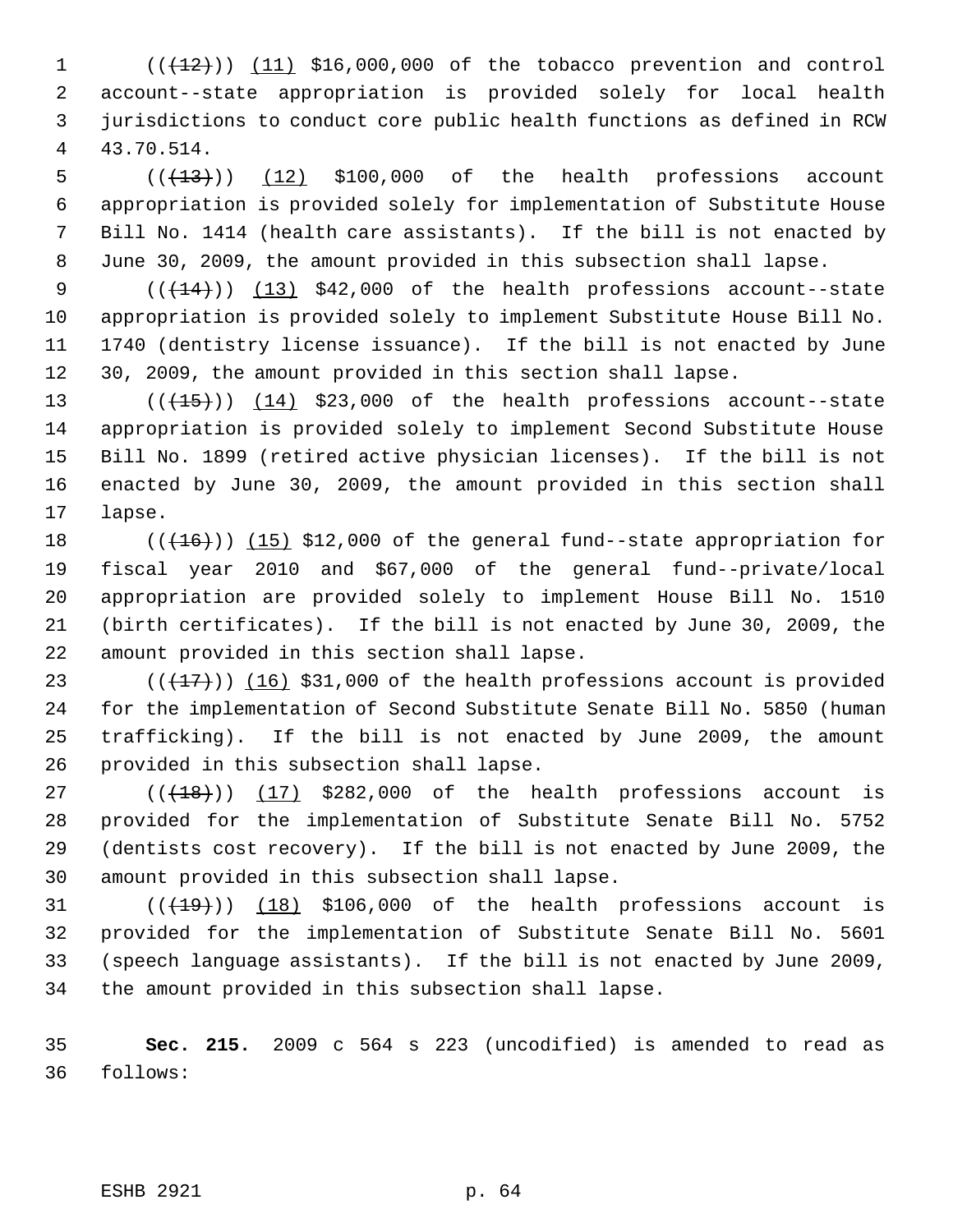## **FOR THE DEPARTMENT OF CORRECTIONS**

| $\overline{2}$ and $\overline{2}$ | (1) ADMINISTRATION AND SUPPORT SERVICES                    |
|-----------------------------------|------------------------------------------------------------|
|                                   | 3 General Fund--State Appropriation (FY 2010) \$55,622,000 |
|                                   | 4 General Fund--State Appropriation (FY 2011) \$56,318,000 |
| - 5                               | TOTAL APPROPRIATION $\ldots$ , \$111,940,000               |

 The appropriations in this subsection are subject to the following conditions and limitations:

 (a) Within funds appropriated in this section, the department shall seek contracts for chemical dependency vendors to provide chemical dependency treatment of offenders in corrections facilities, including corrections centers and community supervision facilities, which have demonstrated effectiveness in treatment of offenders and are able to provide data to show a successful treatment rate.

 (b) \$35,000 of the general fund--state appropriation for fiscal year 2010 and \$35,000 of the general fund--state appropriation for fiscal year 2011 are provided solely for the support of a statewide council on mentally ill offenders that includes as its members representatives of community-based mental health treatment programs, current or former judicial officers, and directors and commanders of city and county jails and state prison facilities. The council will investigate and promote cost-effective approaches to meeting the long- term needs of adults and juveniles with mental disorders who have a history of offending or who are at-risk of offending, including their mental health, physiological, housing, employment, and job training needs.

(2) CORRECTIONAL OPERATIONS

| 27 | General Fund--State Appropriation (FY 2010) ((\$459,575,000))              |                                                             |  |  |                 |
|----|----------------------------------------------------------------------------|-------------------------------------------------------------|--|--|-----------------|
| 28 |                                                                            |                                                             |  |  | \$456,657,000   |
| 29 | General Fund--State Appropriation (FY 2011) ( $(\frac{2629}{1000}, 000)$ ) |                                                             |  |  |                 |
| 30 |                                                                            |                                                             |  |  | \$626, 303, 000 |
| 31 | General Fund--Federal Appropriation \$185,131,000                          |                                                             |  |  |                 |
| 32 | General Fund--Private/Local Appropriation \$3,536,000                      |                                                             |  |  |                 |
| 33 | Washington Auto Theft Prevention Authority Account--                       |                                                             |  |  |                 |
| 34 |                                                                            | State Appropriation \$5,960,000                             |  |  |                 |
| 35 |                                                                            | TOTAL APPROPRIATION ( $(\frac{21}{223}, \frac{272}{200})$ ) |  |  |                 |
| 36 |                                                                            |                                                             |  |  | \$1,277,587,000 |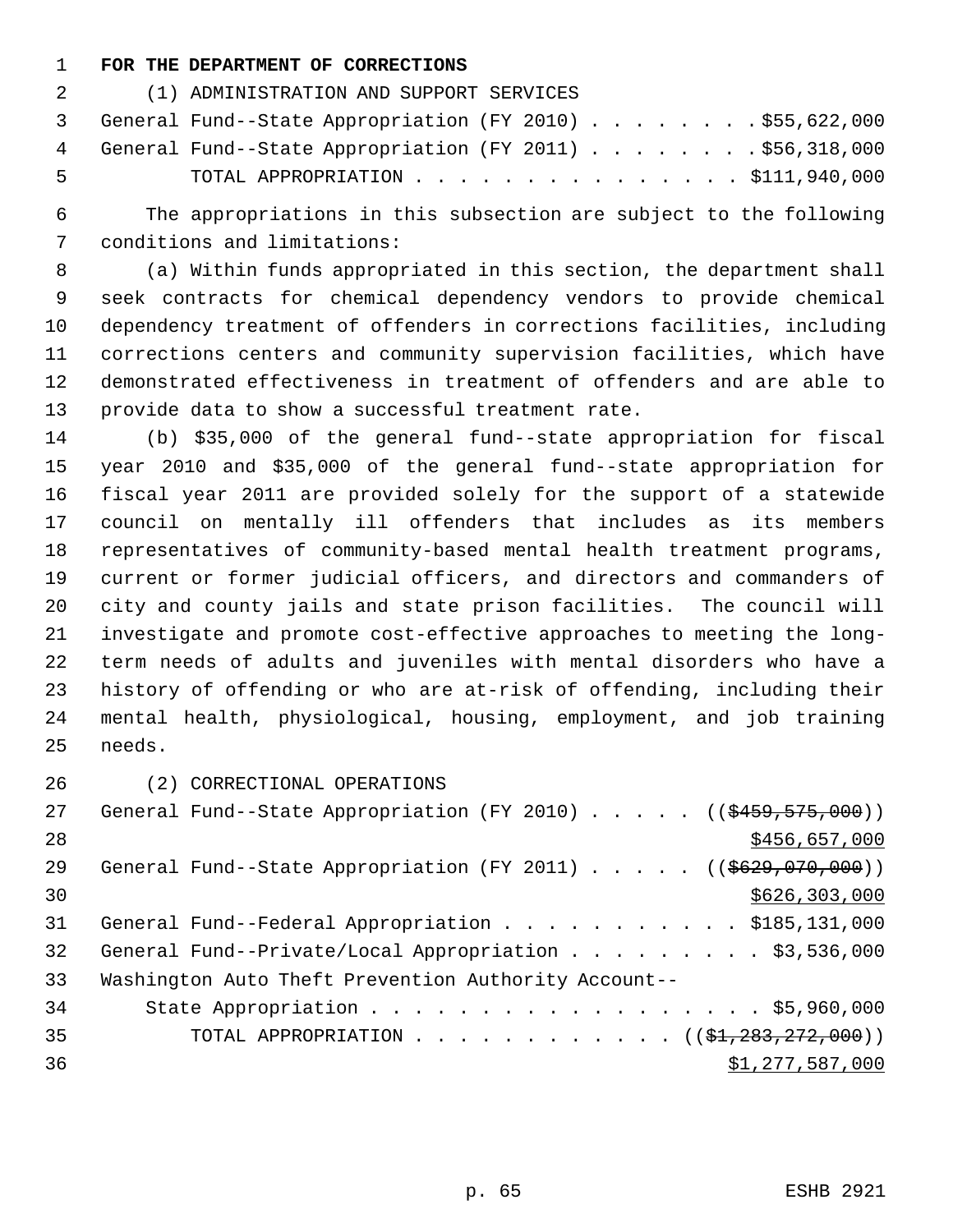The appropriations in this subsection are subject to the following conditions and limitations:

 (a) The department may expend funds generated by contractual agreements entered into for mitigation of severe overcrowding in local jails. Any funds generated in excess of actual costs shall be deposited in the state general fund. Expenditures shall not exceed revenue generated by such agreements and shall be treated as a recovery of costs.

 $((+e))$  (b) The department shall accomplish personnel reductions with the least possible impact on correctional custody staff, community custody staff, and correctional industries. For the purposes of this subsection, correctional custody staff means employees responsible for the direct supervision of offenders.

 $((\{d\})$  (c) During the 2009-11 biennium, when contracts are established or renewed for offender pay phone and other telephone services provided to inmates, the department shall select the contractor or contractors primarily based on the following factors: (i) The lowest rate charged to both the inmate and the person paying for the telephone call; and (ii) the lowest commission rates paid to the department, while providing reasonable compensation to cover the costs of the department to provide the telephone services to inmates and provide sufficient revenues for the activities funded from the institutional welfare betterment account.

24 ( $(\langle e \rangle)$ ) (d) The Harborview medical center shall provide inpatient and outpatient hospital services to offenders confined in department of corrections facilities at a rate no greater than the average rate that the department has negotiated with other community hospitals in Washington state.

29 ( $(\overline{+q})$ ) (e) A political subdivision which is applying for funding to mitigate one-time impacts associated with construction or expansion of a correctional institution, consistent with WAC 137-12A-030, may apply for the mitigation funds in the fiscal biennium in which the impacts occur or in the immediately succeeding fiscal biennium.

34 ( $(\overline{(h)})$  (f) Within amounts provided in this subsection, the department, jointly with the department of social and health services, shall identify the number of offenders released through the extraordinary medical placement program, the cost savings to the department of corrections, including estimated medical cost savings,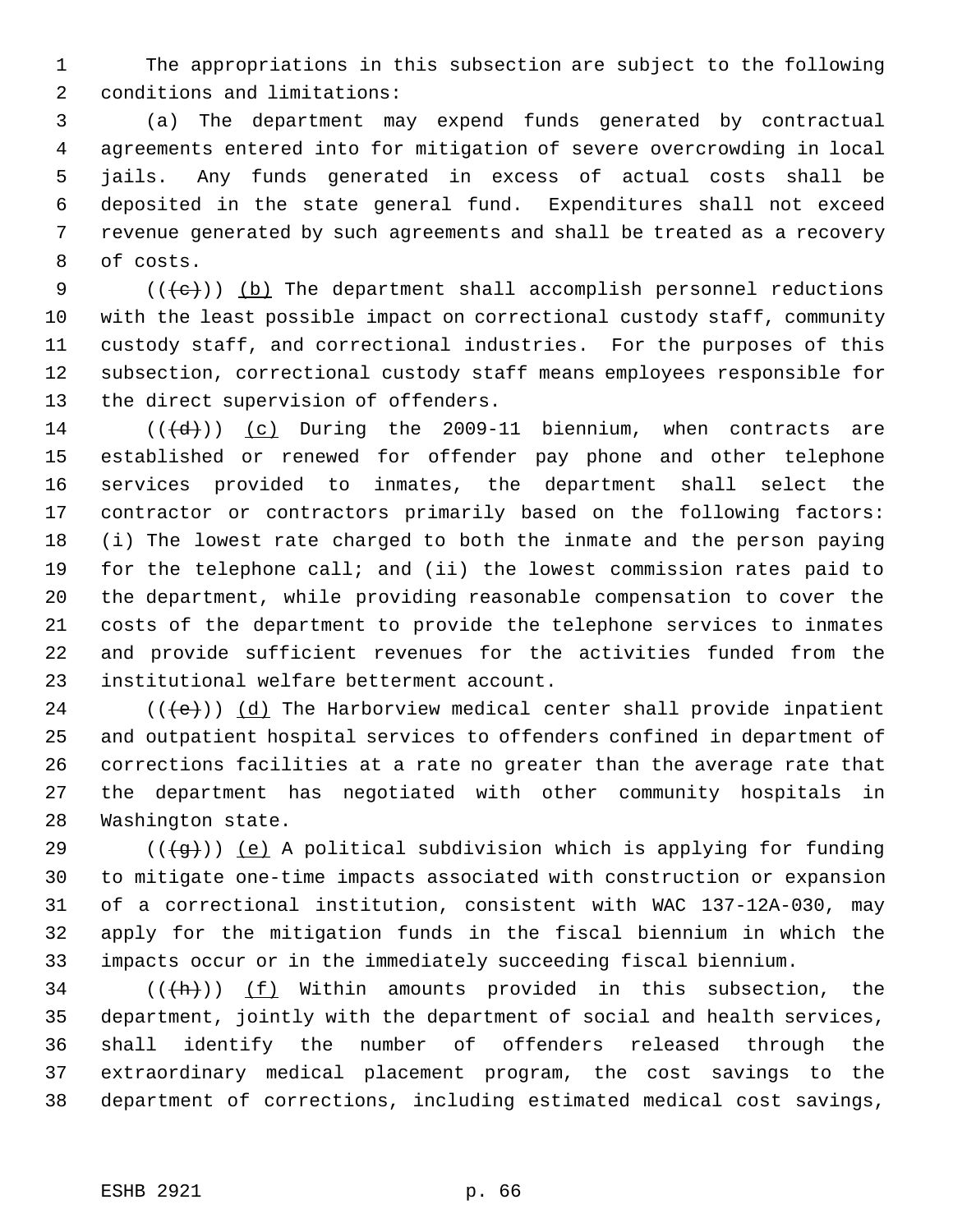and the costs for medical services in the community incurred by the department of social and health services. The department and the department of social and health services shall jointly report to the office of financial management and the appropriate fiscal committees of the legislature by November 30, 2010.

 $((\overleftrightarrow{t}))$  (g) \$11,863,000 of the general fund--state appropriation for fiscal year 2010, \$11,864,000 of the general fund--state appropriation for fiscal year 2011, and \$2,336,000 of the general fund- -private/local appropriation are provided solely for in-prison evidence-based programs and for the reception diagnostic center program as part of the offender re-entry initiative.

(3) COMMUNITY SUPERVISION

| 13 | General Fund--State Appropriation (FY 2010) ( $(\frac{2152}{122}, 000)$ ) |
|----|---------------------------------------------------------------------------|
| 14 | \$151, 249, 000                                                           |
| 15 | General Fund--State Appropriation (FY 2011) ( $(\frac{141.982}{000})$     |
| 16 | \$141,785,000                                                             |
| 17 | (( <del>General Fund - Federal Appropriation \$750,000</del> ))           |
| 18 | TOTAL APPROPRIATION $\ldots$ , ( $(\frac{2994,854,000}{$ )                |
| 19 | \$293,034,000                                                             |

 The appropriations in this subsection are subject to the following conditions and limitations:

 (a) The department shall accomplish personnel reductions with the least possible impact on correctional custody staff, community custody staff, and correctional industries. For the purposes of this subsection, correctional custody staff means employees responsible for the direct supervision of offenders.

 (b) \$2,083,000 of the general fund--state appropriation for fiscal year 2010 and \$2,083,000 of the general fund--state appropriation for fiscal year 2011 are provided solely to implement Senate Bill No. 5525 (state institutions/release). If the bill is not enacted by June 30, 2009, the amounts provided in this subsection shall lapse.

 (c) ((\$375,000 of the general fund--state appropriation for fiscal 33 year 2010 is provided solely as a matching amount of state funds for a 34 federal second chance act grant and is contingent upon receipt of \$750,000 of federal funding under the second chance act.

36  $(d)$ )) The appropriations in this subsection are based upon savings assumed from the implementation of Engrossed Substitute Senate Bill No. 5288 (supervision of offenders).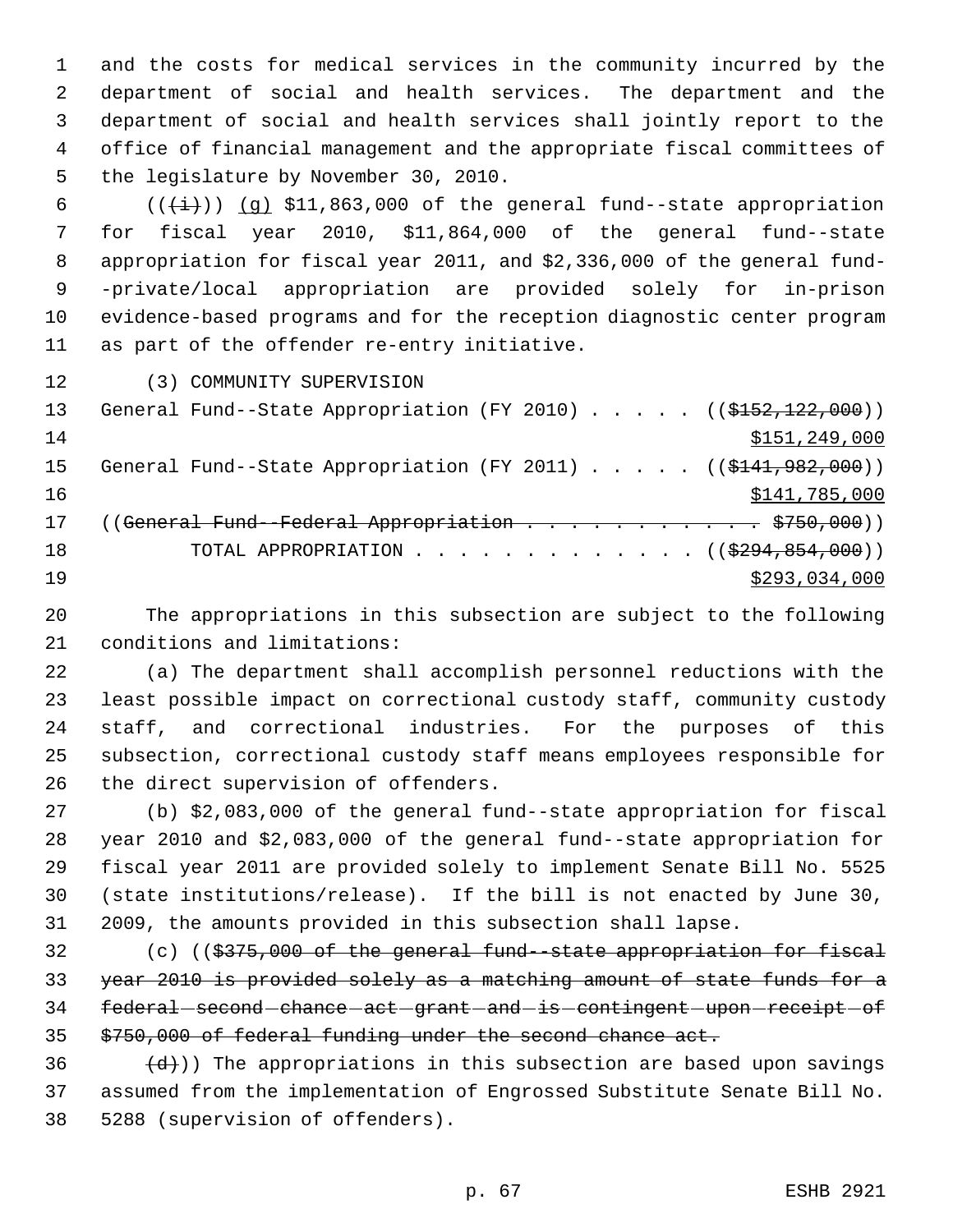$((\{e\}) \cap (\{d\})$  \$2,791,000 of the general fund--state appropriation for fiscal year 2010 and \$3,166,000 of the general fund--state appropriation for fiscal year 2011 are provided solely for evidence- based community programs and for community justice centers as part of the offender re-entry initiative.

(4) CORRECTIONAL INDUSTRIES

|     | 7 General Fund--State Appropriation (FY 2010) \$2,574,000 |  |
|-----|-----------------------------------------------------------|--|
|     | 8 General Fund--State Appropriation (FY 2011) \$2,565,000 |  |
| ∣ q | TOTAL APPROPRIATION \$5,139,000                           |  |

 The appropriations in this subsection are subject to the following conditions and limitations: \$132,000 of the general fund--state appropriation for fiscal year 2010 and \$132,000 of the general fund-- state appropriation for fiscal year 2011 are provided solely for transfer to the jail industries board. The board shall use the amounts provided only for administrative expenses, equipment purchases, and technical assistance associated with advising cities and counties in developing, promoting, and implementing consistent, safe, and efficient offender work programs.

(5) INTERAGENCY PAYMENTS

|    |  | 20 General Fund--State Appropriation (FY 2010) \$40,455,000 |  |  |  |  |  |  |  |  |
|----|--|-------------------------------------------------------------|--|--|--|--|--|--|--|--|
|    |  | 21 General Fund--State Appropriation (FY 2011) \$40,450,000 |  |  |  |  |  |  |  |  |
| 22 |  | TOTAL APPROPRIATION \$80,905,000                            |  |  |  |  |  |  |  |  |

 **Sec. 216.** 2009 c 564 s 225 (uncodified) is amended to read as follows:

**FOR THE SENTENCING GUIDELINES COMMISSION**

26 General Fund--State Appropriation (FY 2010) . . . . . . ((\$978,000)) 28 General Fund--State Appropriation (FY 2011) . . . . . . ((\$976,000)) 30 TOTAL APPROPRIATION  $\cdots$ ,  $\cdots$ ,  $\cdots$ ,  $\cdots$ ,  $\cdots$ ,  $\cdots$ ,  $\cdots$ ,  $\cdots$ \$1,922,000

 The appropriations in this section are subject to the following conditions and limitations:

 (1) Within the amounts appropriated in this section, the sentencing guidelines commission, in partnership with the courts, shall develop a plan to implement an evidence-based system of community custody for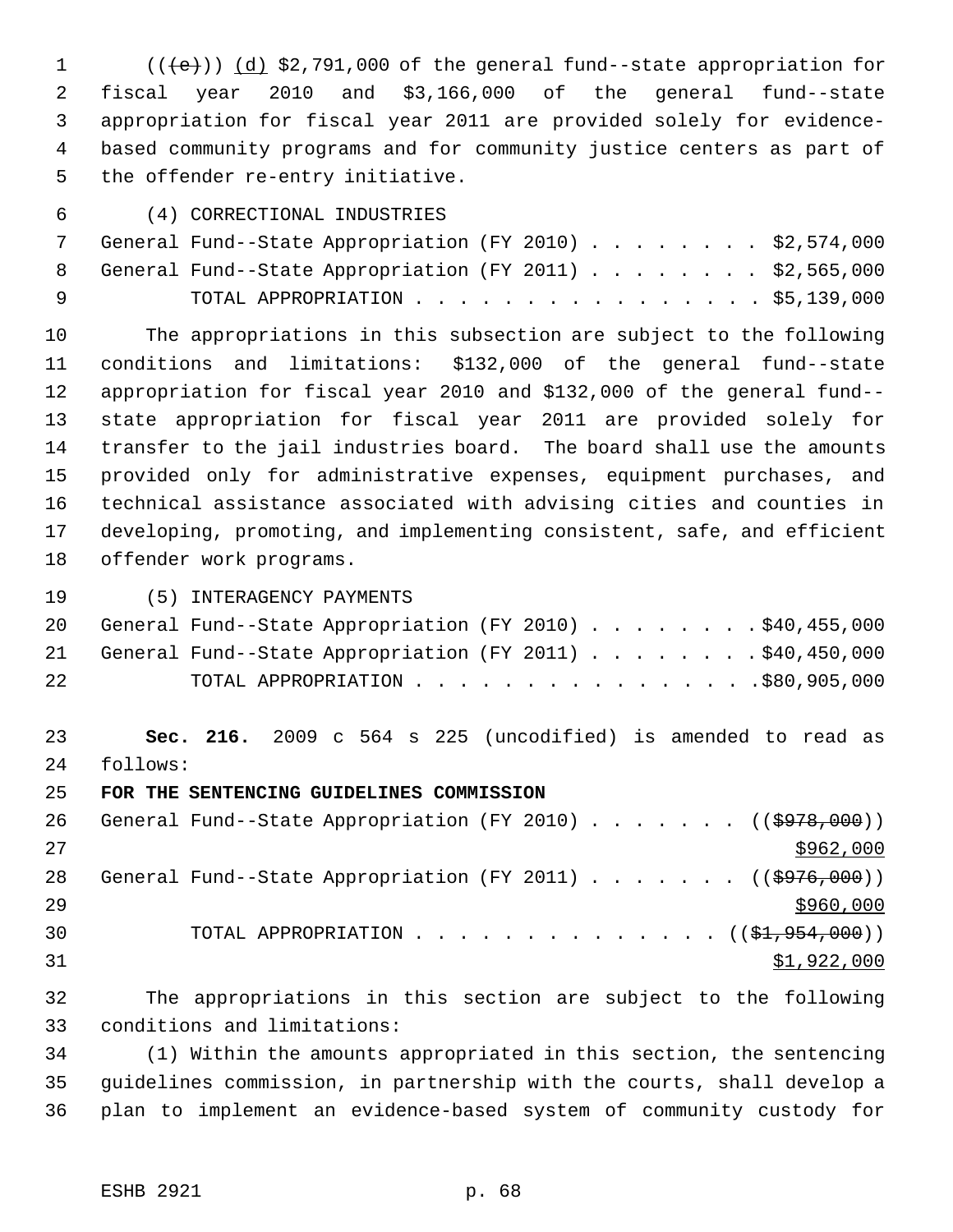adult felons that will include the consistent use of evidence-based risk and needs assessment tools, programs, supervision modalities, and monitoring of program integrity. The plan for the evidence-based system of community custody shall include provisions for identifying cost-effective rehabilitative programs; identifying offenders for whom such programs would be cost-effective; monitoring the system for cost- effectiveness; and reporting annually to the legislature. In developing the plan, the sentencing guidelines shall consult with: The Washington state institute for public policy; the legislature; the department of corrections; local governments; prosecutors; defense attorneys; victim advocate groups; law enforcement; the Washington federation of state employees; and other interested entities. The sentencing guidelines commission shall report its recommendations to the governor and the legislature by December 1, 2009.

 (2)(a) Except as provided in subsection (b), during the 2009-11 biennium, the reports required by RCW 9.94A.480(2) and 9.94A.850(2) (d) and (h) shall be prepared within the available funds and may be delayed or suspended at the discretion of the commission.

 (b) The commission shall submit the analysis described in section 15 of Engrossed Substitute Senate Bill No. 5288 no later than December 1, 2011.

(End of part)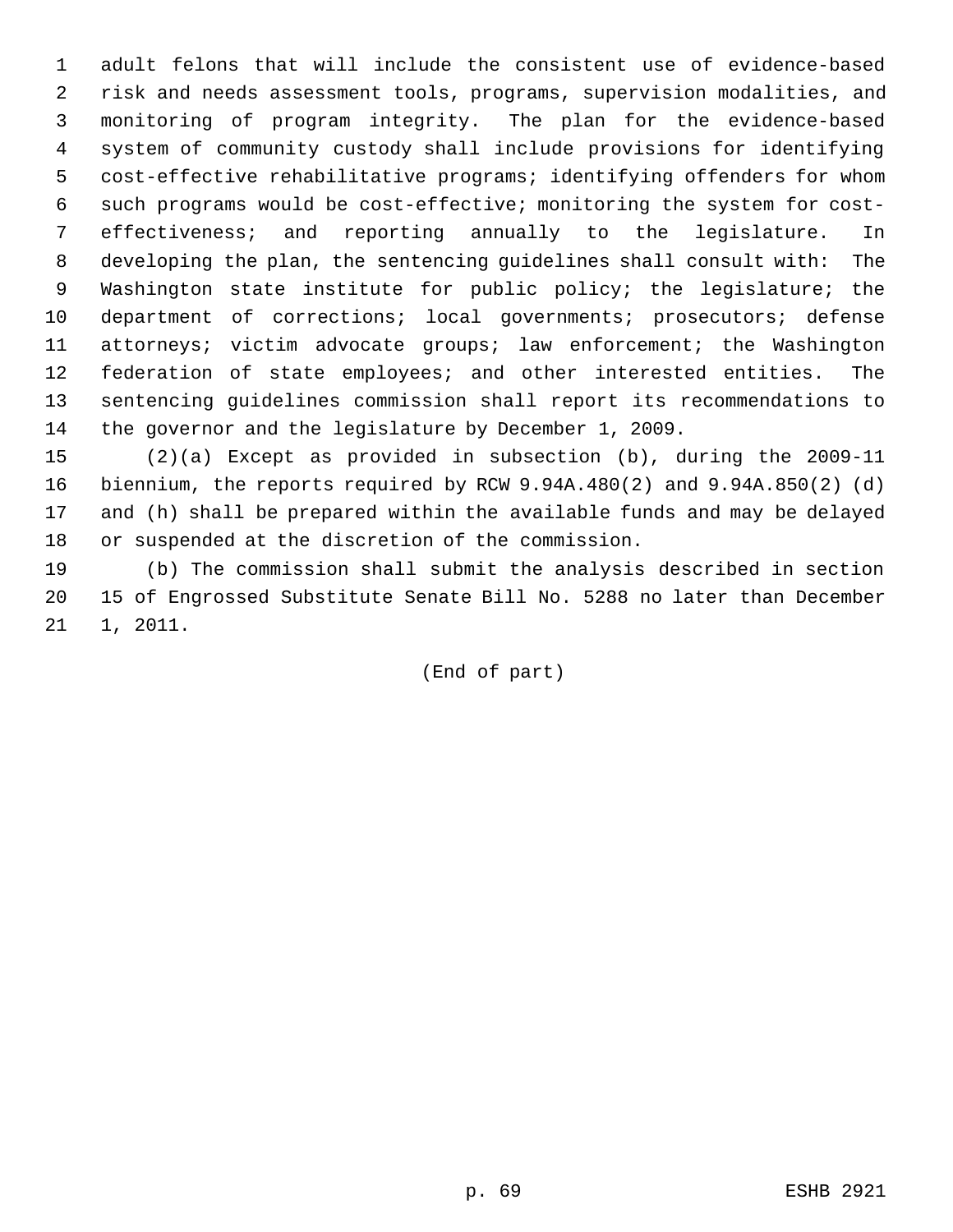| $\mathbf{1}$   | PART III                                                                      |
|----------------|-------------------------------------------------------------------------------|
| $\overline{2}$ | NATURAL RESOURCES                                                             |
|                |                                                                               |
| $\mathfrak{Z}$ | Sec. 301. 2009 c 564 s 302 (uncodified) is amended to read as                 |
| 4              | follows:                                                                      |
| 5              | FOR THE DEPARTMENT OF ECOLOGY                                                 |
| 6              | General Fund--State Appropriation (FY 2010) ( $(\frac{260}{166}, 000)$ )      |
| 7              | \$59,991,000                                                                  |
| 8              | General Fund--State Appropriation (FY 2011) $($ $($ $\frac{558}{190}$ , 000)) |
| $\mathsf 9$    | \$58,047,000                                                                  |
| 10             | General Fund--Federal Appropriation \$82,452,000                              |
| 11             | General Fund--Private/Local Appropriation \$16,668,000                        |
| 12<br>13       | Special Grass Seed Burning Research Account--State                            |
| 14             | Reclamation Account--State Appropriation \$3,679,000                          |
| 15             | Flood Control Assistance Account--State                                       |
| 16             |                                                                               |
| 17             | Waste Reduction/Recycling/Litter Control--State                               |
| 18             | Appropriation \$14,554,000                                                    |
| 19             | State and Local Improvements Revolving Account                                |
| 20             | (Water Supply Facilities) -- State Appropriation \$426,000                    |
| 21             | Freshwater Aquatic Algae Control Account--State                               |
| 22             |                                                                               |
| 23             | Water Rights Tracking System Account--State                                   |
| 24             |                                                                               |
| 25             | Site Closure Account--State Appropriation \$706,000                           |
| 26             | Wood Stove Education and Enforcement Account--                                |
| 27             | State Appropriation \$612,000                                                 |
| 28             | Worker and Community Right-to-Know Account--                                  |
| 29             | State Appropriation \$1,670,000                                               |
| 30             | State Toxics Control Account--State                                           |
| 31             | Appropriation ((\$101,727,000))                                               |
| 32             | \$101,705,000                                                                 |
| 33             | State Toxics Control Account--Private/Local                                   |
| 34             |                                                                               |
| 35             | Local Toxics Control Account--State Appropriation \$24,730,000                |
| 36             | Water Quality Permit Account--State Appropriation \$37,433,000                |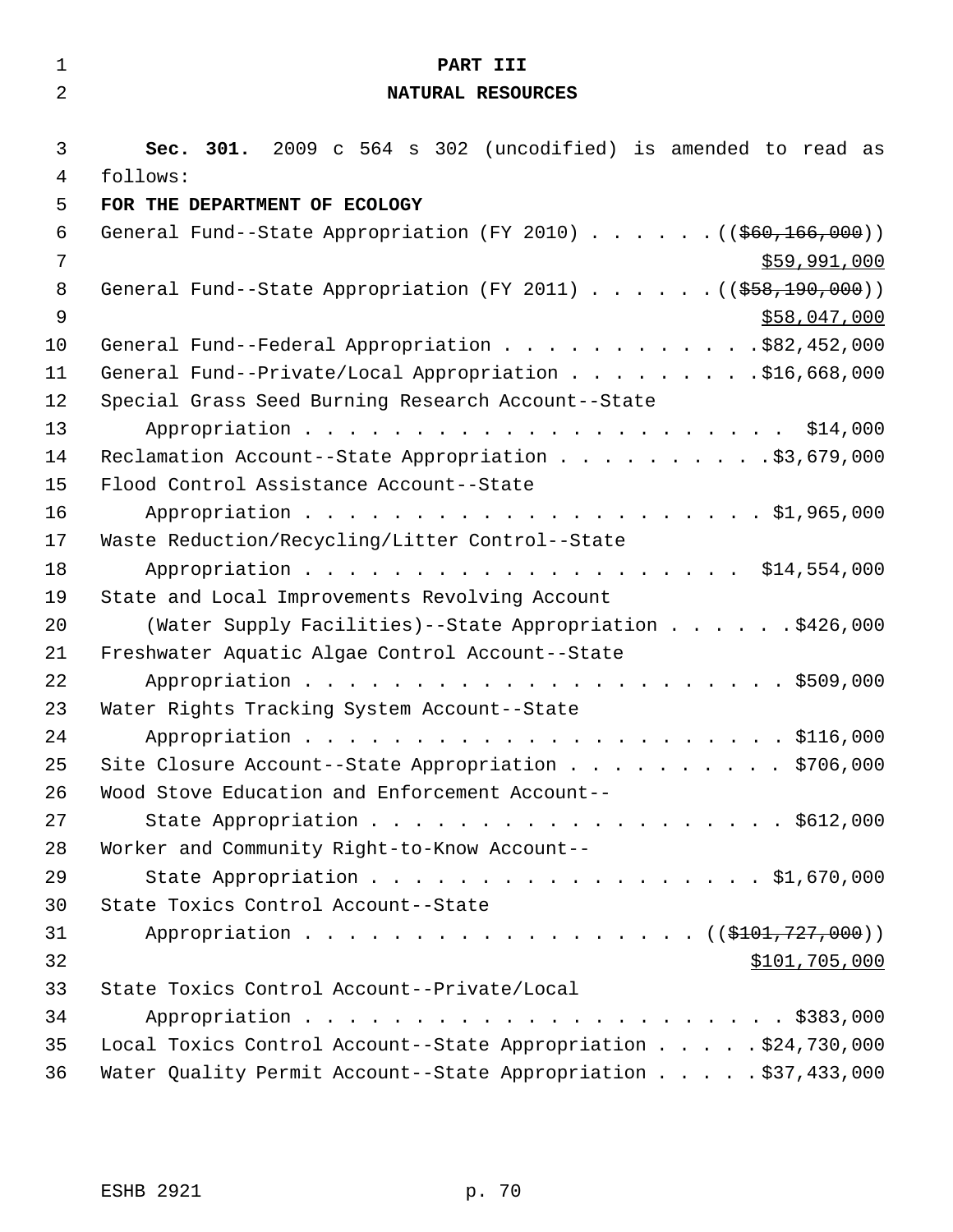| $\mathbf 1$    | Underground Storage Tank Account--State                                          |
|----------------|----------------------------------------------------------------------------------|
| $\overline{2}$ |                                                                                  |
| 3              | Biosolids Permit Account--State Appropriation \$1,413,000                        |
| 4              | Hazardous Waste Assistance Account--State                                        |
| 5              |                                                                                  |
| 6              | Air Pollution Control Account--State Appropriation ( $(\frac{2}{2}, 843, 000)$ ) |
| 7              | \$2,030,000                                                                      |
| 8              | Oil Spill Prevention Account--State Appropriation \$10,688,000                   |
| 9              | Air Operating Permit Account--State Appropriation \$2,783,000                    |
| 10             | Freshwater Aquatic Weeds Account--State                                          |
| 11             |                                                                                  |
| 12             | Oil Spill Response Account--State Appropriation \$7,078,000                      |
| 13             | Metals Mining Account--State Appropriation \$14,000                              |
| 14             | Water Pollution Control Revolving Account--State                                 |
| 15             |                                                                                  |
| 16             | Water Pollution Control Revolving Account--Federal                               |
| 17             |                                                                                  |
| 18             | TOTAL APPROPRIATION ( $(\frac{12444}{200},000)$ )                                |
| 19             | \$442,998,000                                                                    |
|                |                                                                                  |

 The appropriations in this section are subject to the following conditions and limitations:

 (1) \$170,000 of the oil spill prevention account--state appropriation is provided solely for a contract with the University of Washington's sea grant program to continue an educational program targeted to small spills from commercial fishing vessels, ferries, cruise ships, ports, and marinas.

 (2) \$240,000 of the woodstove education and enforcement account-- state appropriation is provided solely for citizen outreach efforts to improve understanding of burn curtailments, the proper use of wood heating devices, and public awareness of the adverse health effects of woodsmoke pollution.

 (3) \$3,000,000 of the general fund--private/local appropriation is provided solely for contracted toxic-site cleanup actions at sites where multiple potentially liable parties agree to provide funding.

 (4) \$3,600,000 of the local toxics account--state appropriation is provided solely for the standby emergency rescue tug stationed at Neah Bay.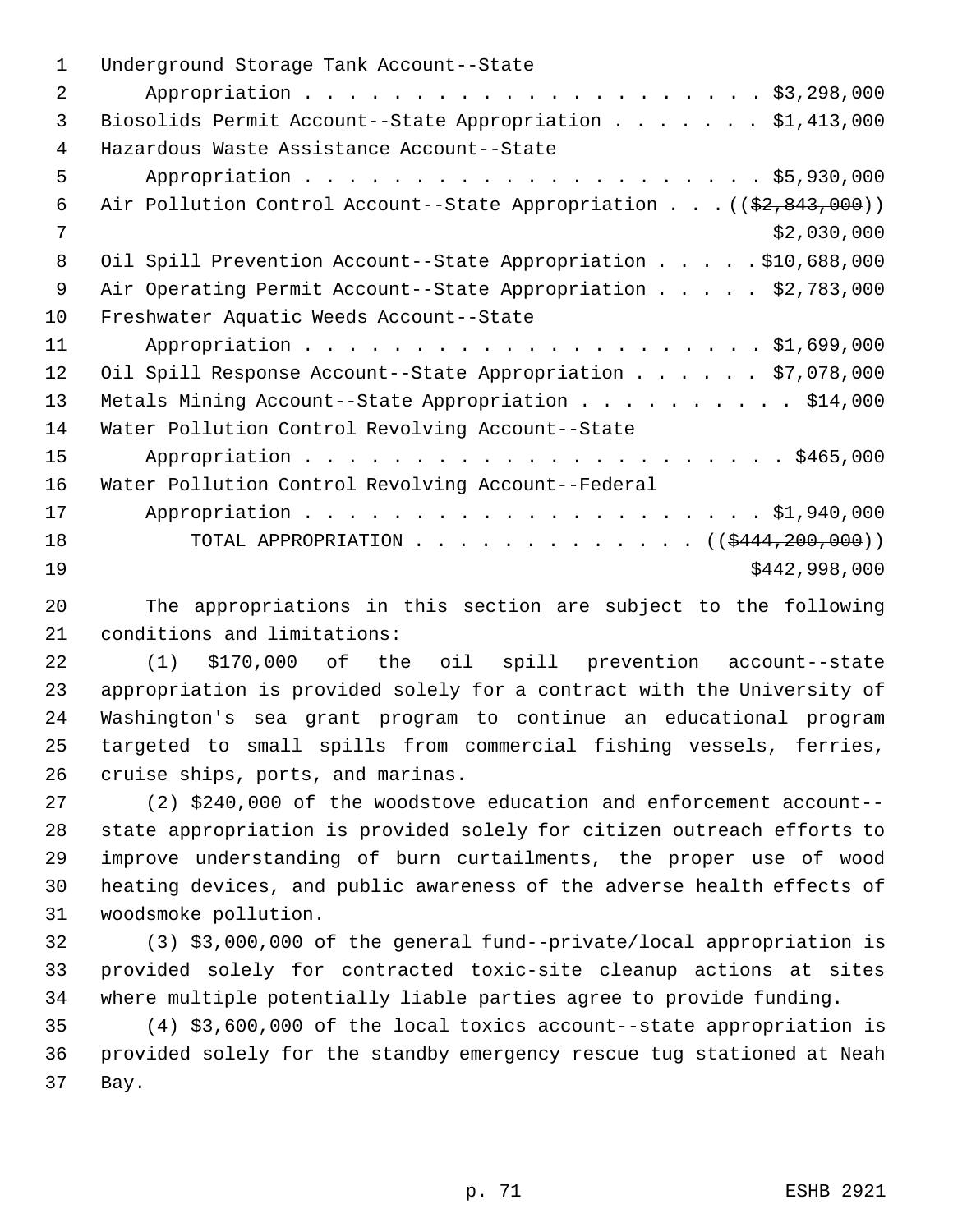(5) \$811,000 of the state toxics account--state appropriation is provided solely for oversight of toxic cleanup at facilities that treat, store, and dispose of hazardous wastes.

 (6) \$1,456,000 of the state toxics account--state appropriation is provided solely for toxic cleanup at sites where willing parties negotiate prepayment agreements with the department and provide necessary funding.

 (7) \$558,000 of the state toxics account--state appropriation and \$3,000,000 of the local toxics account--state appropriation are provided solely for grants and technical assistance to Puget Sound-area local governments engaged in updating shoreline master programs.

 (8) \$950,000 of the state toxics control account--state appropriation is provided solely for measuring water and habitat quality to determine watershed health and assist salmon recovery, beginning in fiscal year 2011.

 (9) RCW 70.105.280 authorizes the department to assess reasonable service charges against those facilities that store, treat, incinerate, or dispose of dangerous or extremely hazardous waste that involves both a nonradioactive hazardous component and a radioactive component. Service charges may not exceed the costs to the department in carrying out the duties in RCW 70.105.280. The current service charges do not meet the costs of the department to carry out its duties. Pursuant to RCW 43.135.055 and 70.105.280, the department is authorized to increase the service charges no greater than 18 percent for fiscal year 2010 and no greater than 15 percent for fiscal year 2011. Such service charges shall include all costs of public participation grants awarded to qualified entities by the department pursuant to RCW 70.105D.070(5) for facilities at which such grants are recognized as a component of a community relations or public participation plan authorized or required as an element of a consent order, federal facility agreement or agreed order entered into or issued by the department pursuant to any federal or state law governing investigation and remediation of releases of hazardous substances. Public participation grants funded by such service charges shall be in addition to, and not in place of, any other grants made pursuant to RCW 70.105D.070(5). Costs for the public participation grants shall be billed individually to the mixed waste facility associated with the grant.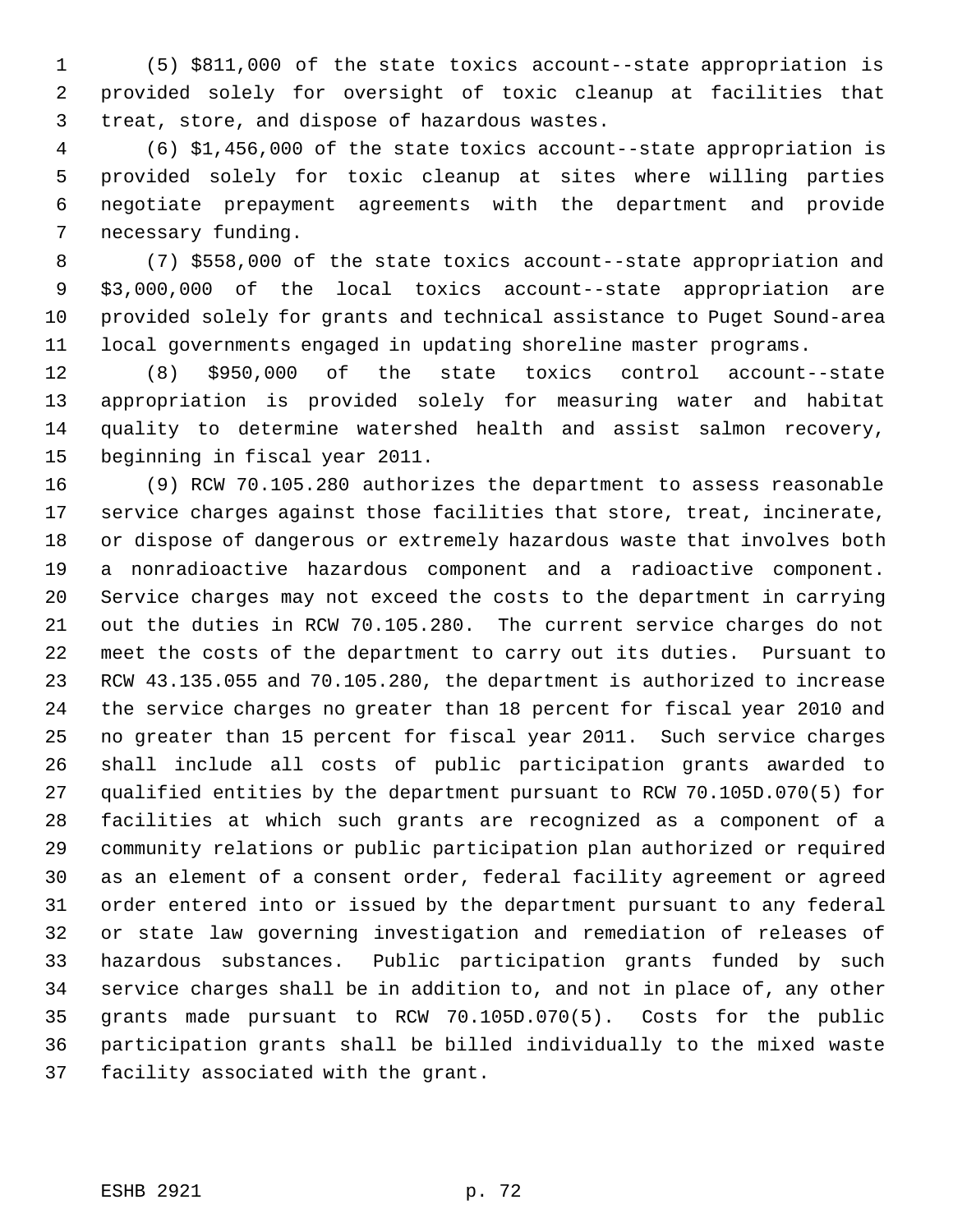(10) The department is authorized to increase the following fees in the 2009-2011 biennium as necessary to meet the actual costs of conducting business and the appropriation levels in this section: Environmental lab accreditation, dam safety and inspection, biosolids permitting, air emissions new source review, and manufacturer registration and renewal.

 $((+12))$   $(11)$  \$63,000 of the state toxics control account--state appropriation is provided solely for implementation of Substitute Senate Bill No. 5797 (solid waste handling permits). If the bill is not enacted by June 30, 2009, the amount provided in this subsection shall lapse.

 $((+13))$   $(12)$  \$225,000 of the general fund--state appropriation for fiscal year 2010 and \$193,000 of the general fund--state appropriation for fiscal year 2011 are provided solely for implementation of Engrossed Second Substitute Bill No. 5560 (agency climate leadership). If the bill is not enacted by June 30, 2009, the amounts provided in this subsection shall lapse.

 $((+14))$  (13) \$150,000 of the general fund--state appropriation for fiscal year 2010 and \$150,000 of the general fund--state appropriation for fiscal year 2011 are provided solely for watershed planning implementation grants to continue ongoing efforts to develop and implement water agreements in the Nooksack Basin and the Bertrand watershed. These amounts are intended to support project administration; monitoring; negotiations in the Nooksack watershed between tribes, the department, and affected water users; continued implementation of a flow augmentation project; plan implementation in the Fishtrap watershed; and the development of a water bank.

 $((+15))$   $(14)$  \$215,000 of the general fund--state appropriation for fiscal year 2010 and \$235,000 of the general fund--state appropriation for fiscal year 2011 are provided solely to provide watershed planning implementation grants for WRIA 32 to implement Substitute House Bill No. 1580 (pilot local water management program). If the bill is not enacted by June 30, 2009, the amounts provided in this subsection shall lapse.

 ( $(\overline{+16})$ )  $(15)$  \$200,000 of the general fund--state appropriation for fiscal year 2010 and \$200,000 of the general fund--state appropriation for fiscal year 2011 are provided solely for the purpose of supporting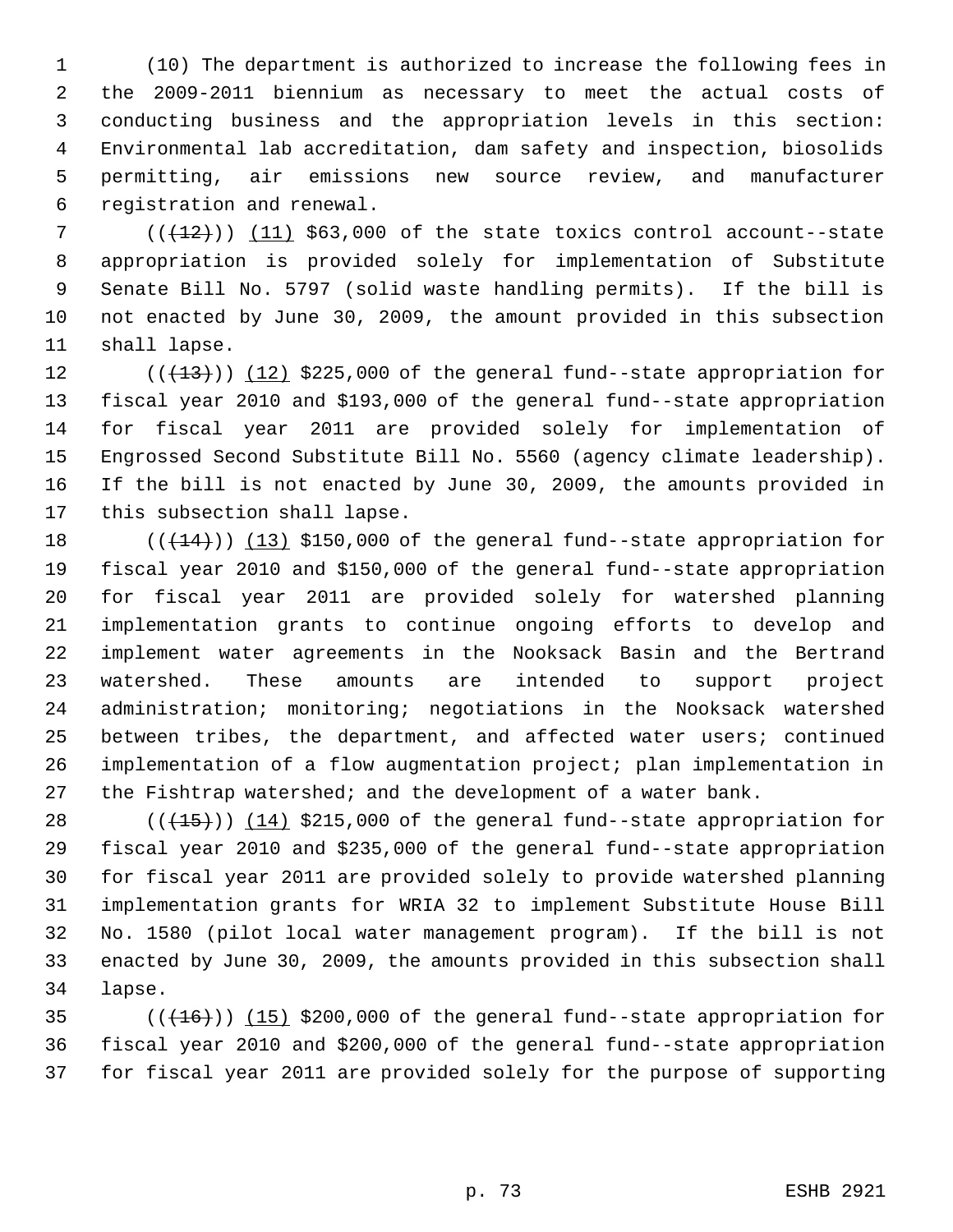the trust water rights program and processing trust water right transfer applications that improve instream flow.

 $\left(\frac{1}{27}\right)$  (16)(a) The department shall convene a stock water working group that includes: Legislators, four members representing agricultural interests, three members representing environmental interests, the attorney general or designee, the director of the department of ecology or designee, the director of the department of agriculture or designee, and affected federally recognized tribes shall be invited to send participants.

 (b) The group shall review issues surrounding the use of permit- exempt wells for stock-watering purposes and may develop recommendations for legislative action.

 (c) The working group shall meet periodically and report its activities and recommendations to the governor and the appropriate legislative committees by December 1, 2009.

 $((+19))$   $(17)$  \$73,000 of the water quality permit account--state appropriation is provided solely to implement Substitute House Bill No. 1413 (water discharge fees). If the bill is not enacted by June 30, 2009, the amount provided in this subsection shall lapse.

 $((+20))$   $(18)$  The department shall continue to work with the Columbia Snake River irrigators' association to determine how seasonal water operation and maintenance conservation can be utilized. In implementing this proviso, the department shall also consult with the Columbia River policy advisory group as appropriate.

 $((21))$  (19) The department shall track any changes in costs, wages, and benefits that would have resulted if House Bill No. 1716 (public contract living wages), as introduced in the 2009 regular session of the legislature, were enacted and made applicable to contracts and related subcontracts entered into, renewed, or extended during the 2009-11 biennium. The department shall submit a report to the house of representatives commerce and labor committee and the senate labor, commerce, and consumer protection committee by December 1, 2011. The report shall include data on any aggregate changes in wages and benefits that would have resulted during the 2009-11 biennium.

36 ( $(\frac{22}{2})$ ) (20) Within amounts appropriated in this section the department shall develop recommendations by December 1, 2009, for a convenient and effective mercury-containing light recycling program for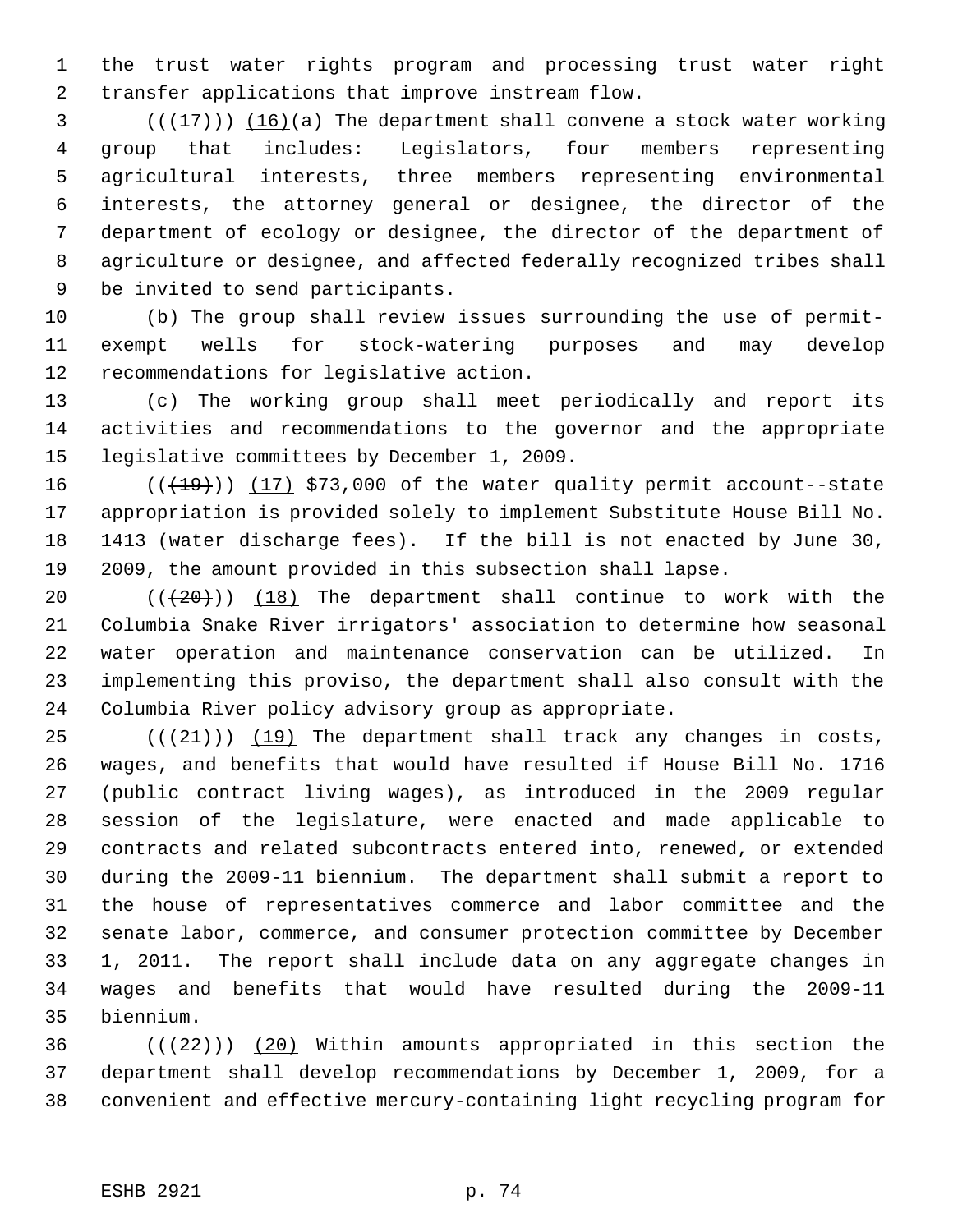residents, small businesses, and small school districts throughout the state. The department shall consider options including but not limited to, a producer-funded program, a recycler-supported or recycle fee program, a consumer fee at the time of purchase, general fund appropriations, or a currently existing dedicated account. The department shall involve and consult with stakeholders including persons who represent retailers, waste haulers, recyclers, mercury- containing light manufacturers or wholesalers, cities, counties, environmental organizations and other interested parties. The department shall report its findings and recommendations for a recycling program for mercury-containing lights to the appropriate committees of the legislature by December 1, 2009.

 $((+23))$   $(21)$  During the 2009-11 biennium, the department shall implement its cost reimbursement authority for processing water right applications using a competitive bidding process. For each cost reimbursement application, the department shall obtain cost proposals and other necessary information from at least three prequalified costs reimbursement consultants and shall select the lowest responsive bidder.

 $((+24))$   $(22)$  \$140,000 of the freshwater aquatic algae control account--state appropriation is provided solely for grants to cities, counties, tribes, special purpose districts, and state agencies for capital and operational expenses used to manage and study excessive saltwater algae with an emphasis on the periodic accumulation of sea lettuce on Puget Sound beaches.

26 ( $(\frac{25}{1})$ ) (23) By December 1, 2009, the department in consultation with local governments shall conduct a remedial action grant financing alternatives report. The report shall address options for financing the remedial action grants identified in the department's report, entitled "House Bill 1761, Model Toxics Control Accounts Ten-Year Financing Plan" and shall include but not be limited to the following: (a) Capitalizing cleanup costs using debt insurance; (b) capitalizing cleanup costs using prefunded cost-cap insurance; (c) other contractual instruments with local governments; and (d) an assessment of overall economic benefits of the remedial action grants funded using the instruments identified in this section.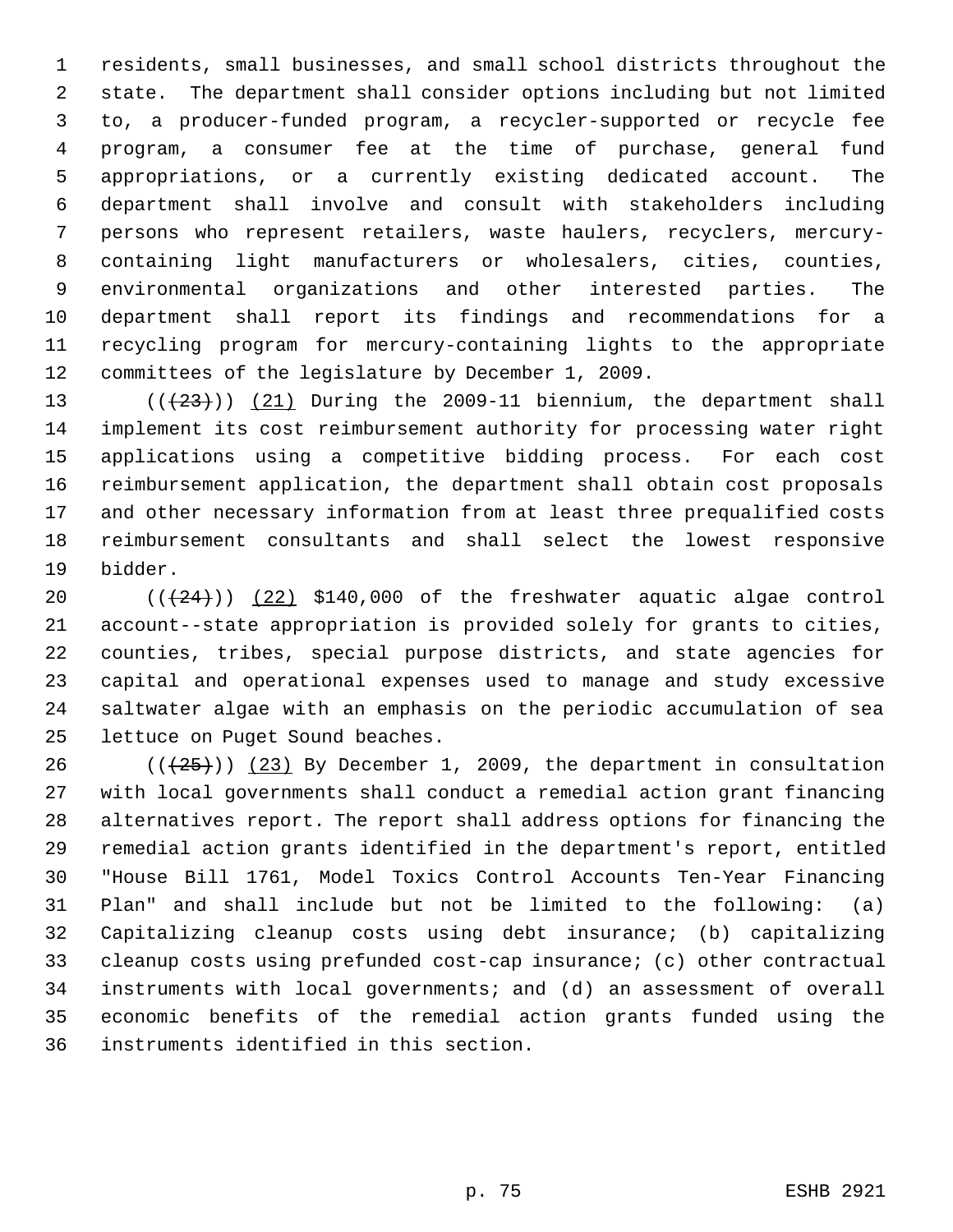1 **Sec. 302.** 2009 c 564 s 303 (uncodified) is amended to read as 2 follows: 3 **FOR THE STATE PARKS AND RECREATION COMMISSION**  4 General Fund--State Appropriation (FY 2010) . . . . . . ((\$23,541,000))  $\frac{1}{2}$  5 6 General Fund--State Appropriation (FY 2011) . . . . . .  $($   $($ \$22,944,000))  $7 \times 22,729,000$ 8 General Fund--Federal Appropriation . . . . . . . . . . . \$5,902,000 9 General Fund--Private/Local Appropriation . . . . . . . . . . \$73,000 10 Winter Recreation Program Account--State 11 Appropriation . . . . . . . . . . . . . . . . . . . . . \$1,558,000 12 Off Road Vehicle Account--State Appropriation . . . . . . . \$239,000 13 Snowmobile Account--State Appropriation . . . . . . . . . . \$4,842,000 14 Aquatic Lands Enhancement Account--State Appropriation . . . . \$363,000 15 Recreation Resources Account--State Appropriation . . . . . \$9,802,000 16 NOVA Program Account--State Appropriation . . . . . . . . \$9,560,000 17 Parks Renewal and Stewardship Account--State 18 Appropriation . . . . . . . . . . . . . . . . ((\$73,278,000))  $19$  \$71,778,000 20 Parks Renewal and Stewardship Account-- 21 Private/Local Appropriation . . . . . . . . . . . . . . \$300,000 22 TOTAL APPROPRIATION . . . . . . . . . . . . ((\$<del>152,402,000</del>)) 23 \$150,472,000

24 The appropriations in this section are subject to the following 25 conditions and limitations:

 (1) \$79,000 of the general fund--state appropriation for fiscal year 2010 and \$79,000 of the general fund--state appropriation for fiscal year 2011 are provided solely for a grant for the operation of the Northwest avalanche center.

30  $((+3))$   $(2)$  Proceeds received from voluntary donations given by 31 motor vehicle registration applicants shall be used solely for the 32 operation and maintenance of state parks.

 $((+5))$   $(3)$  With the passage of Substitute House Bill No. 2339 (state parks system donation), the legislature finds that it has provided sufficient funds to ensure that all state parks remain open during the 2009-11 biennium. The commission shall not close state parks unless the bill is not enacted by June 30, 2009, or revenue collections are insufficient to fund the ongoing operation of state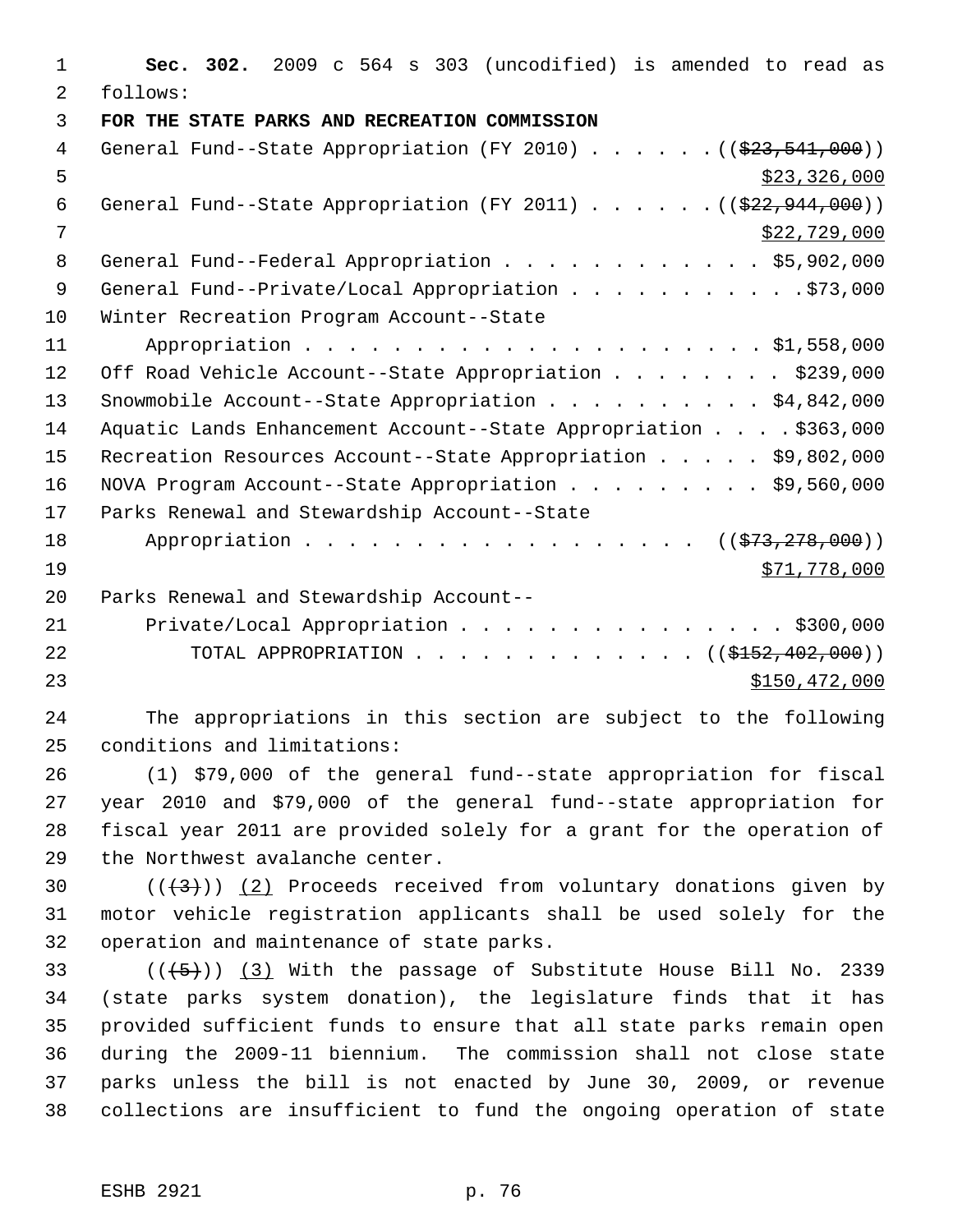parks. By January 10, 2010, the commission shall provide a report to the legislature on their budget and resources related to operating parks for the remainder of the biennium.

 (( $(6+)$ ))  $(4)$  The commission shall work with the department of general administration to evaluate the commission's existing leases with the intention of increasing net revenue to state parks. The commission shall provide to the office of financial management and the legislative fiscal committees no later than September 30, 2009, a list of leases the commission proposes be managed by the department of general administration.

 **Sec. 303.** 2009 c 564 s 306 (uncodified) is amended to read as follows:

**FOR THE CONSERVATION COMMISSION** 

| 14 | General Fund--State Appropriation (FY 2010) ( $(\frac{27}{67}, 692, 000)$ ) |
|----|-----------------------------------------------------------------------------|
| 15 | \$7,575,000                                                                 |
| 16 | General Fund--State Appropriation (FY 2011) ( $(\frac{27}{77}, 707, 000)$ ) |
| 17 | \$7,590,000                                                                 |
| 18 | General Fund--Federal Appropriation \$1,179,000                             |
| 19 |                                                                             |
| 20 | \$16,344,000                                                                |

 **Sec. 304.** 2009 c 564 s 307 (uncodified) is amended to read as follows:

## **FOR THE DEPARTMENT OF FISH AND WILDLIFE**

| 24 | General Fund--State Appropriation (FY 2010) $($ $($ $\frac{234}{7234}, 000)$ )     |
|----|------------------------------------------------------------------------------------|
| 25 | \$40,686,000                                                                       |
| 26 | General Fund--State Appropriation (FY 2011) $($ $($ $\frac{299}{799}, 939, 000)$ ) |
| 27 | \$38,891,000                                                                       |
| 28 | General Fund--Federal Appropriation \$86,330,000                                   |
| 29 | General Fund--Private/Local Appropriation \$47,490,000                             |
| 30 | Off Road Vehicle Account--State Appropriation \$415,000                            |
| 31 | Aquatic Lands Enhancement Account--State                                           |
| 32 |                                                                                    |
| 33 | Recreational Fisheries Enhancement--State                                          |
| 34 |                                                                                    |
| 35 | Warm Water Game Fish Account--State Appropriation \$2,877,000                      |
| 36 | Eastern Washington Pheasant Enhancement Account--                                  |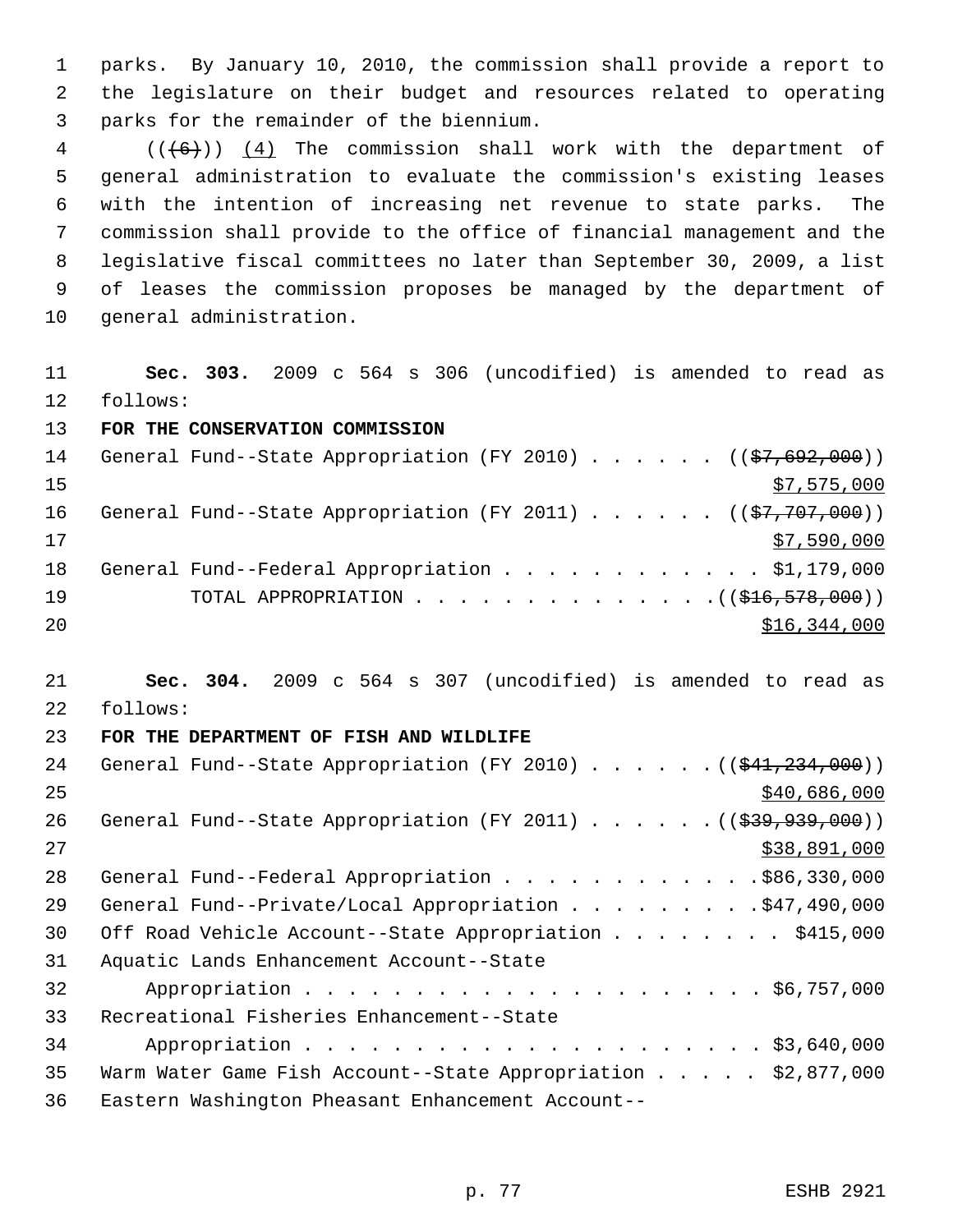| Aquatic Invasive Species Enforcement Account--                   |
|------------------------------------------------------------------|
| State Appropriation \$207,000                                    |
| Aquatic Invasive Species Prevention Account--                    |
|                                                                  |
| Wildlife Account--State Appropriation $($ $($ \$74,744,000) $)$  |
| \$76,178,000                                                     |
| Game Special Wildlife Account--State Appropriation \$2,381,000   |
| Game Special Wildlife Account--Federal Appropriation \$8,928,000 |
| Game Special Wildlife Account--Private/Local                     |
|                                                                  |
| Wildlife Rehabilitation Account--State Appropriation \$270,000   |
| Regional Fisheries Salmonid Recovery Account--                   |
| Federal Appropriation \$5,001,000                                |
| Oil Spill Prevention Account--State Appropriation \$884,000      |
| Oyster Reserve Land Account--State Appropriation \$918,000       |
| TOTAL APPROPRIATION ( $(\frac{2324,194,000}{s})$ )               |
| \$324,032,000                                                    |
|                                                                  |

 The appropriations in this section are subject to the following conditions and limitations:

 (1) \$294,000 of the aquatic lands enhancement account--state appropriation is provided solely for the implementation of hatchery reform recommendations defined by the hatchery scientific review group.

 (2) \$355,000 of the general fund--state appropriation for fiscal year 2010 and \$422,000 of the general fund--state appropriation for fiscal year 2011 are provided solely for the department to implement a pilot project with the Confederated Tribes of the Colville Reservation to develop expanded recreational fishing opportunities on Lake Rufus Woods and its northern shoreline and to conduct joint enforcement of lake fisheries on Lake Rufus Woods and adjoining waters, pursuant to state and tribal intergovernmental agreements developed under the Columbia River water supply program. For the purposes of the pilot project:

 (a) A fishing permit issued to a nontribal member by the Colville Tribes shall satisfy the license requirement of RCW 77.32.010 on the waters of Lake Rufus Woods and on the north shore of Lake Rufus Woods; (b) The Colville Tribes have agreed to provide to holders of its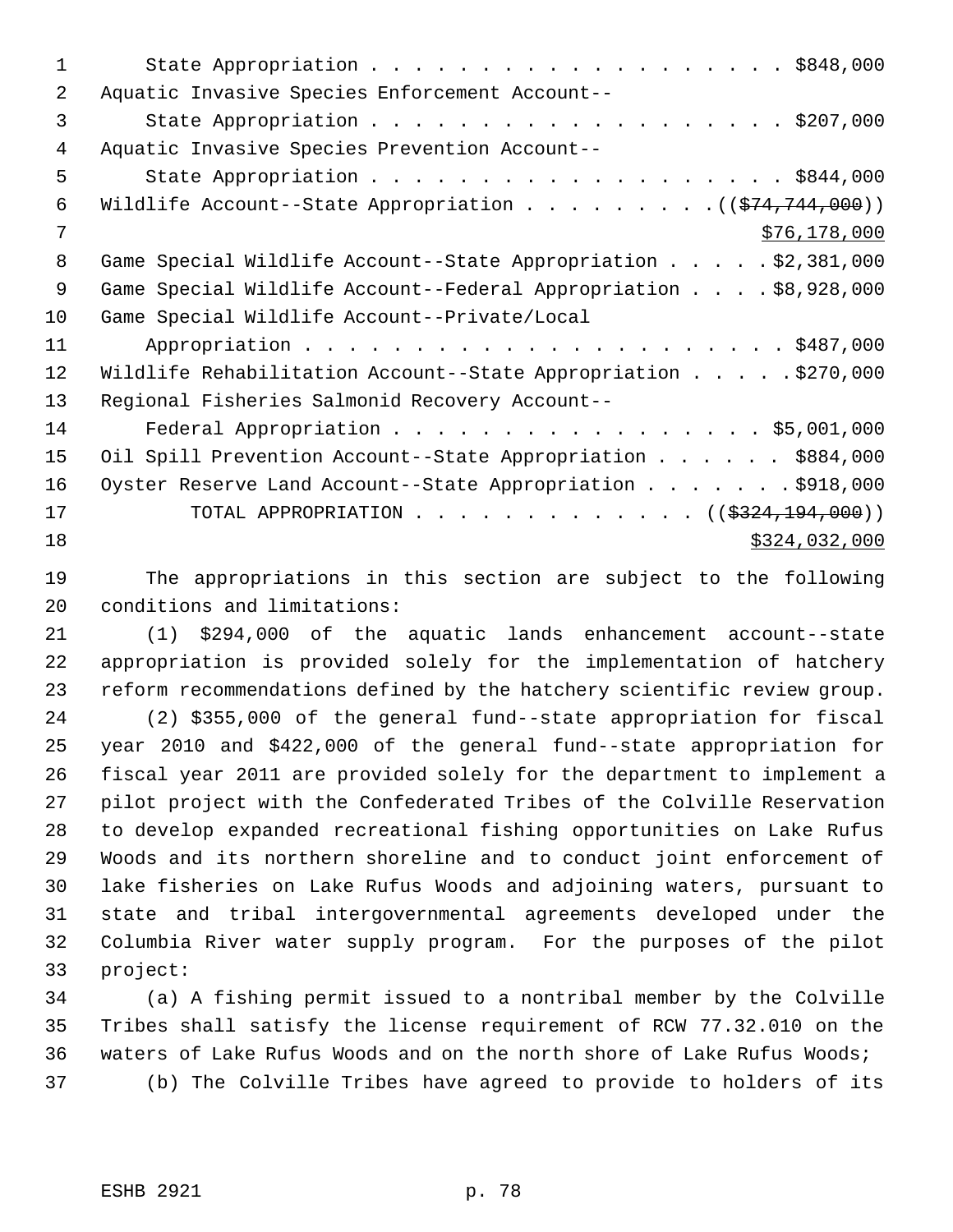nontribal member fishing permits a means to demonstrate that fish in 2 their possession were lawfully taken in Lake Rufus Woods;

 (c) A Colville tribal member identification card shall satisfy the 4 license requirement of RCW 77.32.010 on all waters of Lake Rufus Woods; (d) The department and the Colville Tribes shall jointly designate fishing areas on the north shore of Lake Rufus Woods for the purposes of enhancing access to the recreational fisheries on the lake; and

 (e) The Colville Tribes have agreed to recognize a fishing license issued under RCW 77.32.470 or RCW 77.32.490 as satisfying the nontribal member fishing permit requirements of Colville tribal law on the reservation portion of the waters of Lake Rufus Woods and at designated fishing areas on the north shore of Lake Rufus Woods;

 (3) Prior to submitting its 2011-2013 biennial operating and capital budget request related to state fish hatcheries to the office of financial management, the department shall contract with the hatchery scientific review group (HSRG) to review this request. This review shall: (a) Determine if the proposed requests are consistent with HSRG recommendations; (b) prioritize the components of the requests based on their contributions to protecting wild salmonid stocks and meeting the recommendations of the HSRG; and (c) evaluate whether the proposed requests are being made in the most cost effective manner. The department shall provide a copy of the HSRG review to the office of financial management with their agency budget proposal.

 (4) Within existing funds, the department shall continue implementing its capital program action plan dated September 1, 2007, including the purchase of the necessary maintenance and support costs for the capital programs and engineering tools. The department shall report to the office of financial management and the appropriate committees of the legislature, its progress in implementing the plan, including improvements instituted in its capital program, by September 30, 2011.

 $((+6))$  (5) \$1,232,000 of the state wildlife account--state appropriation is provided solely to implement Substitute House Bill No. 1778 (fish and wildlife). If the bill is not enacted by June 30, 2009, the amount provided in this subsection shall lapse.

36  $((+7)$ ) (6) \$400,000 of the general fund--state appropriation for fiscal year 2010 and \$400,000 of the general fund--state appropriation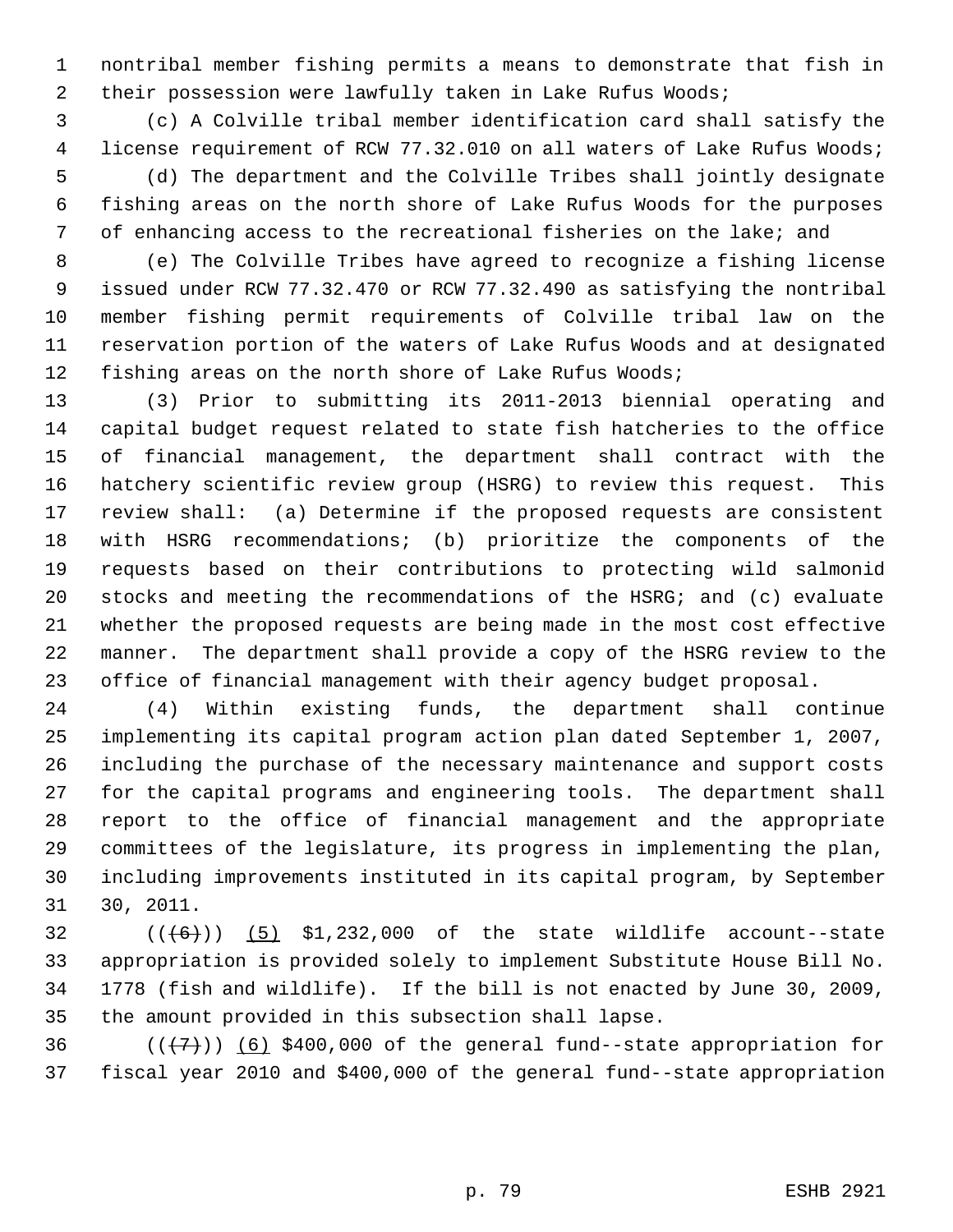for fiscal year 2011 are provided solely for a state match to support the Puget Sound nearshore partnership between the department and the U.S. army corps of engineers.

 ( $(\frac{1}{8})$ ) (7) \$100,000 of the general fund--state appropriation for fiscal year 2010 and \$100,000 of the general fund--state appropriation for fiscal year 2011 are provided solely for removal of derelict gear in Washington waters.

 $((+9))$   $(8)$  The department of fish and wildlife shall dispose of all fixed wing aircraft it currently owns. The proceeds from the aircraft shall be deposited into the state wildlife account. Disposal of the aircraft must occur no later than June 30, 2010.

 $((+10))$  (9) \$50,000 of the general fund--state appropriation for fiscal year 2010 is provided solely for an electron project fish passage study consistent with the recommendations and protocols contained in the 2008 electron project downstream fish passage final report.

17 (( $(11)$ )) (10) \$60,000 of the general fund--state appropriation for fiscal year 2010 and \$60,000 of the general fund--state appropriation for fiscal year 2011 are provided solely for implementation of Engrossed Second Substitute Bill No. 5560 (agency climate leadership). If the bill is not enacted by June 30, 2009, the amounts provided in this subsection shall lapse.

 $((+12))$  (11) If sufficient new revenues are not identified to continue hatchery operations, within the constraints of legally binding tribal agreements, the department shall dispose of, by removal, sale, lease, reversion, or transfer of ownership, the following hatcheries: McKernan, Colville, Omak, Bellingham, Arlington, and Mossyrock. Disposal of the hatcheries must occur by June 30, 2011, and any proceeds received from disposal shall be deposited in the state wildlife account. Within available funds, the department shall provide quarterly reports on the progress of disposal to the office of financial management and the appropriate fiscal committees of the legislature. The first report shall be submitted no later than September 30, 2009.

  $((+13))$   $(12)$  \$100,000 of the eastern Washington pheasant enhancement account--state appropriation is provided solely for the department to support efforts to enhance permanent and temporary pheasant habitat on public and private lands in Grant, Franklin, and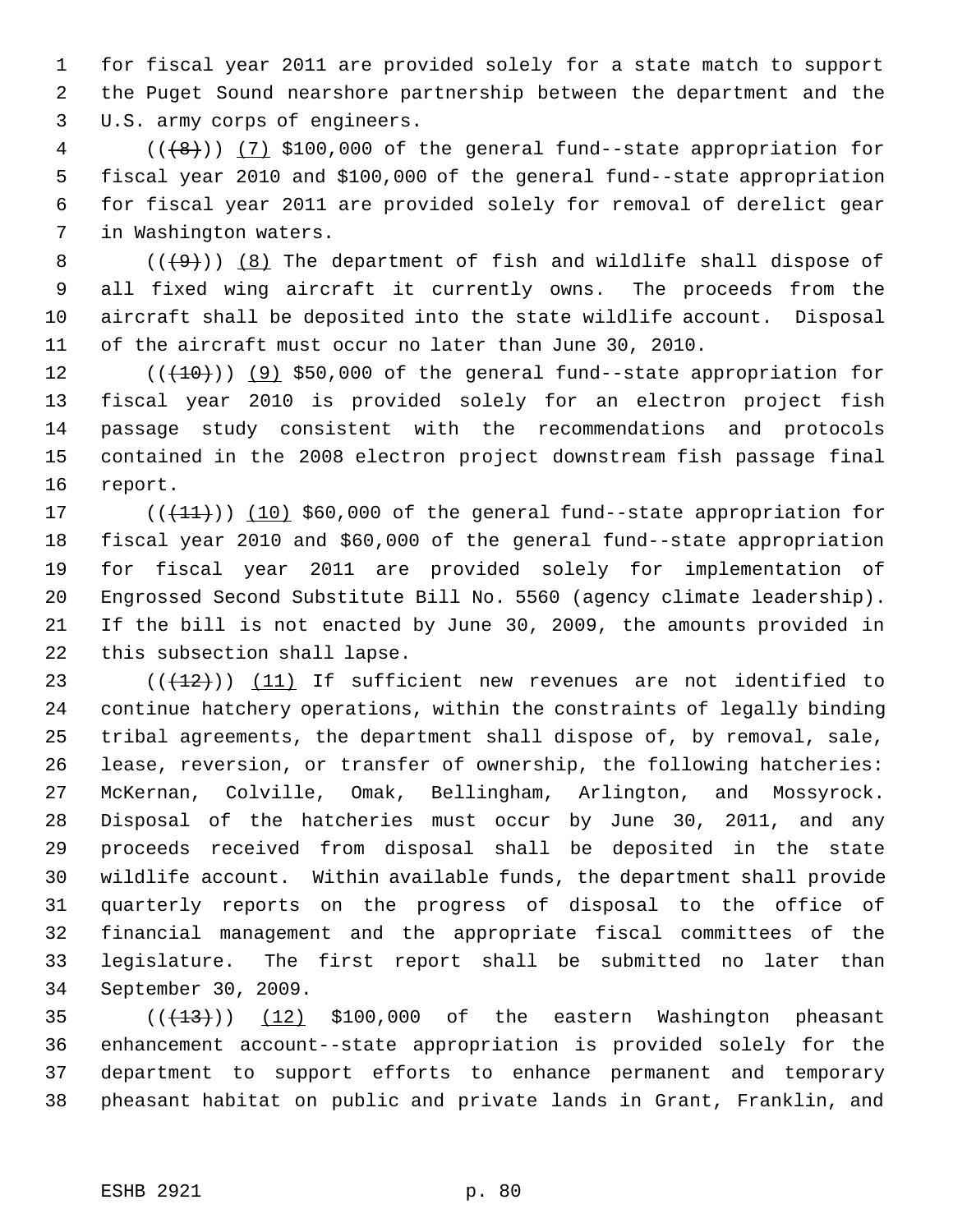Adams counties. The department may support efforts by entities including conservation districts, nonprofit organizations, and landowners, and must require such entities to provide significant nonstate matching resources, which may be in the form of funds, material, or labor.

 **Sec. 305.** 2009 c 564 s 309 (uncodified) is amended to read as follows:

## **FOR THE DEPARTMENT OF AGRICULTURE**

| - 9 | General Fund--State Appropriation (FY 2010) $($ $($ \$12,616,000))       |
|-----|--------------------------------------------------------------------------|
| 10  | \$12,329,000                                                             |
| 11  | General Fund--State Appropriation (FY 2011) $($ $($ $\frac{2912}{7272})$ |
| 12  | \$11,271,000                                                             |
| 13  | General Fund--Federal Appropriation \$11,565,000                         |
| 14  | General Fund--Private/Local Appropriation \$194,000                      |
| 15  | Aquatic Lands Enhancement Account--State                                 |
| 16  |                                                                          |
| 17  | State Toxics Control Account--State Appropriation \$4,298,000            |
| 18  | Water Quality Permit Account--State Appropriation \$61,000               |
| 19  | TOTAL APPROPRIATION $($ $($ $\frac{243,588,000)}{100,000}$ $)$           |
| 20  | \$42, 277, 000                                                           |

 The appropriations in this section are subject to the following conditions and limitations:

 (1) \$350,000 of the aquatic lands enhancement account appropriation is provided solely for funding to the Pacific county noxious weed control board to eradicate remaining spartina in Willapa Bay.

 (2) \$19,000 of the general fund--state appropriation for fiscal year 2010 and \$6,000 of the general fund--state appropriation for fiscal year 2011 are provided solely to implement Substitute Senate Bill No. 5797 (solid waste handling permits). If the bill is not enacted by June 30, 2009, the amounts provided in this subsection shall lapse.

 (3) The department is authorized to establish or increase the following fees in the 2009-11 biennium as necessary to meet the actual costs of conducting business: Christmas tree grower licensing, nursery dealer licensing, plant pest inspection and testing, and commission merchant licensing.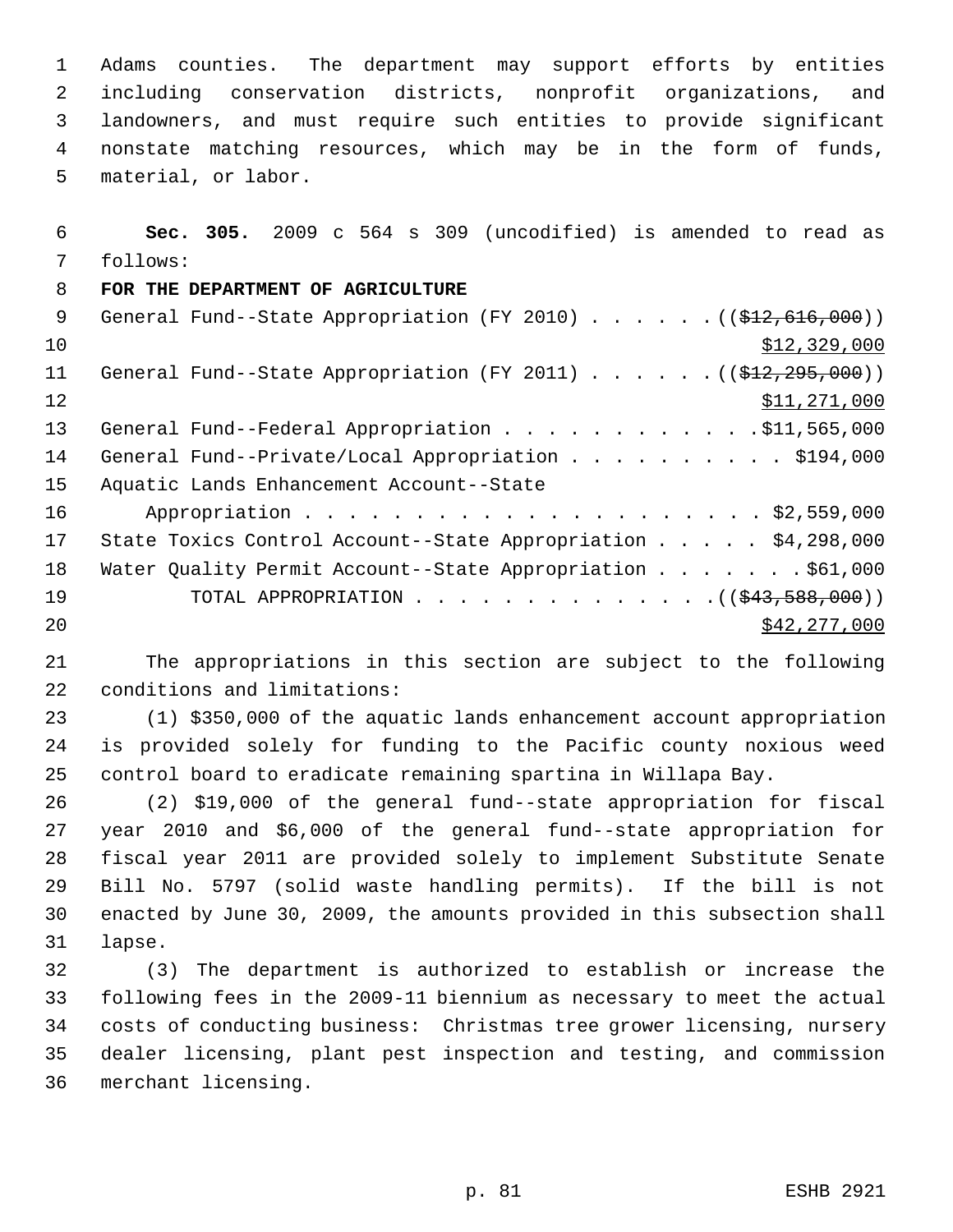**Sec. 306.** 2009 c 564 s 311 (uncodified) is amended to read as follows:

## **FOR THE PUGET SOUND PARTNERSHIP**

| 4               | General Fund--State Appropriation (FY 2010) $($ $($ \$3,223,000)) |
|-----------------|-------------------------------------------------------------------|
| 5               | \$3,172,000                                                       |
| 6               | General Fund--State Appropriation (FY 2011) $($ $($ \$3,194,000)) |
| 7               | \$3,143,000                                                       |
| 8               | General Fund--Federal Appropriation \$3,623,000                   |
| 9               | Aquatic Lands Enhancement Account--State Appropriation \$500,000  |
| 10 <sub>1</sub> | State Toxics Control Account--State Appropriation \$896,000       |
| 11              |                                                                   |
| 12              | \$11,334,000                                                      |
|                 |                                                                   |

 The appropriations in this section are subject to the following conditions and limitations:

 (1) \$305,000 of the general fund--state appropriation for fiscal year 2010 is provided solely for measuring water and habitat quality to determine watershed health and assist salmon recovery.

 (2) \$896,000 of the state toxics control account--state appropriation is provided solely for activities that contribute to Puget Sound protection and recovery, including provision of independent advice and assessment of the state's oil spill prevention, preparedness, and response programs, including review of existing activities and recommendations for any necessary improvements. The partnership may carry out this function through an existing committee, such as the ecosystem coordination board or the leadership council, or may appoint a special advisory council. Because this is a unique statewide program, the partnership may invite participation from outside the Puget Sound region.

 (3) Within the amounts appropriated in this section, the Puget Sound partnership shall facilitate an ongoing monitoring consortium to integrate monitoring efforts for storm water, water quality, watershed health, and other indicators to enhance monitoring efforts in Puget Sound.

 (4) The Puget Sound partnership shall work with Washington State University and the environmental protection agency to secure funding for the beach watchers program.

 (5) \$877,000 of the general fund--state appropriation for fiscal year 2010 and \$877,000 of the general fund--state appropriation for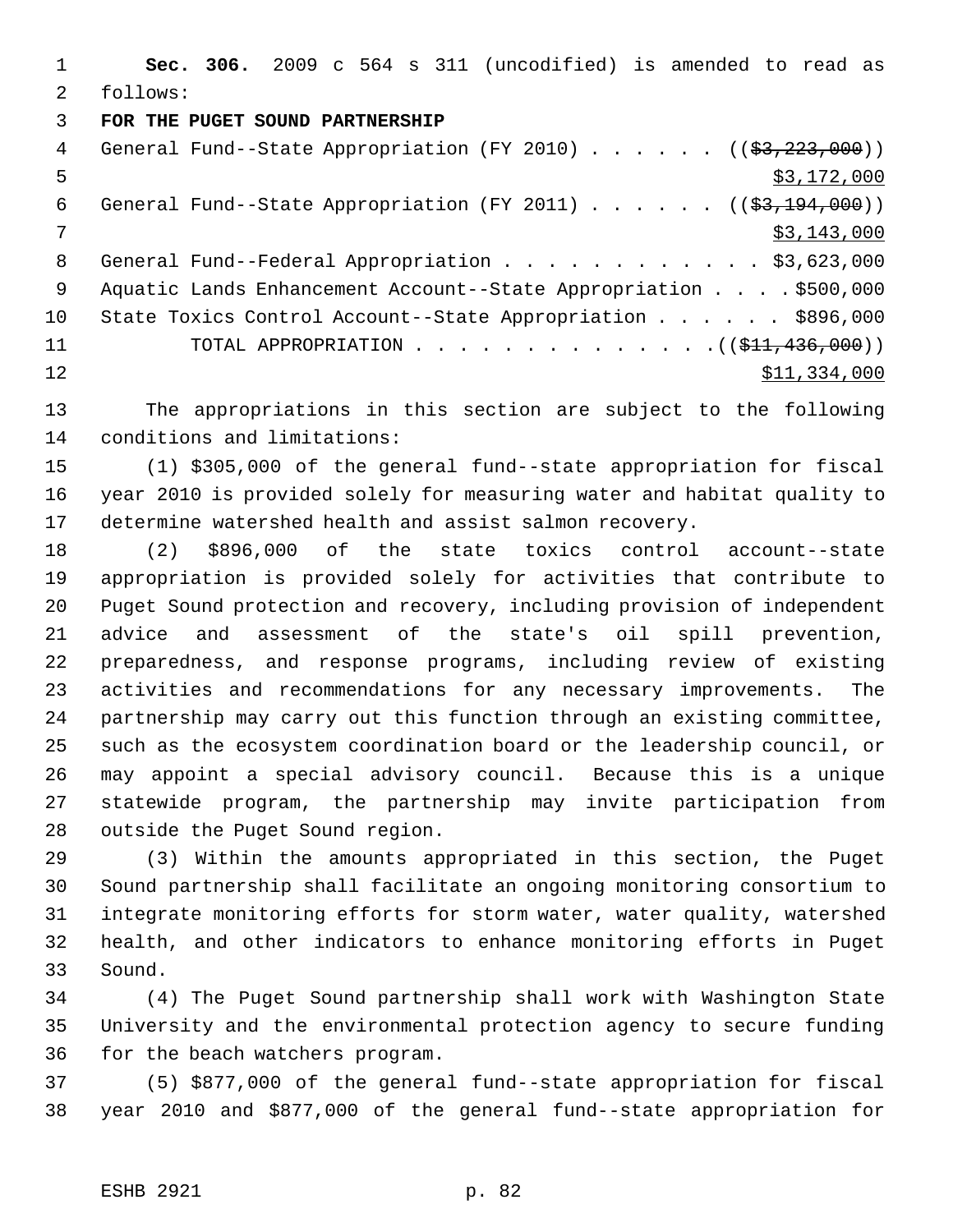fiscal year 2011 are provided solely to support public education and volunteer programs. The partnership is directed to distribute the majority of funding as grants to local organizations, local governments, and education, communication, and outreach network partners. The partnership shall track progress for this activity through the accountability system of the Puget Sound partnership.

(End of part)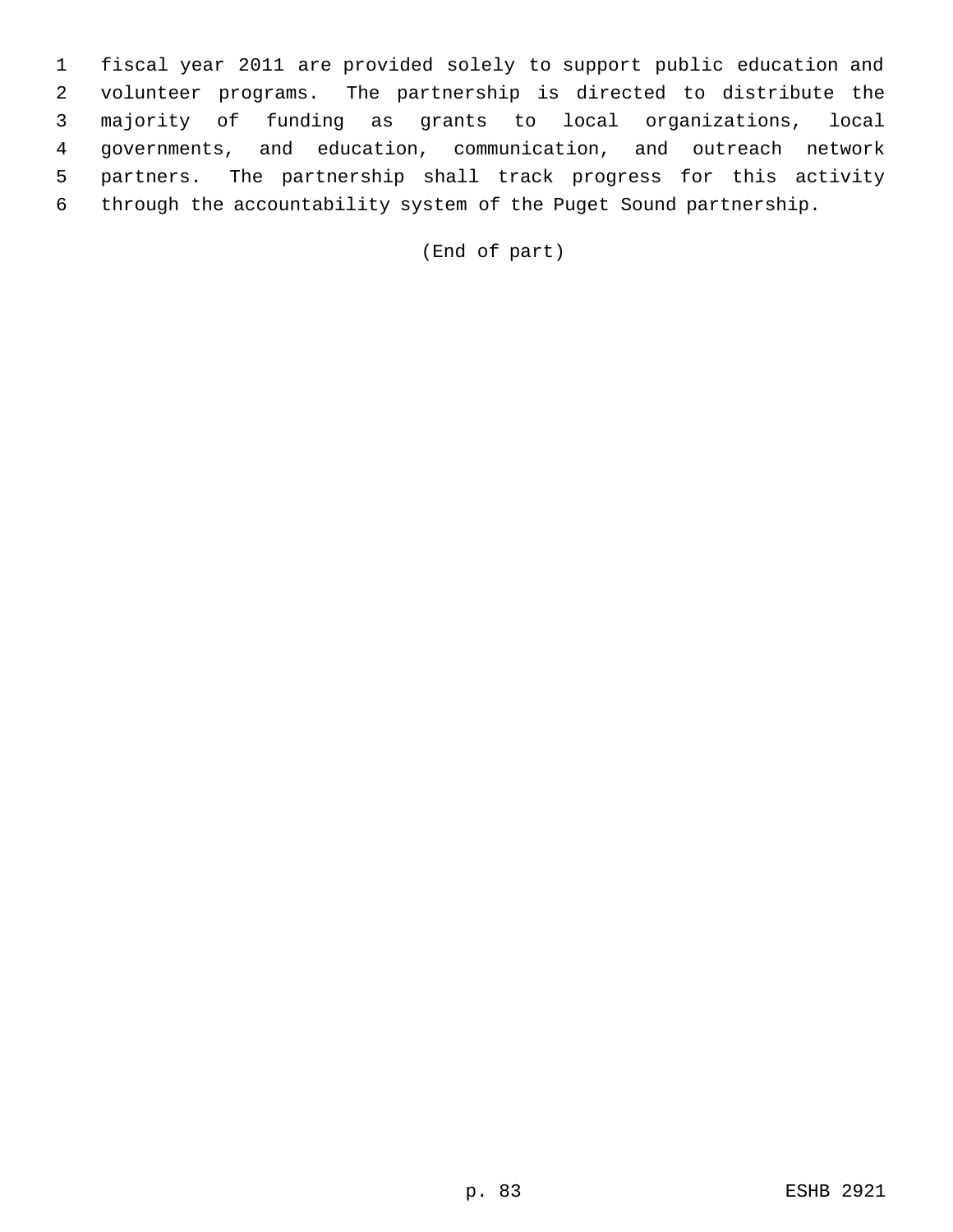| $\mathbf 1$    | PART IV                                                                           |
|----------------|-----------------------------------------------------------------------------------|
| $\overline{2}$ | <b>TRANSPORTATION</b>                                                             |
|                |                                                                                   |
| 3              | Sec. 401. 2009 c 564 s 401 (uncodified) is amended to read as                     |
| 4              | follows:                                                                          |
| 5              | FOR THE DEPARTMENT OF LICENSING                                                   |
| 6              | General Fund--State Appropriation (FY 2010) $($ $(\frac{21.668}{100})$            |
| $\overline{7}$ | \$1,436,000                                                                       |
| 8              | General Fund--State Appropriation (FY 2011) $($ $(\frac{1}{2}, 712, 000) )$       |
| $\overline{9}$ | \$1,535,000                                                                       |
| 10             | Architects' License Account--State Appropriation $($ $(\frac{1}{21}, 056, 000) )$ |
| 11             | \$767,000                                                                         |
| 12             | Professional Engineers' Account--State Appropriation \$3,586,000                  |
| 13             | Real Estate Commission Account--State Appropriation \$10,047,000                  |
| 14             | Master License Account--State Appropriation \$15,718,000                          |
| 15             | Uniform Commercial Code Account--State Appropriation \$3,100,000                  |
| 16             | Real Estate Education Account--State Appropriation \$276,000                      |
| 17             | Real Estate Appraiser Commission Account--State                                   |
| 18             |                                                                                   |
| 19             | Business and Professions Account--State Appropriation \$15,270,000                |
| 20             | Real Estate Research Account--State Appropriation \$320,000                       |
| 21             | Geologists' Account--State Appropriation \$53,000                                 |
| 22             | Derelict Vessel Removal Account--State Appropriation \$31,000                     |
| 23             | TOTAL APPROPRIATION ( $(\frac{255}{650}, \frac{828}{600})$ )                      |
| 24             | \$53,831,000                                                                      |
| 25             | The appropriations in this section are subject to the following                   |
| 26             | conditions and limitations:                                                       |
| 27             | (1) Pursuant to RCW 43.135.055, the department is authorized to                   |
| 28             | increase fees for cosmetologists, funeral directors, cemeteries, court            |
| 29             | reporters and appraisers. These increases are necessary to support the            |
| 30             | expenditures authorized in this section, consistent with RCW 43.24.086.           |
| 31             | \$1,352,000 of the business and professions account--state<br>(2)                 |
| 32             | appropriation is provided solely to implement Substitute Senate Bill              |
| 33             | No. 5391 (tattoo and body piercing). If the bill is not enacted by                |
| 34             | June 30, 2009, the amount provided in this subsection shall lapse.                |
| 35             | $((+4))$ (3) \$358,000 of the business and professions account--state             |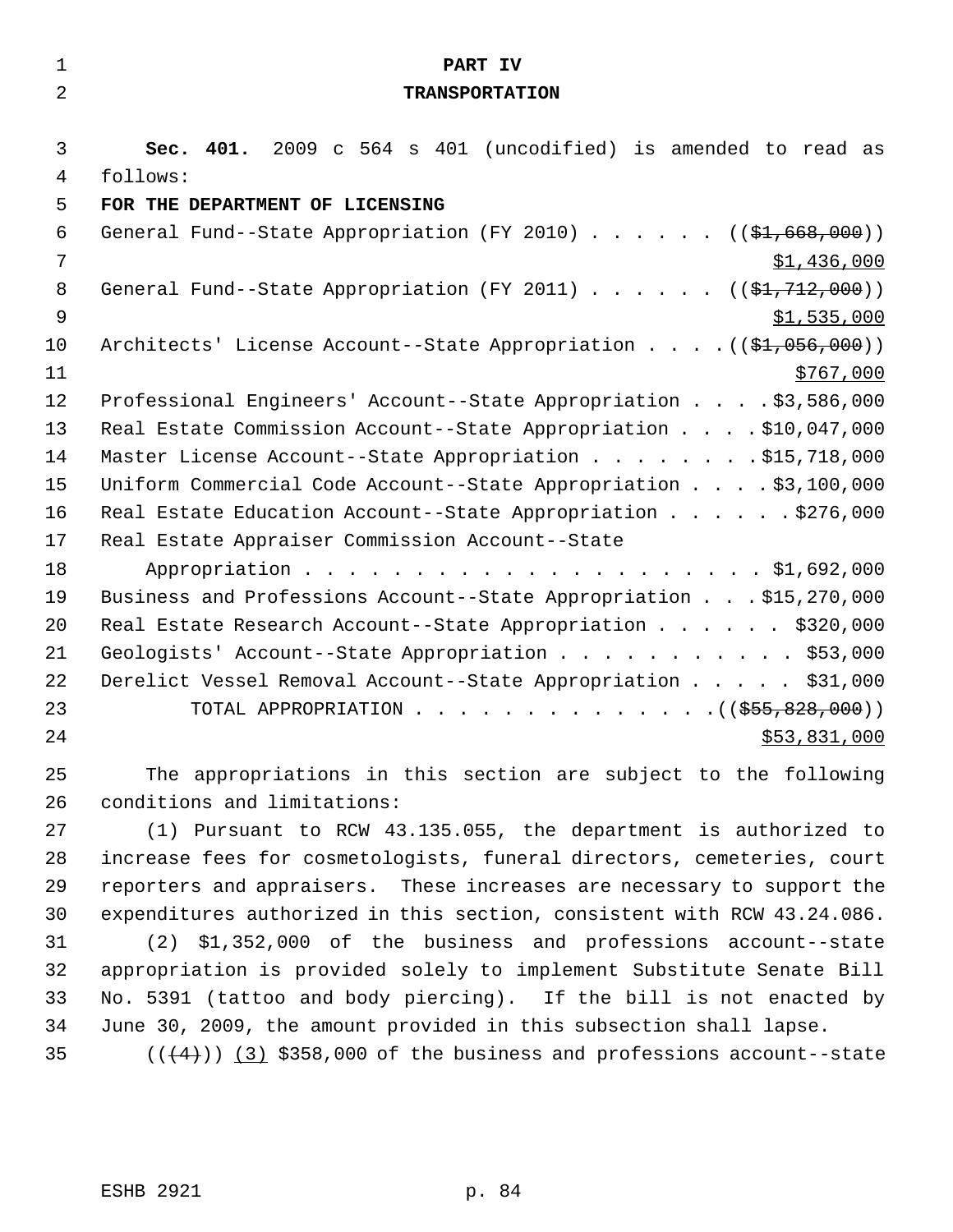appropriation is provided solely to implement Senate Bill No. 6126 (professional athletics). If the bill is not enacted by June 30, 2009, the amount provided in this subsection shall lapse.

 **Sec. 402.** 2009 c 564 s 402 (uncodified) is amended to read as follows: **FOR THE STATE PATROL** 7 General Fund--State Appropriation (FY 2010) . . . . . . ((\$41,468,000))  $8 \div 1000$ 9 General Fund--State Appropriation (FY 2011) . . . . . . ((\$40,366,000)) \$39,566,000 11 General Fund--Federal Appropriation . . . . . . . . . . . . \$11,401,000 12 General Fund--Private/Local Appropriation . . . . . . . . \$3,568,000 Death Investigations Account--State Appropriation . . . . . \$6,022,000 14 Enhanced 911 Account--State Appropriation . . . . . . . . . . \$589,000 County Criminal Justice Assistance Account--State Appropriation . . . . . . . . . . . . . . . . . . . . . \$3,122,000 Municipal Criminal Justice Assistance Account--State 18 Appropriation . . . . . . . . . . . . . . . . . . \$1,245,000 19 Fire Service Trust Account--State Appropriation . . . . . . \$131,000 20 Disaster Response Account--State Appropriation . . . . . . \$8,002,000 Fire Service Training Account--State Appropriation . . . . . \$8,717,000 Aquatic Invasive Species Enforcement Account--State Appropriation . . . . . . . . . . . . . . . . . . . . . . \$54,000 State Toxics Control Account--State Appropriation . . . . . . \$504,000 Fingerprint Identification Account--State Appropriation . . \$7,371,000 26 TOTAL APPROPRIATION . . . . . . . . . . . . ((\$<del>132,560,000</del>)) 27 \$130,960,000

 The appropriations in this section are subject to the following conditions and limitations:

 (1) \$200,000 of the fire service training account--state appropriation is provided solely for two FTEs in the office of the state director of fire protection to exclusively review K-12 construction documents for fire and life safety in accordance with the state building code. It is the intent of this appropriation to provide these services only to those districts that are located in counties without qualified review capabilities.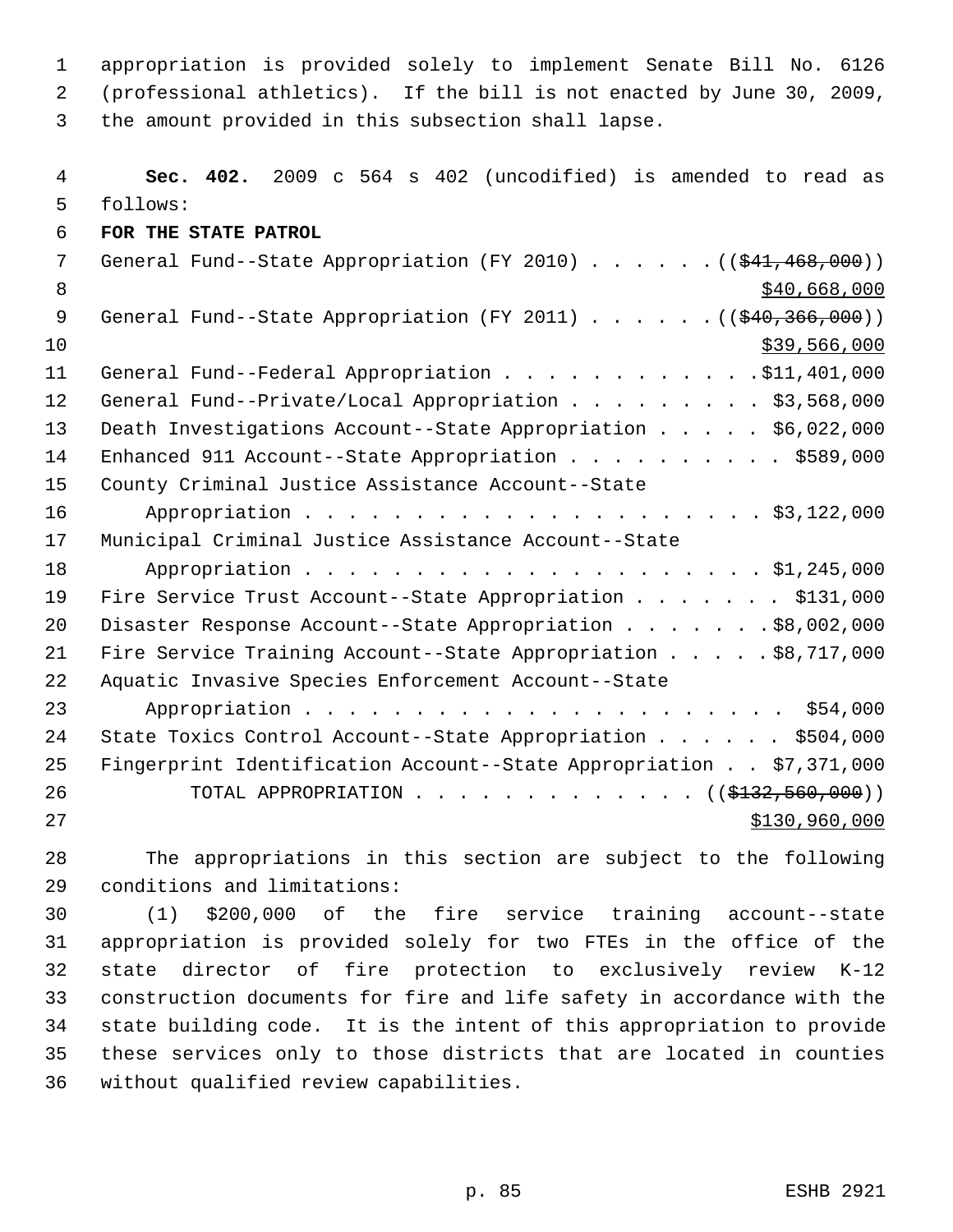(2) \$8,000,000 of the disaster response account--state appropriation is provided solely for Washington state fire service resource mobilization costs incurred in response to an emergency or disaster authorized under RCW 43.43.960 and 43.43.964. The state patrol shall submit a report quarterly to the office of financial management and the legislative fiscal committees detailing information on current and planned expenditures from this account. This work shall be done in coordination with the military department.

 $((+4))$   $(3)$  The 2010 legislature will review the use of king air planes by the executive branch and the adequacy of funding in this budget regarding maintaining and operating the planes to successfully accomplish their mission.

 $((+5))$   $(4)$  The appropriations in this section reflect reductions in the appropriations for the agency's administrative expenses. It is the intent of the legislature that these reductions shall be achieved, to the greatest extent possible, by reducing those administrative costs that do not affect direct client services or direct service delivery or programs.

19  $((+6))$   $(5)$  \$400,000 of the fire service training account--state appropriation is provided solely for the firefighter apprenticeship training program.

 $((+7))$   $(6)$  \$48,000 of the fingerprint identification account-- state appropriation is provided solely to implement Substitute House Bill No. 1621 (consumer loan companies). If the bill is not enacted by June 30, 2009, the amounts provided in this subsection shall lapse.

(End of part)

ESHB 2921 p. 86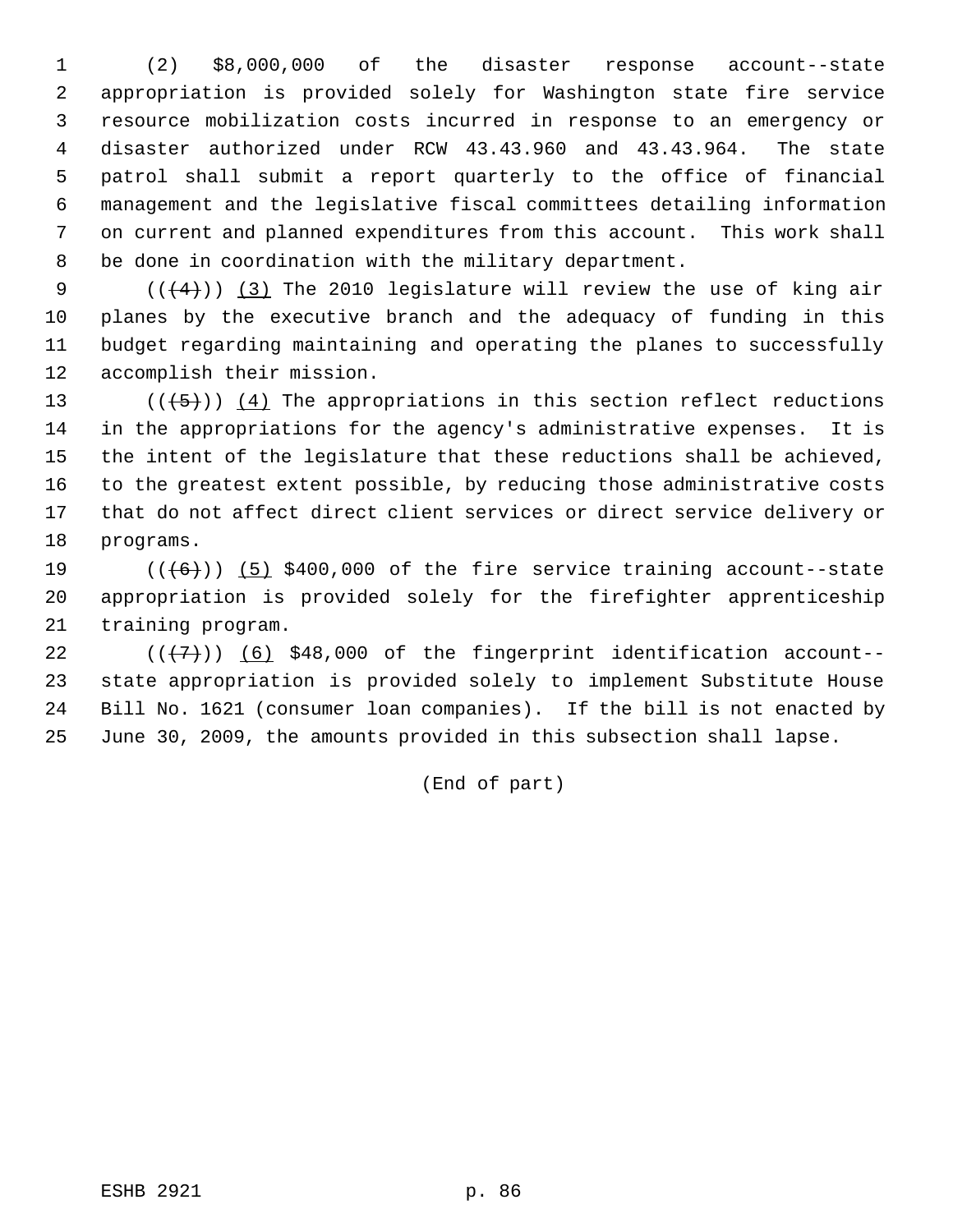| $\mathbf{1}$ | PART V                                                                                             |
|--------------|----------------------------------------------------------------------------------------------------|
| 2            | <b>EDUCATION</b>                                                                                   |
|              |                                                                                                    |
| 3            | Sec. 501. 2009 c 564 s 513 (uncodified) is amended to read as                                      |
| 4            | follows:                                                                                           |
| 5            | <b>FOR</b><br>OF<br>PUBLIC INSTRUCTION--EDUCATION<br><b>REFORM</b><br>THE<br><b>SUPERINTENDENT</b> |
| 6            | <b>PROGRAMS</b>                                                                                    |
| 7            | General Fund--State Appropriation (FY 2010) $($ $($ $\frac{695}{181},000)$ )                       |
| 8            | \$93,681,000                                                                                       |
| 9            | General Fund--State Appropriation (FY 2011) \$102,512,000                                          |
| 10           | General Fund--Federal Appropriation \$152,626,000                                                  |
| 11           | Education Legacy Trust Account--State                                                              |
| 12           |                                                                                                    |
| 13           | TOTAL APPROPRIATION ( $(\frac{2445}{131000})$ )                                                    |
| 14           | \$443,931,000                                                                                      |
| 15           | The appropriations in this section are subject to the following                                    |
| 16           | conditions and limitations:                                                                        |
| 17           | (1) \$36,806,000 of the general fund--state appropriation for fiscal                               |
| 18           | year 2010, \$34,516,000 of the general fund--state appropriation for                               |
| 19           | fiscal year 2011, \$1,350,000 of the education legacy trust                                        |
| 20           | account--state appropriation, and \$15,868,000 of the general fund--                               |
| 21           | federal appropriation are provided solely for development and                                      |
| 22           | implementation of the Washington assessments of student learning                                   |
| 23           | (WASL), including: (i) Development and implementation of retake                                    |
| 24           | assessments for high school students who are not successful in one or                              |
| 25           | more content areas of the WASL; and (ii) development and implementation                            |
| 26           | of alternative assessments or appeals procedures to implement the                                  |
| 27           | certificate of academic achievement. The superintendent of public                                  |
| 28           | instruction shall report quarterly on the progress on development and                              |
| 29           | implementation of alternative assessments or appeals procedures.                                   |
| 30           | Within these amounts, the superintendent of public instruction shall                               |
| 31           | contract for the early return of 10th grade student WASL results, on or                            |
| 32           | around June 10th of each year.                                                                     |
| 33           | (2) \$3,249,000 of the general fund--state appropriation for fiscal                                |
| 34           | year 2010 and \$3,249,000 of the general fund--state appropriation for                             |
| 35           | fiscal year 2011 are provided solely for the design of the state                                   |
|              |                                                                                                    |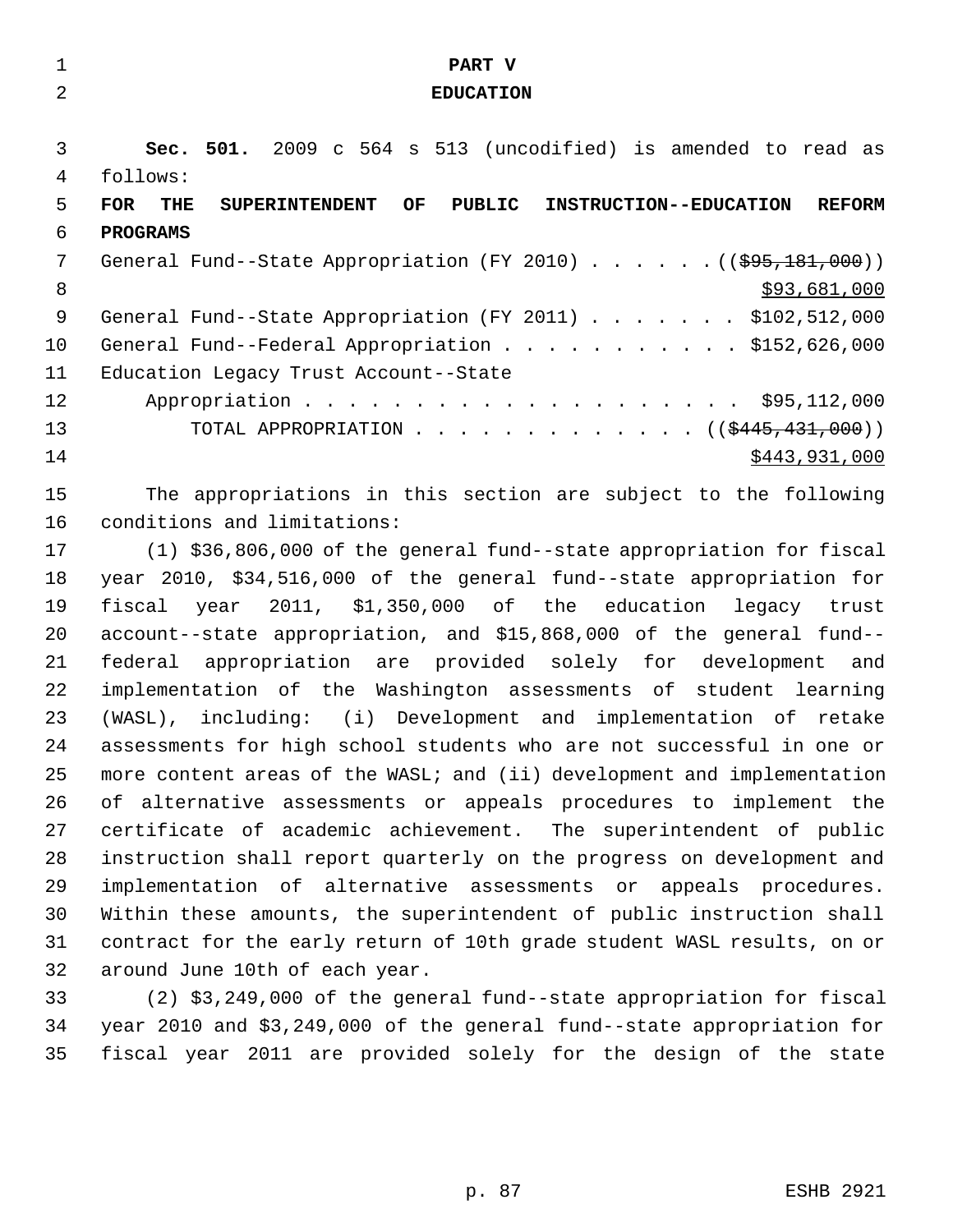assessment system and the implementation of end of course assessments for high school math.

 (3) \$1,014,000 of the education legacy trust account appropriation is provided solely for allocations to districts for salaries and benefits for the equivalent of two additional professional development days for fourth and fifth grade teachers during the 2008-2009 school year. The allocations shall be made based on the calculations of certificated instructional staff units for fourth and fifth grade provided in section 502 of this act and on the calculations of compensation provided in sections 503 and 504 of this act. Districts may use the funding to support additional days for professional development as well as job-embedded forms of professional development.

 (4) \$3,241,000 of the education legacy trust fund appropriation is provided solely for allocations to districts for salaries and benefits for the equivalent of three additional professional development days for middle and high school math and science teachers during the 2008- 2009 school year, as well as specialized training for one math and science teacher in each middle school and high school during the 2008- 2009 school year. Districts may use the funding to support additional days for professional development as well as job-embedded forms of professional development.

 (5) \$3,850,000 of the education legacy trust account--state appropriation is provided solely for a math and science instructional coaches program pursuant to chapter 396, Laws of 2007. Funding shall be used to provide grants to schools and districts to provide salaries, benefits, and professional development activities for up to twenty-five instructional coaches in middle and high school math and twenty-five instructional coaches in middle and high school science in each year of the biennium; and up to \$300,000 may be used by the office of the superintendent of public instruction to administer and coordinate the program.

 (6) \$1,781,000 of the general fund--state appropriation for fiscal year 2010 and \$1,943,000 of the general fund--state appropriation for fiscal year 2011 are provided solely to allow approved middle and junior high school career and technical education programs to receive enhanced vocational funding. The office of the superintendent of public instruction shall provide allocations to districts for middle and junior high school students in accordance with the funding formulas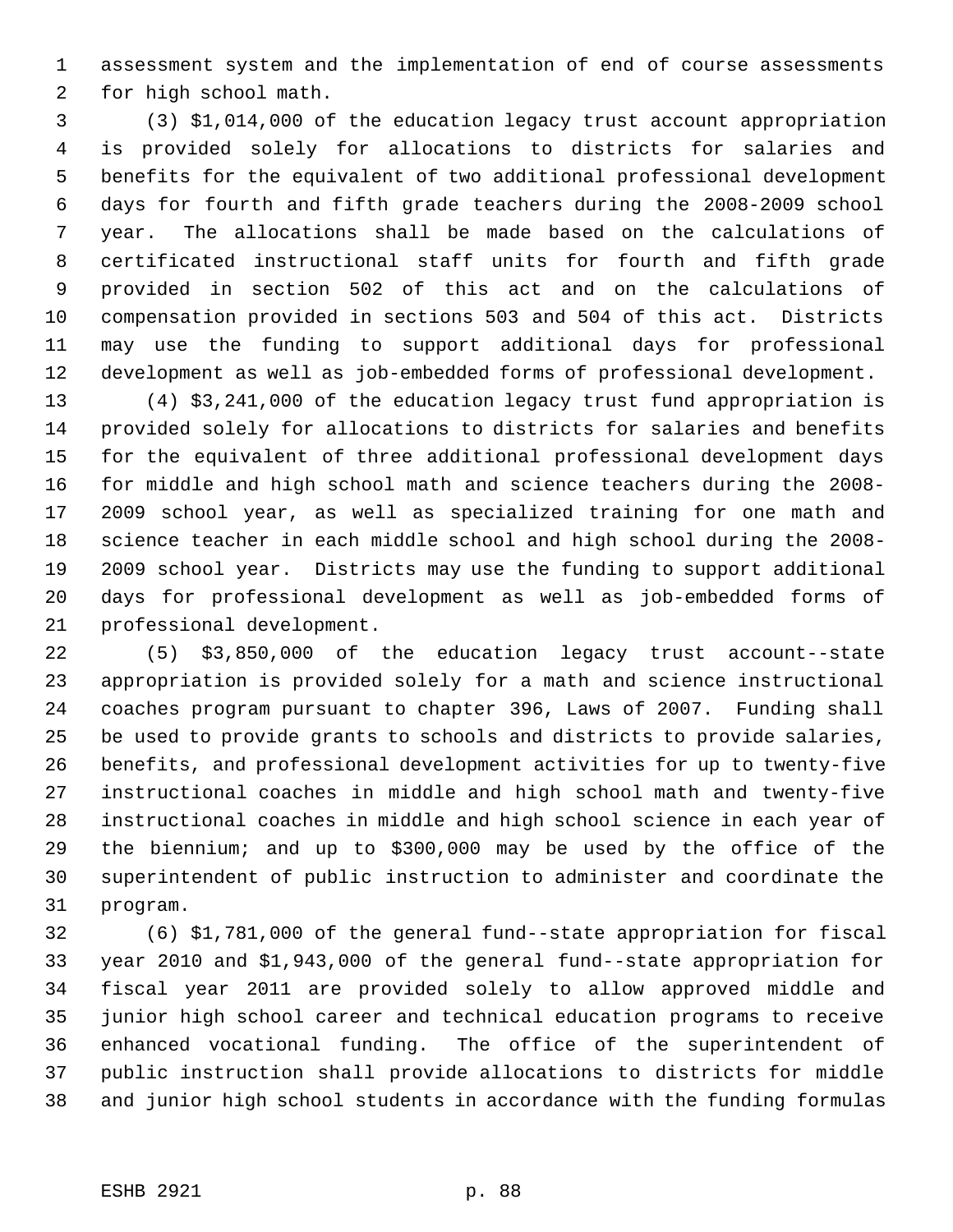provided in section 502 of this act. If Second Substitute Senate Bill No. 5676 is enacted the allocations are formula-driven, otherwise the office of the superintendent shall consider the funding provided in this subsection as a fixed amount, and shall adjust funding to stay within the amounts provided in this subsection.

 (7) \$139,000 of the general fund--state appropriation for fiscal year 2010 and \$139,000 of the general fund--state appropriation for fiscal year 2011 are provided solely for (a) staff at the office of the superintendent of public instruction to coordinate and promote efforts to develop integrated math, science, technology, and engineering programs in schools and districts across the state; and (b) grants of \$2,500 to provide twenty middle and high school teachers each year professional development training for implementing integrated math, science, technology, and engineering program in their schools.

 (8) \$1,579,000 of the general fund--state appropriation for fiscal year 2010 and \$1,579,000 of the general fund--state appropriation for fiscal year 2011 are provided solely for the Washington state leadership and assistance for science education reform (LASER) regional partnership activities coordinated at the Pacific science center, including instructional material purchases, teacher and principal professional development, and school and community engagement events. Funding shall be distributed to the various LASER activities in a manner proportional to LASER program spending during the 2007-2009 biennium.

 (9) \$81,010,000 of the education legacy trust account--state appropriation is provided solely for grants for voluntary full-day kindergarten at the highest poverty schools, as provided in chapter 400, Laws of 2007. The office of the superintendent of public instruction shall provide allocations to districts for recipient schools in accordance with the funding formulas provided in section 502 of this act. Each kindergarten student who enrolls for the voluntary full-day program in a recipient school shall count as one-half of one full-time equivalent student for the purpose of making allocations under this subsection. Although the allocations are formula-driven, the office of the superintendent shall consider the funding provided in this subsection as a fixed amount, and shall limit the number of recipient schools so as to stay within the amounts appropriated each fiscal year in this subsection. The funding provided in this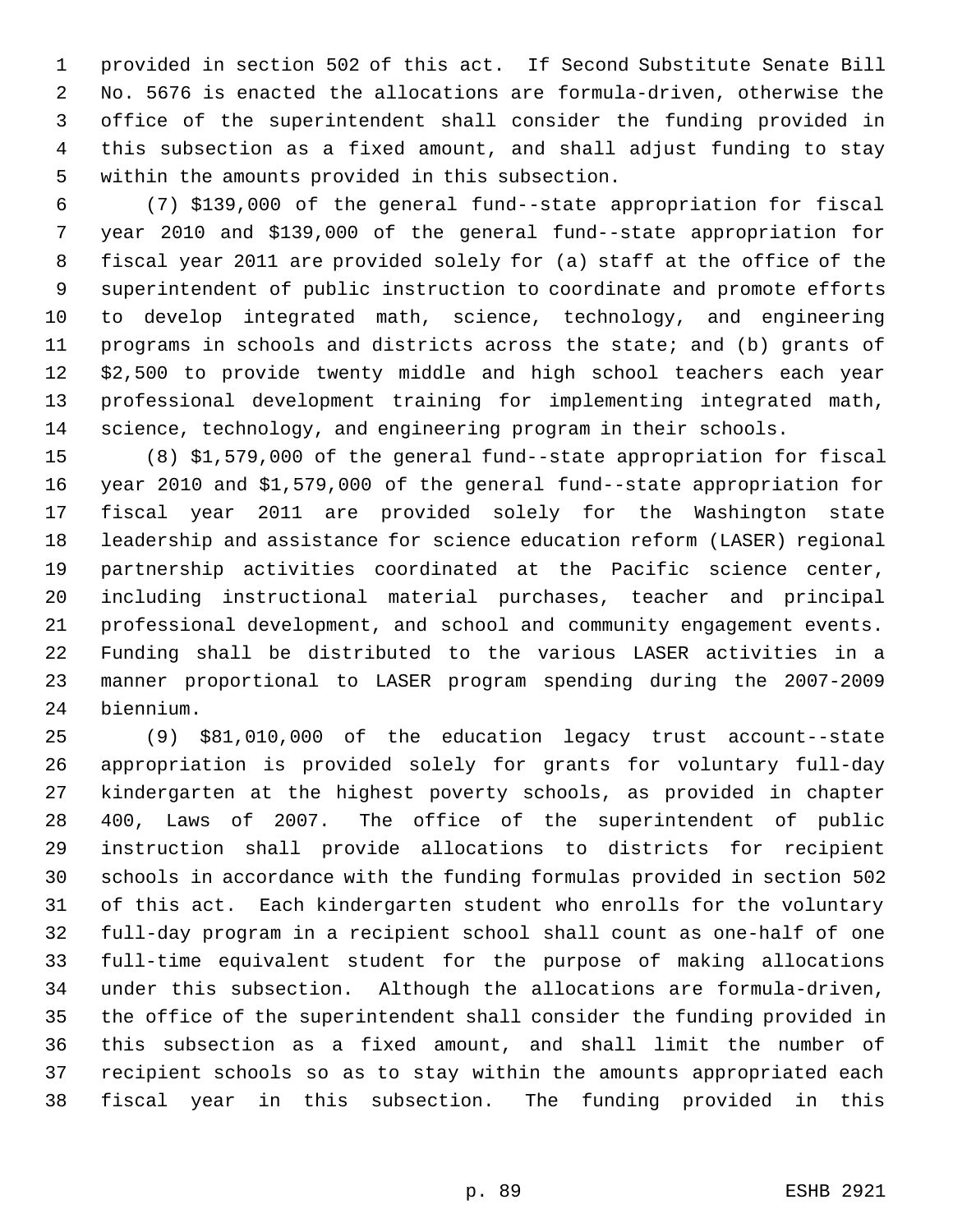subsection is estimated to provide full-day kindergarten programs for 20 percent of kindergarten enrollment. Funding priority shall be given to schools with the highest poverty levels, as measured by prior year free and reduced priced lunch eligibility rates in each school. Additionally, as a condition of funding, school districts must agree to provide the full-day program to the children of parents who request it in each eligible school. For the purposes of calculating a school district levy base, funding provided in this subsection shall be considered a state block grant program under RCW 84.52.0531.

 (a) Of the amounts provided in this subsection, a maximum of \$272,000 may be used for administrative support of the full-day kindergarten program within the office of the superintendent of public instruction.

 (b) Student enrollment pursuant to this program shall not be included in the determination of a school district's overall K-12 FTE for the allocation of student achievement programs and other funding formulas unless specifically stated.

 (10) \$700,000 of the general fund--state appropriation for fiscal year 2010 and \$900,000 of the general fund--state appropriation for fiscal year 2011 are provided solely for the development of a leadership academy for school principals and administrators. The superintendent of public instruction shall contract with an independent organization to design, field test, and implement a state-of-the-art education leadership academy that will be accessible throughout the state. Initial development of the content of the academy activities shall be supported by private funds. Semiannually the independent organization shall report on amounts committed by foundations and others to support the development and implementation of this program. Leadership academy partners, with varying roles, shall include the state level organizations for school administrators and principals, the superintendent of public instruction, the professional educator standards board, and others as the independent organization shall identify.

 (11) \$105,754,000 of the general fund--federal appropriation is provided for preparing, training, and recruiting high quality teachers and principals under Title II of the no child left behind act.

37 (12) ((\$3,046,000)) \$1,546,000 of the general fund--state appropriation for fiscal year 2010 and \$3,046,000 of the general fund--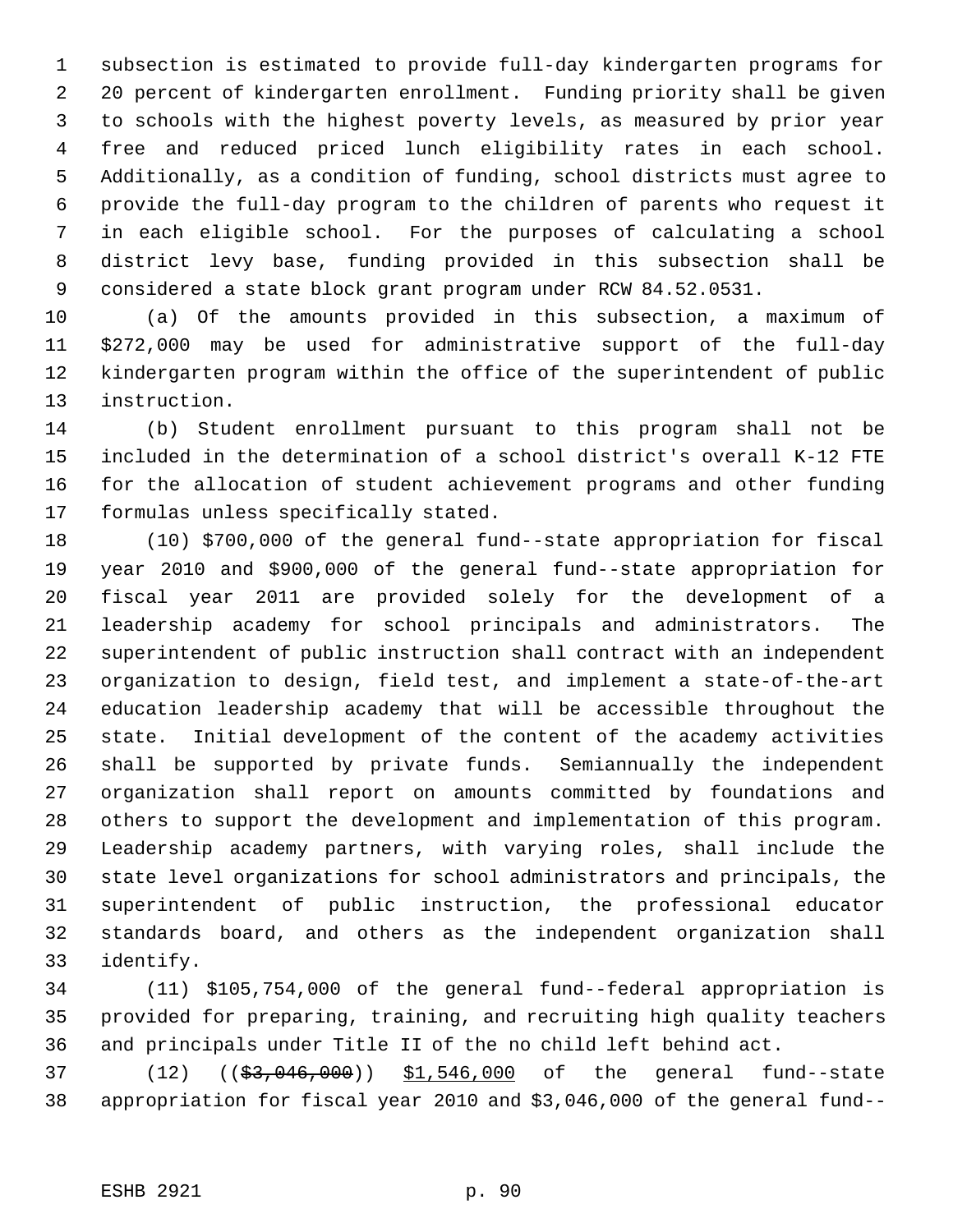state appropriation for fiscal year 2011 are provided solely to the office of the superintendent of public instruction for focused assistance. The office of the superintendent of public instruction shall conduct educational audits of low-performing schools and enter into performance agreements between school districts and the office to implement the recommendations of the audit and the community. Funding in this subsection may be used for focused assistance programs for individual schools as well as school districts.

 (13) \$30,702,000 of the general fund--federal appropriation is provided for the reading first program under Title I of the no child left behind act.

 (14) \$1,667,000 of the general fund--state appropriation for fiscal year 2010 and \$1,667,000 of the general fund--state appropriation for fiscal year 2011 are provided solely to eliminate the lunch co-pay for students in grades kindergarten through third grade that are eligible for reduced price lunch.

 (15) \$5,285,000 of the general fund--state appropriation for fiscal year 2010 and \$5,285,000 of the general fund--state appropriation for fiscal year 2011 are provided solely for: (a) The meals for kids program under RCW 28A.235.145 through 28A.235.155; (b) to eliminate the breakfast co-pay for students eligible for reduced price lunch; and (c) for additional assistance for school districts initiating a summer food service program.

 (16) \$1,056,000 of the general fund--state appropriation for fiscal year 2010 and \$1,056,000 of the general fund--state appropriation for fiscal year 2011 are provided solely for the Washington reading corps. The superintendent shall allocate reading corps members to low- performing schools and school districts that are implementing comprehensive, proven, research-based reading programs. Two or more schools may combine their Washington reading corps programs. Grants provided under this section may be used by school districts for expenditures from September 2009 through August 31, 2011.

 (17) \$3,594,000 of the general fund--state appropriation for fiscal year 2010 and \$3,594,000 of the general fund--state appropriation for fiscal year 2011 are provided solely for grants to school districts to provide a continuum of care for children and families to help children become ready to learn. Grant proposals from school districts shall contain local plans designed collaboratively with community service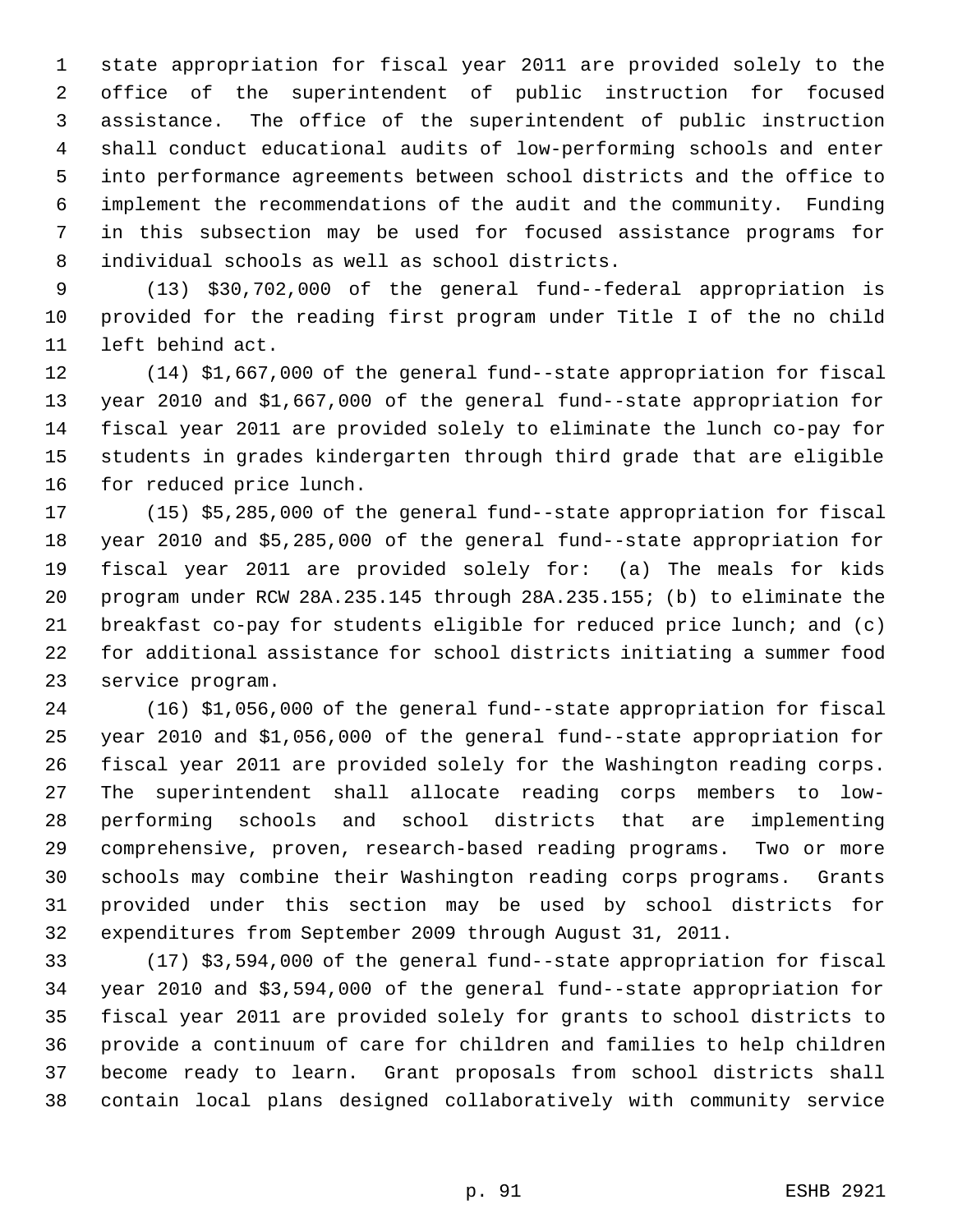providers. If a continuum of care program exists in the area in which the school district is located, the local plan shall provide for coordination with existing programs to the greatest extent possible. Grant funds shall be allocated pursuant to RCW 70.190.040.

 (18) \$1,959,000 of the general fund--state appropriation for fiscal year 2010 and \$1,959,000 of the general fund--state appropriation for fiscal year 2011 are provided solely for improving technology infrastructure, monitoring and reporting on school district technology development, promoting standards for school district technology, promoting statewide coordination and planning for technology development, and providing regional educational technology support centers, including state support activities, under chapter 28A.650 RCW.

 (19) \$225,000 of the general fund--state appropriation for fiscal year 2010 and \$225,000 of the general fund--state appropriation for fiscal year 2011 are provided solely for the operation of the center for the improvement of student learning pursuant to RCW 28A.300.130.

 (20) \$250,000 of the education legacy trust account--state appropriation is provided solely for costs associated with the office of the superintendent of public instruction's statewide director of technology position.

 (21)(a) \$28,270,000 of the general fund--state appropriation for fiscal year 2010 and \$36,513,000 of the general fund--state appropriation for fiscal year 2011 are provided solely for the following bonuses for teachers who hold valid, unexpired certification from the national board for professional teaching standards and who are teaching in a Washington public school, subject to the following conditions and limitations:

 (i) For national board certified teachers, a bonus of \$5,000 per teacher beginning in the 2007-08 school year and adjusted for inflation in each school year thereafter in which Initiative 732 cost of living adjustments are provided. National board certified teachers who become public school principals shall continue to receive this bonus for as long as they are principals and maintain the national board certification;

 (ii) An additional \$5,000 annual bonus shall be paid to national board certified teachers who teach in either: (A) High schools where at least 50 percent of student headcount enrollment is eligible for federal free or reduced price lunch, (B) middle schools where at least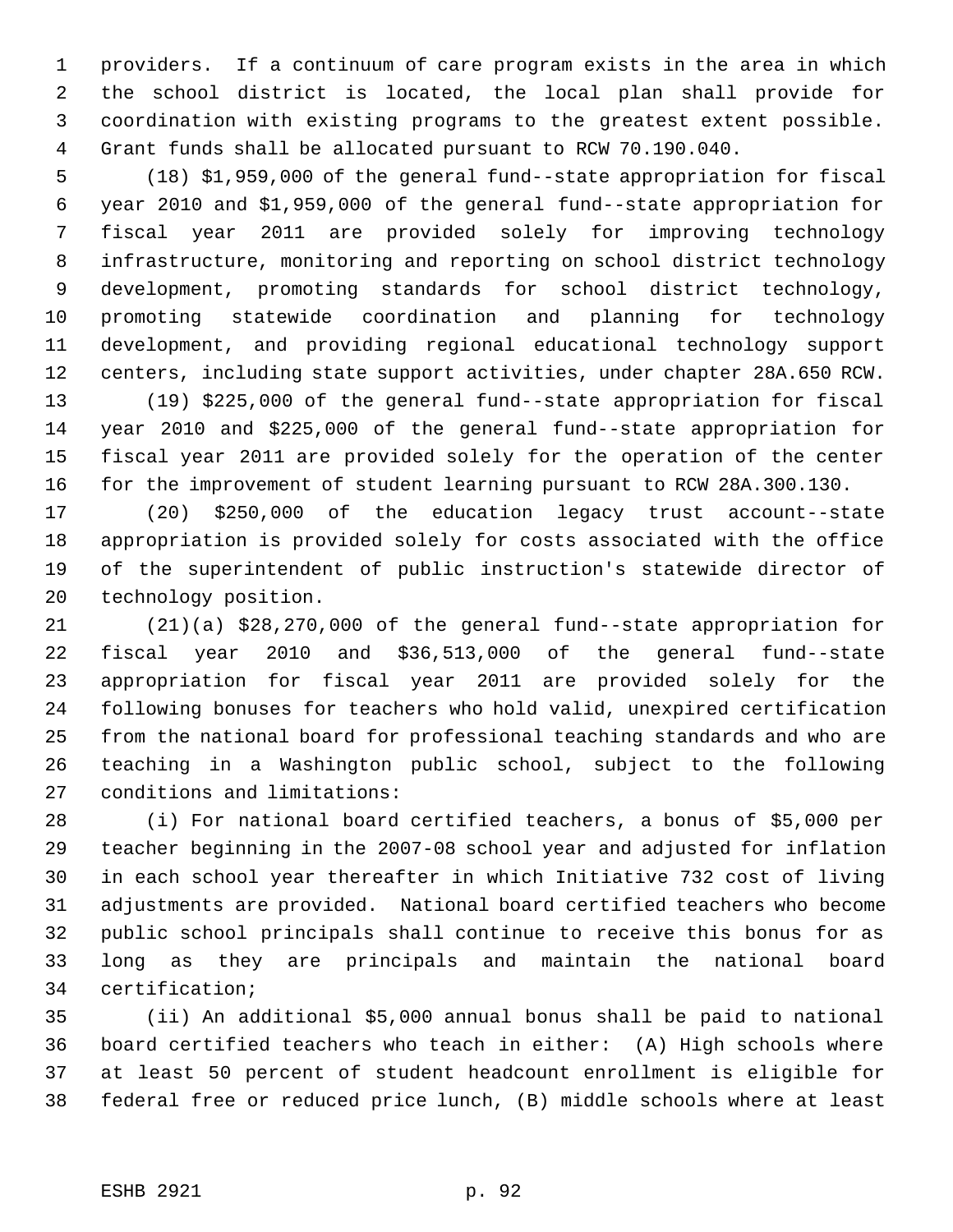60 percent of student headcount enrollment is eligible for federal free or reduced price lunch, or (C) elementary schools where at least 70 percent of student headcount enrollment is eligible for federal free or reduced price lunch;

 (iii) The superintendent of public instruction shall adopt rules to ensure that national board certified teachers meet the qualifications for bonuses under (a)(ii) of this subsection for less than one full 8 school year receive bonuses in a pro-rated manner; and

 (iv) During the 2009-10 and 2010-11 school years, and within the available appropriation, certificated instructional staff who have met the eligibility requirements and have applied for certification from the national board for professional teaching standards may receive a conditional two thousand dollars or the amount set by the office of the superintendent of public instruction to contribute toward the current assessment fee, not including the initial up-front candidacy payment. The fee shall be an advance on the first annual bonus under RCW 28A.405.415. The assessment fee for national certification is provided in addition to compensation received under a district's salary schedule adopted in accordance with RCW 28A.405.200 and shall not be included in calculations of a district's average salary and associated salary limitation under RCW 28A.400.200. Recipients who fail to receive certification after three years are required to repay the assessment fee, not including the initial up-front candidacy payment, as set by the national board for professional teaching standards and administered by the office of the superintendent of public instruction. The office of the superintendent of public instruction shall adopt rules to define the terms for initial grant of the assessment fee and repayment, including applicable fees.

 (b) Included in the amounts provided in this subsection are amounts for mandatory fringe benefits.

 (22) \$2,750,000 of the general fund--state appropriation for fiscal year 2010 and \$2,750,000 of the general fund--state appropriation for fiscal year 2011 are provided solely for secondary career and technical education grants pursuant to chapter 170, Laws of 2008. This funding may additionally be used to support FIRST Robotics programs.

 (23) \$300,000 of the general fund--state appropriation for fiscal year 2010 and \$300,000 of the general fund--state appropriation for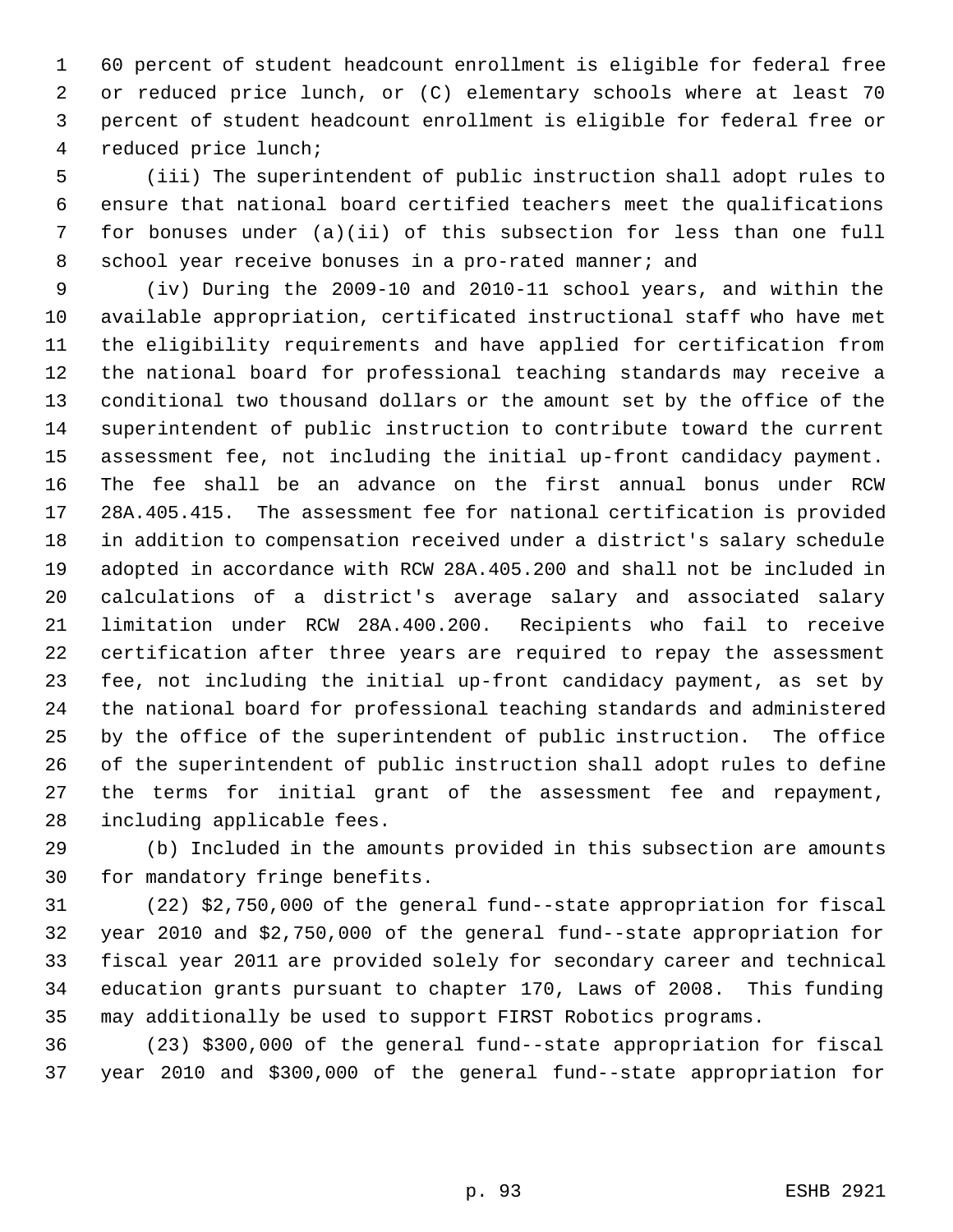fiscal year 2011 are provided solely for the local farms-healthy kids program as described in chapter 215, Laws of 2008.

 (24) \$2,348,000 of the general fund--state appropriation for fiscal year 2010 and \$2,348,000 of the general fund--state appropriation for fiscal year 2011 are appropriated for a beginning educator support program. School districts and/or regional consortia may apply for grant funding beginning in the 2009-10 school year. The superintendent shall implement this program in 5 to 15 school districts and/or regional consortia. The program provided by a district and/or regional consortia shall include: A paid orientation; assignment of a qualified mentor; development of a professional growth plan for each beginning teacher aligned with professional certification; release time for mentors and new teachers to work together, and teacher observation time with accomplished peers. \$250,000 may be used to provide state-wide professional development opportunities for mentors and beginning educators. The superintendent of public instruction shall adopt rules to establish and operate a research-based beginning educator support program no later than August 31, 2009. OSPI must evaluate the program's progress and may contract for this work. A report to the legislature about the beginning educator support program is due November 1, 2010.

 (25) \$4,400,000 of the education legacy trust account--state appropriation is provided solely for the development and implementation of diagnostic assessments, consistent with the recommendations of the Washington assessment of student learning work group.

 (26) \$70,000 of the general fund--state appropriation for fiscal year 2010 is provided solely for implementation of Engrossed Substitute Senate Bill No. 5414 (statewide assessments and curricula).

 (27) \$530,000 of the general fund--state appropriation for fiscal year 2010 and \$530,000 of the general fund--state appropriation for fiscal year 2011 are provided solely for the leadership internship program for superintendents, principals, and program administrators.

(End of part)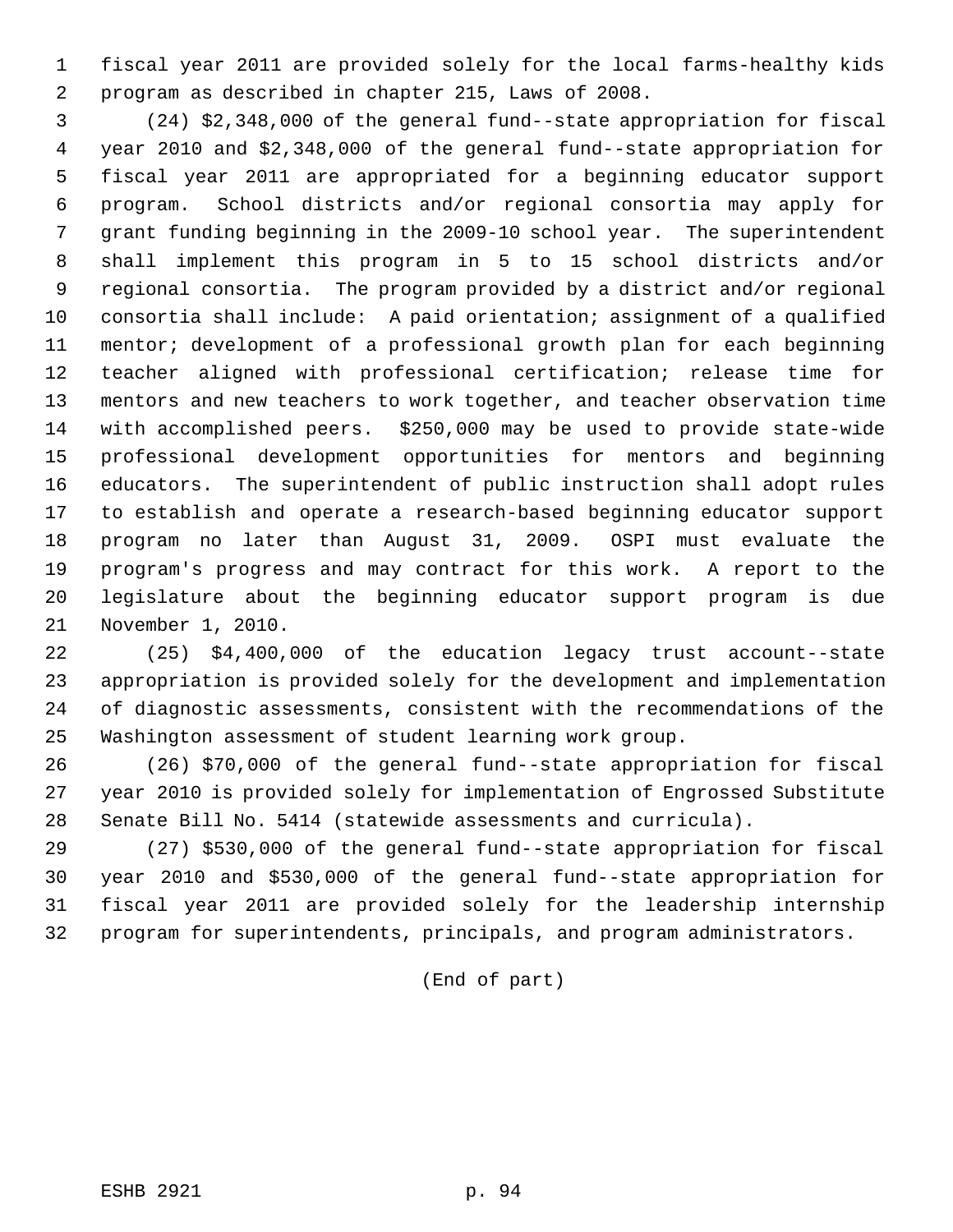| 1  | PART VI                                                                 |
|----|-------------------------------------------------------------------------|
| 2  | <b>MISCELLANEOUS</b>                                                    |
|    |                                                                         |
| 3  | NEW SECTION. Sec. 601. A new section is added to 2009 c 564             |
| 4  | (uncodified) to read as follows:                                        |
| 5  | NEW HIRES. (1) From the effective date of this section until July       |
| 6  | 1, 2011, state agencies of the legislative, executive, and judicial     |
| 7  | shall not establish new staff positions or fill vacant<br>branches      |
| 8  | existing staff positions except as specifically authorized by this      |
| 9  | section.                                                                |
| 10 | (2) The following activities of state agencies are exempt from          |
| 11 | subsection (1) of this section:                                         |
| 12 | (a) Direct custody, supervision, and patient care in corrections,       |
| 13 | juvenile rehabilitation, institutional care of veterans, the mentally   |
| 14 | ill, developmentally disabled, state hospitals, the special commitment  |
| 15 | center, and the schools for the blind and the deaf;                     |
| 16 | (b) Direct protective services to children and other vulnerable         |
| 17 | populations in the department of social and health services;            |
| 18 | Washington state patrol investigative services and field<br>(C)         |
| 19 | $enfore$ ment;                                                          |
| 20 | (d) Hazardous materials response and emergency cleanup;                 |
| 21 | (e) Emergency public health and patient safety response and the         |
| 22 | public health laboratory;                                               |
| 23 | (f)<br>Military operations and emergency management<br>within<br>the    |
| 24 | military department;                                                    |
| 25 | (g) Firefighting;                                                       |
| 26 | (h) Enforcement officers in the department of fish and wildlife,        |
| 27 | the liquor control board, the gambling commission, and the department   |
| 28 | of natural resources;                                                   |
| 29 | (i) Park rangers at the parks and recreation commission;                |
| 30 | (j) Seasonal employment by natural resources agencies to the extent     |
| 31 | that employment levels do not exceed the prior fiscal year;             |
| 32 | Seasonal employment in the department of transportation<br>(k)          |
| 33 | maintenance programs to the extent that employment levels do not exceed |
| 34 | the prior fiscal year;                                                  |
| 35 | Employees hired on a seasonal basis by the department of<br>(1)         |
|    |                                                                         |
|    |                                                                         |
|    |                                                                         |
|    | p. 95<br><b>ESHB 2921</b>                                               |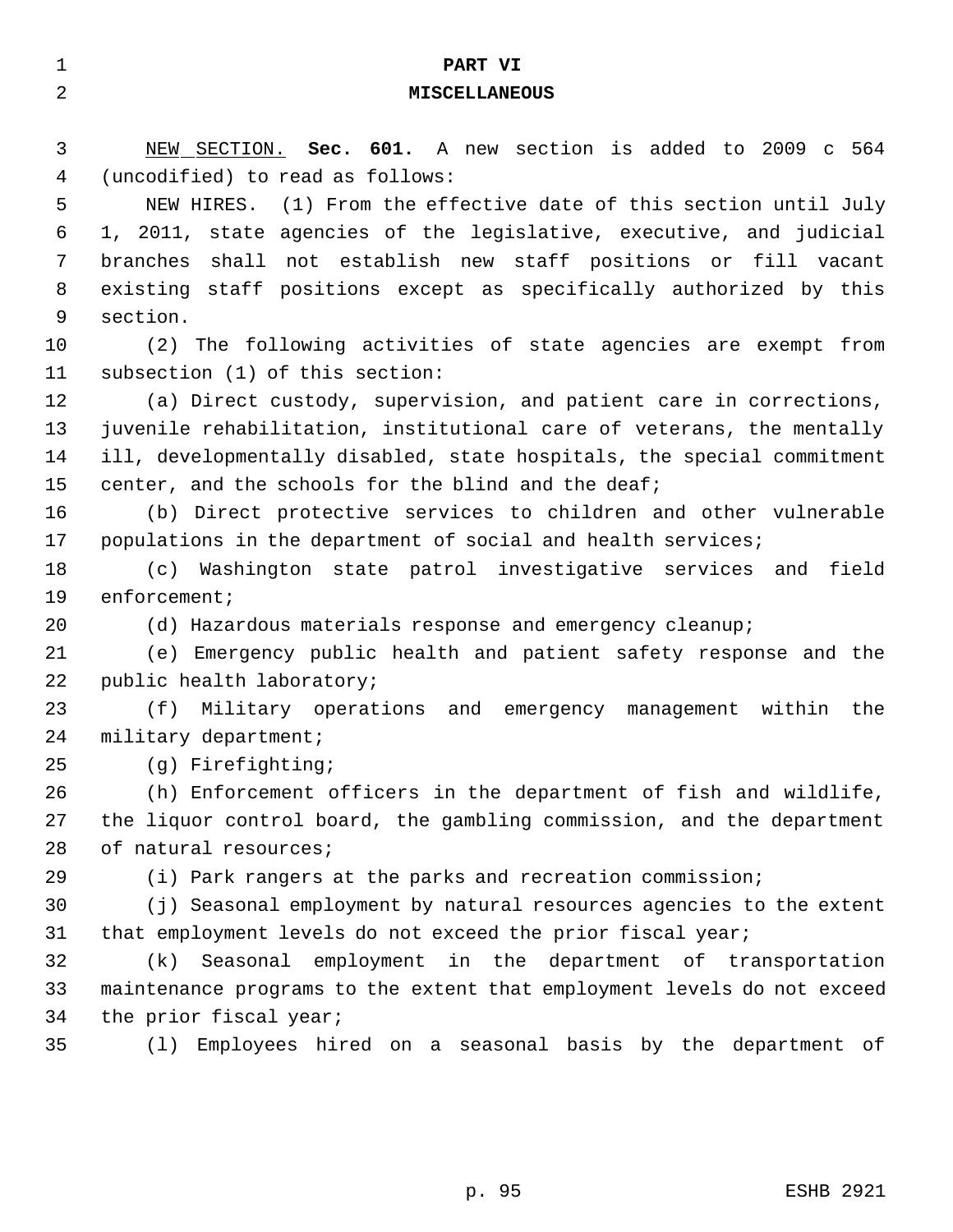agriculture for inspection and certification of agricultural products

and for insect detection;

 (m) Activities directly related to tax and fee collection, revenue generation, auditing, and recovery;

 (n) In institutions of higher education, any positions directly related to academic programs, as well as positions not funded from state funds or tuition, positions that are filled by enrolled students at their own institution as student workers, positions in campus police and security, positions related to emergency management and response, and positions related to student health care and counseling;

 (o) Operations of the state lottery and liquor control board business enterprises;

 (p) The unemployment insurance program of the employment security 14 department; and

 (q) Activities that are necessary to receive or maintain federal funds by the state.

 (3) The exemptions specified in subsection (2) of this section do not require the establishment of new staff positions or the filling of vacant staff positions in the activities specified.

 (4) Exceptions to this section may be granted under section 605 of this act.

 NEW SECTION. **Sec. 602.** A new section is added to 2009 c 564 (uncodified) to read as follows:

 NEW PERSONAL SERVICES CONTRACTS. (1) From the effective date of this section until July 1, 2011, state agencies of the legislative, executive, and judicial branches shall not enter into any contracts or other agreements entered into for the acquisition of personal services not related to an emergency or other catastrophic event that requires government action to protect life or public safety.

 (2) This section does not apply to personal services contracts or other agreements for the acquisition of personal services where the costs are funded exclusively from private or federal grants, where the costs are for tax and fee collection, where the costs are for revenue generation and auditing activities, where the costs are necessary to receive or maintain federal funds by the state, or, in institutions of higher education, where the costs are not funded from state funds or tuition. This section also does not apply where costs are related to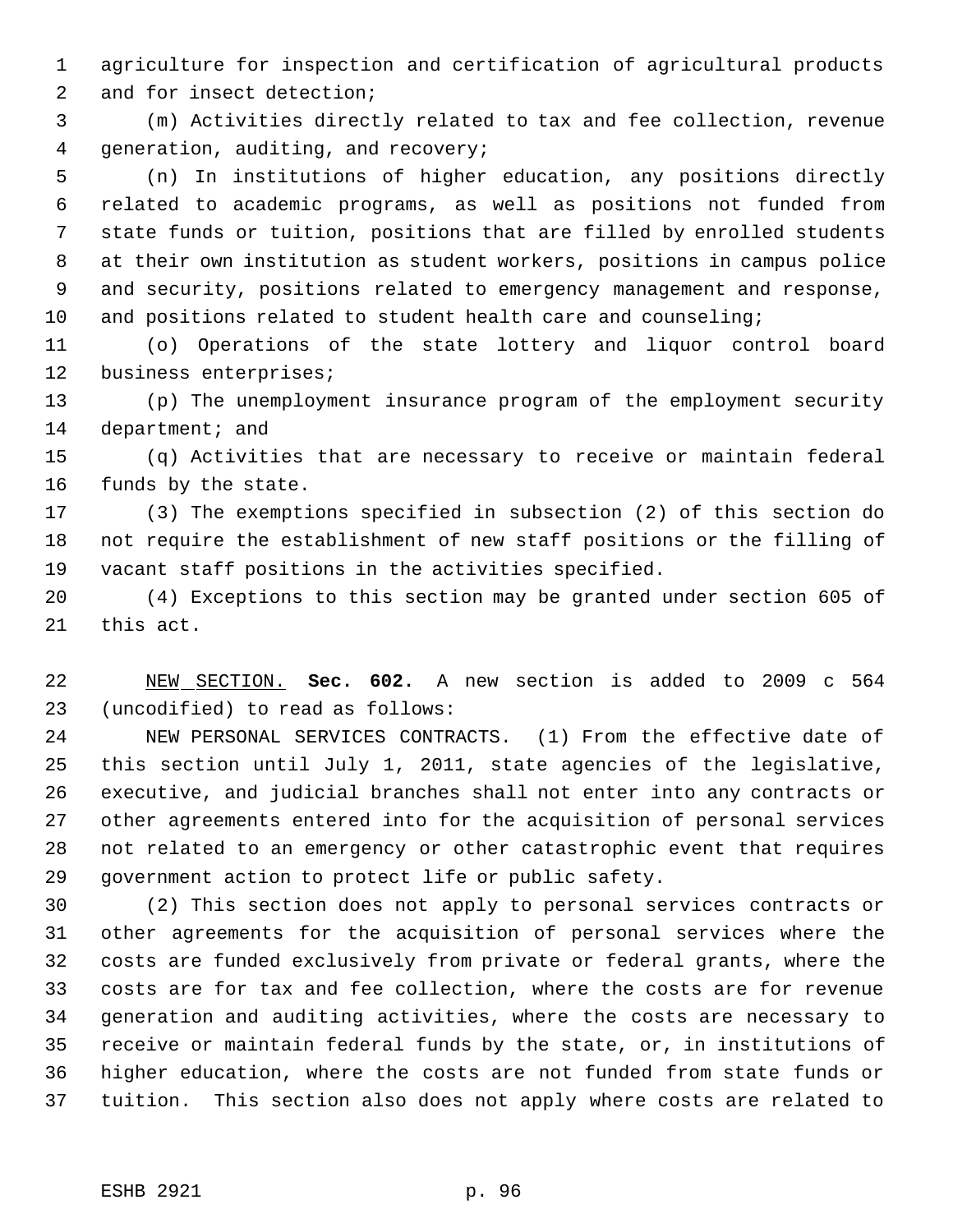hearing officers, where costs are related to real estate appraisals or habitat assessments, where costs are related to carrying out a court order, or where costs are related to information technology contracts related to an information services board approved information technology project, or where costs are related to judicial information system technology projects.

 (3) Exceptions to this section may be granted under section 605 of this act.

 NEW SECTION. **Sec. 603.** A new section is added to 2009 c 564 (uncodified) to read as follows:

 EQUIPMENT PURCHASES. (1) From the effective date of this section until July 1, 2011, state agencies of the legislative, executive, and judicial branches shall not enter into any contracts or other agreements for the acquisition of any item of equipment the cost of which exceeds five thousand dollars and is not related to an emergency or other catastrophic event that requires government action to protect life or public safety.

 (2) This section does not apply to the unemployment insurance program of the employment security department, to costs that are for tax and fee collection, for revenue generation and audit activities, or for receiving or maintaining federal funds by the state, or, in institutions of higher education, to costs not funded from state funds or tuition. This section also does not apply to costs that are funded exclusively from private or federal grants, or for equipment necessary to complete a project funded in the omnibus capital or transportation appropriation acts, or the operational divisions of the department of information services, or cost related to the continuation, renewal, or establishment of maintenance for existing computer software licensing and existing computer hardware, or for costs related to the judicial information system.

 (3) Exceptions to this section may be granted under section 605 of this act.

 NEW SECTION. **Sec. 604.** A new section is added to 2009 c 564 (uncodified) to read as follows:

 STATE EMPLOYEE TRAVEL AND TRAINING. (1) State agencies of the legislative, executive, and judicial branches shall not make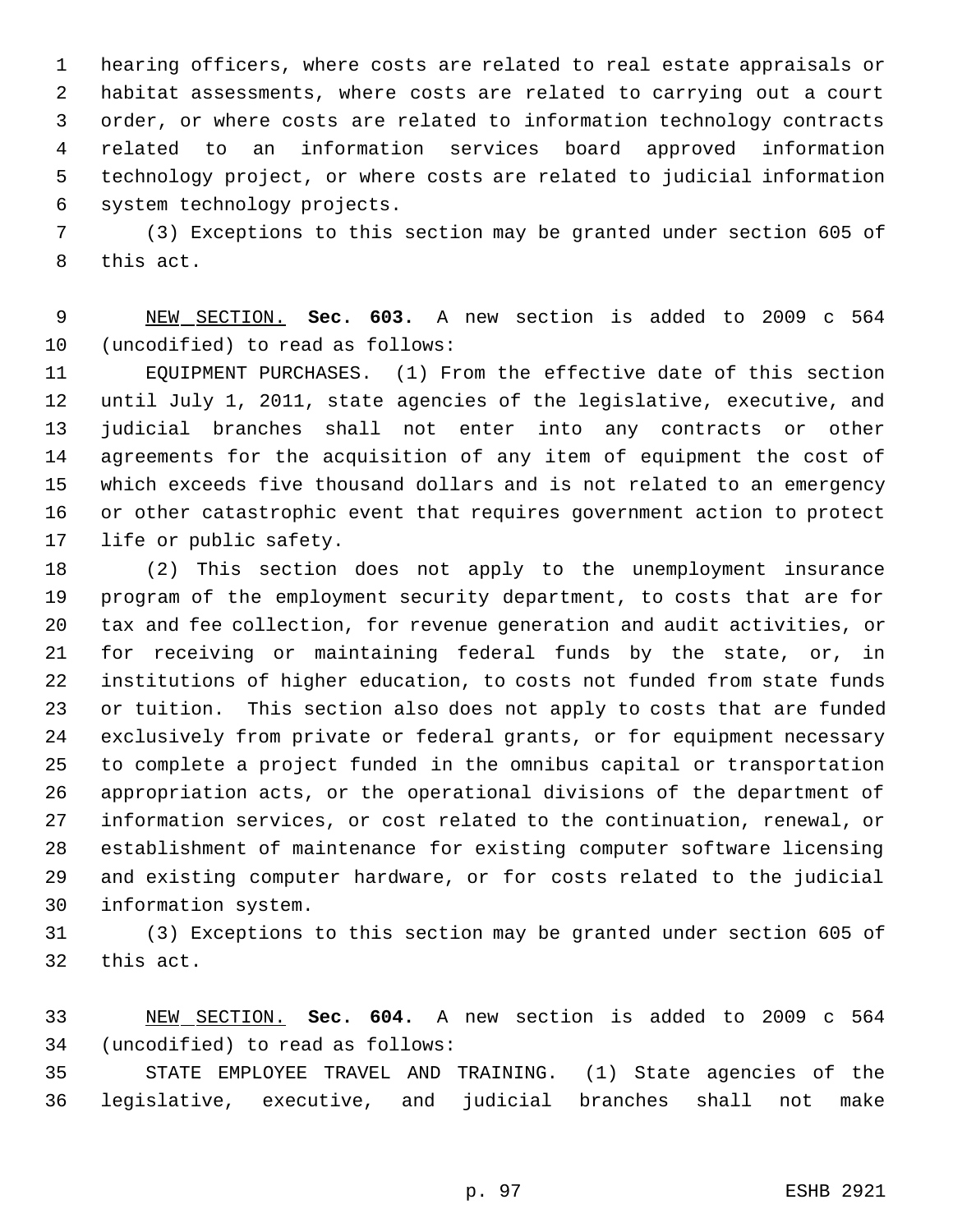expenditures for the cost or reimbursement of out-of-state travel or out-of-state training by state employees where the travel or training is not related to an emergency or other catastrophic event that requires government action to protect life or public safety, or direct service delivery, and the travel or training occurs after the effective date of this section and before July 1, 2011.

 (2) This section does not apply to travel expenditures when the costs are funded exclusively from private or federal grants. This section does not apply to the unemployment insurance program of the employment security department, to costs that are for tax and fee collection, for revenue generation and audit activities, or for receiving or maintaining federal funds by the state, or, in institutions of higher education, to costs not funded from state funds or tuition. This section also does not apply to costs related to carrying out a court order or to costs to travel by air into Washington state from any airport located in a contiguous state of which the largest city is part of a metropolitan statistical area with a city located in Washington state, or to motor vehicle and parking costs for single day travel to a contiguous state or British Columbia, Canada.

 (3) Exceptions to this section may be granted under section 605 of this act.

 NEW SECTION. **Sec. 605.** A new section is added to 2009 c 564 (uncodified) to read as follows:

 EXCEPTIONS. (1) Exceptions to sections 601 through 604 of this act may be granted for the critically necessary work of an agency as provided in this section.

 (2) For agencies of the executive branch, the exceptions shall be subject to approval by the director of financial management. For agencies of the judicial branch, the exceptions shall be subject to approval of the chief justice of the supreme court. For the house of representatives and the senate, the exceptions shall be subject to approval of the chief clerk of the house of representatives and the secretary of the senate, respectively, under the direction of the senate committee on facilities and operations and the executive rules committee of the house of representatives. For other legislative agencies, the exceptions shall be subject to approval of both the chief clerk of the house of representatives and the secretary of the senate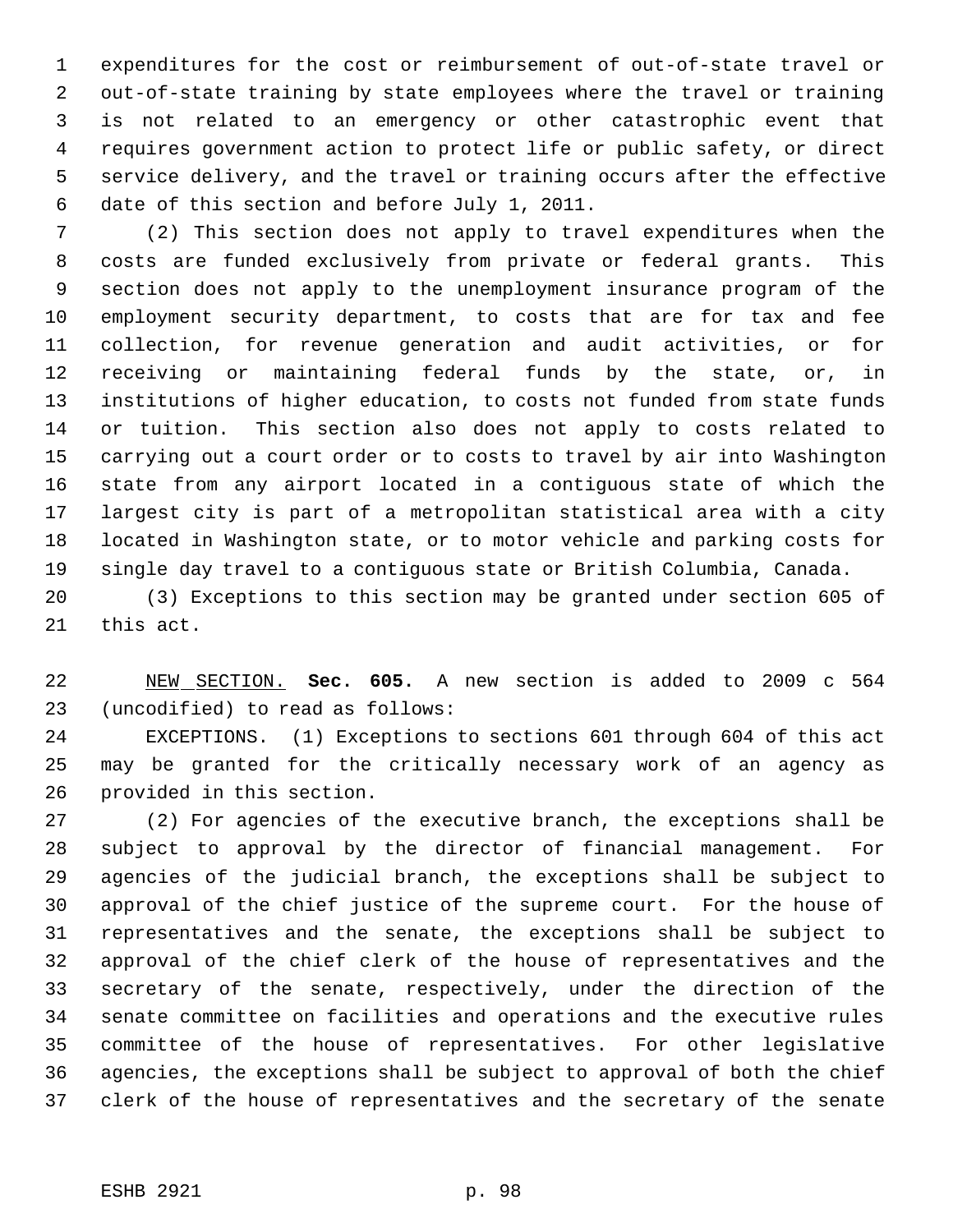under the direction of the senate committee on facilities and operations and the executive rules committee of the house of representatives.

 (3) Exceptions approved under subsection (2) of this section shall take effect no sooner than five business days following notification of the chair and ranking minority member of the ways and means committees in the house of representatives and the senate. The person approving exceptions under subsection (2) of this section shall send the exceptions to the legislature for consideration every thirty days from the effective date of this section, or earlier should volume or circumstances so necessitate.

 (4) Exceptions approved and taking effect under this section shall be published electronically at least quarterly by the office of financial management on the state fiscal web site.

 NEW SECTION. **Sec. 606.** If any provision of this act or its application to any person or circumstance is held invalid, the remainder of the act or the application of the provision to other persons or circumstances is not affected.

 NEW SECTION. **Sec. 607.** This act is necessary for the immediate preservation of the public peace, health, or safety, or support of the state government and its existing public institutions, and takes effect immediately, except for sections 601 through 605 of this act which take effect thirty days after the effective date of this act.

(End of part)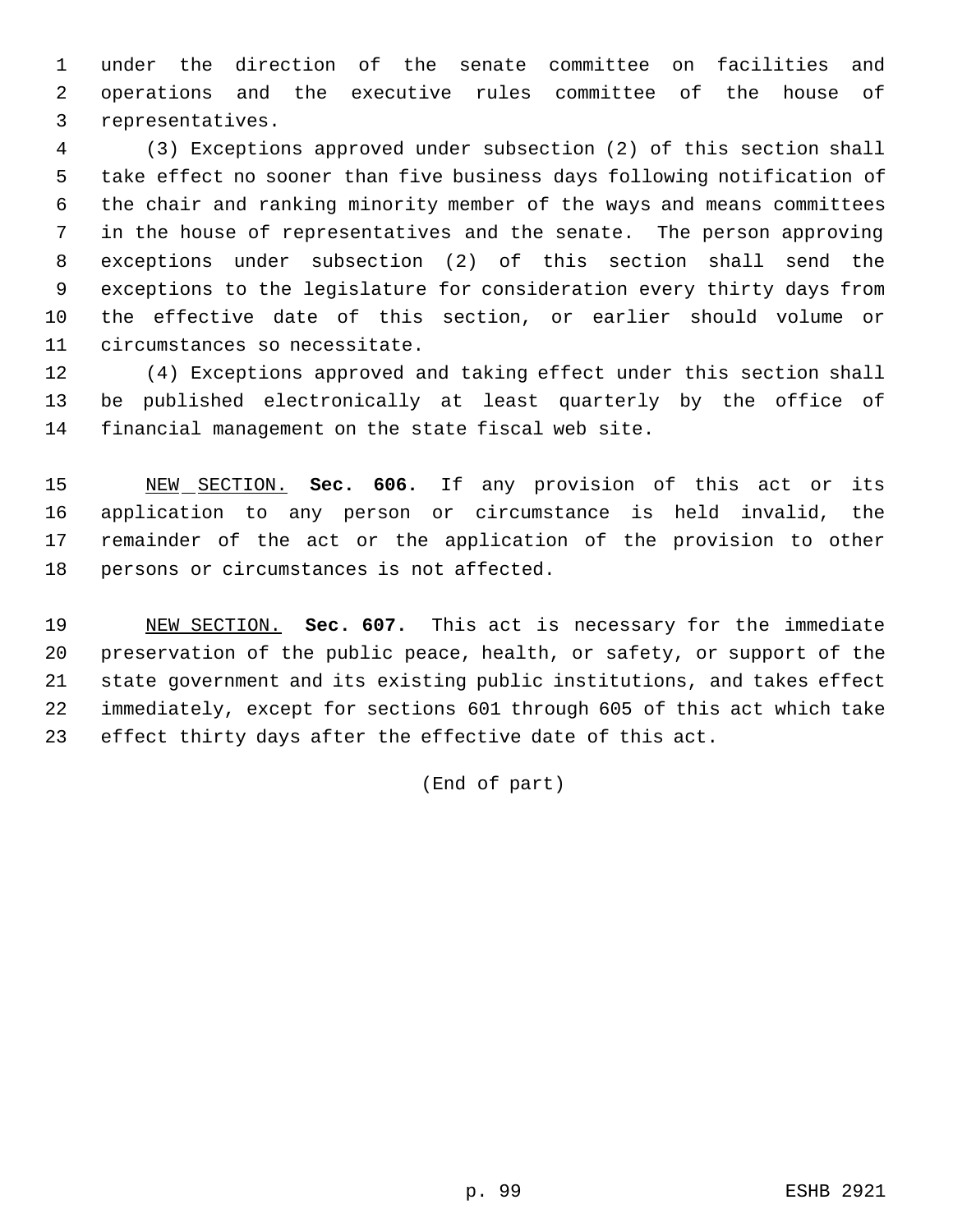| -3<br>ATTORNEY GENERAL                                          |
|-----------------------------------------------------------------|
| 14<br>TAX APPEALS<br>BOARD OF                                   |
| -5<br>CASELOAD FORECAST COUNCIL                                 |
| -3<br>COMMISSION ON SALARIES FOR ELECTED OFFICIALS<br>CITIZENS' |
| 77<br>CONSERVATION COMMISSION                                   |
| DEPARTMENT OF AGRICULTURE<br>81                                 |
| 18<br>ARCHAEOLOGY AND HISTORIC PRESERVATION<br>DEPARTMENT OF    |
| - 5<br>COMMERCE<br>DEPARTMENT<br>OF                             |
| 65<br>CORRECTIONS<br>DEPARTMENT OF                              |
| 70<br>ECOLOGY<br>DEPARTMENT OF                                  |
| 77<br>FISH AND WILDLIFE<br>DEPARTMENT OF                        |
| 60<br>HEALTH<br>DEPARTMENT<br>OF                                |
| 15<br>INFORMATION SERVICES<br>DEPARTMENT OF                     |
| 84<br>DEPARTMENT<br>OF<br>LICENSING                             |
| 13<br>DEPARTMENT OF<br>REVENUE                                  |
| SOCIAL AND HEALTH SERVICES<br>DEPARTMENT OF                     |
| 59<br>ADMINISTRATION AND SUPPORTING SERVICES PROGRAM            |
| 40<br>AGING AND ADULT SERVICES PROGRAM                          |
| 49<br>ALCOHOL AND SUBSTANCE ABUSE PROGRAM                       |
| 19<br>CHILDREN AND FAMILY SERVICES PROGRAM                      |
| 34<br>DEVELOPMENTAL DISABILITIES PROGRAM                        |
| 45<br>ECONOMIC SERVICES PROGRAM                                 |
| 25<br>JUVENILE REHABILITATION PROGRAM                           |
| 49<br>MEDICAL ASSISTANCE PROGRAM                                |
| 29<br>MENTAL HEALTH PROGRAM                                     |
| 58                                                              |
| . 58<br>VOCATIONAL REHABILITATION PROGRAM                       |
| ECONOMIC AND REVENUE FORECAST COUNCIL 11                        |
| GROWTH MANAGEMENT HEARINGS BOARD 18                             |
|                                                                 |
| INDETERMINATE SENTENCE REVIEW BOARD 60                          |
|                                                                 |
| OFFICE OF FINANCIAL MANAGEMENT 11                               |
|                                                                 |
| SECRETARY OF STATE                                              |
| SENTENCING GUIDELINES COMMISSION 68                             |